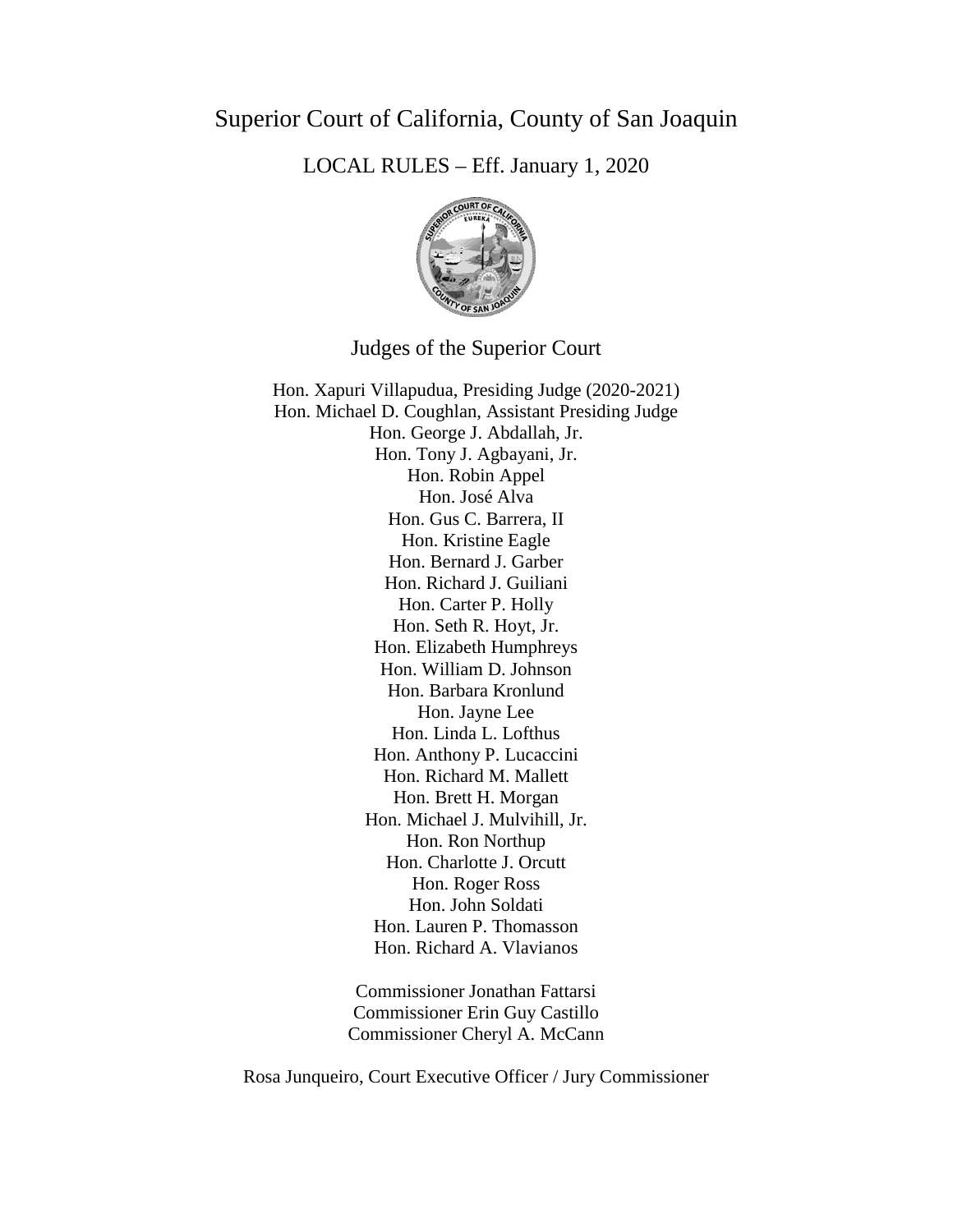# SUPERIOR COURT OF CALIFORNIA, for the COUNTY OF SAN JOAQUIN 180 E. Weber Avenue Phone: (209) 992-5695 Stockton, CA 95202 *Effective January 1, 2020*

# TABLE OF CONTENTS

Eff. Date Page

| $1 - 100.$  | EFFECT OF RULES, CITATION OF RULES AND CONSTRUCTION  01/01/20 6 |  |
|-------------|-----------------------------------------------------------------|--|
| $1 - 101.$  |                                                                 |  |
| $1 - 102.$  |                                                                 |  |
| $1 - 103.$  |                                                                 |  |
| $1 - 104.$  |                                                                 |  |
| $1 - 105.$  |                                                                 |  |
| $1 - 106.$  |                                                                 |  |
| $1 - 107.$  |                                                                 |  |
| $1 - 108.$  | USE OF CAMERA PHONES, OTHER PHOTOGRAPHIC EQUIPMENT              |  |
|             |                                                                 |  |
| $1 - 109.$  | COMMISSIONERS JUVENILE COURT REFEREES APPOINTED                 |  |
|             |                                                                 |  |
| $1 - 110.$  |                                                                 |  |
| $1 - 111.$  |                                                                 |  |
| $1 - 112.$  |                                                                 |  |
|             |                                                                 |  |
| $2 - 100.$  |                                                                 |  |
| $2 - 101.$  |                                                                 |  |
| $2 - 101.1$ |                                                                 |  |
| $2 - 102.$  |                                                                 |  |
| $2 - 102.1$ | MOTIONS UNDER SECTION 1538.5 OF THE PENAL CODE 07/01/98 18      |  |
| $2 - 102.2$ | DEMURRERS, MOTIONS TO DISMISS, MOTIONS TO STRIKE  07/01/98 19   |  |
| $2 - 103.$  |                                                                 |  |
| $2 - 104.$  |                                                                 |  |
| $2 - 105.$  |                                                                 |  |
| $2 - 106.$  |                                                                 |  |
| $2 - 107$ . | MATTERS IMPROPERLY SET FOR HOLIDAYS AND NON-JUDICIAL            |  |
|             |                                                                 |  |
| $2 - 108.$  | MOTION TO BE RELIEVED AS COUNSEL - RETAINED COUNSEL 01/01/99 21 |  |
| $2 - 109.$  | TAPE RECORDED PROCEEDINGS IN MISDEMEANOR CASES 07/01/15 21      |  |
| $2 - 110.$  | ATTORNEY FEES IN CRIMINAL AND JUVENILE MATTERS 07/01/99 22      |  |
| $2 - 111.$  |                                                                 |  |
| $2 - 112.$  | CRIMINAL APPLICATIONS FOR TEMPORARY ORDERS FOR                  |  |
|             | RELEASE OF INMATE DUE TO MEDICAL, DENTAL, FUNERAL AND           |  |
|             |                                                                 |  |
| $2 - 113.$  |                                                                 |  |
| $2 - 114.$  | SUBMISSION OF DOCTOR REPORTS TO DETERMINE MENTAL                |  |
|             |                                                                 |  |
|             |                                                                 |  |
| $3-100.$    |                                                                 |  |
| $3 - 101.$  |                                                                 |  |
| $3-102.$    |                                                                 |  |
| $3-103.$    |                                                                 |  |
| $3 - 104.$  |                                                                 |  |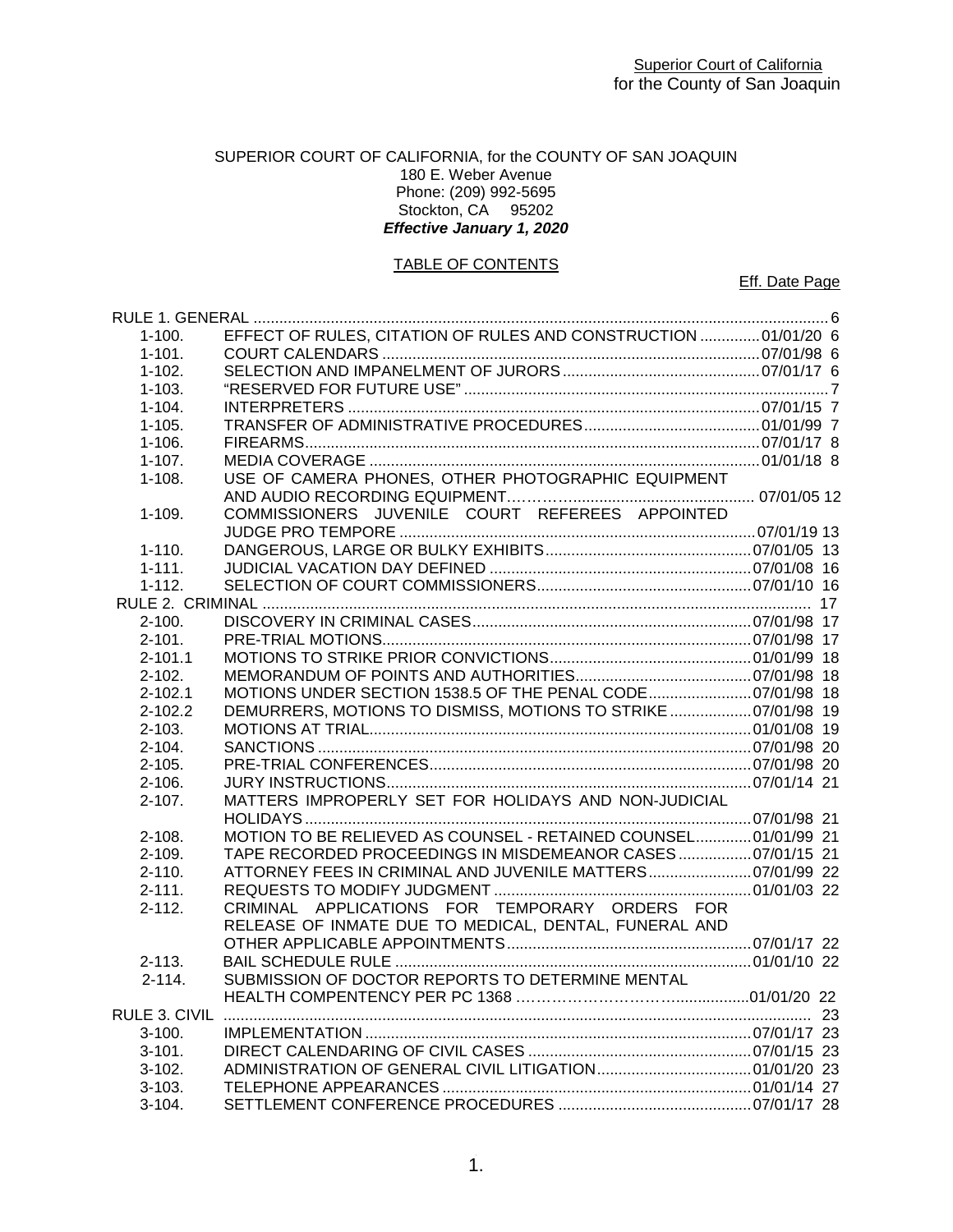#### **Superior Court of California**

| $3 - 105.$  | PROPOSED FINDING, ORDER, JUDGMENT OR DECREE  01/01/14 30                                           |  |
|-------------|----------------------------------------------------------------------------------------------------|--|
| $3-106.$    |                                                                                                    |  |
| $3-107$ .   | PETITION AND ORDER FOR APPOINTMENT OF GUARDIAN AD                                                  |  |
|             |                                                                                                    |  |
| $3 - 108.$  | PLEADINGS AND RECORDS IN EMINENT DOMAIN PROCEEDINGS 01/01/14 31                                    |  |
| $3-109.$    |                                                                                                    |  |
| $3 - 110.$  | CLAIM OR ACTION ON BEHALF OF A MINOR OR DISABLED                                                   |  |
|             |                                                                                                    |  |
| $3 - 111.$  | ATTORNEY FEES IN ACTIONS ON PROMISSORY NOTES,<br>CONTRACTS PROVIDING FOR PAYMENT OF ATTORNEY FEES. |  |
|             |                                                                                                    |  |
| $3-112.$    |                                                                                                    |  |
| $3 - 113.$  |                                                                                                    |  |
| $3 - 114$ . |                                                                                                    |  |
| $3 - 115.$  |                                                                                                    |  |
| $3 - 116.$  |                                                                                                    |  |
| $3-117.$    |                                                                                                    |  |
| $3 - 118.$  |                                                                                                    |  |
| $3 - 119.$  |                                                                                                    |  |
| $3-120.$    |                                                                                                    |  |
| $3 - 121.$  |                                                                                                    |  |
| $3-122.$    |                                                                                                    |  |
| $3 - 123$ . |                                                                                                    |  |
| $3-124.$    |                                                                                                    |  |
| $3-125.$    |                                                                                                    |  |
| $3-126.$    |                                                                                                    |  |
| $3-127.$    |                                                                                                    |  |
| $3-128.$    |                                                                                                    |  |
|             |                                                                                                    |  |
|             |                                                                                                    |  |
| $4 - 101.$  |                                                                                                    |  |
| $4 - 102.$  |                                                                                                    |  |
| $4 - 103.$  |                                                                                                    |  |
| 4-104.      |                                                                                                    |  |
| $4 - 105.$  |                                                                                                    |  |
| 4-106.      |                                                                                                    |  |
| $4 - 107$ . |                                                                                                    |  |
| $4 - 108.$  | ORDERS - CONTENTS, ATTACHMENTS & SIGNATURE PAGE  01/01/14 45                                       |  |
| 4-109.      | WHEN COPY OF PETITION MUST BE INCLUDED WITH NOTICE OF                                              |  |
|             |                                                                                                    |  |
| 4-110.      |                                                                                                    |  |
| $4 - 111.$  |                                                                                                    |  |
| $4 - 112.$  |                                                                                                    |  |
| 4-113.      |                                                                                                    |  |
| $4 - 114.$  | PROBATE CODE 850 PETITIONS CONFIRMING PROPERTY01/01/20 46                                          |  |
| 4-115.      | COSTS GENERALLY NOT ALLOWED COUNSEL, ADMINISTRATOR OR                                              |  |
|             |                                                                                                    |  |
| 4-116.      |                                                                                                    |  |
|             |                                                                                                    |  |
| 4-201.      | NOTICE TO NAMED CONTINGENT LEGATEES AND BENEFICIARIES  01/01/08 47                                 |  |
| 4-202.      |                                                                                                    |  |
| 4-203.      | NOTICE OF REFUSAL TO PROBATE REJECTED WILL OR CODICIL 01/01/20 47                                  |  |
| 4-204.      | COURT CONFIRMATION OF SALE BY REPRESENTATIVE WITH                                                  |  |
|             |                                                                                                    |  |
| 4-205.      |                                                                                                    |  |
| 4-206.      |                                                                                                    |  |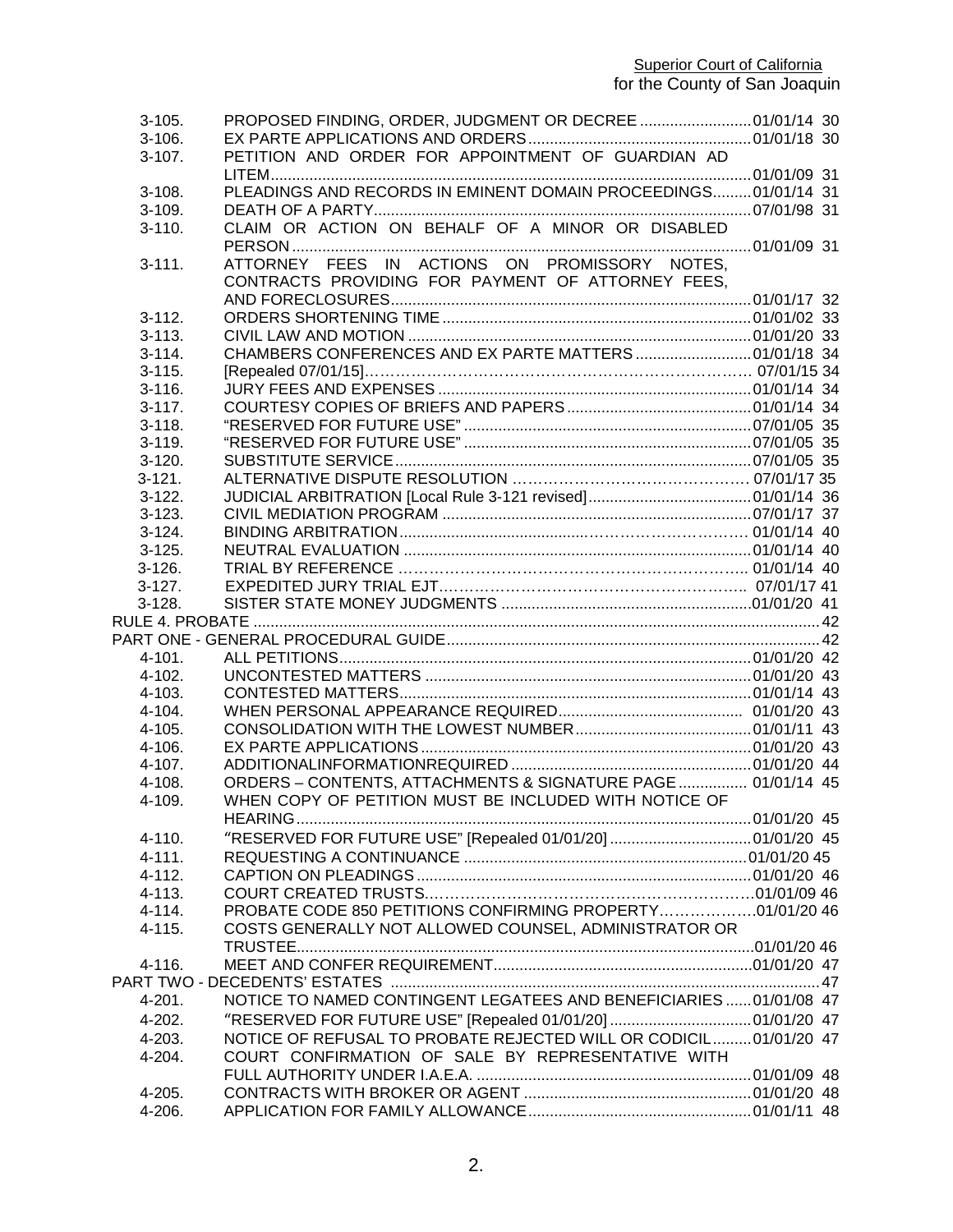**Superior Court of California** 

| 4-207.      |                                                                 |  |
|-------------|-----------------------------------------------------------------|--|
| 4-208.      | REQUEST FOR PARTIAL ALLOWANCE ON STATUTORY                      |  |
|             |                                                                 |  |
| 4-209.      |                                                                 |  |
| 4-210.      | FORM OF ACCOUNT FOR INCOME AT FINAL DISTRIBUTION  01/01/08 49   |  |
| $4 - 211.$  | "RESERVED FOR FUTURE USE" [Repealed 01/01/14]01/01/14 49        |  |
| $4 - 212.$  | FEES AND COMMISSIONS MUST BE FIXED BEFORE PAYMENT 01/01/08 49   |  |
| $4 - 213$ . |                                                                 |  |
| $4 - 214$ . | FEES TO ATTORNEY AND PERSONAL REPRESENTATIVE WHO                |  |
| $4 - 215.$  | REQUIRED ALLEGATIONS IN A PETITION FOR FINAL                    |  |
| $4 - 216.$  | MISCELLANEOUS ADDITIONAL ALLEGATIONS IN A PETITION FOR          |  |
|             |                                                                 |  |
| $4 - 217.$  | REQUIRED MATTERS IN A DECREE OF FINAL DISTRIBUTION 01/01/11 52  |  |
| $4 - 218.$  | NOTICE OF MOTION TO WITHDRAW AS ATTORNEY OF RECORD01/01/13 52   |  |
|             |                                                                 |  |
| 4-301.      | PROCEDURE WHERE WILL CONTAINS MINIMUM SURVIVAL TIME 01/01/20 52 |  |
| 4-302.      | WHERE PASSAGE OF TITLE TO COMMUNITY PROPERTY IS                 |  |
|             |                                                                 |  |
|             |                                                                 |  |
| $4 - 401$ . |                                                                 |  |
| 4-402.      | REPORT OF TRUSTEE, INCLUDING SPECIAL NEEDS TRUSTEE 01/01/09 53  |  |
| $4 - 403$ . |                                                                 |  |
|             |                                                                 |  |
| 4-501.      |                                                                 |  |
| 4-502.      | "RESERVED FOR FUTURE USE" [Repealed 01/01/20] 01/01/20 54       |  |
| 4-503.      | TEMPORARY CONSERVATORSHIP BEFORE NOTICED HEARING  01/01/20 54   |  |
| 4-504.      | "RESERVED FOR FUTURE USE" [Repealed 01/01/20]  01/01/20 54      |  |
| 4-505.      |                                                                 |  |
| 4-506.      |                                                                 |  |
| 4-507.      | SALE OF REAL PROPERTY UNDER INDEPENDENT POWERS 01/01/09 56      |  |
| 4-508.      |                                                                 |  |
| 4-509.      | DOCUMENTS ACCOMPANYING AN ACCOUNT TO BE LODGED, NOT             |  |
|             |                                                                 |  |
| $4 - 510.$  |                                                                 |  |
|             |                                                                 |  |
| $4 - 601$ . | PROCEEDINGS SHALL CONFORM TO SUBSTITUTED JUDGMENT01/01/09 58    |  |
|             | PART SEVEN - GUARDIANSHIP.                                      |  |
|             |                                                                 |  |
| 4-701.      |                                                                 |  |
| 4-702.      | "RESERVED FOR FUTURE USE" [Repealed 01/01/20(Incorporated in    |  |
|             |                                                                 |  |
| 4-703.      | APPOINTMENT OF TEMPORARY GUARDIAN OF THE PERSON  01/01/20 58    |  |
| 4-704.      |                                                                 |  |
|             |                                                                 |  |
| 4-801.      | ATTORNEY FEES IN CASES INVOLVING MINORS OR DISABLED             |  |
|             |                                                                 |  |
| $4 - 802.$  |                                                                 |  |
| 4-803.      |                                                                 |  |
| 4-804.      | "RESERVED FOR FUTURE USE" [Repealed 01/01/20] 01/01/20 59       |  |
|             |                                                                 |  |
| $5 - 100.$  | PRE-HEARING DISCOVERY IN DEPENDENCY ACTIONS 07/01/98 60         |  |
| $5 - 200.$  |                                                                 |  |
| 5-300.      |                                                                 |  |
| 5-400.      |                                                                 |  |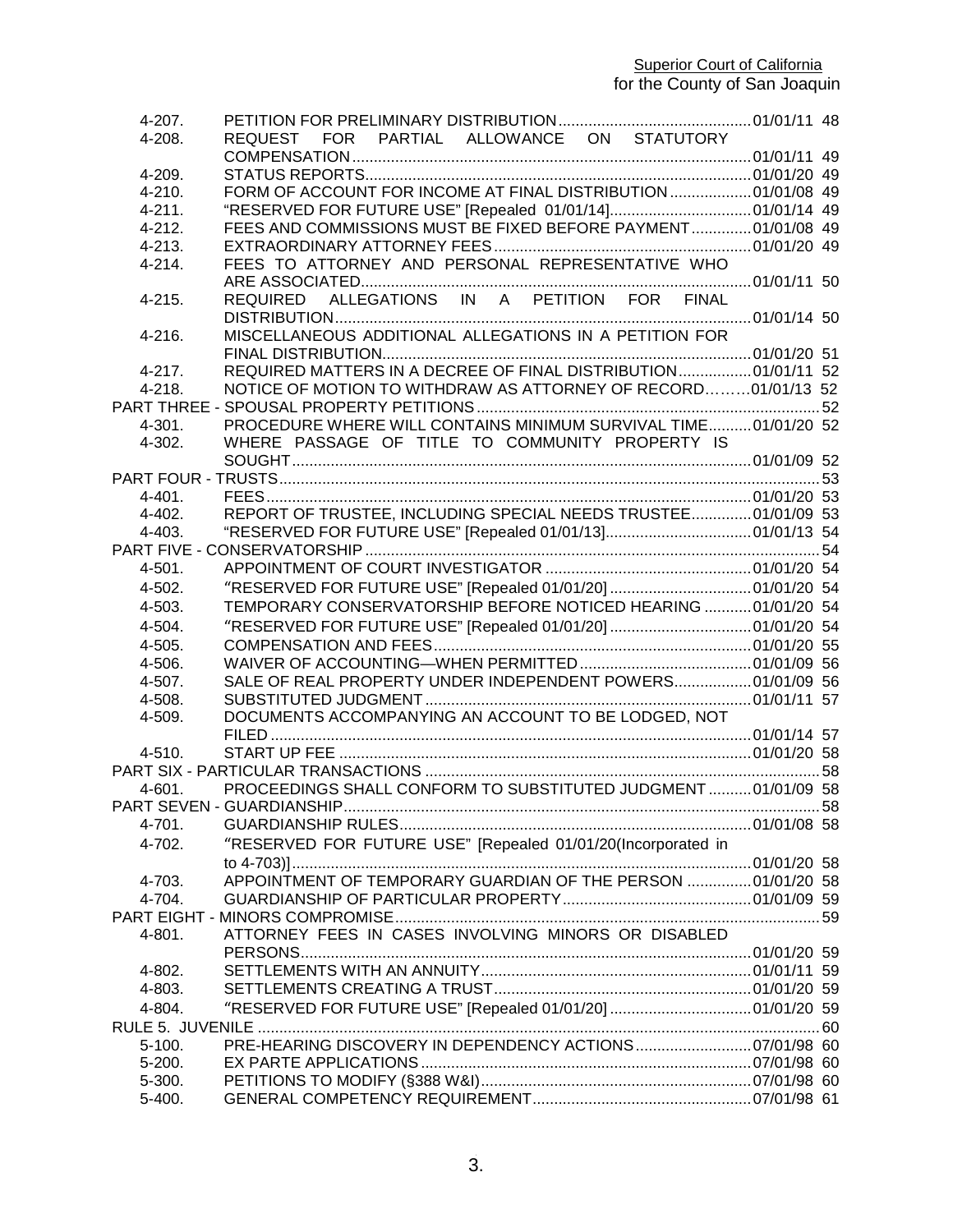# **Superior Court of California** for the County of San Joaquin

| $5-401.$<br>$5-402.$ |                                                                |  |
|----------------------|----------------------------------------------------------------|--|
| $5-403.$             |                                                                |  |
| 5-404.               | REQUIREMENTS NECESSARY TO CONTINUE TO<br>MINIMUM               |  |
|                      | RECEIVE COURT APPOINTMENTS IN JUVENILE DEPENDENCY              |  |
|                      |                                                                |  |
| $5-405.$             | PENALTY FOR NONCOMPLIANCE WITH RULE 5-403 AND RULE 5-          |  |
|                      |                                                                |  |
| 5-406.               | TERMINATION OF PANEL MEMBERSHIP-ADDITIONAL GROUNDS 07/01/98 62 |  |
| $5-407.$             |                                                                |  |
|                      |                                                                |  |
| 5-408.               |                                                                |  |
| 5-409.               |                                                                |  |
| $5-410.$             |                                                                |  |
| $5 - 411$ .          |                                                                |  |
| $5 - 500.$           |                                                                |  |
| $5 - 501.$           |                                                                |  |
| 5-502.               |                                                                |  |
| 5-503.               |                                                                |  |
| 5-504.               |                                                                |  |
| $5 - 505.$           |                                                                |  |
| 5-506.               | ORDER OF JUVENILE COURT THAT DIRECT CALENDAR SYSTEM,           |  |
|                      | "ONE CHILD ONE JUDGE" RULE SHALL APPLY TO ALL                  |  |
|                      |                                                                |  |
| $5-507$ .            |                                                                |  |
| RULE 6.              | ELECTRONIC FILING - (DIRECT FACSIMILE (FAX) FILING - CIVIL     |  |
|                      |                                                                |  |
| $6 - 100.$           |                                                                |  |
| $6 - 101.$           |                                                                |  |
|                      |                                                                |  |
| $7 - 100.$           |                                                                |  |
| $7 - 101.$           |                                                                |  |
|                      |                                                                |  |
| $7-102.$             |                                                                |  |
| $7-102.5$            | DECLARATIONS SUPPORTING AND RESPONDING TO A REQUEST            |  |
|                      |                                                                |  |
| $7 - 103.$           |                                                                |  |
| $7-104.$             |                                                                |  |
| $7-105.$             |                                                                |  |
| $7 - 106.$           | PERPETUATION OF TESTIMONY BY CUSTODY EVALUATORS  01/01/17 72   |  |
| 7-107.               |                                                                |  |
| $7-108.$             |                                                                |  |
| 7-109.               |                                                                |  |
| $7-110.$             |                                                                |  |
| 7-110.5              | PRETRIAL EXCHANGE OF DOCUMENTS AND INFORMATION 01/01/17 74     |  |
| $7 - 111.$           |                                                                |  |
| $7-112.$             |                                                                |  |
| $7 - 113.$           |                                                                |  |
| $7 - 114.$           | COURT COMMUNICATION RULES FOR DOMESTIC VIOLENCE AND            |  |
|                      |                                                                |  |
|                      |                                                                |  |
| $8 - 101.$           |                                                                |  |
| $8-201.$             | OF PARENTAL RIGHTS IN ADOPTION<br><b>TERMINATION</b>           |  |
|                      |                                                                |  |
|                      |                                                                |  |
| $8-202.$             |                                                                |  |
|                      |                                                                |  |
|                      |                                                                |  |
|                      |                                                                |  |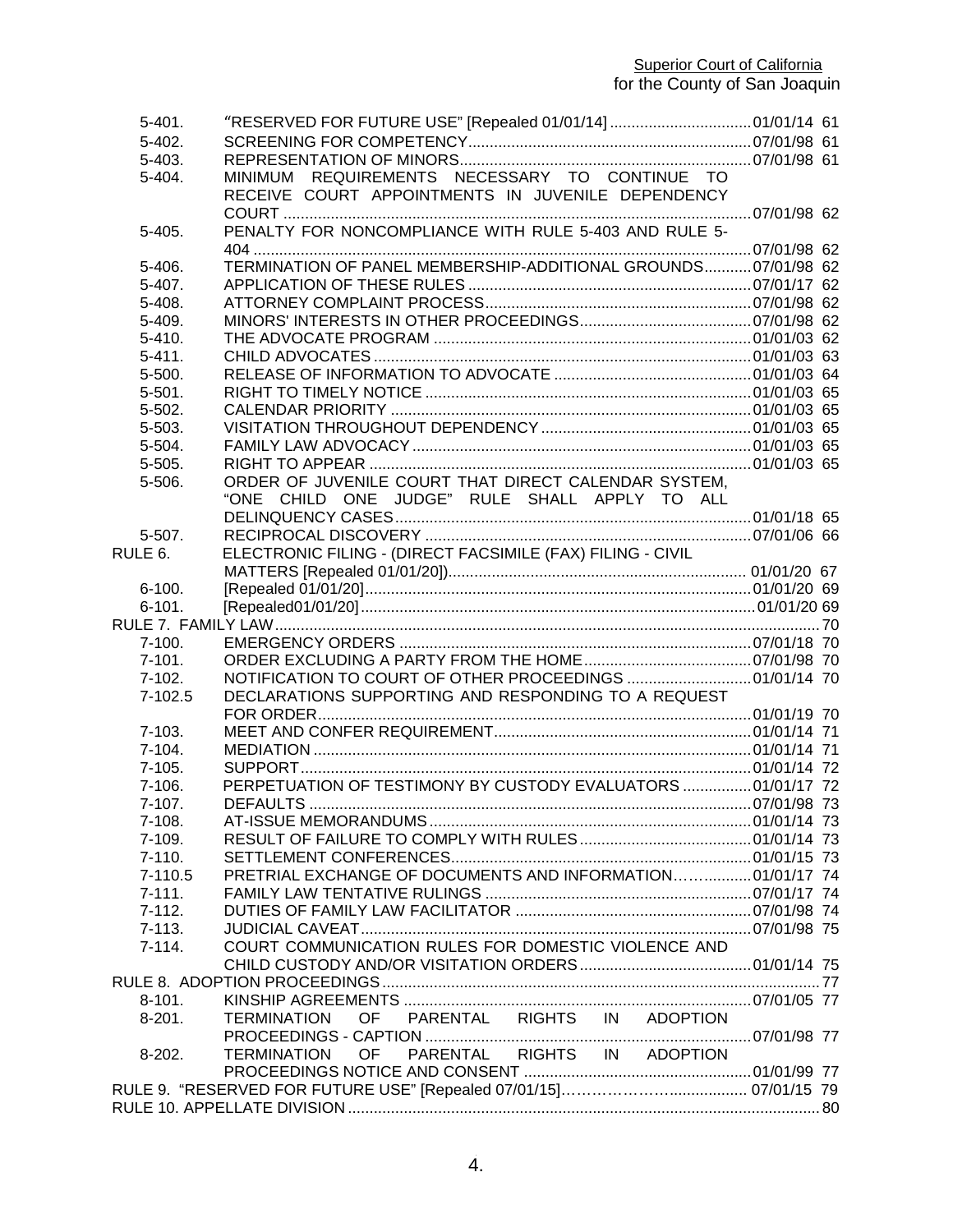# **Superior Court of California** for the County of San Joaquin

| $10-100$ .   |                                                              |  |
|--------------|--------------------------------------------------------------|--|
| $10 - 101$   |                                                              |  |
| $10-102$     |                                                              |  |
| $10-103$ .   | REQUESTS FOR FREE CLERK OR REPORTER'S TRANSCRIPT 07/01/15 80 |  |
| $10-104$ .   |                                                              |  |
| $10 - 105$   |                                                              |  |
| $10-106$     |                                                              |  |
| $10 - 107$ . |                                                              |  |
|              |                                                              |  |
|              |                                                              |  |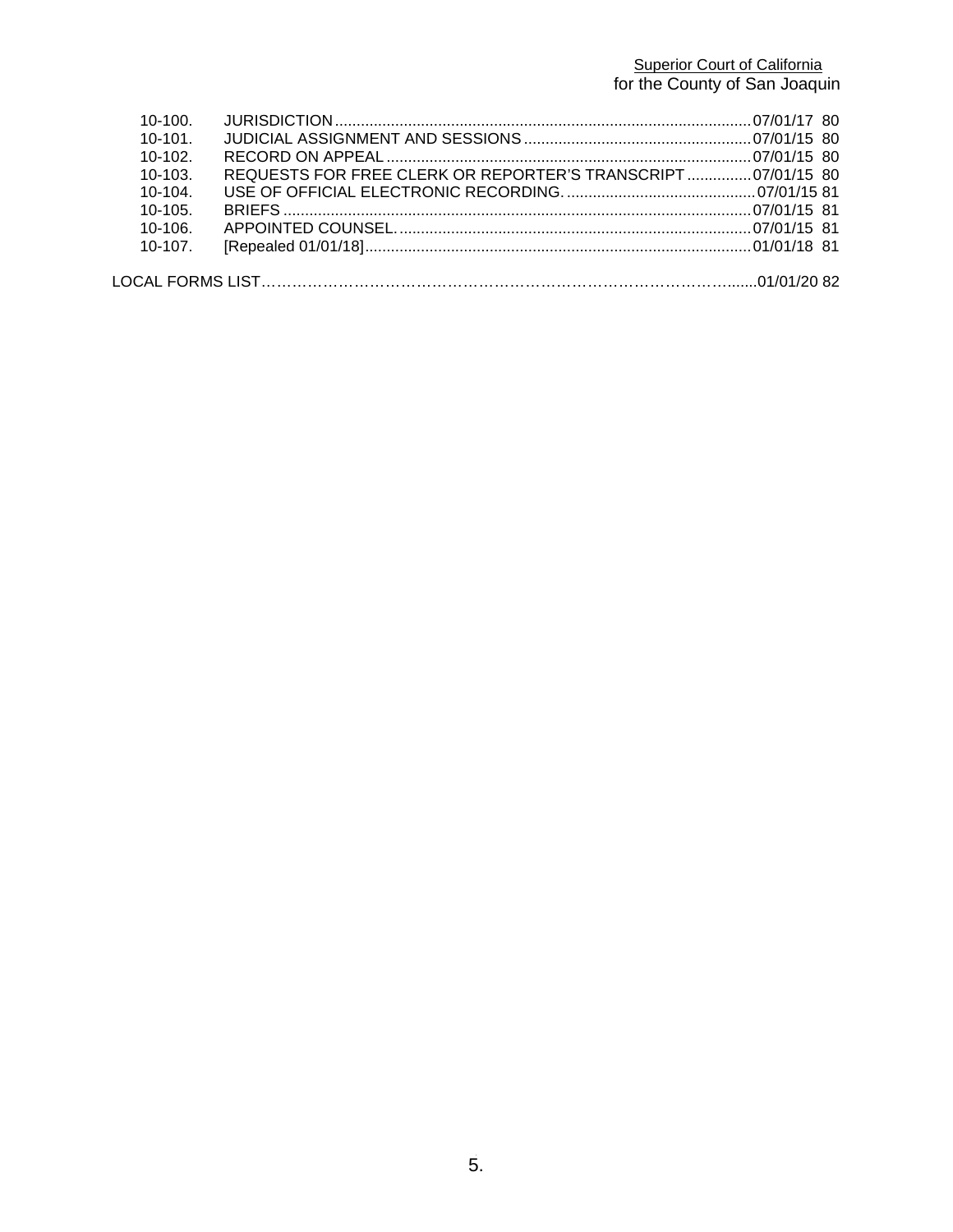# RULE 1 GENERAL

### <span id="page-6-1"></span><span id="page-6-0"></span>1-100. EFFECT OF RULES, CITATION OF RULES AND CONSTRUCTION

- A. These rules shall be known and cited as "Local Rules of the Superior Court of California, for the County of San Joaquin" and shall at all times be supplementary to and subject to any and all rules adopted by the Judicial Council of the State of California. These rules shall become effective January 1, 2020, and these new rules shall have no retroactive effect or application whatsoever. These rules shall, on the date when they become effective, supersede all rules previously adopted by this court and all previously adopted rules are repealed.
- B. Unless otherwise provided in these rules, all rules set forth herein are applicable in all judicial districts in this county. (Eff.01/01/20)

# <span id="page-6-2"></span>1-101. COURT CALENDARS

The court's business is distributed in accordance with its latest "General Calendar," which sets forth the time, place, and any special requirements adopted by the court for hearing the various types of court business. Before applying or noticing any matter for hearing or for trial, the moving party should ascertain the latest calendar requirements from the Clerk of the Superior Court. (Eff. 07/01/98)

#### <span id="page-6-3"></span>1-102. SELECTION AND IMPANELMENT OF JURORS

- A. Source Lists: As authorized in Code of Civil Procedure section 197(b), the juror source list used by the Jury Commissioner shall be a list consisting of the combination of the list of registered voters in San Joaquin County and the Department of Motor Vehicles lists of licensed drivers and California identification cardholders who are 18 years old or older who reside in San Joaquin County.
	- 1. Prospective jurors shall be summoned for jury service for limited and unlimited jurisdiction cases heard in the Stockton Courthouse from the countywide master list. Prospective jurors summoned for trials transferred from Stockton to the Lodi, Manteca, or Tracy branches shall also be summoned from the countywide master list. Prospective jurors summoned for limited jurisdiction trials and misdemeanors trials transferred from Stockton to the Lodi, Manteca, or Tracy Branches shall be summoned from the master list for the area served by the court to which the case is transferred.
	- 2. Prospective jurors shall be summoned for jury service for limited jurisdiction cases heard in the Lodi branch from a master list consisting of residents who live in the area served by that court. The area served by that court is defined by the following zip codes: 95220, 95227, 95237, 95240, 95241, 95242, 95253, 95254, 95258, 95632 and 95686.
	- 3. Prospective jurors shall be summoned for jury service for limited jurisdiction cases heard in either the Manteca or Tracy branches from a master list consisting of residents who live in the area served by both of those courts. The areas served by those courts are defined by the following zip codes: 95231, 95320, 95330, 95336, 95337, 95361, 95366, 95367, 95304, 95376, 95377, 95378, 95385 and 95391.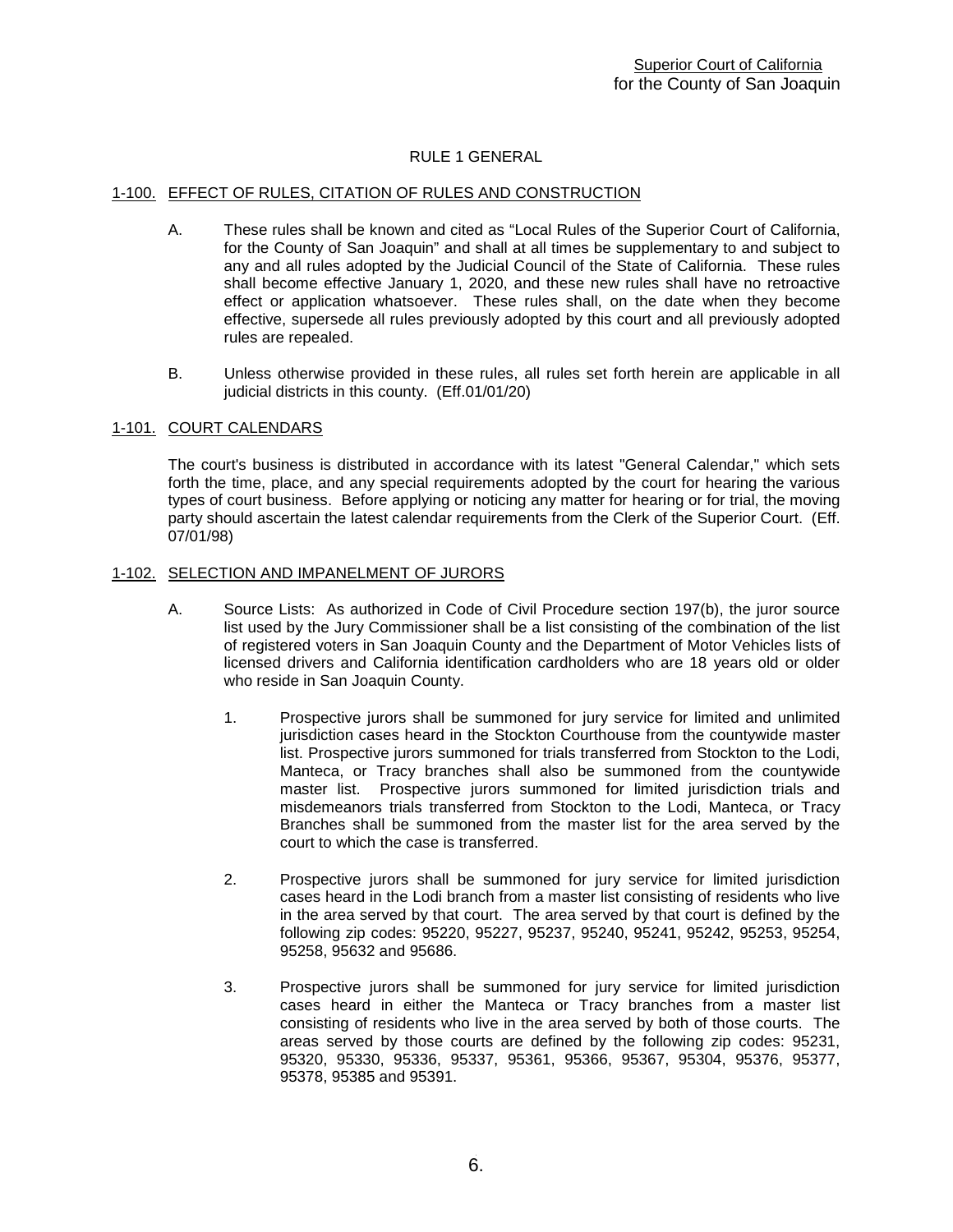- B. Deferral of Jurors Who Appear Pursuant to Summon: When a summoned juror appears for jury service and advises the trial court of a circumstance that amounts to a temporary or marginal hardship, the juror shall be deferred instead of excused. Except when necessary to avoid a temporary or marginal hardship deferrals should be granted for no longer than 90 days. Hardships that warrant deferral under this section include:
	- 1. A temporary illness of the juror or temporary illness of a person for whom the juror renders care;
	- 2. A medical appointment that cannot be rescheduled or postponed;
	- 3. A scheduled vacation which involves prepaid commitments, involves the scheduled vacation of the juror's family, or a vacation that cannot otherwise be conveniently rescheduled.
	- 4. A work hardship or important business demand such as the temporary unavailability of someone to take the place of the juror, a training program the juror is scheduled to attend, or some other work demand of a nonrecurring nature which cannot be conveniently rescheduled;
	- 5. Seasonal employment;
	- 6. Jury service would jeopardize the academic standing of a prospective juror who is a student or set the prospective juror back in completing an academic program; and
	- 7. Any other legitimate temporary or marginal hardship not expressly defined that, in the opinion of the trial court, would justify a deferral. (Eff. 07/01/17)

# <span id="page-7-0"></span>1-103. "RESERVED FOR FUTURE USE"

#### <span id="page-7-1"></span>1-104. INTERPRETERS

- A. Parties must provide the court with a minimum of five (5) business days' notice (for all languages, including American Sign) to ensure that an interpreter will be available. The court may waive this requirement in extenuating circumstances.
- B. Requests to the court for interpreter services shall be submitted on the Interpreter Request Form available on the court's public website.
- <span id="page-7-2"></span>C. Where it is later determined that the interpreter is not needed, the party or counsel shall provide notice to the court at least two business days before the hearing. If such notice is not provided and the court incurs costs of the interpreter, the court may bill the requesting party for such costs. (Eff. 07/01/15)

#### 1-105. TRANSFER OF ADMINISTRATIVE PROCEDURES

A majority of the judges may appoint an Executive Officer of the Superior Court pursuant to Government Code section 68114.6to serve as the chief administrative officer of the court, who shall also act as Clerk of the Superior Court and perform the duties of Jury Commissioner of the County. His or her duties are those contained in his or her job description, in California Rules of Court, Rule 207, and as further assigned by the Presiding Judge. (Eff. 01/01/99).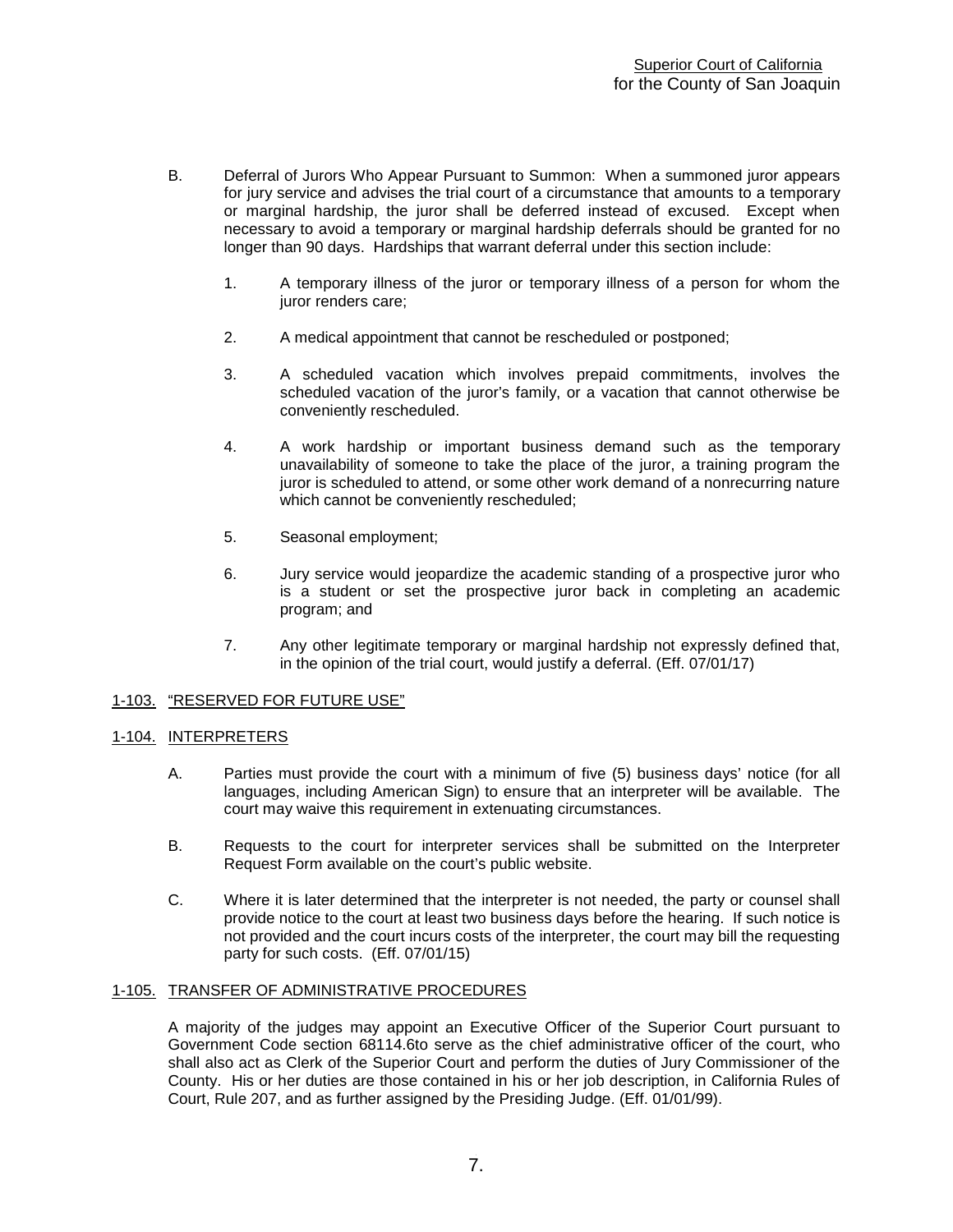# <span id="page-8-0"></span>1-106. FIREARMS

Except as specified below, no person shall bring any firearm into:

- A. The Stockton Courthouse at 180 E. Weber Avenue in Stockton, California;
- B. The court wing of Dept. L1 located at 230 W. Elm Street, Lodi, California;
- C. The building which houses Department L2 located at 315 W. Elm Street, Lodi, California;
- D. The main lobby entrance or courtrooms of Departments M1 and M2 located at 315 E. Center Street, Manteca, California;
- E. The main lobby entrance or courtrooms of Departments T1 and T2 located at 475 E. Tenth Street, Tracy, California;
- F. The court wing beginning at the door entry to the metal detectors of the building that houses Departments J1, J2, and J3 located at 535 W. Matthews Road in French Camp; or
- G. Any courtroom located anywhere in the county.

The following persons are exempt from the above rule:

- I. A duly appointed peace officer of this state, or of another state or the federal government who is carrying out official duties while in California, who is on official business and not a litigant in any matter for which they are present. No peace officer, or any other person, shall carry a firearm into a courtroom when they are a litigant in any matter for which they are present;
- J. A peace officer as described above, attorney in a matter, or investigator who is not a litigant and has a firearm that is evidence in the matter in that courtroom. Such individual must notify the bailiff of the presence of the firearm and provide the firearm to the bailiff for inspection prior to entry into the courtroom or immediately thereafter.

Failure to abide by this rule will be punishable as contempt of court. (Eff. 07/01/17)

#### <span id="page-8-1"></span>1-107. MEDIA COVERAGE

- A. This rule is established under the authority recognized in subdivision (e)(4) of California Rules of Court, Rule 1.150 to supplement Rule 1.150. The words and phrases used in this rule have the same meanings as in Rule 1.150. Nothing in this rule changes or affects the procedures established in the California Rules of Court regarding the coverage of court proceedings by electronic media.
- B. Knowledge of the Rule

California Rules of Court, Rule 1.150, subdivision (e)(4) requires that each media agency is responsible for ensuring that all of its personnel who cover court proceedings know and follow Rule 1.150. Each media agency shall also be responsible for ensuring that its personnel know and follow this rule.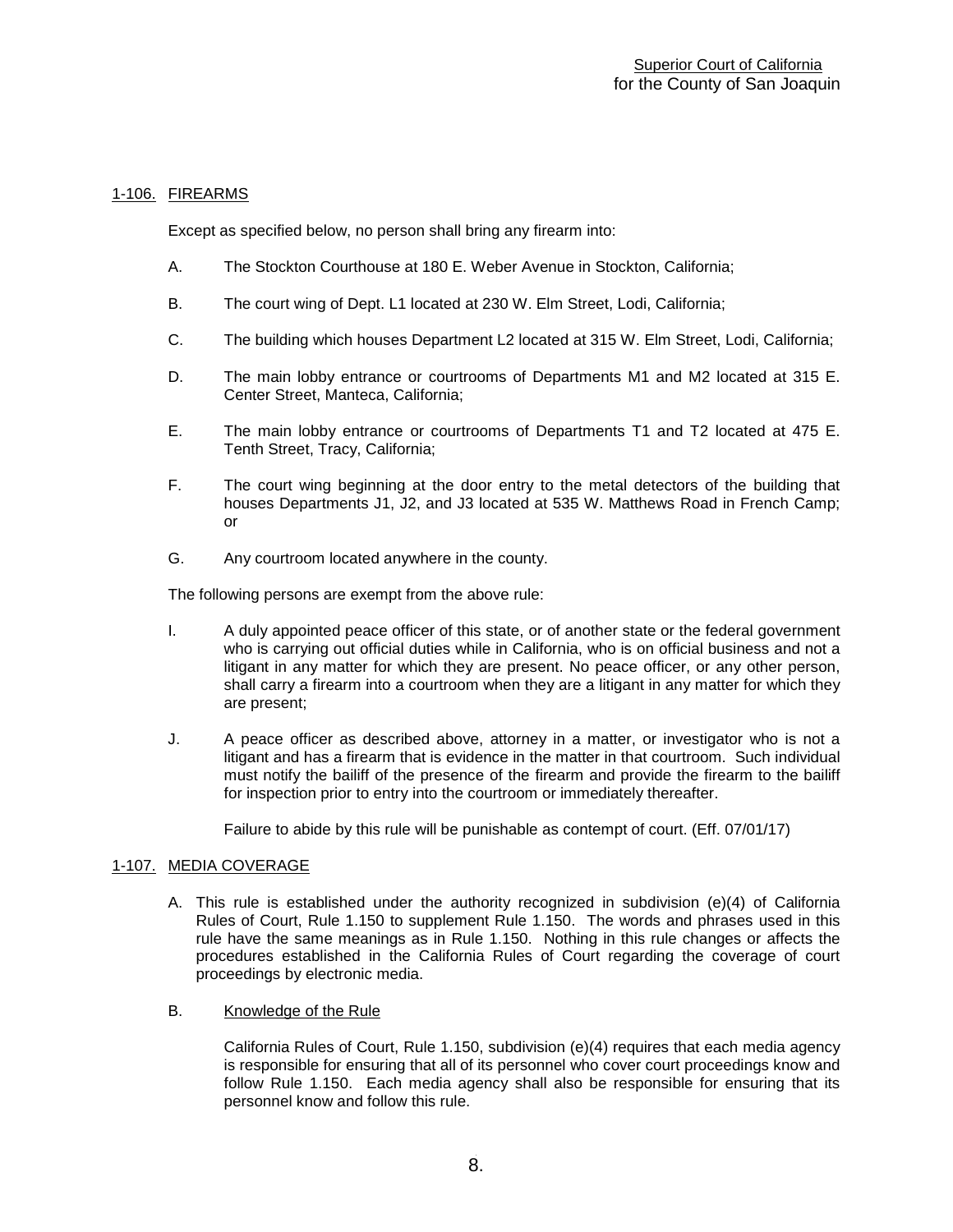# C. Media Requests

- 1. The approved Judicial Council form must be submitted to the court's Public Information Office. This shall be done at least 5 court days before the hearing unless the request involves a new case, advanced hearing, or there is other good cause for submitting the form fewer than 5 court days before the hearing.
- 2. Media personnel, representatives of media agencies, and attorneys for media agencies shall not communicate with the assigned judge or presiding judge concerning a request to modify an order issued under California Rules of Court, Rule 1.150 or this local rule other than by the approved Judicial Council form, written application noticed to the litigants, or at a public hearing. Any media agency aggrieved by the provisions of this local rule or aggrieved by an order made pursuant to this local rule concerning areas outside a courtroom may apply to the presiding judge to modify the application of the rule or order or to be exempted from it. A written application to the presiding judge shall be submitted to the Public Information Office, but shall first be served upon the parties in any litigation that is the subject of the media request. An oral application may only be made at a hearing and only when any affected parties in the subject litigation have been given notice of the hearing. Media personnel, representatives of media agencies, and attorneys for media agencies shall not make ex-parte contact with the presiding judge when applying for a modification or exemption. The hearing shall be scheduled by contacting the Public Information Office.
- D. Coverage Inside of the Courthouse
	- (1) Purpose

Metal detection and other security measures are installed at the entrance of the court's courthouses. Prospective and sworn jurors, witnesses, spectators, litigants, and their children often congregate in common areas of the Courthouse including hallways, lobbies, and entry areas. Often these common areas are quite congested. The Lodi, Manteca, Tracy, and Juvenile Justice Center have lobby areas where prospective and sworn jurors, witnesses, spectators, litigants, and children congregate. Photographing, videotaping, filming, broadcasting in these areas may interfere with those activities, including security operations.

Accordingly, this subdivision is established to:

- (a) Protect the privacy rights of prospective jurors, seated jurors, witnesses, victims, and court spectators as contemplated by subdivisions (e)(3)(E) and (e)(6)(D) of California Rules of Court, Rule 1.150.
- (b) Preserve the security of the court and the safety of people in the courthouse as contemplated by subdivision (e)(3)(O) of Rule 1.150.
- (c) Preserve the dignity of the court and prevent interference with the orderly conduct of proceedings in courtrooms as contemplated in subdivisions  $(e)(3)(O)$ ,  $(R)$ , and  $(Q)$  of Rule 1.150 which could be affected by disruptions in the hallways outside of courtrooms.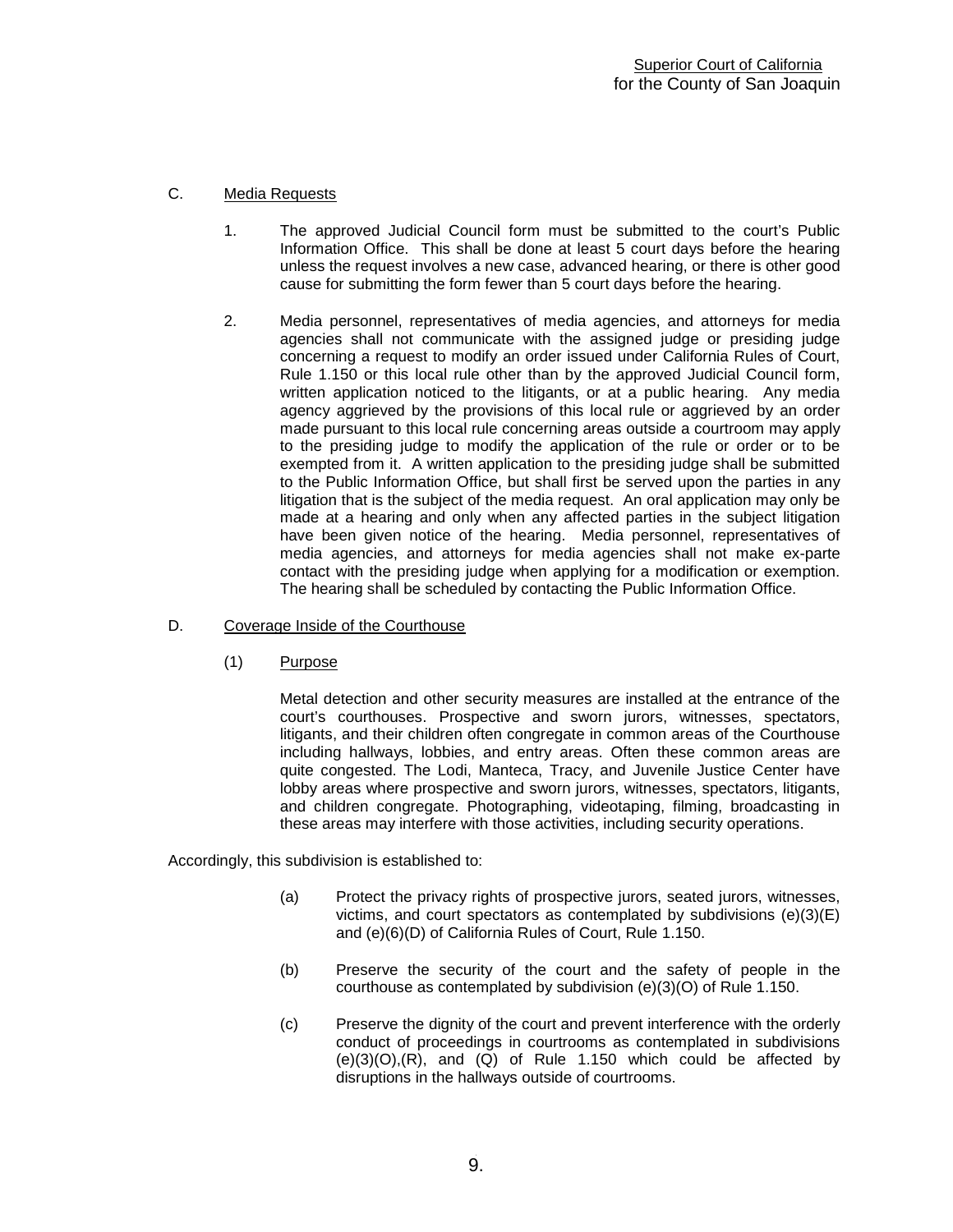# (2) Jurors

Photographing, videotaping, filming, broadcasting, and electronic recording of jurors in the courtroom is prohibited by subdivision (e)(6)(D) of California Rules of Court, Rule 1.150. Except as provided below, the photographing, videotaping, filming, broadcasting, and electronic recording of anyone wearing a juror badge, whether intentional or inadvertent, in any courtroom or courthouse of the San Joaquin Superior Court is also prohibited. The photographing, videotaping, filming, broadcasting, and electronic recording of anyone standing in line going into the Jury Assembly Room at the Stockton Courthouse is prohibited. The faces of anyone wearing juror badges or anyone standing in line going into the Jury Assembly Room at the Stockton Courthouse inadvertently depicted in the background of any photograph or videotape must be blurred or digitized beyond recognition before being published or broadcasted. Photographing, videotaping, filming, broadcasting, and electronic recording of prospective jurors who have been discharged from service, seated jurors who have been discharged from service or alternates who have been discharged from service is permitted in the courthouse only when that person consents.

- (3) Spectators
	- (a) Photographing, videotaping, filming, broadcasting, and electronic recording of courtroom spectators is prohibited by subdivision (e)(6)(D) of Rule 1.150. This prohibition shall apply to the photographing or videotaping of any person while seated in any San Joaquin Superior Court courtroom audience, regardless of whether that person participated in the case or is scheduled to participate in the case as a witness or any other capacity. The faces of spectators depicted in the background of any photograph or videotape must be blurred or digitized beyond recognition before being published or broadcasted. When courtroom photography or videotaping is permitted, the court will work with the media to situate photographers in positions where spectators are not likely to be depicted in the background.
	- (b) The prohibition against photographing, videotaping, filming, broadcasting, or electronic recording of spectators shall not apply to any person situated in the audience who becomes disruptive or who addresses the court if Rule 1.150 authorization has previously been granted for those proceedings. However, the judge who authorizes a Rule 1.150 request may prohibit in advance the photographing, videotaping, filming, broadcasting, or electronic recording of spectators who become disruptive or who address the court when granting the Rule 1.150 request.

# (4) Stockton Courthouse

Unless approved by written order of the presiding judge of this court or a judicial officer designated by the presiding judge, photographing, videotaping, filming, broadcasting, and electronic recording of any kind, other than handheld recording devices used for personal note taking, is prohibited in the following parts of the Stockton Courthouse: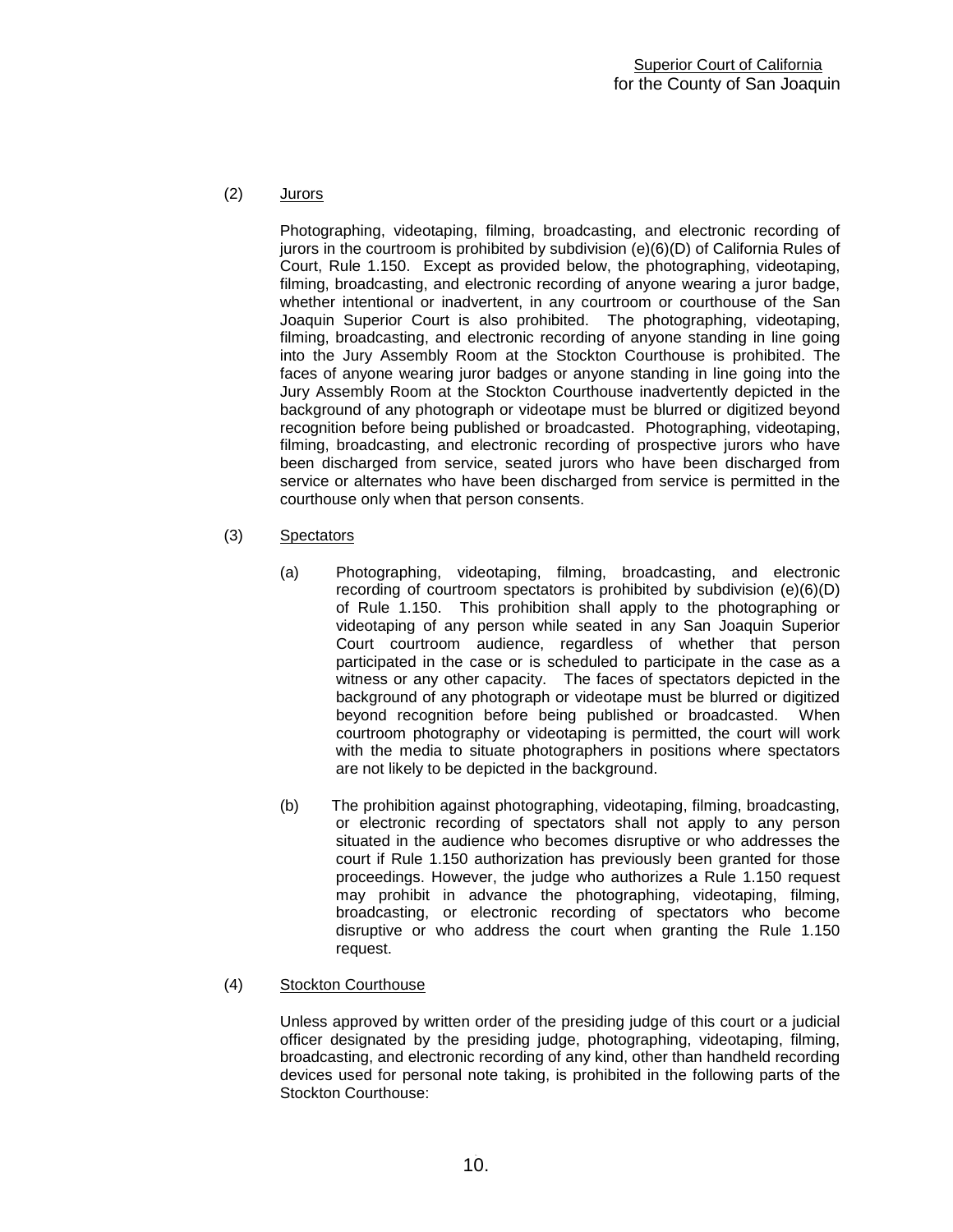- (a) In any hallway by a photographer who is situated within a 10-foot radius of the doors to any courtroom. Photographers must situate themselves outside the 10-foot radius so as to not inhibit or obstruct entry into or exit from the courtroom. Unless there is consent, photographers and media personnel shall not inhibit or obstruct any person's movements anywhere in the courthouse.
- (b) Through a door window or open courtroom door from the hallway outside of any courtroom into that courtroom unless authorized by order of the judge presiding in that courtroom.
- (c) In the Jury Assembly Room, from the hallway into the Jury Assembly Room, or in any jury deliberation room.
- (5) Stockton Courthouse Hallways and Lobby
	- (a) Sheriff's court security staff has the authority to order members of the public, including members of the media, to move out of the way in hallways and other public areas in the courthouse.
	- (b) Members of the public, including members of the media, shall not obstruct or compromise the security operations in the lobby or elsewhere in the courthouse. Sheriff's court security staff has the authority to determine when security operations are compromised or obstructed by persons in the lobby or elsewhere. Members of the media must comply whenever a sheriff's court security supervisor or supervisor of weapons screening determines that security operations are compromised or obstructed by the media presence and orders them to move out of the lobby or elsewhere.
	- (c) Members of the media shall not obstruct the movements of any individual walking anywhere in the courthouse without that person's consent.

#### (6) Juvenile Justice Center

Unless approved by written order of the presiding juvenile judge or a judicial officer designated by the presiding juvenile judge, photographing, videotaping, filming, broadcasting, and electronic recording of any kind other than handheld recording devices used for personal note taking is prohibited anywhere in the Juvenile Justice Center branch. Cameras and recording devices shall be turned off while being transported in any area within this branch.

#### (7) Handheld Audio Recording Equipment

Other than in the courtrooms, the use of handheld audio recording equipment for note-taking purposes is not prohibited in the courthouse.

(8) Obstructions Outside of the Courthouse

Photographing, videotaping, filming, broadcasting, and electronic recording outside a courthouse, but on San Joaquin Superior Court property is not prohibited. However, such media coverage shall not obstruct pedestrian traffic or compromise security.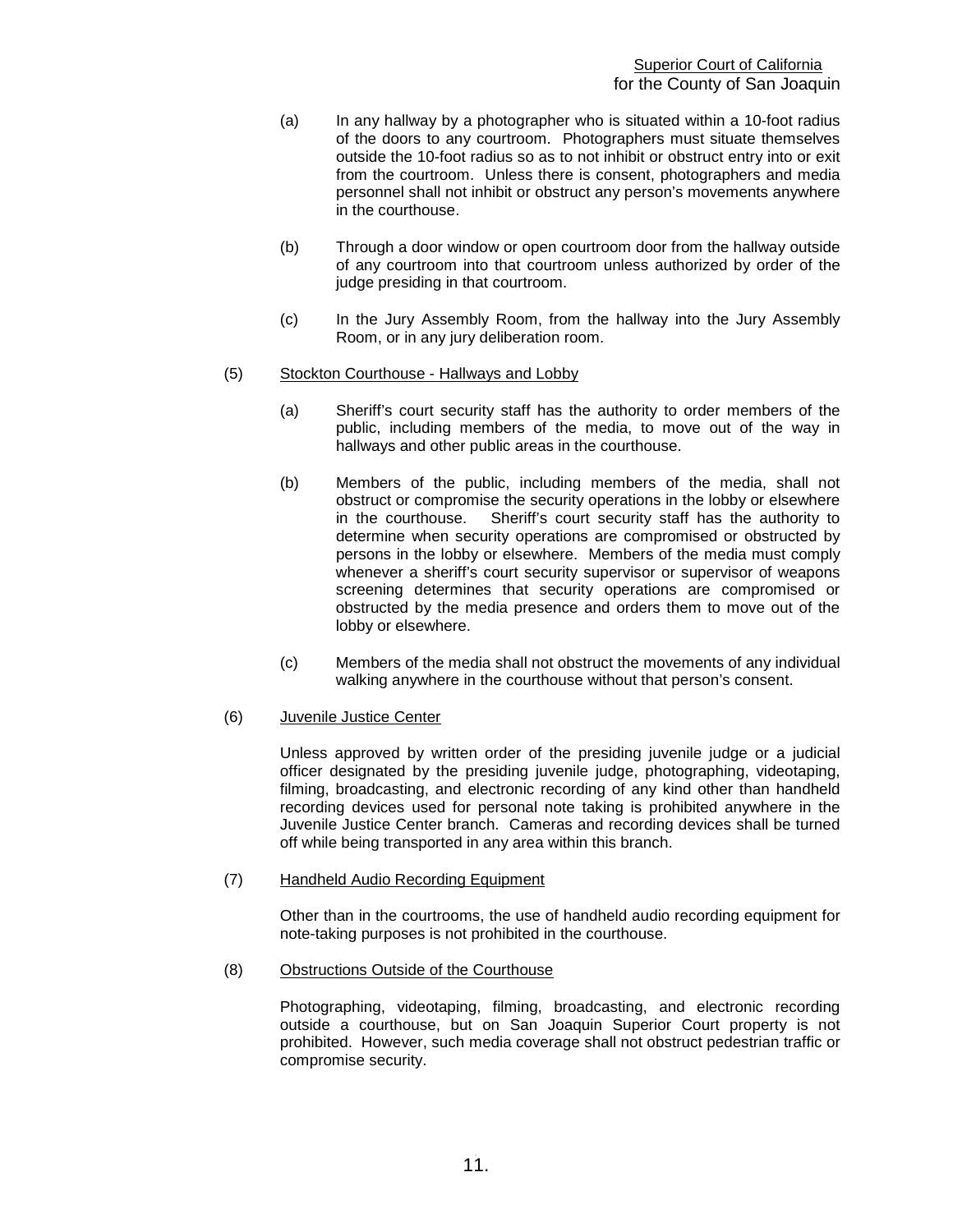# (9) Additional Orders

On occasion, the media interest in a given court proceeding may be so intensive that additional prohibitions are warranted to satisfy the concerns listed in this local rule. Accordingly, when such is the case or when other circumstances warrant, the presiding judge or judicial officer designated by the presiding judge shall make whatever orders are necessary governing photographing, videotaping, audio recording, and broadcasting in the hallways, stairwells, elevators and other areas within any of the courthouse branches.

# (10) Media Coverage in Courtrooms

Photographing, videotaping, filming, broadcasting inside of courtrooms shall continue to be governed by California Rules of Court, Rule1.150 and any other rules established by the California Judicial Council.

# E. Rule Violations

Violations of this local rule or any orders of the court may be addressed in the ways listed in subdivision (f) of California Rules of Court, Rule1.150. Additionally, any media agency that violates any provision in Rule 1.150 or this local rule may be prohibited from photography, videotaping, filming, broadcasting or electronic recording of future court proceedings inside courtrooms. (Eff. 01/01/18)

#### <span id="page-12-0"></span>1-108. USE OF CAMERA PHONES, OTHER PHOTOGRAPHIC EQUIPMENT AND AUDIO RECORDING EQUIPMENT

- A. This local rule covers the use of any photographic, video and audio recording or transmission equipment by people not working in a media capacity. For purposes of this rule, photographic equipment includes, but is not limited to: cameras, camera phones, and video recording cameras.
- B. The use of photographic equipment and audio recording or transmission equipment in any courtroom, through a courtroom door window into any courtroom, or from an entryway into a courtroom is prohibited without the advance permission of the judge.
- C. The use of photographic equipment or audio recording or transmission equipment in any jury assembly room or juror deliberation room, through a window into such rooms, or into any such rooms from any vantage point outside of such rooms is prohibited without advance permission of the Presiding Judge, Jury Commissioner, or their designees.
- D. Photographing, videotaping, filming, and electronic recording of anyone wearing a juror badge anywhere inside a courthouse is prohibited. Photographing, videotaping, filming, and electronic recording of anyone standing in line awaiting entry into a jury assembly room is also prohibited.
- E. Photographing, videotaping, filming, and electronic recording of anyone involved in any case, including litigants, witnesses, and spectators, anywhere inside a courthouse is prohibited.
- F. Unless approved by written order of the presiding juvenile judge or a judicial officer designated by the presiding juvenile judge, photographing, videotaping, filming,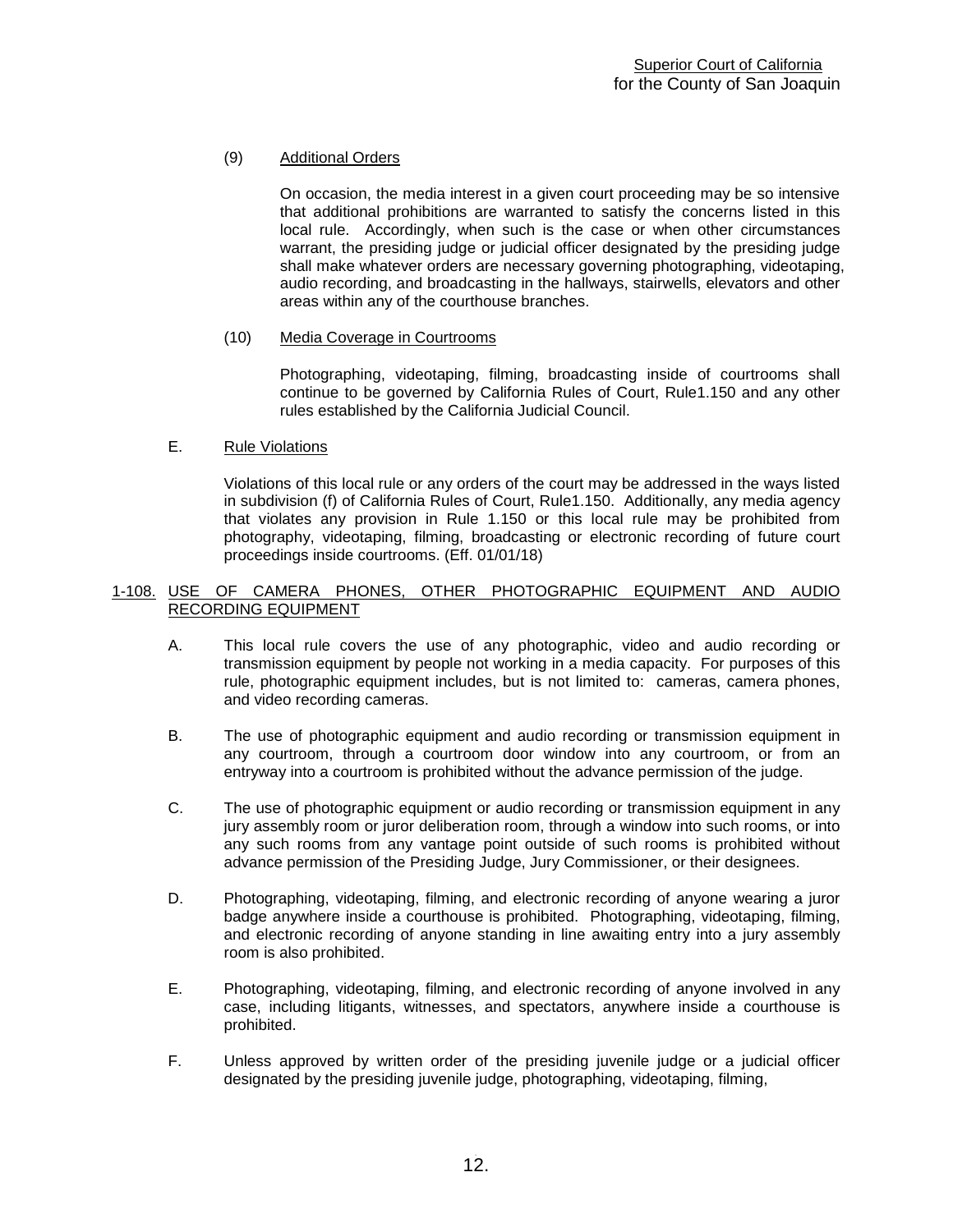broadcasting, and electronic recording is prohibited anywhere in the Juvenile Justice Center.

- G. The prohibitions against photographing, videotaping, filming, and electronic recording outside of a courtroom any persons listed in this rule do not apply if such person consents. Nothing in this rule shall be read to prohibit photography associated with weddings as long as persons who are prohibited from being photographed in this rule are not depicted in such photos.
- H. Photography, video and electronic recording equipment used in violation of this rule is subject to confiscation. Any person who is a party, witness, or attorney of a party and who violates this rule is subject to punishment under Code of Civil Procedure section 177.5. Any other person who violates this rule is subject to punishment for contempt of court. (Eff. 07/01/05)

#### <span id="page-13-0"></span>1-109. COMMISSIONERS JUVENILE COURT REFEREES APPOINTED JUDGE PRO TEMPORE

Commissioners and Juvenile Court Referees of the San Joaquin Superior Court are appointed Judge Pro Tempore in all matters calendared, or otherwise assigned, to them. They are granted full judicial power until a final determination of the matter. (Eff. 07/01/19)

#### <span id="page-13-1"></span>1-110. DANGEROUS, LARGE OR BULKY EXHIBITS

- A. Permission from the judge assigned to the hearing or trial must be obtained before a party may bring dangerous, large or bulky exhibits into the courthouse. If possible, the party should substitute a photograph, technical report, or dummy object for proposed exhibits which are either:
	- 1. Inherently dangerous, such as:
		- a. Firearms;
		- b. Any type of explosive powder;
		- c. Explosive chemicals, toluene, ethane;
		- d. Explosive devices, such as gasoline, kerosene, lighter fluid, paint thinner, ethylether;
		- e. Flammable liquids such as gasoline, kerosene, lighter fluid, paint thinner, ethylether;
		- f. Canisters containing tear gas, mace;
		- g. Rags which have been soaked with flammable liquids;
		- h. Liquid drugs such as phencyclidine (PCP), methamphetamine, corrosive liquids, pyramiding, morphline, or piperdine;
		- i. Samples of any bodily fluids, liquid or dried; or
		- j. Controlled or toxic substances.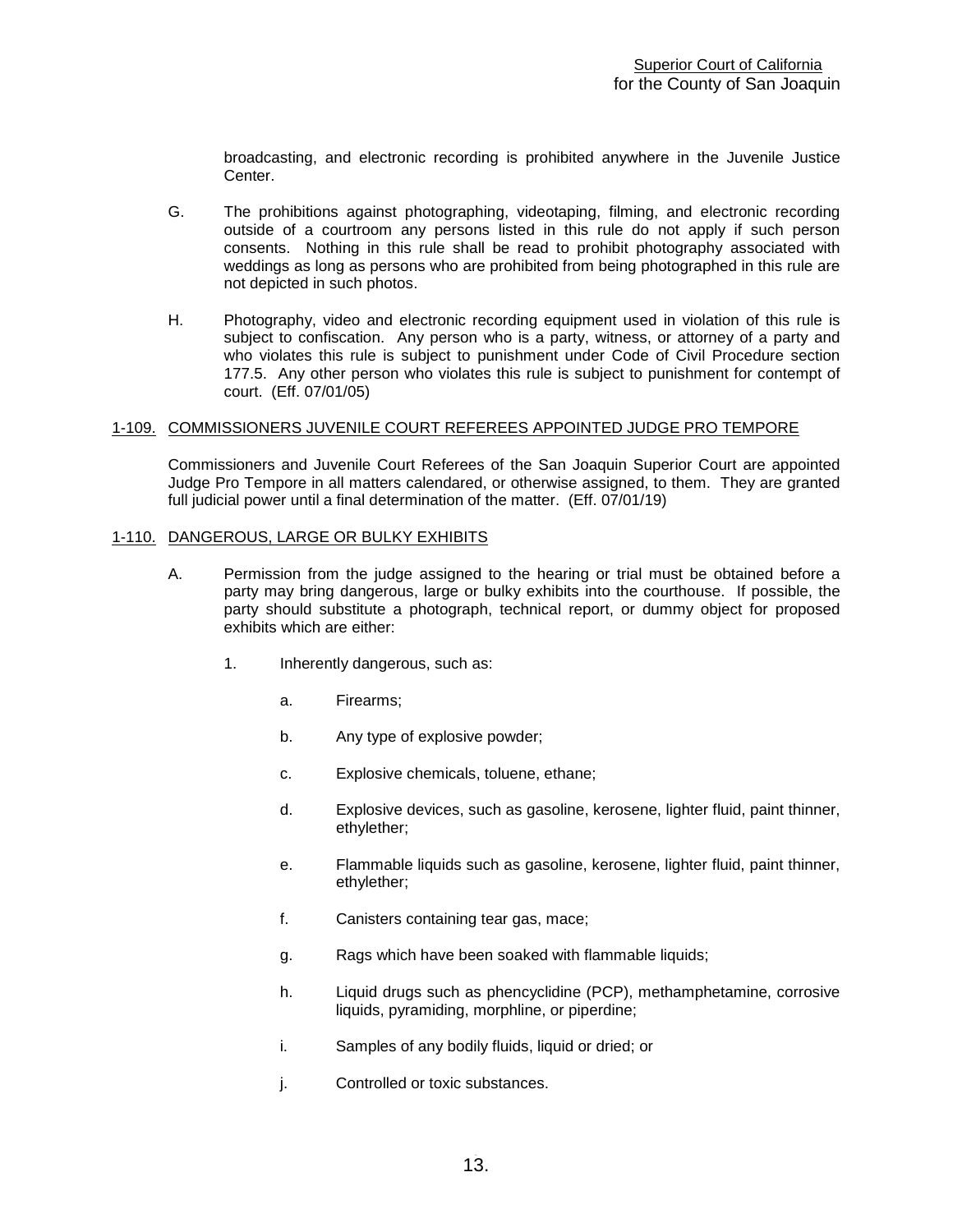2. Large and cumbersome, such as a ladder, sewer pipe, or automobile chassis.

If a party believes the exhibit should be brought into the courtroom without substitution, an application for permission must be made in writing and describe the materials to be brought into the courtroom and the reason a substitution should not be made. The option of viewing the materials at another location may be considered by the court.

- B. Evidence received in any case shall be limited to those items required in the case and shall be retained by the court for the minimum time required by law, unless good cause is shown to retain the evidence longer.
- C. No exhibits shall be accepted by the clerk or exhibits custodian unless:
	- 1. All containers of controlled or toxic substances are securely sealed to safeguard court personnel, so that the contents cannot be spilled and odors cannot be emitted;
	- 2. All containers of liquid substances, including bodily fluids, are securely sealed to safeguard court personnel, so personnel are not exposed to the contents and odors cannot be emitted;
	- 3. All objects containing bodily fluids or dangerous, controlled or toxic substances (e.g., bloody shirt, gasoline-soaked rag, etc.) are placed in securely sealed containers so that odors cannot be emitted and court personnel are safeguarded.
	- 4. All firearms are secured by a nylon tie or trigger guard, and have been examined by the bailiff to determine that they have been rendered inoperable;
	- 5. All sharp objects, such as hypodermic needles, knives, and glass are placed in securely sealed containers which will safeguard personnel;
	- 6. All containers with liquid substances are clearly marked and identified as to type and amount;
	- 7. All containers of controlled substances are clearly marked, identified, weighed and sealed;
	- 8. All cash is specifically identified, whether individually or packaged, as to the total amount and number of each denomination.
- D. All exhibits must be individually tagged with the proper exhibit tag, properly completed and securely attached to the exhibit. Any exhibit improperly tagged, marked, weighed, or identified will not be accepted by the court. Unless otherwise ordered, unidentified or improperly identified liquids, containers, controlled substances, or other suspect substances shall be returned to the party offering them.
- E. When a dangerous, large or bulky exhibit that has been marked and identified or received in evidence poses a security, storage or safety problem, on recommendation of the clerk of the court or any party or the court's own motion, the court may order that all or a portion of it be returned to the party that offered it. In the case of exhibits offered by the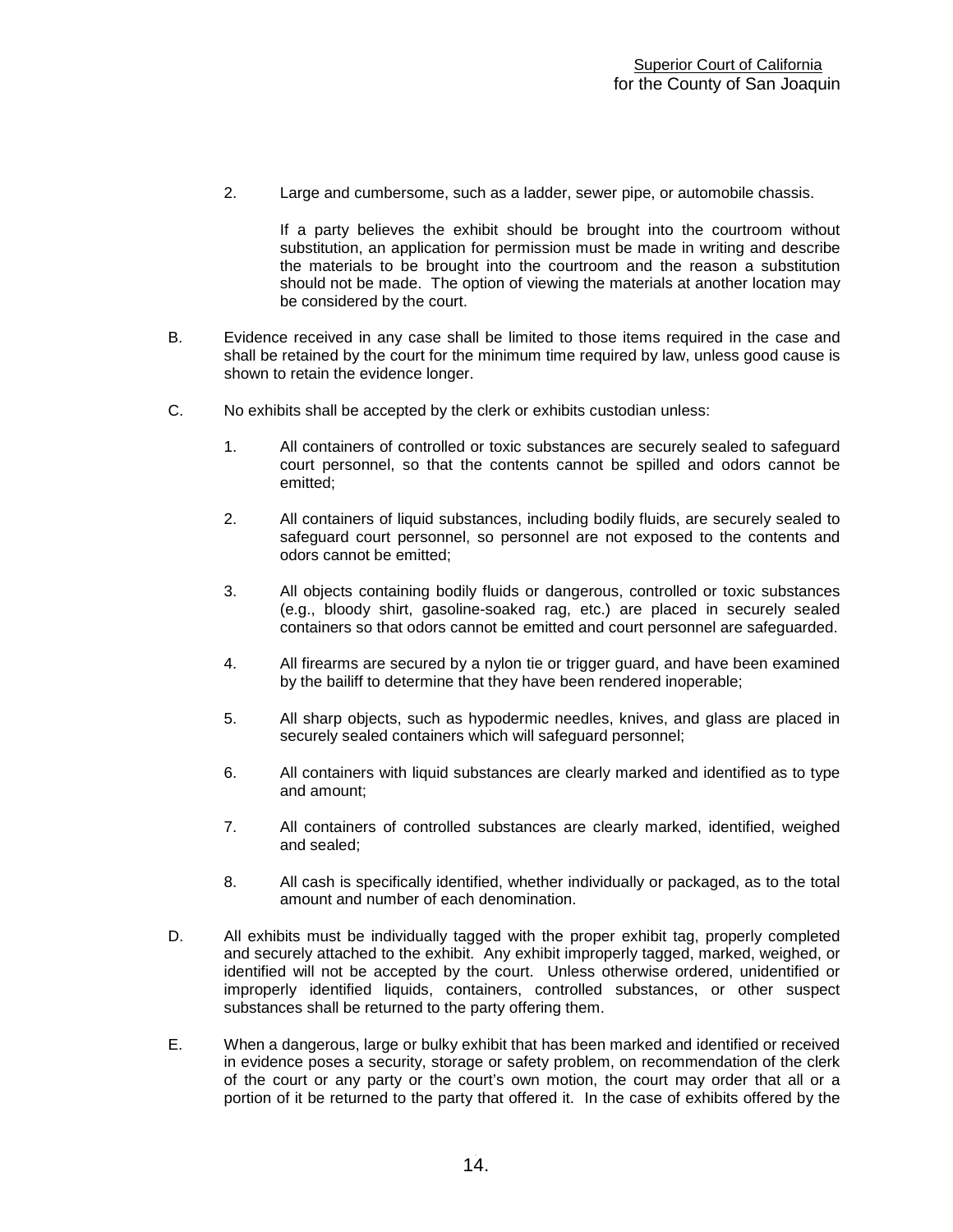prosecutor in a criminal case, the court may order that the exhibit be returned to the law enforcement agency involved. The order shall require that a full and complete photographic record of the exhibit or the portion returned by substituted for the exhibit. The party who offered the exhibit shall provide the photographic record. The party or agency to whom the exhibit is returned shall be responsible for maintaining and preserving the exhibit until there is a final disposition of the action or proceeding. All exhibit tags and other identifying markings or information concerning each exhibit shall remain in place and shall not be disturbed. Each exhibit shall be maintained intact and in the same condition as during trial. In the event further proceedings of any court having jurisdiction of the matter require the presence of the exhibit, the party or agency to whom it was returned shall promptly deliver the exhibit to the court, with notice to all parties.

# **EXHIBITS**

- A. Exhibits submitted by plaintiff, petitioner or the People should be marked consecutively with numbers. Exhibits submitted by defendant or respondent should be marked consecutively with letters.
- B. All exhibits must be individually tagged with the proper exhibit tag. Each exhibit tag must be properly completed and security attached to the exhibit. Any exhibit improperly tagged will not be accepted by the court. Original photographs or 8 1/2 x 11-inch copies shall be substituted for any photographically enlarged or oversized exhibits.
- C. Prior to the final determination of an action or proceeding, only attorneys of record, selfrepresented parties and court employees may view the exhibits. All other interested persons must obtain an order of the court to view the exhibits. Viewings shall take place in the presence of an exhibit custodian. Exhibits may not be altered or taken apart, except by court order.
- D. Any party to the action may seek temporary release of exhibits for copying or laboratory testing. An order for temporary release may be obtained by stipulation of the parties or by noticed motion. The party seeking the release may be obtained by stipulation of the parties or by noticed motion. The party seeking the release must present the original signed order and one copy to the exhibit custodian. The order must include the case number, names of the parties, name and telephone number of the person to whom the exhibits are to be released, a description of the exhibits, and the date the exhibits are to be returned. The party seeking release may be required to provide a full and complete photographic record of the exhibit before it will be released.
- E. Exhibits received in a criminal matter may be used in a civil action, upon stipulation signed by the prosecutor and criminal defense counsel (including appellate counsel, if applicable) or on noticed motion, with notice being given to all parties in the civil and criminal cases. The stipulation or motion shall bear the criminal case caption and number, be filed in the criminal case, and reference the civil case by name and number.
- F. On order of the court, at the conclusion of the trial or hearing, any exhibit that has been marked for identification but not introduced or received in evidence at trial, may be returned to the party that offered it. Counsel must preserve and maintain all returned exhibits until the time for appeal has passed.
- G. Exhibits received in evidence at the trial or a hearing in a criminal case may be returned by the court to the party who offered them, in accordance with Penal Code §§ 1417.2, 1417.3 and 1417.5. Exhibits received in evidence at the trial or a hearing in a civil case may be returned by the court to the party who offered them, in accordance with Code of Civil Procedure §§ 1952(a) and 1952.2. (Eff. 07/01/05)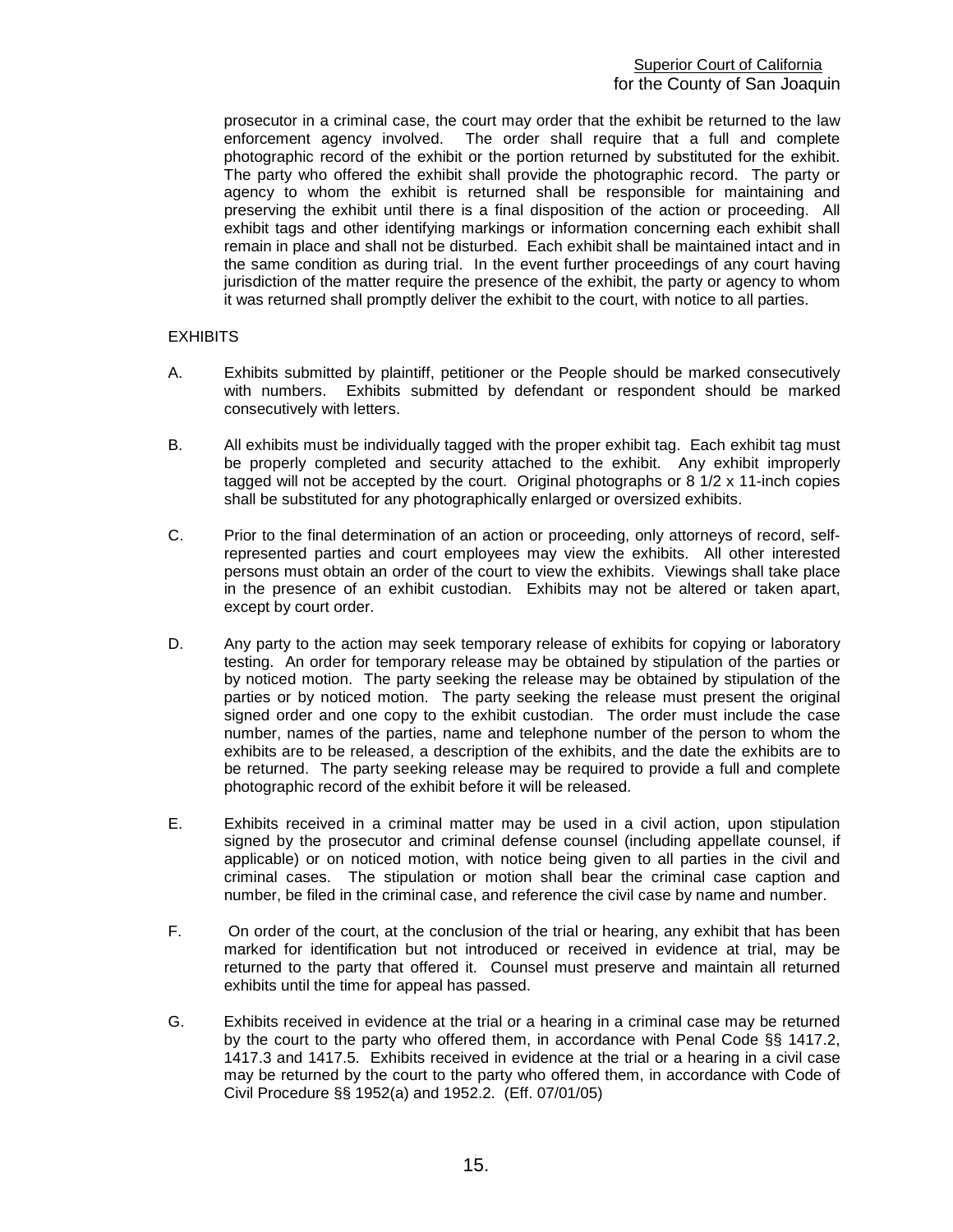### <span id="page-16-0"></span>1-111. JUDICIAL VACATION DAY DEFINED

Time away from the court for more than one-half day for vacation purposes shall be deemed as a full day of vacation. (Eff. 07/01/08)

#### <span id="page-16-1"></span>1-112 SELECTION OF COURT COMMISSIONERS

The following procedure for the hiring of court commissioners is adopted by the judges of San Joaquin County:

- 1. Initial applications for commissioner positions shall be screened by the Human Resources Department to ensure applicants meet the minimum qualifications required for the position.
- 2. The presiding judge, with the advice of the Executive Committee, shall establish two committees for the purpose of first reviewing and selecting the most qualified applications and then interviewing candidates for the commissioner position. For each committee, the presiding judge shall select among judges who volunteer for the committees and shall choose at least one representative from those judges with a current criminal assignment, one with a current civil assignment and one judge who was formerly a commissioner. In the event the opening is for a 1058 commissioner, then the committees shall include a judge with family law experience. The number of judges who serve on each committee shall be at the discretion of the presiding judge.
	- a. The first committee shall review the qualified applications and select the applicants that the committee deems most qualified.
	- b. The second committee shall interview the applicants chosen by the first committee. This committee shall determine which of these applicants shall make a presentation to the entire bench.
- 3. The bench shall choose the most qualified candidate following a presentation by each of the applicants chosen by the second committee. (Eff. 07/01/10)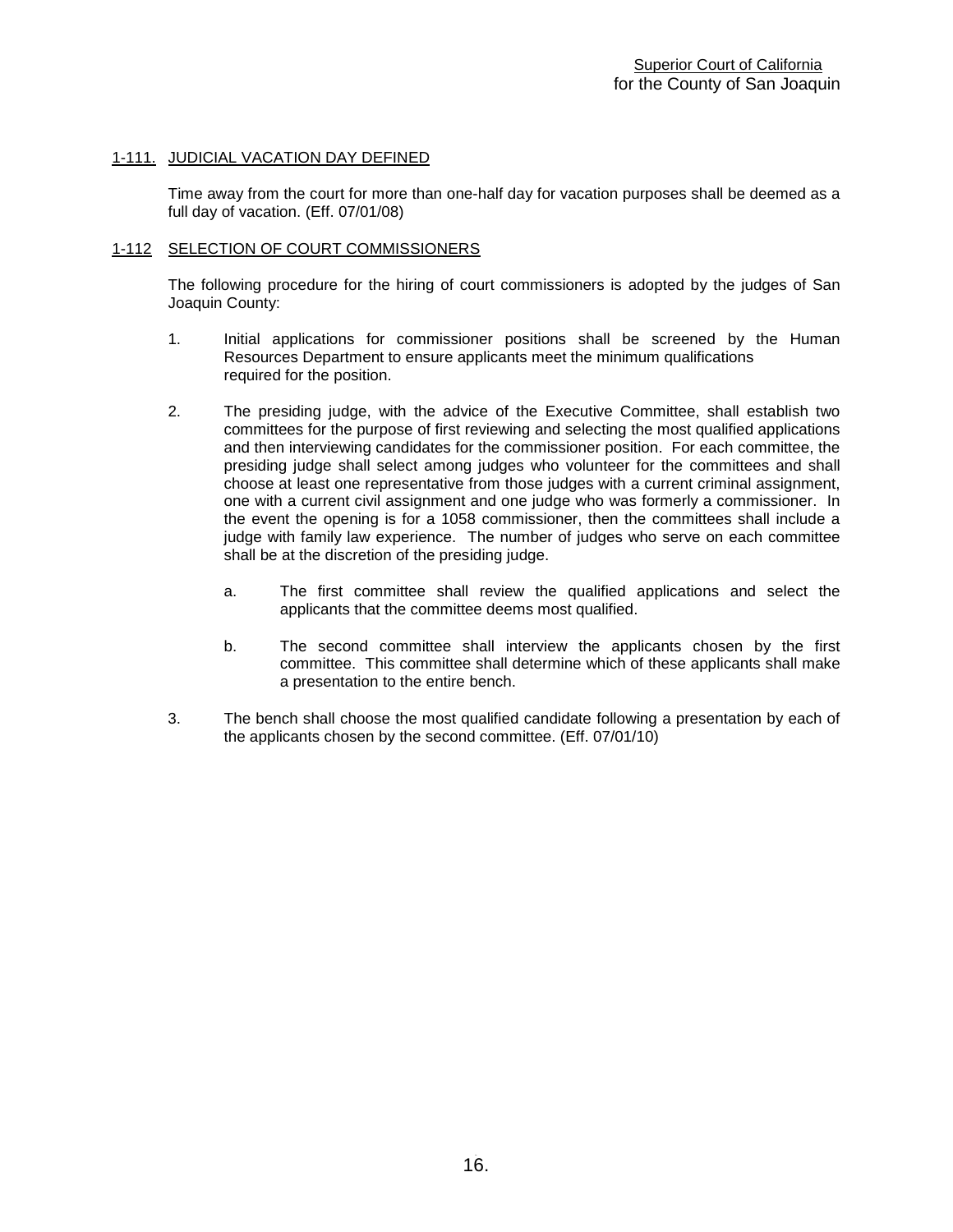# RULE 2. CRIMINAL

#### <span id="page-17-1"></span><span id="page-17-0"></span>2-100. DISCOVERY IN CRIMINAL CASES

- A. Discovery in criminal cases is governed by Penal Code Section 1054, et. seq. It is the order of this court that all parties comply with the obligations set forth in those provisions. This order shall be in effect in all criminal cases and there shall be no need to seek a further order of the court prior to seeking enforcement of this order as long as the party seeking enforcement has made the informal request described in Penal Code Section 1054.5(b).
- B. Any party asserting a work product or other privilege pursuant to Penal Code Section 1054.6 or a good cause exception must assert that privilege or exception by noticed motion which shall be heard prior to the date of the readiness conference. The factual showing establishing a claim of work product, privilege, or good cause need not be set forth in the motion or accompanying points and authorities. The factual showing may be made to the court in-camera upon the moving party's request. The request to make an in-camera showing shall be made in the motion. If the court hears the matter in-camera, the court shall follow the procedure for establishing and sealing the record of the incamera hearing set forth in Penal Code section 1054.7.
- C. In the event of a failure to comply with the obligations set forth in Penal Code Section 1054, et. seq., the court may impose sanctions including, but not limited to:
	- (ii) contempt;
	- (iii) delaying or precluding the testimony or evidence;
	- (iv) continuance;
	- (v) jury instruction commenting on the party's failure to comply with their discovery obligations;
	- (vi) dismissal where required by the United States Constitution;
	- (vii) imposition of monetary sanctions on counsel. (Eff.07/01/98)

#### <span id="page-17-2"></span>2-101. PRE-TRIAL MOTIONS

A. Felony Cases

Except for good cause, all pre-trial motions shall be filed and served within sufficient time to be heard and determined prior to the date of the first readiness conference.

B. Misdemeanor Cases

Except for good cause, all pre-trial motions shall be noticed by the parties or scheduled by the court for no later than a day in the week prior to the readiness conference. (Eff. 07/01/98)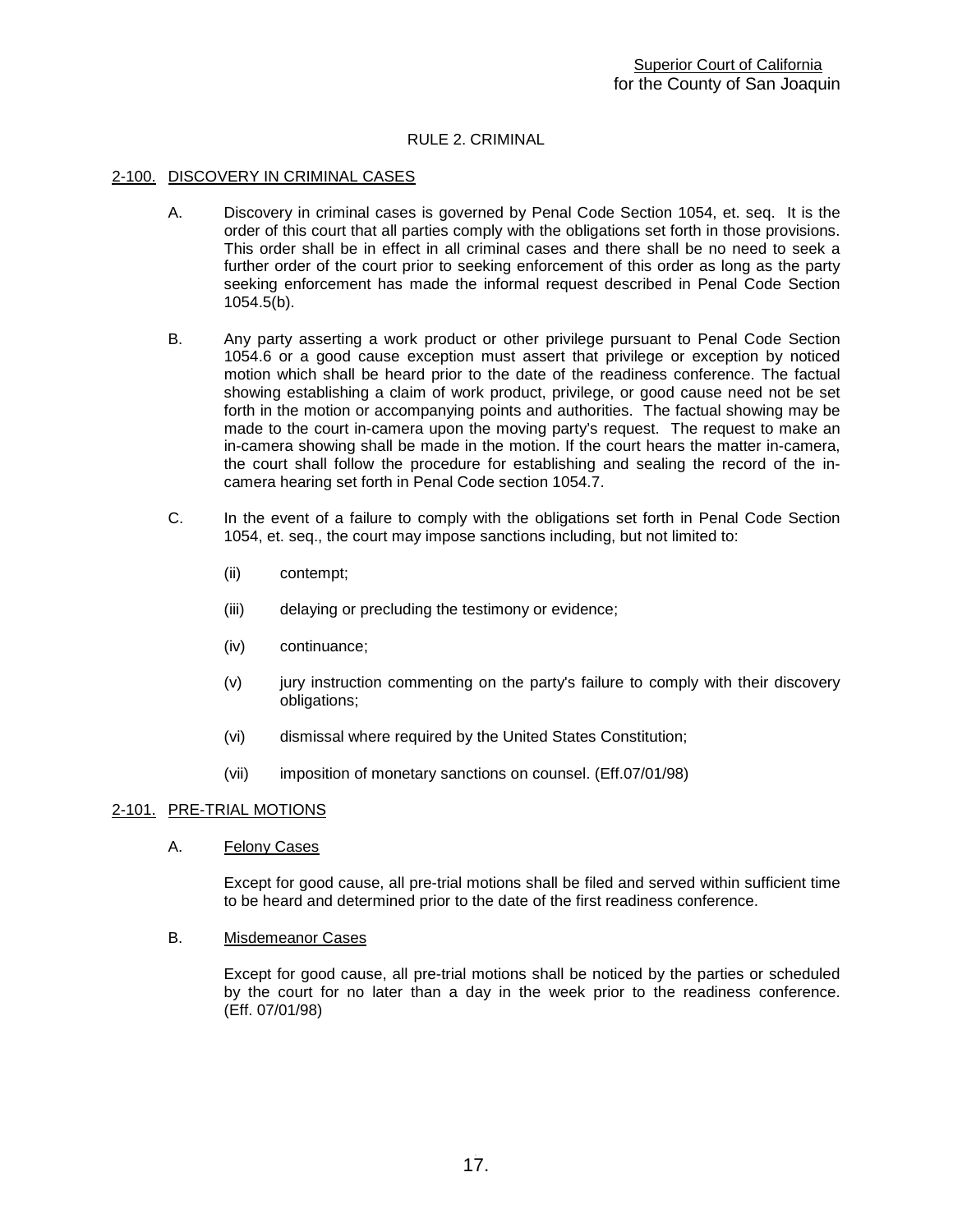# <span id="page-18-0"></span>2-101.1 MOTIONS TO STRIKE PRIOR CONVICTIONS

To the extent that a motion to strike prior convictions based upon the validity of those convictions is authorized by statutory or decisional law, such a motion must be made pretrial within the time prescribed in Rule 2-101(a). (Eff. 01/01/99)

#### <span id="page-18-1"></span>2-102. MEMORANDUM OF POINTS AND AUTHORITIES

#### A. Facts and Issues

A memorandum of points and authorities must include a statement of the case and/or a statement of facts setting forth any procedural or factual matters relevant to the issues presented. The memorandum must clearly specify the precise factual and legal issues raised in the motion and the specific legal authority relied upon for the motion. If reference is made in the memorandum of points and authorities to the transcript of the preliminary hearing, the specific page and line number of the transcript shall be cited. If reference is made to the transcript of a hearing other than the preliminary hearing, a copy of the relevant excerpt of that hearing shall be attached to the memorandum of points and authorities.

#### B. Citations

Citations to California cases must be by reference to the official reports and should indicate the year of the decision, the volume number, the first page of the case, and the specific page or pages on which the pertinent matters appear. New California cases not yet published in the advance sheets may be cited by reference to the Daily Appellate Report. Copies of cases cited in the Daily Appellate Report must be attached to the memorandum of points and authorities.

If authorities other than California cases, United States Supreme Court cases, and Witkin are cited in the memorandum of points and authorities, a copy of such authorities must be attached thereto.

#### C. Previous Motions at the Preliminary Hearing

The moving party's memorandum of points and authorities shall state whether the motion was heard at the preliminary examination. If so, the moving party's memorandum of points and authorities shall specify the factual findings and legal conclusions made by the court.

#### D. Failure to File Memorandum of Points and Authorities/Failure to Address Issues

Absence of a memorandum of points and authorities shall be deemed by the court to be a concession that the motion lacks merit. No issues other than those set forth in the memorandum of points and authorities will be considered unless the new issues were not reasonably discoverable before the motion was filed or there is other good cause shown. (Eff. 07/01/98)

#### <span id="page-18-2"></span>2-102.1 MOTIONS UNDER SECTION 1538.5 OF THE PENAL CODE

Failure to comply with any portion of this rule may constitute cause for denial of the motion.

In all cases, the motion must be written and must comply with rules 2-101, 2-102 and 1538.5 PC. The following requirements apply in addition to those specified in those rules: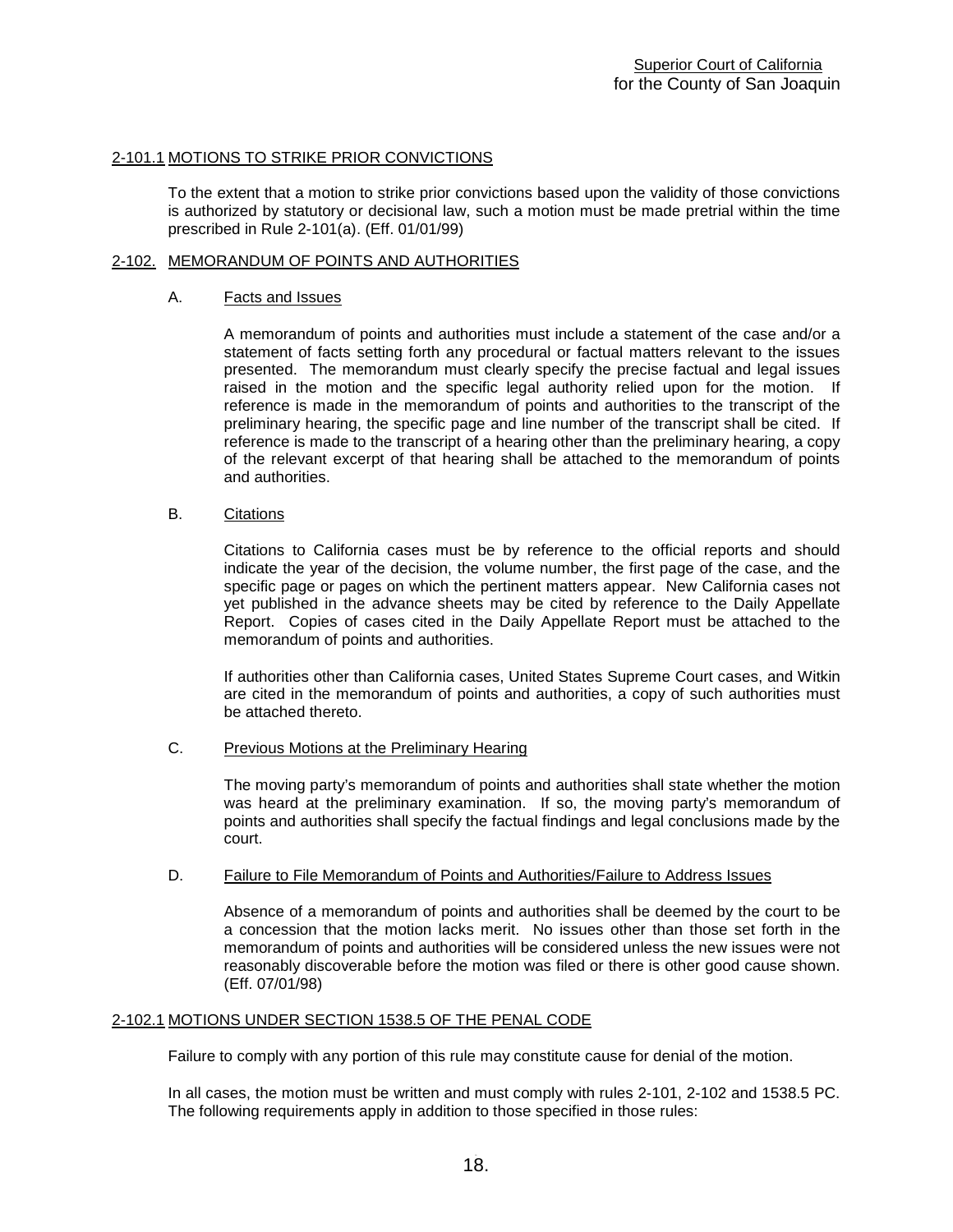# 1. List of Items to be Suppressed or Returned:

The moving party shall include a complete itemized list of the specific items of property or other matters sought to be suppressed or returned. A general request to suppress or return "all evidence seized," without greater specificity, is not sufficient and shall be deemed an abandonment of the motion. Only the items listed in the motion will be considered by the court for suppression or return unless it is established the newly identified item could not reasonably be identified before the motion was filed.

#### 2. Specification of Factual and Legal Basis for Motion:

The moving party's memorandum of points and authorities shall identify the specific legal and factual basis and cite the specific authority which will be offered to support the claim the search or seizure was defective. Failure to identify the specific legal and factual basis for the claim will be deemed a concession the search and/or seizure was lawful and will result in summary denial of the motion.

# 3. Specification of Intended Witnesses:

Moving and responding parties shall specify on the first page of the notice of motion or response the name of the witnesses, if any, they intend to call at the hearing.

# 4. Copy of Search Warrant, Affidavit, and Inventory:

If relevant to the motion, legible copies of the search warrant, affidavit in support of the warrant, and return and inventory shall be appended to the moving papers.

#### 5. Stipulation to Transcript of Preliminary Examination Superior Court:

When any party is unwilling to stipulate to the transcript of the preliminary examination or grand jury hearing being received into evidence (supplemented by other testimony and argument of counsel, as needed), that fact shall be stated on the first page of the notice of motion or response. Failure to so indicate shall be deemed a stipulation to the admission of the transcript into evidence. (Eff. 07/01/98)

#### <span id="page-19-0"></span>2-102.2 DEMURRERS, MOTIONS TO DISMISS, MOTIONS TO STRIKE

In addition to the above requirements, defendants shall attach a copy of the current complaint, information, or indictment to the memorandum of points and authorities filed in support of any demurrer, motion to dismiss based upon the pleadings, or motion to strike. In addition, demurrers, motions to dismiss, and motions to strike shall specify in the notice whether the defendant seeks to dismiss or strike the entire complaint, information, or indictment. If the defendant does not seek to dismiss or strike the entire complaint, information, or indictment, the defendant shall set forth in the notice of motion the count, enhancements, allegations, special circumstances, or other aspects of the pleading defendant seeks to dismiss or strike. (Eff. 07/01/98)

#### <span id="page-19-1"></span>2-103. MOTIONS AT TRIAL

#### A. Felony Cases

In felony cases, all motions in limine, any extraordinary or complex motions, and any motions requiring live testimony shall be made in writing with a supporting memorandum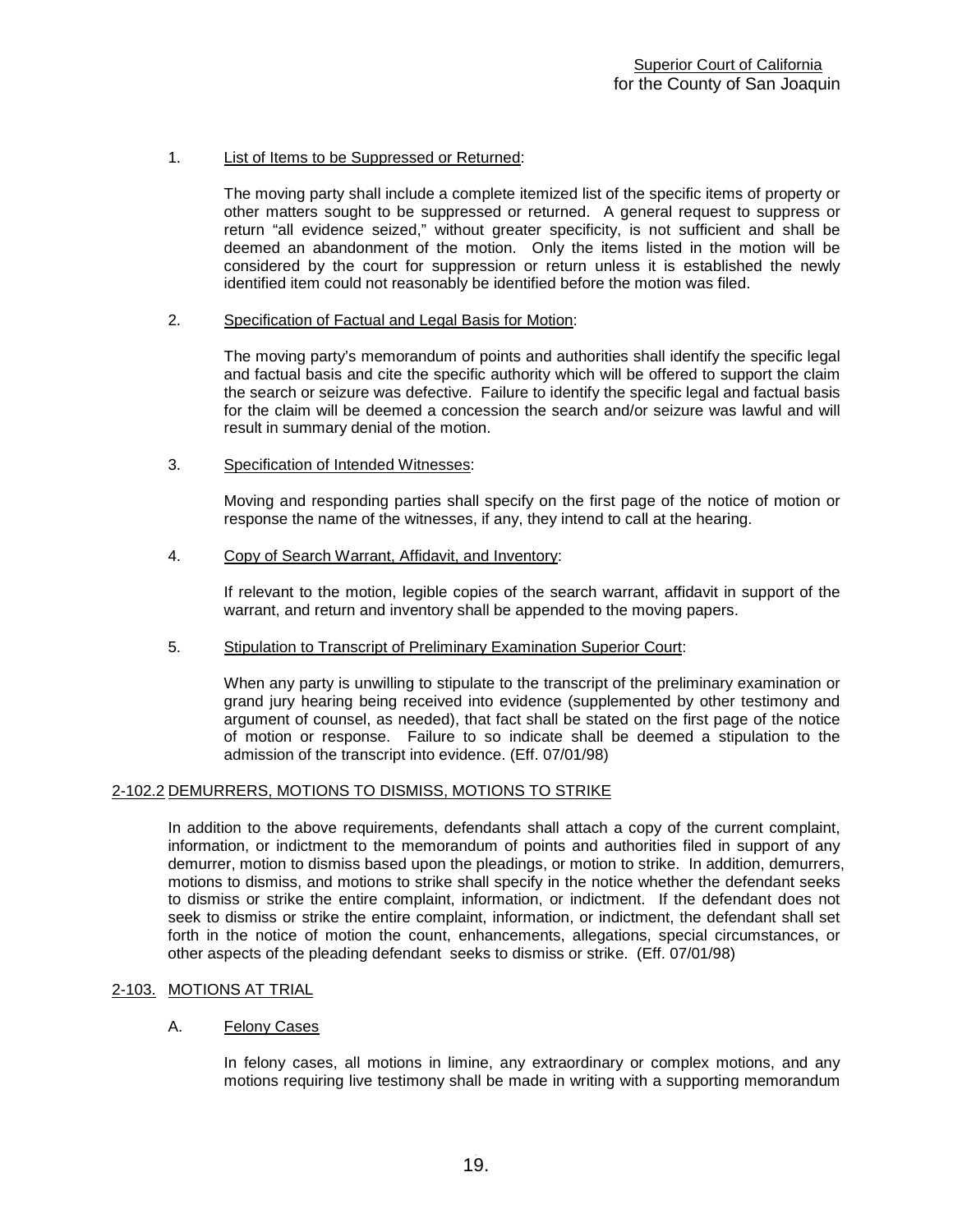of points and authorities. These motions must be served on opposing counsel and filed with the court no later than one week before the first trial assignment date.

B. Misdemeanor Cases

In misdemeanor cases, all motions in limine requiring live testimony shall be made in writing with a supporting memorandum of points and authorities. In limine motions requiring live testimony shall be served on opposing counsel and filed with the court no later than one week before the first trial assignment date. Any other in limine motions in misdemeanor cases may be made orally or in writing after assignment to the trial department. If other such motions are made in writing, the moving party must serve the opposing party no later than the first appearance in the trial department.

- C. All evidentiary in limine motions necessitating testimony must be clearly labeled: LIVE TESTIMONY NECESSARY.
- D. All in limine motions seeking to exclude or admit evidence or testimony shall include the following:
	- 1. An itemized list of the evidence the party is seeking to exclude or admit.
	- 2. A summary of the expected testimony the party is seeking to exclude or admit and a list of the witnesses the party expects will give that testimony.
	- 3. Points and authorities as described in 2-102.
- E. All motions seeking the admission of evidence pursuant to Evidence Code §1101(b), or 1108 or 1109, shall include, in addition to the items set forth in paragraph D, relevant portions of the police reports, transcribed witness statements, and preliminary hearing and trial transcripts relating to the uncharged offense when such documents are available.(Eff. 01/01/08)

#### <span id="page-20-0"></span>2-104. SANCTIONS

In the event of a failure to comply with 2-101, 2-102,2-102.1, 2-102.2, or 2-103, the court may impose sanctions including a monetary fine, a refusal to hear the motion, continuance, exclusion of evidence, issue preclusion, or any other relief or sanctions the court deems appropriate. (Eff. 07/01/98)

#### <span id="page-20-1"></span>2-105. PRE-TRIAL CONFERENCES

# A. Preparation of Attorneys

In felony and misdemeanor cases, the attorneys who attend the pre-trial conference should be thoroughly familiar with the case and authorized to make an offer for early resolution of the case. It is preferable that the attorneys assigned to the case attend the pre-trial conference. The assigned attorneys should review all existing investigative reports, preliminary hearing testimony, and rap sheets prior to the pre-trial conference.

B. Felony Cases - Pretrial Conference Questionnaire

In felony cases, the People shall be required to fill out a pre-trial conference questionnaire form. The form will be a standard form adopted for this court's use after consultation with the District Attorney's Office, Public Defender's Office and Lawyers Referral Service.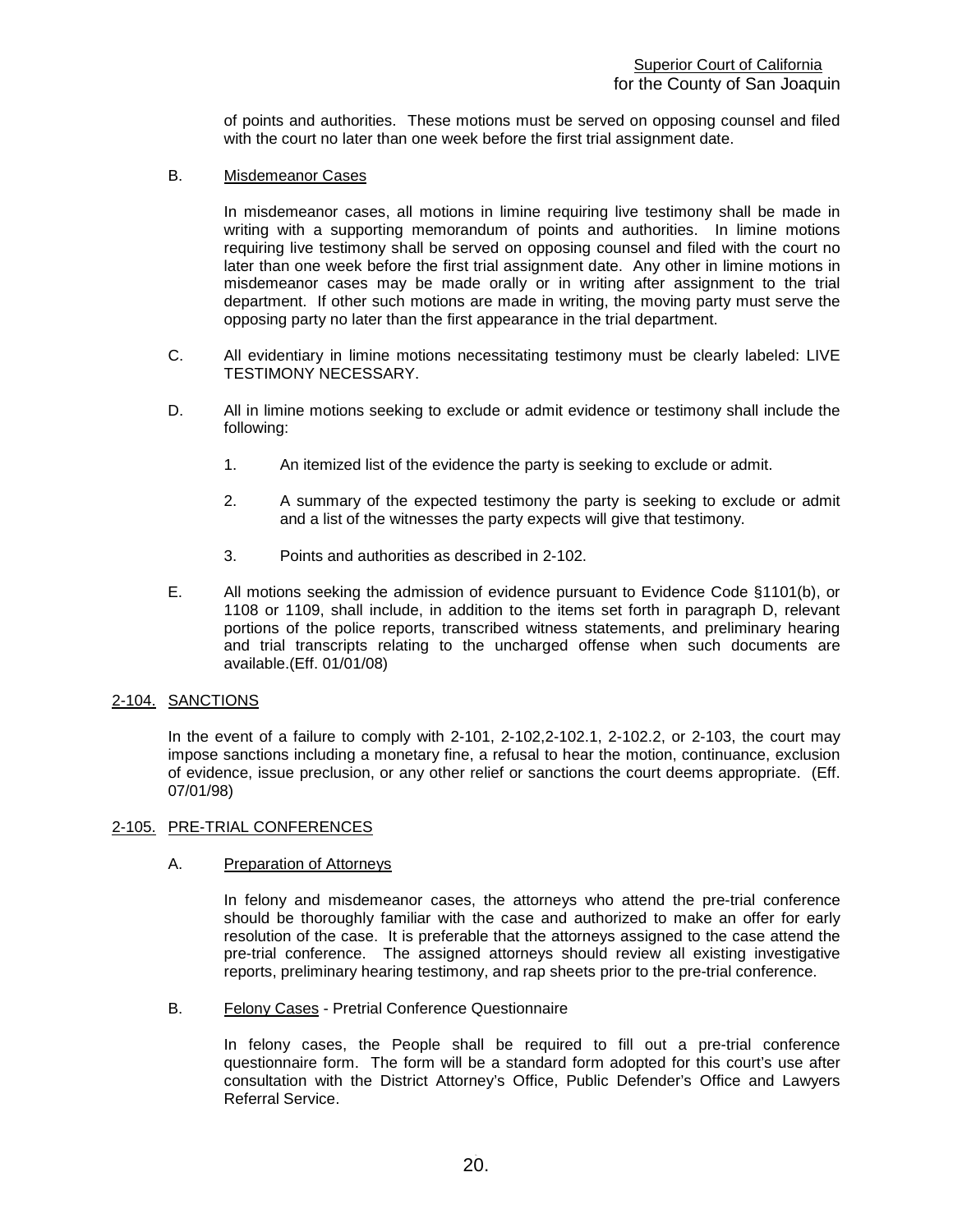The People must serve and deliver the pretrial conference questionnaire to the courtroom where the conference is to be held no later than two court days prior to the scheduled pre-trial conference. Counsel for the defense are encouraged to submit a pre-trial conference questionnaire as well. These questionnaires shall remain confidential. (Eff. 07/01/98)

# <span id="page-21-0"></span>2-106. JURY INSTRUCTIONS

All requested instructions, including special instructions or modified CALCRIM instructions, shall be presented to the trial court and served on opposing counsel at a time deemed appropriate by the trial court. Unless otherwise ordered by the trial court, all requested instructions shall be presented in their entirety and not simply referred to by CALCRIM numbers. All special instructions shall be labeled People's Special Instruction or Defendant's Special Instruction and numbered sequentially. All proposed jury instructions shall comply with the California Rules of Court.(Eff. 07/01/14)

# <span id="page-21-1"></span>2-107. MATTERS IMPROPERLY SET FOR HOLIDAYS AND NON-JUDICIAL HOLIDAYS

A matter that is improperly set for a time other than as specified by these rules or as allowed by law will be automatically set for the next court day (unless that date would exceed the legal time limit) and then shall be continued by the court as is appropriate. (Eff. 07/01/98)

# <span id="page-21-2"></span>2-108. MOTION TO BE RELIEVED AS COUNSEL - RETAINED COUNSEL

- A. An attorney retained to represent a defendant in a criminal proceeding shall not withdraw from such representation except by order of the court upon a timely motion.
- B. Except when a defendant fails to appear and a bench warrant is issued, all motions to be relieved shall be in writing and served by counsel on defendant prior to the hearing and comply with Code of Civil Procedure sections 284 and 285 and California Rule of Court 376. Counsel for defendant shall also serve a copy of the motion on the People.
- C. Any motion to be relieved shall include a declaration stating the defendant's last known address along with facts indicating when that address was last confirmed as valid by counsel. If the whereabouts of the defendant are unknown, the declarations shall include facts constituting reasonable diligence in ascertaining the defendant's last known address. (Eff. 01/01/99)

#### <span id="page-21-3"></span>2-109. TAPE RECORDED PROCEEDINGS IN MISDEMEANOR CASES

- A. Unless a Certified Shorthand Reporter is present, all contested matters will be tape recorded. All other matters will be tape recorded only upon the request of a party.
- B. Where tape recorders are employed instead of court reporters to record proceedings, tapes shall be preserved by the clerk as follows:
	- 1. In all contested matters (motions and trials), tapes will be preserved until 60 days following final judgment. In cases involving multiple defendants, tapes will be preserved until 60 days following final judgment of the last co-defendant. Tapes shall also be preserved until the appeals of all defendants are final.
	- 2. In all other cases, the tapes will be preserved for 30 days after the recording date, unless a party shall have delivered to the clerk a request, in writing, stating the particular case and date recorded, in which case the tapes will be preserved for 60 days.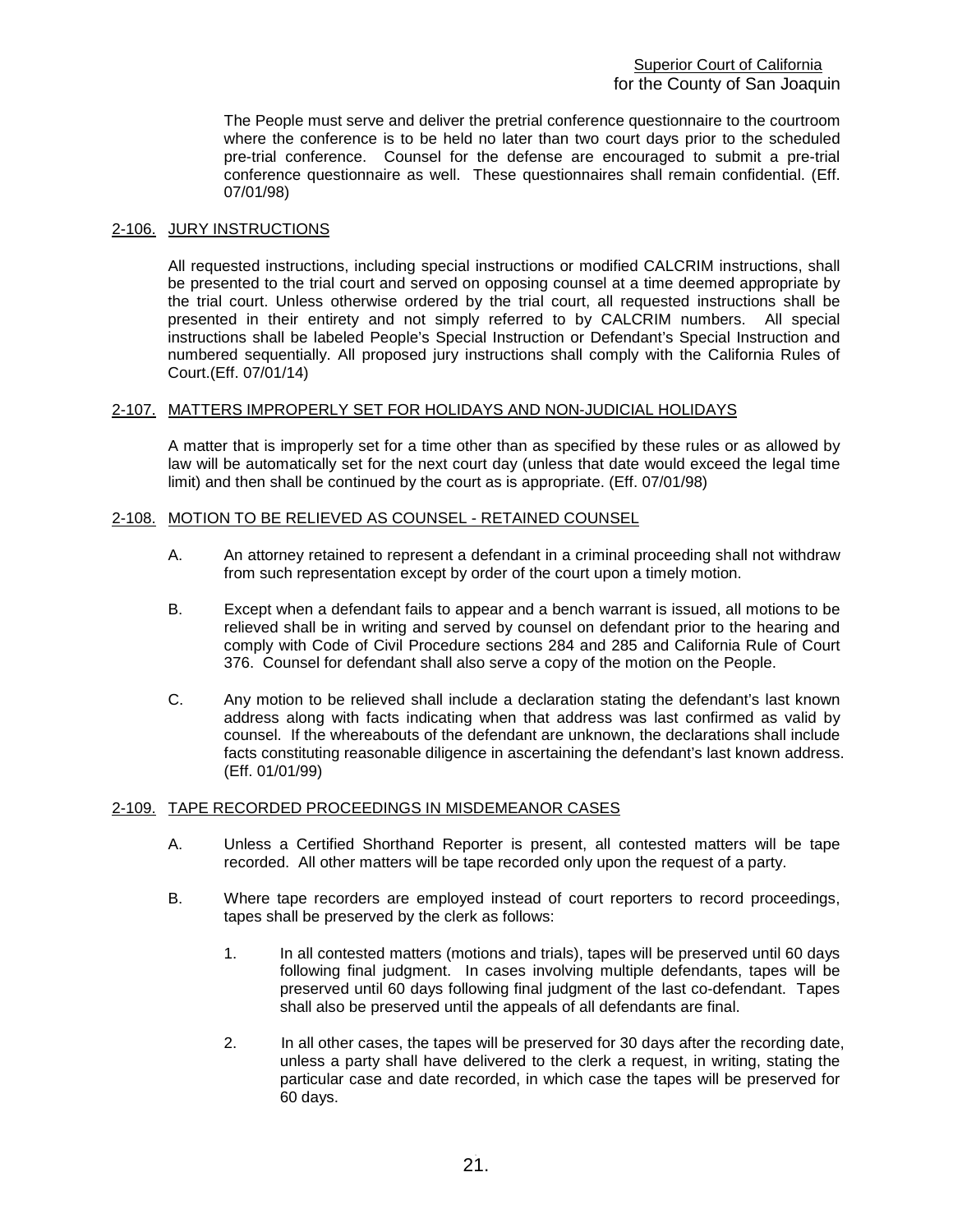- 3. Unless otherwise ordered by the court, tape recordings of proceedings are public records and may be examined under reasonable conditions, to be specified by the clerk.
- 4. Upon written request, specifying a particular case and tape number, the clerk may duplicate the tape for a fee. No fee shall be required of the court appointed counsel. (Eff. 07/01/15)

### <span id="page-22-0"></span>2-110. ATTORNEY FEES IN CRIMINAL AND JUVENILE MATTERS

Payment to court appointed counsel in criminal and juvenile matters will be made in such amount and manner set forth in the "Payment Policy and Fee Schedule" of the Lawyer Referral Service, available from that office. (Eff. 07/01/99)

#### <span id="page-22-1"></span>2-111. REQUESTS TO MODIFY JUDGMENT

Requests to modify judgment must be by a noticed motion, specifying the order sought and the support for it, filed with the clerk of the court not less than five (5) days in advance of the hearing date. Notwithstanding the foregoing, a noticed motion is not required for non-substantive modifications, for example, jail report date, fine due date, manner of fine payment, authorization to complete a commitment in another county. (Eff. 01/01/03)

#### <span id="page-22-2"></span>2-112. CRIMINAL APPLICATIONS FOR TEMPORARY ORDERS FOR RELEASE OF INMATE DUE TO MEDICAL, DENTAL, FUNERAL AND OTHER APPLICABLE APPOINTMENTS

No application for an order allowing release from jail for medical, dental, funeral or other appointments shall be made ex-parte. All requests for release shall be made to the presiding criminal judge or a judge assigned by the presiding criminal judge. The applicant must show by declaration that notice was given to the District Attorney's Office and the custodial institution.

A hearing date and time for the application and order must be made 24 hours in advance or within less time upon good cause by contacting the judge's courtroom clerk. (Eff. 07/01/17)

#### <span id="page-22-3"></span>2-113. BAIL SCHEDULE RULE

Pursuant to Penal Code section 1269b, subdivision (d), the Court's Bail Committee is authorized to prepare, adopt and annually revise the Uniform County Bail Schedule as required by Penal Code section 1269b, subdivision (c). (Eff. 01/01/10)

#### 2-114. SUBMISSION OF DOCTOR REPORTS TO DETERMINE MENTAL HEALTH COMPETENCY PER PC 1368

- A. Doctor reports regarding mental health competency under PC 1368 must be filed with the court by 5:00 p.m. no later than the last court day prior to the hearing either by:
	- 1. Filing the original signed document with the Clerk's Office in person, which includes the drop box, or by mail; or,
	- 2. Electronically filing the signed document pursuant to local rule number 6.

If the doctor is not able to file the report, the doctor shall submit for filing a written request for an extension. Such a request must be filed with the court by 5:00 p.m. no later than the last court day prior to the hearing and shall be submitted as described in subsections 1 or 2 above. (Eff. 01/01/20)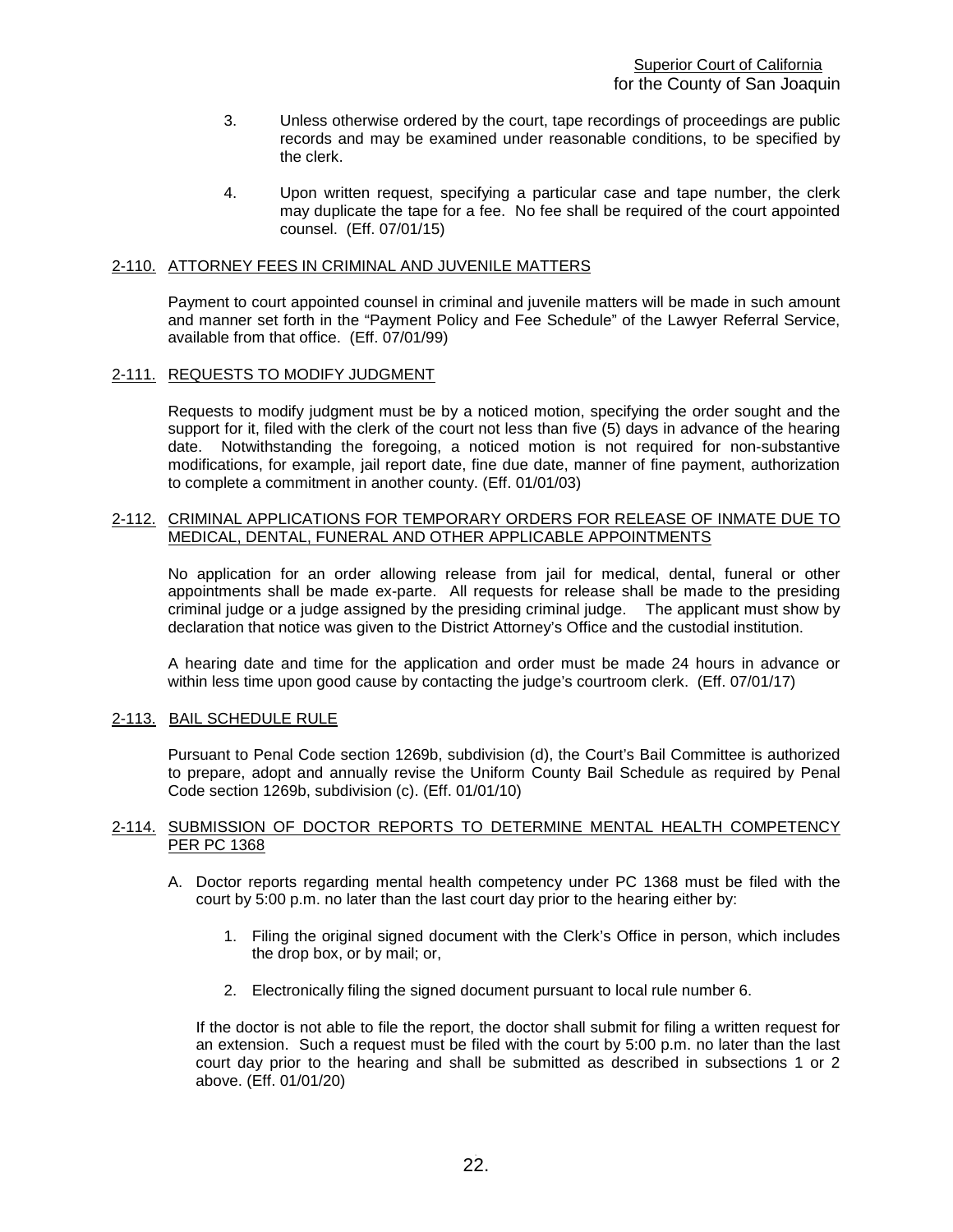# RULE 3. CIVIL

### <span id="page-23-1"></span><span id="page-23-0"></span>3-100. IMPLEMENTATION

The mandates set forth in these Local Rules are considered lawful orders of the court. Violation of any of these Local Rules may result in the imposition of sanctions pursuant to Code of Civil Procedure section 177.5 for violation of a lawful court order.

If the court finds that any party has not proceeded with due diligence or otherwise failed to comply with this rule, sanctions may be imposed pursuant to Government Code section 68608(b).

Unless otherwise required by law, the Clerk's office will conform a maximum of two (2) copies. (Eff. 07/01/17)

#### <span id="page-23-2"></span>3-101. DIRECT CALENDARING OF CIVIL CASES

THESE RULES APPLY TO ALL CIVIL CASES (LIMITED AND UNLIMITED) UNLESS OTHERWISE NOTED.

- A. All cases described as personal injury, eminent domain, collection or other actions denominated as civil in nature shall be subject to assignment to a judicial officer for all purposes at the time of filing of the action. This section shall not apply to abandonment, adoption, mental health, petitions for approval of minors' compromises and family law cases. Nothing herein shall be construed to interfere with the Presiding Judge's authority to assign or reassign cases. This section also applies to writs.
- B. Cases which are subject to direct calendaring shall be assigned to a judicial officer for all purposes, who shall thereafter handle all proceedings involving the matter, including trial, except as otherwise provided or required by law. At the time of the initial filing of any case, the Clerk's office shall affix to the face of the complaint or petition, and also upon the face of the Notice of Case Management Conference, by stamp or other writing, the following notice:

**"THIS CASE HAS BEEN ASSIGNED TO JUDGE\_\_\_\_\_\_\_\_\_\_\_\_\_ IN DEPARTMENT**  FOR ALL PURPOSES, INCLUDING TRIAL".

Time limits for peremptory challenges of judges, commissioners and referees are governed by CCP Section 170.6. (Eff. 07/01/15)

#### <span id="page-23-3"></span>3-102. ADMINISTRATION OF GENERAL CIVIL LITIGATION

NOT APPLICABLE TO LIMITED CIVIL CASES

A. Policy:

It is the policy of the San Joaquin Superior Court:

- 1. To manage all cases except civil petitions, probate, mental health, domestic and paternity actions from the time of filing the first document invoking court jurisdiction through final disposition.
- 2. The time frame for unlimited civil cases is 75% within 12 months, 85% within 18 months and 100% within 24 months.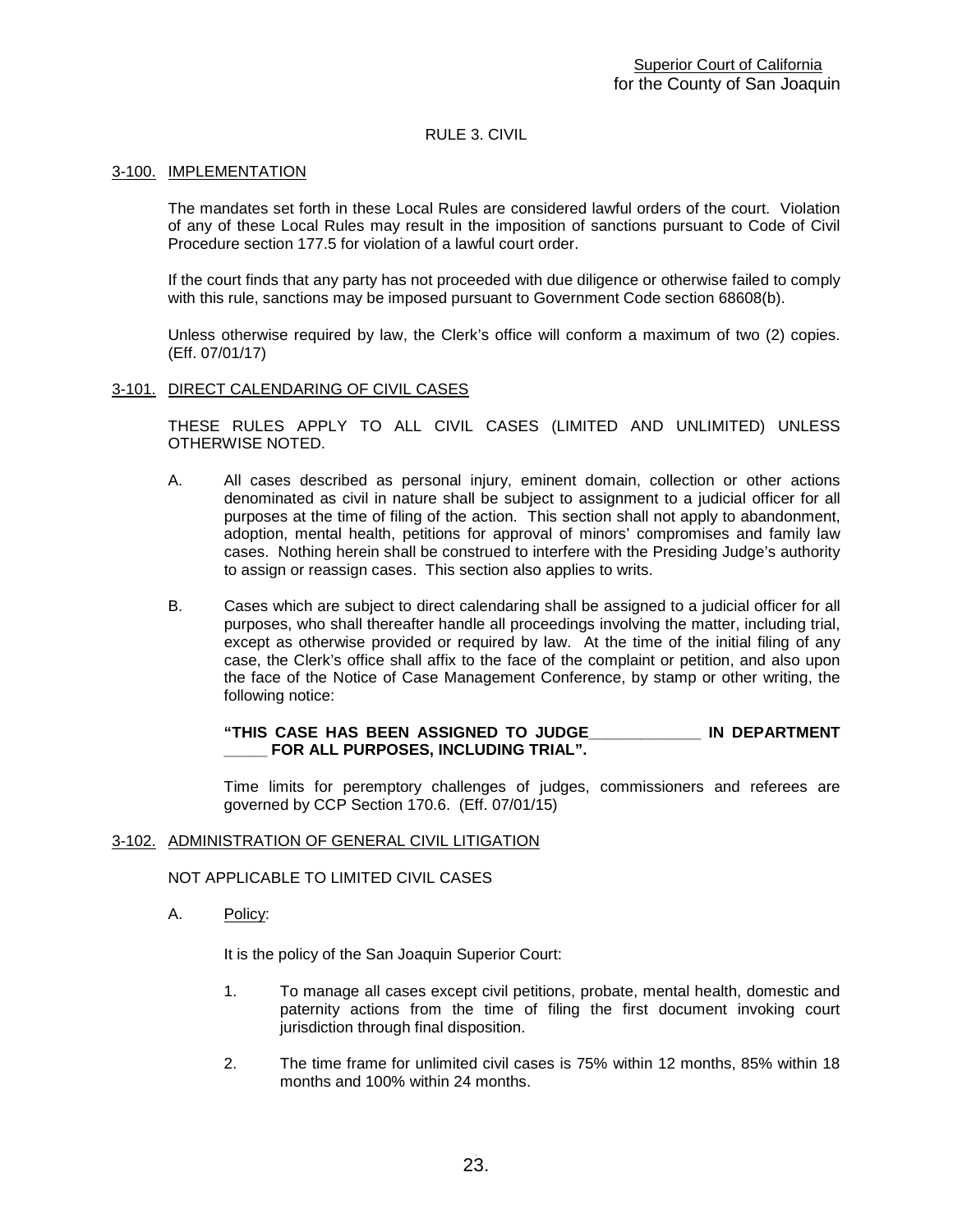- 3. To use these rules as outside limits in the management of civil cases. Parties are encouraged to proceed at a more accelerated pace, especially in those cases involving promissory notes, simple breach of contract, money due and other cases susceptible to early disposition. In such cases, a party may file its own at-issue memorandum prior to case management conference to secure an early trial date.
- 4. Nothing in this section shall prevent the court from issuing an exception order based on a specific finding that the interest of justice requires a modification of the routine processes as prescribed.
- 5. Uninsured motorist (California Insurance Code Section 11580.2) and eminent domain cases shall be deemed exempt from this rule upon the filing by plaintiff of a Declaration of Exemption (Form Sup. Ct.56). The Case Management Conference for these matters will be scheduled 180 days out at case initiation. If the Declaration of Exemption is filed after case initiation, the CMC date will be vacated and rescheduled for 180 days out from the filing date of the declaration. (CRC 3.712.) Plaintiff is required to file a dismissal within ten (10) days after receipt of monies or 60 days after the arbitration hearing in all uninsured motorist cases.
- 6. All civil cases filed which are statutorily limited civil cases shall remain subject to the "Economic Litigation Rules" (CCP Section 90, et seq.) regardless of which department or commissioner handles such case.
- B. Procedure
	- 1. Any party seeking a change of hearing date set under this section must file a written application containing a showing of good cause together with a proposed order five (5) court days in advance of the hearing.
	- 2. Order to show cause hearings for violations of these rules will be held by the assigned judge approximately 20 days from the mailing of the order to show cause.
	- 3. Written response to orders to show cause must be filed at least five (5) calendar days before the hearing.
	- 4. All stipulations for request to continue any proceeding shall be signed by all attorneys involved in the case.

# C. Responsive Pleadings

- 1. If a Certificate of Inability to Respond is timely filed the court will conduct a hearing to determine a date on which a response must be filed.
- 2. If the responsive pleading is a demurrer and the demurrer is overruled, the court shall fix the time for filing a further response. If a demurrer is sustained with leave to amend, the court shall fix the time for filing an amended pleading and may fix the time for filing a response.

Pursuant to C.R.C  $3.110(q)$ , if a responsive pleading is not served within the applicable time limits, and no extension of time has been granted, the plaintiff is required, within 10 days after the time for services has elapsed, to file a request for entry of default.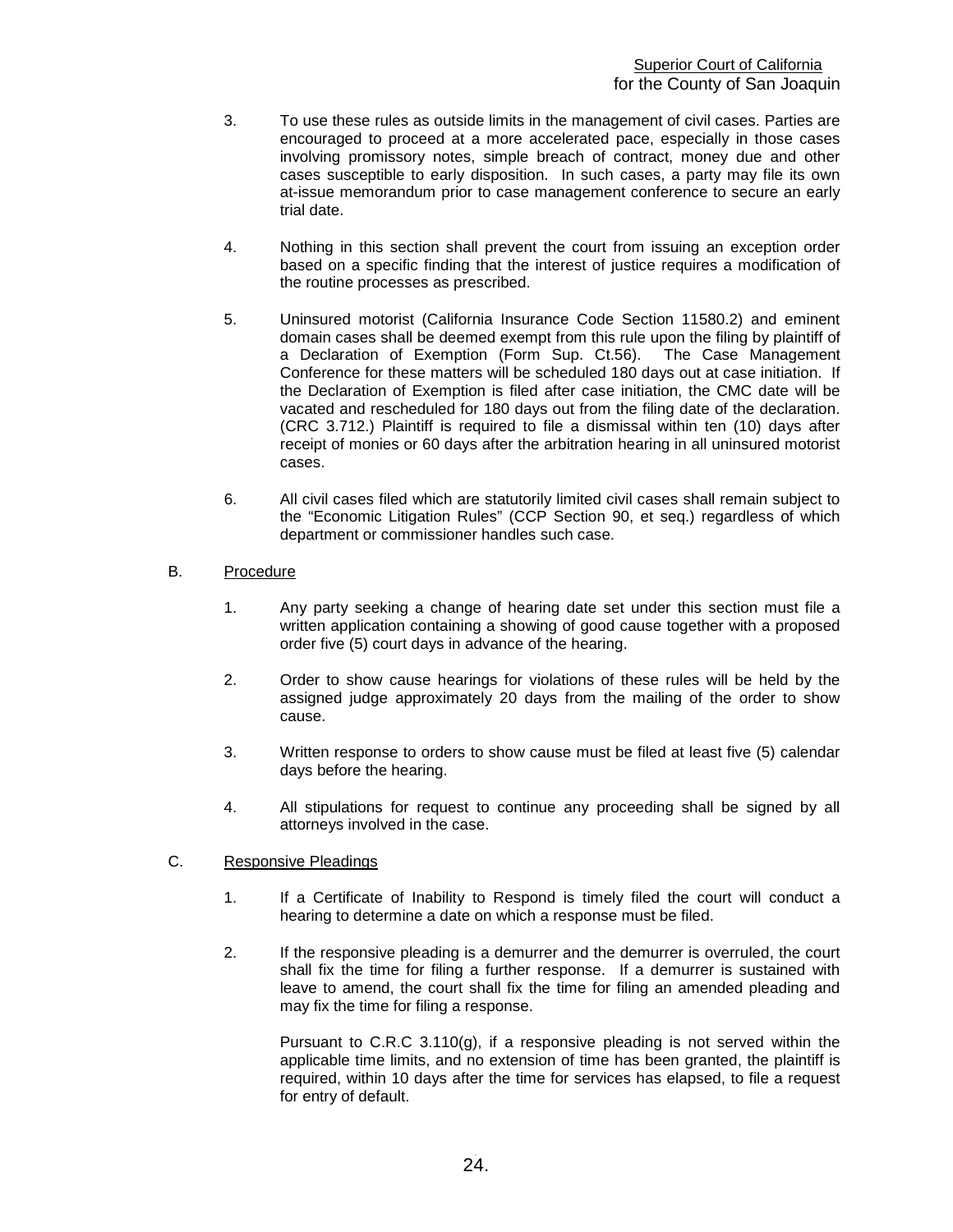# D. Stays of Action/Alternative Dispute Resolution Requirements

- 1. To stay any action pending any type of alternative dispute resolution (ADR), stipulations and proposed orders must provide that the ADR shall be binding and that a dismissal of the entire action will be filed.
- 2. The stay provided by 11 U.S.C. Section 362 shall not affect this section.

# E. Extensions by the Court

1. The court may extend any time standard set forth in these rules upon a showing of good cause on noticed motion or ex-parte appointment with the assigned judge.

"Good cause" includes the existence of those conditions stated in C.C.P. section 583.240. When applying to the court to extend time for service of process based on the conditions stated in C.C.P. section 583.240, plaintiff shall suggest to the court the earliest time within which the impediment to service may reasonably be eliminated so that the court is able to continue its supervision of the case on a date certain.

2. Further, in all civil actions, "good cause" for an extension of time to serve the defendant with process is established where plaintiff's declaration affirmatively shows that defendant's insurance carrier or other authorized representative has been advised that an action has been filed and that settlement negotiations are in progress which could resolve the case without further litigation. Upon such showing, it is the policy of the court to extend the time for service of the complaint to a date certain, within which time it appears reasonable that negotiations can be concluded.

# F. Case Management Conference (CMC)

- 1. Upon filing a complaint, the plaintiff shall receive the following from the clerk:
	- (a) Summons and complaint,
	- (b) Notice and date of the first case management conference (the first conference will be set within 150 days of the filing date of the original complaint), and
	- (c) a blank Case Management Conference Statement (CMCS).

Any cross-complainant naming new parties will also receive a notice of case management conference and a blank CMCS.

If a case is transferred from another jurisdiction after a responsive pleading has been filed, the first status conference will be set within 45 days from the order of transfer. If no responsive pleading has been filed, the first case management conference will be set within 90 days from the Order of Transfer. In all other particulars, the plaintiff in a transfer case will receive the same information and items as described above.

2. At the time of serving the summons and complaint (and a cross-complaint upon a new party) the responding party shall be served with the notice of the case management conference and a blank CMCS by the plaintiff.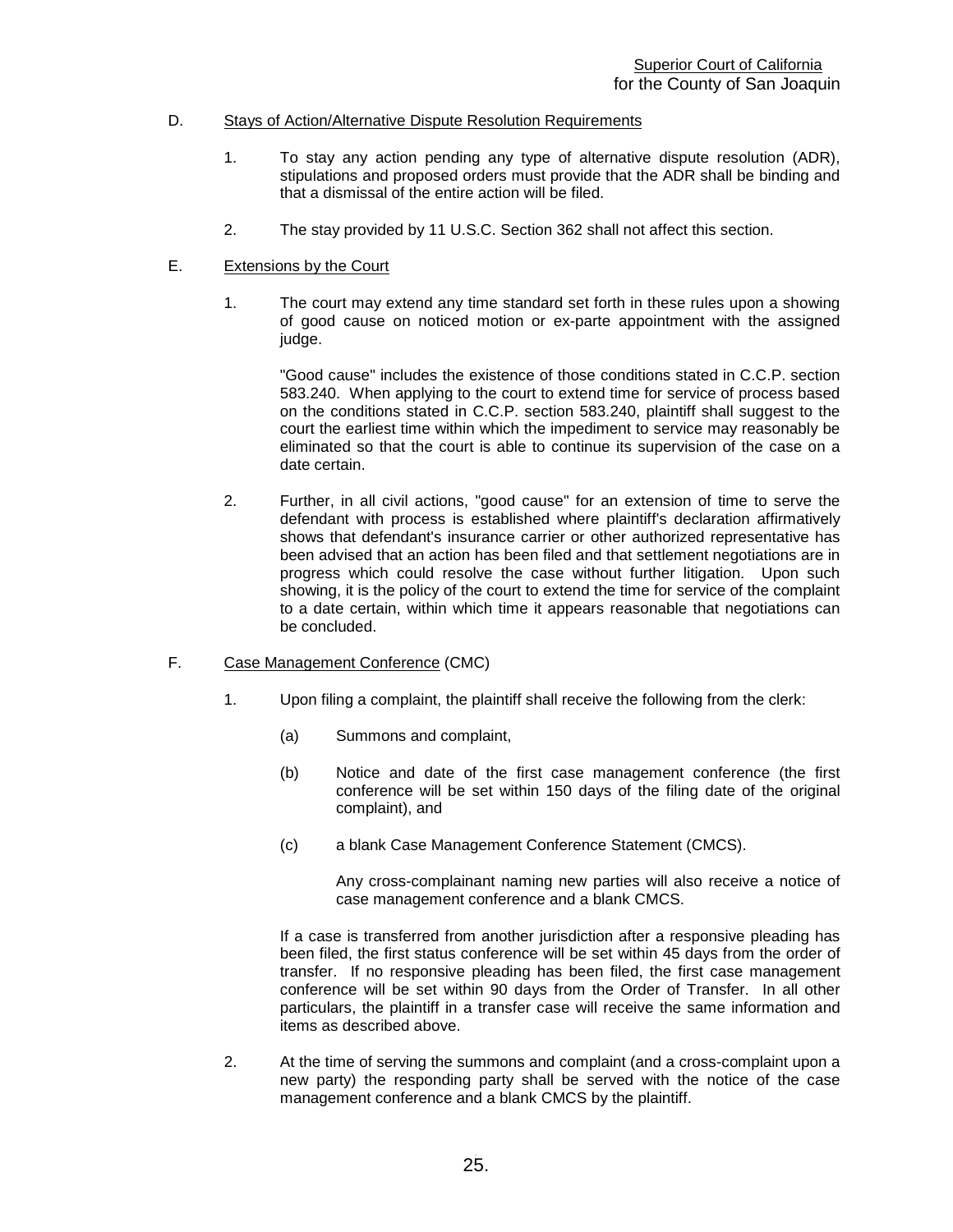- 3. Each appearing party shall file and serve the completed Case Management Conference Statement at least fifteen (15) calendar days prior to the hearing.
- 4. The assigned judge shall conduct the case management conference, at which each trial attorney, or attorney familiar with the case, and each self-represented party must appear. At the CMC, the court may make all orders it deems appropriate, including but not limited to any one or more of the following:
	- (a) A preliminary determination regarding judicial arbitration or Alternative Dispute Resolution (ADR);
	- (b) Transfer to another court;
	- (c) Designating the case as "complex litigation";
	- (d) Order an early settlement conference;
	- (e) Order a trial setting conference; or
	- (f) Order the setting of a "short cause" court trial.
- 5. If none of the parties object to the court referring the matter to arbitration (and therefore without limit) and both sides have initiated discovery, no appearances will be required at the case management conference.
- 6. If a case is not ordered to judicial arbitration, the court will order a trial setting conference date.
- 7. Any attorney may appear at the case management conference telephonically and, when this occurs, local attorneys have the same option.
- 8. The court will consider those factors outlined in Judicial Council Rule 2106 in evaluating a management plan for each individual case
- G. Complex Litigation
	- 1. A complex case is one which involves complex issues, difficult legal questions or unusual proof problems.
	- 2. The court, on its own motion, may at any time declare an action a complex case, or may do so pursuant to motion by a party.
	- 3. Once a case is designated as complex by the court, it shall be assigned to a judge for all purposes, including trial.
- H. Arbitration Determination
	- 1. Cases are ordered to arbitration at the case management conference.
	- 2. Parties shall be noticed with a trial setting conference date once a request for trial de novo has been filed. The trial setting conference will be held approximately 21 days from the request for trial de novo.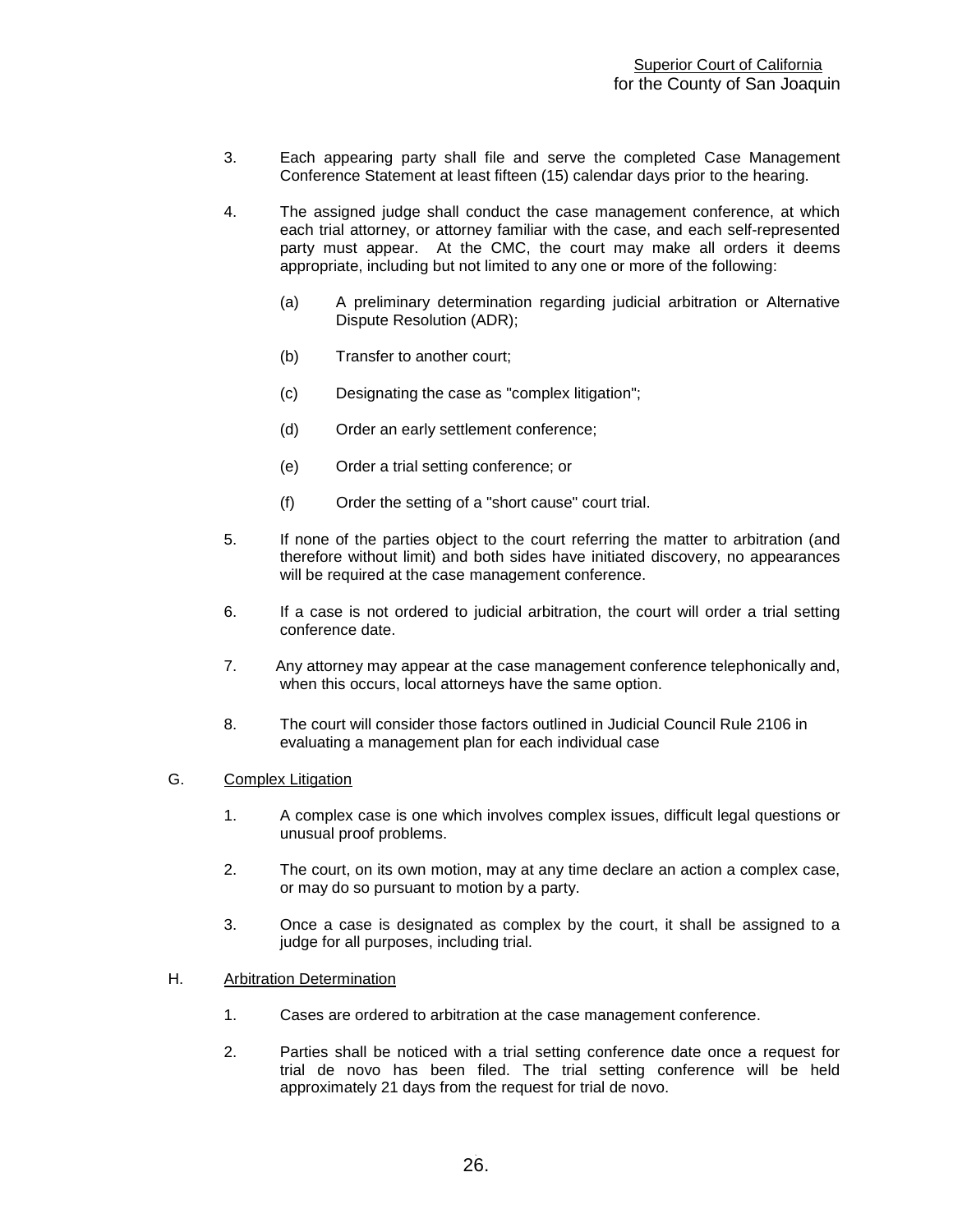# I. Trial Setting Conference

- 1. If a case is not ordered to arbitration at the case management conference, the assigned judge will set the case for a trial setting conference.
- 2. Each trial attorney or attorney familiar with the case and self-represented party must attend, at which time the assigned judge will set any final deadlines for completion of discovery. A trial date shall be assigned with a mandatory settlement conference being set 15 to 30 days prior to trial. Settlement conferences will be governed by Rule 3-104.
- 3. All trial attorneys or attorneys familiar with the case and self-represented parties shall attend trial setting conference, unless a Declaration in Lieu of Personal Appearance has been filed. Said declaration must be filed with the Court Clerk's Office at least ten (10) days prior to the trial setting conference.

#### J. Non-Availability of Official Court Reporting Services in Civil Departments

San Joaquin Superior Court's Official Court Reporters are "not available" within the meaning of California Rules of Court, Rule 2.956, for court reporting of civil cases. As provided in Rule  $2.956(e)(1)$ , the term "civil cases" includes all matters other than criminal and juvenile matters. This non-availability extends to all civil cases hearings or proceedings of any kind or nature, including but not limited to law and motion hearings, ex parte applications, long-cause hearings and trials. Effective July 31, 2017, the departments which normally hear civil cases are Departments 10A, 10B, 10C, 10D, and 11B.

As provided in Rule 2.956(c), parties may arrange for the presence of a certified shorthand reporter to serve as an official pro tempore reporter. It is the party's responsibility to pay the reporter's fee for attendance at the proceedings, but the expense may be recoverable as part of the costs, as provided by law.

If a party arranges and pays for the attendance of the certified shorthand reporter, none of the parties will be charged the reporter's attendance fee provided for in Government Code section 68086, subdivisions (a)(1) or (b)(1).

The stenographic notes of the certified shorthand reporter are the official records of the court and shall be secured by the court in either paper and/or electronic format in accordance with Government Code section 69955(a), (b), (c) and (d).

In all cases, the plaintiff shall serve "Notice of "Non-Availability of Official Court Reporting Services in Civil Departments" ("Notice") with the complaint. Likewise, the crosscomplainant must serve the Notice on any new parties to the action. The service information must be included on the Proof of Service of Summons. In addition, parties that file motions must serve the Notice on all parties in the case. The service information must be included on the Proof of Services by Mail. (Eff. 01/01/20)

#### <span id="page-27-0"></span>3-103. TELEPHONE APPEARANCES

A. Subject to the provisions of this rule, parties may appear at case management conferences, law and motion hearings, and fast track hearings by telephone. For ex- parte matters, only defendants or respondents may appear by telephone. The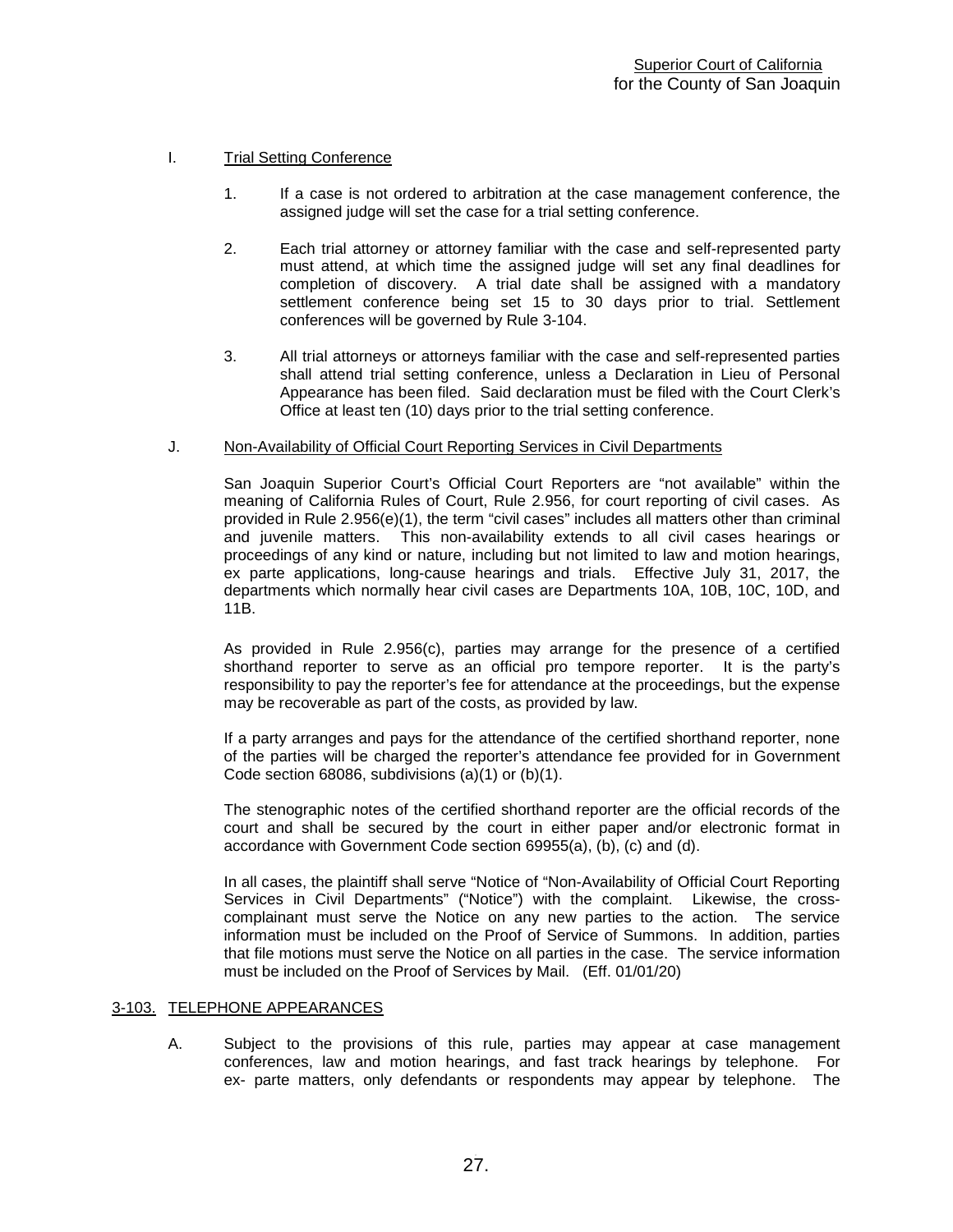moving party on an ex parte matter must personally appear unless such personal appearance is excused by the Judge assigned to hear the matter.

- B. All persons appearing telephonically must use the telephonic services designated by the court.
- C. Each party or counsel wishing to appear by telephone shall be available on the date of the hearing at the designated time and shall be responsible for contacting the teleconferencing service. Such party or counsel shall remain available until completion of the hearing of the matter. Failure to remain immediately available as required by these rules will be deemed a non-appearance at the hearing and may result in sanctions.
- D. For good cause shown, the court may deny a request for telephone appearance, or require that a party or counsel be personally present at any hearing. (Eff. 01/01/14)

#### <span id="page-28-0"></span>3-104. SETTLEMENT CONFERENCE PROCEDURES

# **Section 1**: Settlement Conference Statements

Each party must file with the court and serve all other parties with a Settlement Conference Statement at least ten (10) calendar days prior to the hearing. In addition to the items required by California Rules of Court, Rule 3.1380(c), the Settlement Conference Statement shall contain a concise summary of the case, a description of the matters agreed upon and the matters in dispute, and the factual and legal contentions as to the matters in dispute. In a personal injury action, the statements shall set forth the medical condition of the party(s), medical treatment received and by whom, a listing of the medical bills, the amount of the general damages claimed and supporting documentation, offers and counter offers of settlement and all other information which will assist the court in settling the case.

#### **Section 2: Necessary Preparation**

All discovery should be completed prior to the hearing. If there is a dispute which requires an accounting, the accounting should be completed. If there is a material dispute as to the value of property, appraisals must be completed. If there is a substantial dispute as to medical condition of a party, all medical examinations should be completed.

#### **Section 3: Materials to be Brought to Conference**

In a personal injury case, copies of medical reports, copies of medical bills, and if loss of earnings are claimed, documentation therefore is to be brought to the conference. If economists are to be used to support loss of earnings, a copy of the economists' reports and all other material necessary to substantiate general and specific damages will be required. In other cases, copies of accountings, appraisals and other documentation will be required.

**Section 4**: Duties of Attorneys and Parties Attending Settlement Conferences

- (a) Each party claiming damages shall furnish to all other parties at least ten (10) days before the settlement conference, the amount of general damages claimed, an itemized list of special damages and medical billings, and in a personal injury or wrongful death case, a settlement offering.
- (b) The trial attorneys shall attend the conference. If this is not possible, the attorney attending the conference shall have a thorough knowledge of the case and shall be prepared to have the authority to negotiate settlement. All parties, and when a party is insured, a representative of the insurance company who has authority to settle a case,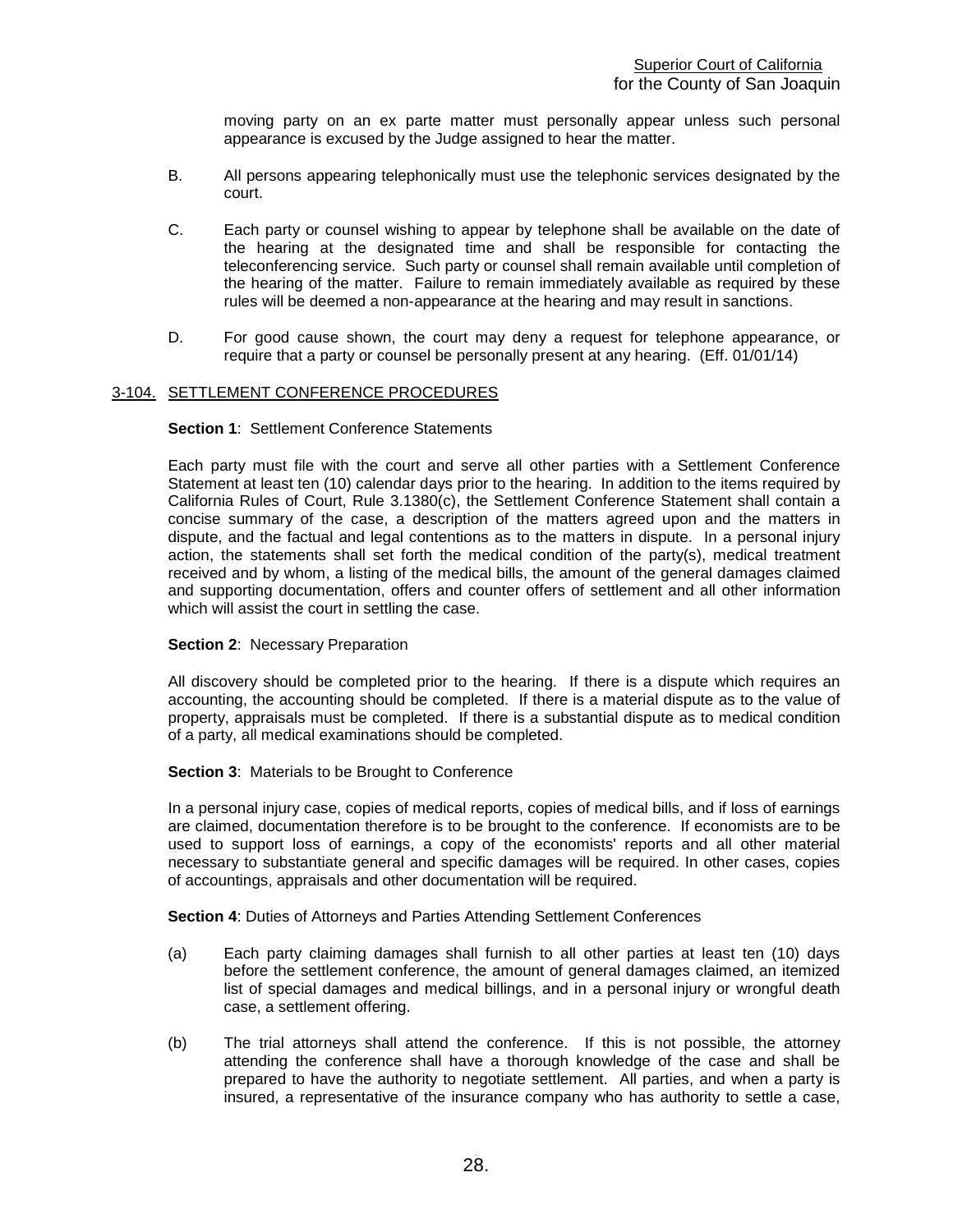shall attend the conference. The court may excuse the attendance of a party or insurance company representative for good cause, such as excessive distance, if the person excused agrees to be immediately available by telephone at all times during the conference.

(c) Each attorney shall have read, considered, and be ready to respond to the Settlement Conference Checklist, set forth in Rule 3-104, Section 5, immediately following.

**Section 5**: Settlement Conference Checklist

- (a) Upon notification of a settlement conference date, recheck:
	- 1. California Rules of Court

Rule 3.1380 - Mandatory Settlement Conferences

Rule 3.1385 - Duty to Notify Court of Disposition

- 2. San Joaquin Unified Court Local Rules, Rule 3-104.
- (b) Review and evaluate liability (what a jury is likely to do).
	- 1. Consider and itemize strong liability points.
	- 2. Consider and itemize weak liability points.
	- 3. Consider facts which depend on conflicting testimony.
	- 4. Consider facts which depend on testimony of witnesses weak on credibility.
	- 5. Are there factual contentions on your side which will be difficult to prove?
	- 6. Are there factual contentions of your opponent which will be difficult to prove?
	- 7. Have you discussed your factual contentions with opposing counsel and considered his/hers?
	- 8. Consider law applicable to liability.
		- a. Is there a dispute as to law re liability?
		- b. Have you discussed your legal contentions with opposing counsel and considered his/hers?
	- 9. Take into consideration liability factors for the type of case.
	- 10. Rate liability on a scale of 0% liability to 100%.
- (c) Review and evaluate damages (what a jury is likely to do.)
	- 1. Have current medical reports on all claims of injury and all medical reports prepared by any doctor.
	- 2. Itemize special damages and total. Attach copies of each bill or originals. If there are liens, counsel should include all available information pertinent thereto.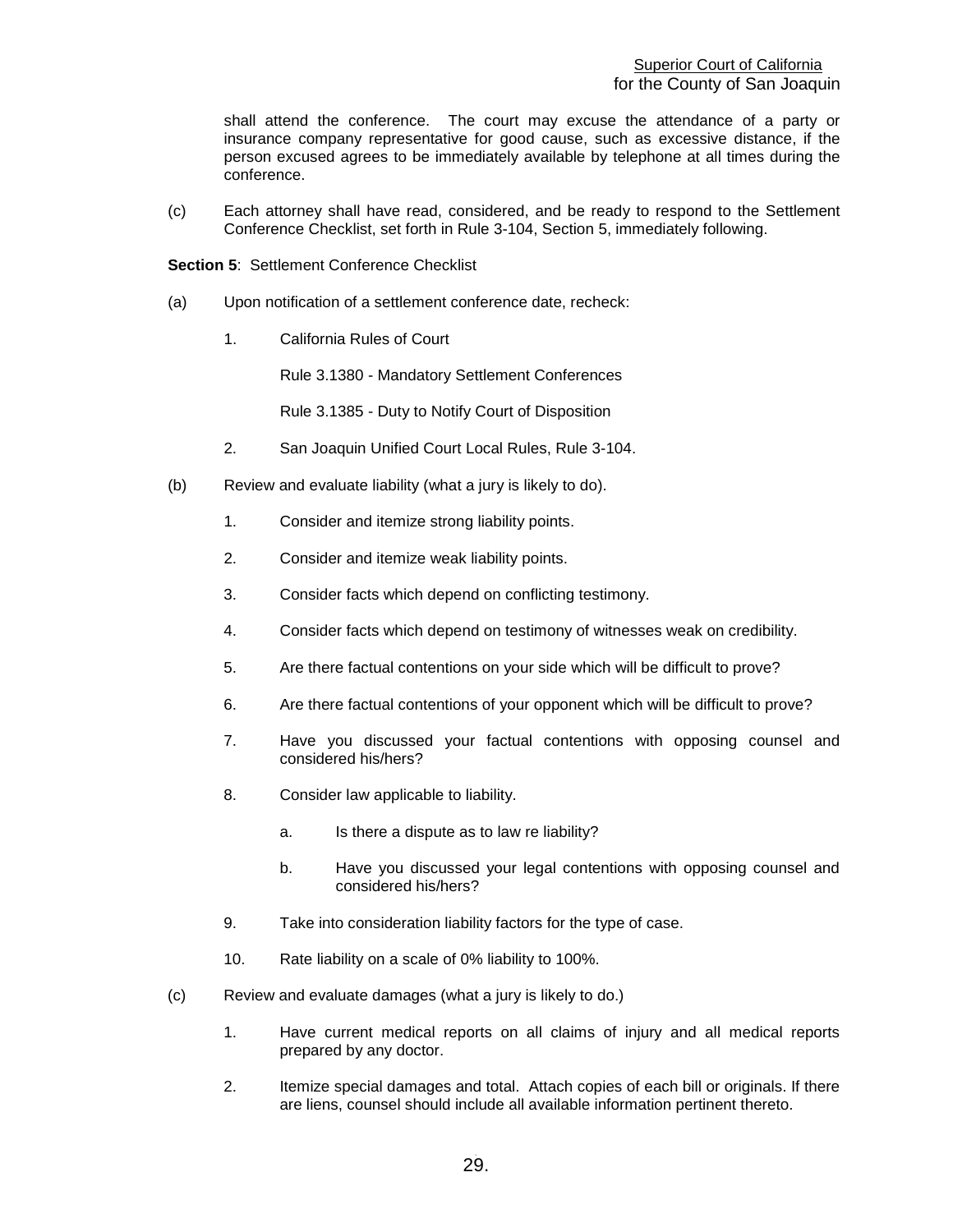- 3. Itemize possible future special damages and total. Attach report and other data showing basis of claim of future special damages as to dollar amount.
- 4. Supply opposing counsel with copies of all medical reports and your itemization of special damages to date and future special damages at least ten (10) days before settlement conference.
- 5. Itemization of claimed injuries and evaluation of extent of each injury:
	- a. Temporary or permanent
	- b. Disabling or non-disabling
	- c. Disfiguring or not
- 6. Consideration of whether future medical care of time will improve physical condition.
- 7. Your range of estimation of verdict range assuming liability.
- 8. Your reduction of verdict range for:
	- a. Comparative negligence
	- b. Problems of proof of injuries claimed
	- c. Reduction for your liability rating
- 9. Consider verdict range for the injuries in this case.
- 10. Give opposing counsel, in writing, your settlement figure at least ten (10) days before settlement conference.
- 11. Have you discussed your settlement figure with opposing counsel and considered his/hers?
- 12. Have you discussed your settlement figure with your client within one (1) week of the settlement conference?
- (d) Counsel should be prepared to respond to questions by the court as to matters referred to in this Settlement Conference Check sheet. (Eff. 07/01/17)

#### <span id="page-30-0"></span>3-105. PROPOSED FINDING, ORDER, JUDGMENT OR DECREE

Unless otherwise ordered by the court, the preparation of the order of finding, order, judgment or decree shall be in accordance with Rule 3.1312 of the California Rules of Court. (Eff. 01/01/14)

### <span id="page-30-1"></span>3-106. EX PARTE APPLICATIONS AND ORDERS

Except as provided in this rule and in Rule 3-1204 of the California Rules of Court, no application for an order shall be made ex parte unless the applicant shows by written declaration under oath either that a reasonable effort has been made to give notice to the adverse party or attorney, that notice would be inappropriate or impractical or would result in irreparable injury, or that the order would not result in a significant direct burden or inconvenience to the adverse party.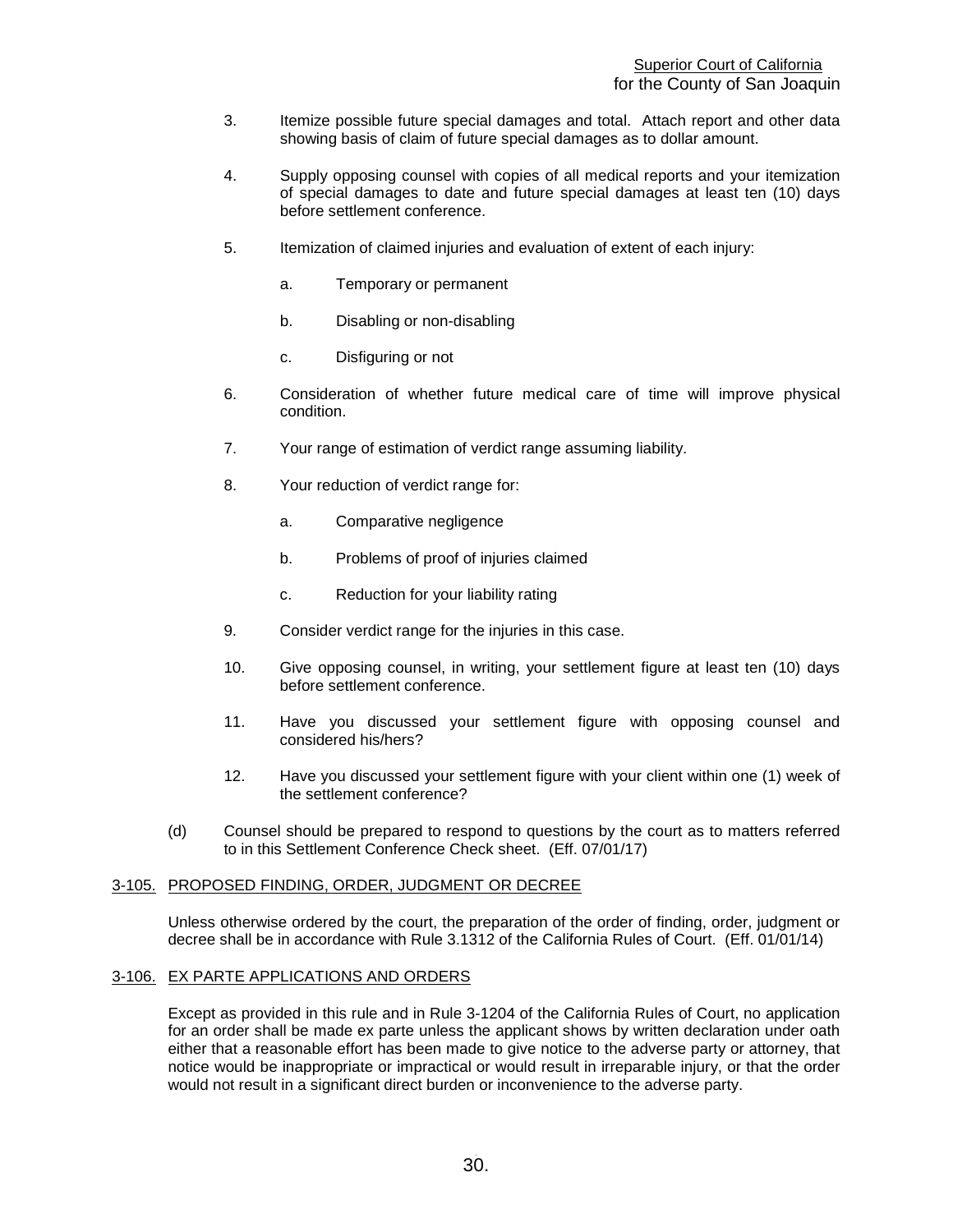Ex parte matters must be approved and scheduled by the Law and Motion Judge by his or her clerk prior to filing documents in the clerk's office. The courtroom phone numbers are listed on the public website at www.sjcourts.org. The party shall file the moving papers and any applicable filing fee due no later than 24 hours prior to the requested hearing date and time. Proof of Service must be on file with the Superior Court Clerk's Office prior to the scheduled hearing.

Every application for an order made ex parte shall be accompanied by a written declaration under oath, made by a person with knowledge of the facts, stating the facts for determining the amount of a bond and any facts supporting any requested waiver of a bond. The declaration shall state the maximum loss, including any attorney fees, which is likely to occur from the granting of the order. (Eff. 01/01/18)

# <span id="page-31-0"></span>3-107. PETITION AND ORDER FOR APPOINTMENT OF GUARDIAN AD LITEM

In cases where a minor, or other person for whom a guardian ad litem will be necessary, is the plaintiff, the Petition to Appoint Guardian Ad Litem shall be filed simultaneously with the complaint and the summons to be issued. The summons shall not be issued until the Order Appointing Guardian Ad Litem has been signed. (Eff. 01/01/09)

# <span id="page-31-1"></span>3-108. PLEADINGS AND RECORDS IN EMINENT DOMAIN PROCEEDINGS

- A. Proceeding involving more than one parcel of property.
	- 1. Pleadings- In proceedings involving more than one parcel of property, the complaint shall set forth in addition to the matters required by Code of Civil Procedure, section 1250.310, numbers or symbols identifying each parcel of property. An answer, demurrer, disclaimer, written appearance, or other pleading shall set forth, in the space below the number of the case and in parentheses, the parcel numbers or symbols that identify the property claimed by that defendant.
	- 2. Waiver of Requirements The court may, for good cause shown, order any paper to be filed without a parcel number or symbol.
- B. Application for final order of condemnation.

An application for final order of condemnation shall be made upon notice to all parties appearing in the action who have not been previously dismissed therefrom, or upon the stipulation of such parties, and it shall include, in addition to the requirements of Code of Civil Procedure section 1268.030, a copy of the final judgment and an acknowledgment of receipt by the affected defendant(s) of the amount specified in the final judgment, or other evidence satisfactory to the court that the judgment has been satisfied. (Eff. 01/01/14)

#### <span id="page-31-2"></span>3-109. DEATH OF A PARTY

When a party to an action dies, the attorney for that party shall forthwith serve and file a notice of death and pendency of probate proceeding, if any. (Eff. 07/01/98)

#### <span id="page-31-3"></span>3-110. CLAIM OR ACTION ON BEHALF OF A MINOR OR DISABLED PERSON

Where there is a judgment or settlement of claim, including a covenant not to sue, relating to a minor or a person with disability, as defined by Probate Code section 3603, the procedures set forth in these rules in Part Eight of the Probate Rules, commencing with 4-801, apply. (Eff. 01/01/09)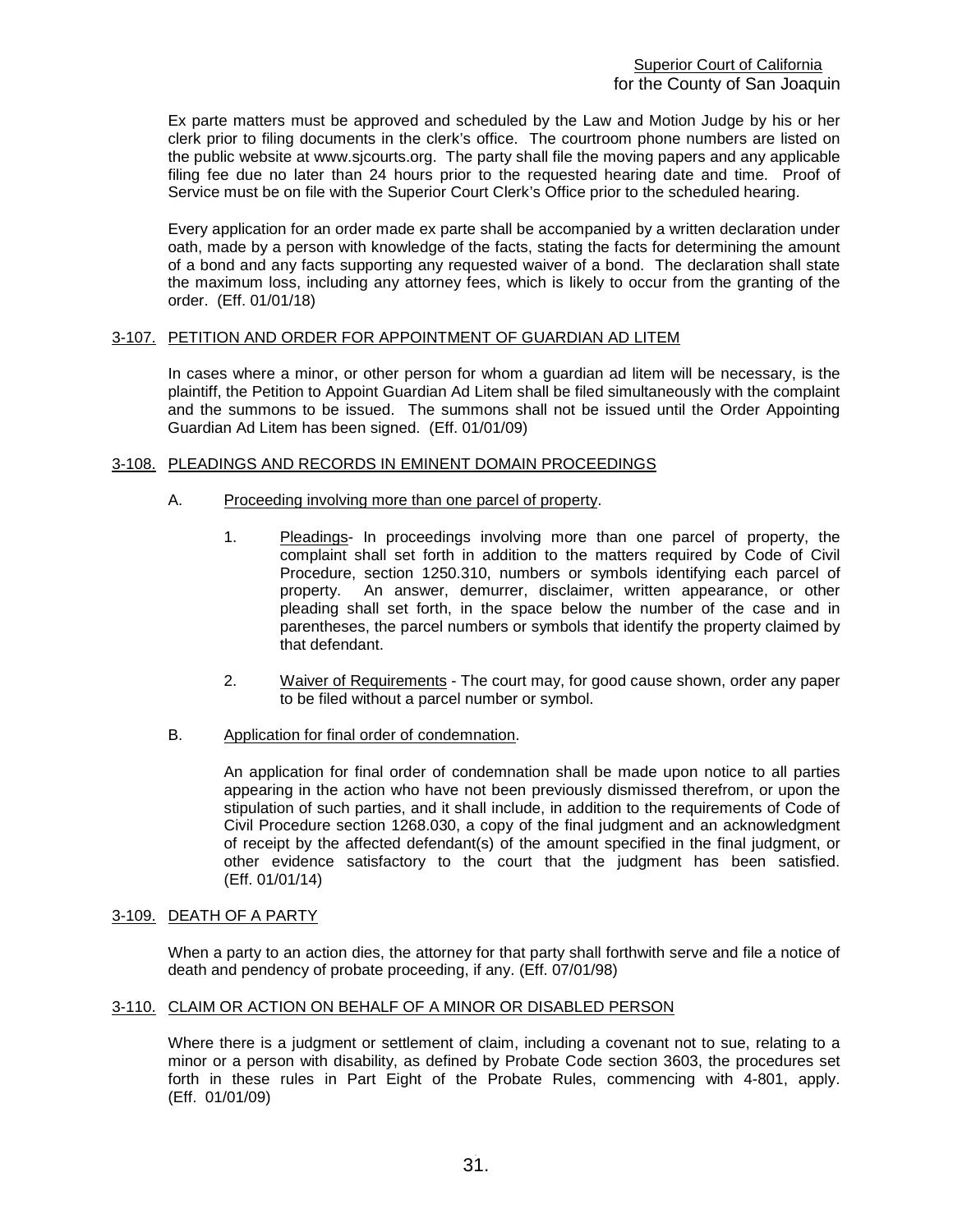### <span id="page-32-0"></span>3-111. ATTORNEY FEES IN ACTIONS ON PROMISSORY NOTES, CONTRACTS PROVIDING FOR PAYMENT OF ATTORNEY FEES, AND FORECLOSURES

The following attorney fees shall, under normal circumstances, be awarded in actions on promissory notes, contracts providing for the payment of attorney's fees, and foreclosures:

- A. Default Action on Note or Contract- Exclusive of costs:
	- 25% of first \$1,000 with minimum fee of \$150
	- 20% of next \$4,000
	- 15% of next \$5,000
	- 10% of next \$10,000
	- 5% of next \$30,000
	- 2% of the amount over \$50,000

In an action upon contract providing for an attorney fee, the Clerk shall include in the judgment an attorney fee in accordance with this schedule.

# B. Contract Based Upon a Book Account

Reasonable attorney fees awarded pursuant to Civil Code section 1717.5 to the prevailing party bringing the action on the book account shall not exceed the lessor of: 1) NINE HUNDRED SIXTY DOLLARS (\$960) for book accounts based upon an obligation owing by a natural personal for goods, moneys, or services which were primarily for personal, family or household purposes; and ONE THOUSAND TWO HUNDRED DOLLARS (\$1200) for all other book accounts to which Civil Code section 1717.5 applies, or 2) 25% of the principal obligation owing under the contract.

Whenever the obligation sued upon provides for the recovery of reasonable attorney fees, the fees may be set according to the schedules above in default judgment cases and may be looked to as a guide to reasonable attorney fees in contested matters. In any case where the attorney feels he or she is entitled to fees in excess of the schedule, he or she may apply to the court and the fees shall be fixed in accordance with the proof.

C. Contested Action on Note or Contract

The same amount as computed under subdivision A., increased by such reasonable compensation computed on an hourly or per-day basis for any additional research, general preparation, trial, or other services as may be allowed by the court.

#### D. Foreclosure of Mortgage or Trust Deed

The same amount is computed under subdivision A. or B. increased by 10 percent.

E. Foreclosure of Assessment or Bond Lien Relating to a Public Improvement

The same amount as computed under subdivision A. or B. except that the minimum fee shall be \$75.00 in an action involving one assessment or bond, and an additional \$40.00 for each additional assessment or bond being foreclosed in the same action.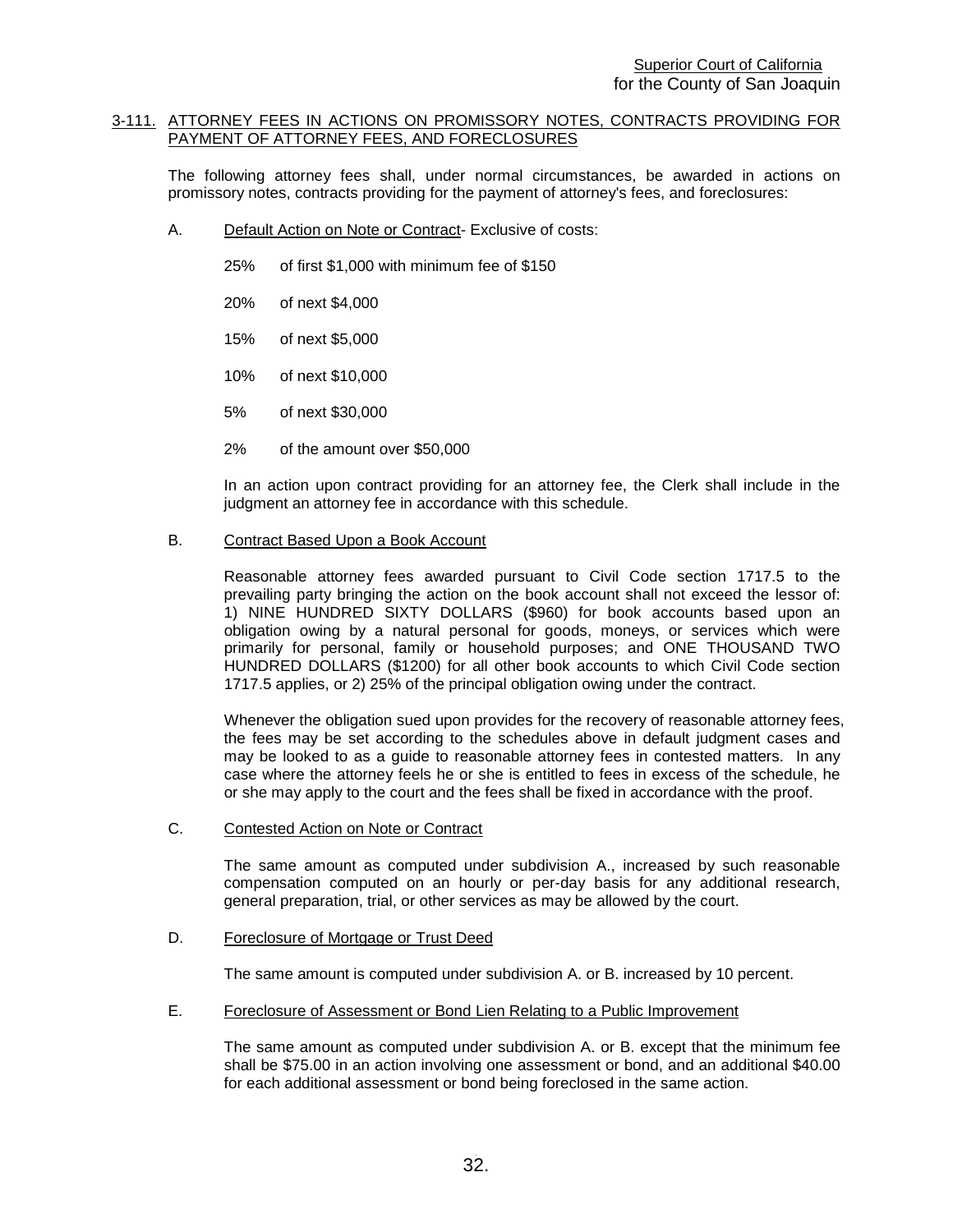F. In actions for unlawful detainers for possession of residential property, except for property governed by Civil Code section 798, et seq., the attorney's fees awarded by the court will not, under normal circumstances, exceed THREE HUNDRED DOLLARS (\$300). (Eff. 01/01/17)

# <span id="page-33-0"></span>3-112. ORDERS SHORTENING TIME

The court will not shorten time for service of orders to show cause and notices of motion except upon a written declaration or affidavit clearly showing the necessity therefor through an ex parte hearing or by stipulation. (Eff. 01/01/02)

# <span id="page-33-1"></span>3-113. CIVIL LAW AND MOTION

A. Except where there is an order setting the date, the moving party may schedule the Law and Motion hearing in the Superior Court Clerk's office when the moving papers are filed (subject to mandatory time provisions of statutes and Rules of Court). Motions are heard Tuesdays through Fridays at 9:00 a.m. When submitting the moving papers for filing, please have at least three (3) dates (within the proper time provisions) for the clerk to check for availability. Proof of service must be on file with the Superior Court Clerk's office prior to the scheduled hearing.

# **(STOCKTON COURTHOUSE ONLY)**

- B. Matters not requiring more than fifteen (15) minutes may be set for the 9:00 a.m. calendar on Tuesdays through Fridays. Special settings may be made by the courtroom clerk with prior approval.
- C. Other than in contempt matters or where allowed by statute, evidence shall be presented by matters of which the court may or must take judicial notice, affidavits, and declarations, unless prior arrangements are made with the court for the taking of oral testimony.

#### **(STOCKTON COURTHOUSE ONLY)**

D. Judges assigned to civil law and motion matters will prepare a tentative ruling for each matter on calendar and a ruling will be available to counsel and litigants on the first court day before the scheduled hearing. If the tentative ruling is satisfactory to counsel, he or she need not appear and the tentative ruling will become final. If counsel or selfrepresented litigants (SRL) wish to appear, he or she may do so only after appropriately notifying the court and other counsel or SRL of that intent.

The tentative ruling shall become the ruling of the court unless there is opposition by counsel or SRL. Counsel or self-represented litigants is responsible for reviewing the tentative ruling and notifying the superior court, by calling (209) 992-5714, and all other counsel and self-represented litigants no later than 4:00 p.m. on the day preceding the scheduled hearing of his or her intent to appear to argue.

The tentative rulings will be posted to the court's website: www.sjcourts.org. Counsel or self-represented litigants may access the court's website beginning at 1:30 p.m. on the court day immediately preceding the date for which a matter is calendared.

Matters may be continued by filing a stipulation up to five court days before the hearing date. To prevent the judges from unnecessarily preparing matters to be continued, court approval will be required before a continuance will be allowed when the request for continuance is made within five court days of the scheduled hearing.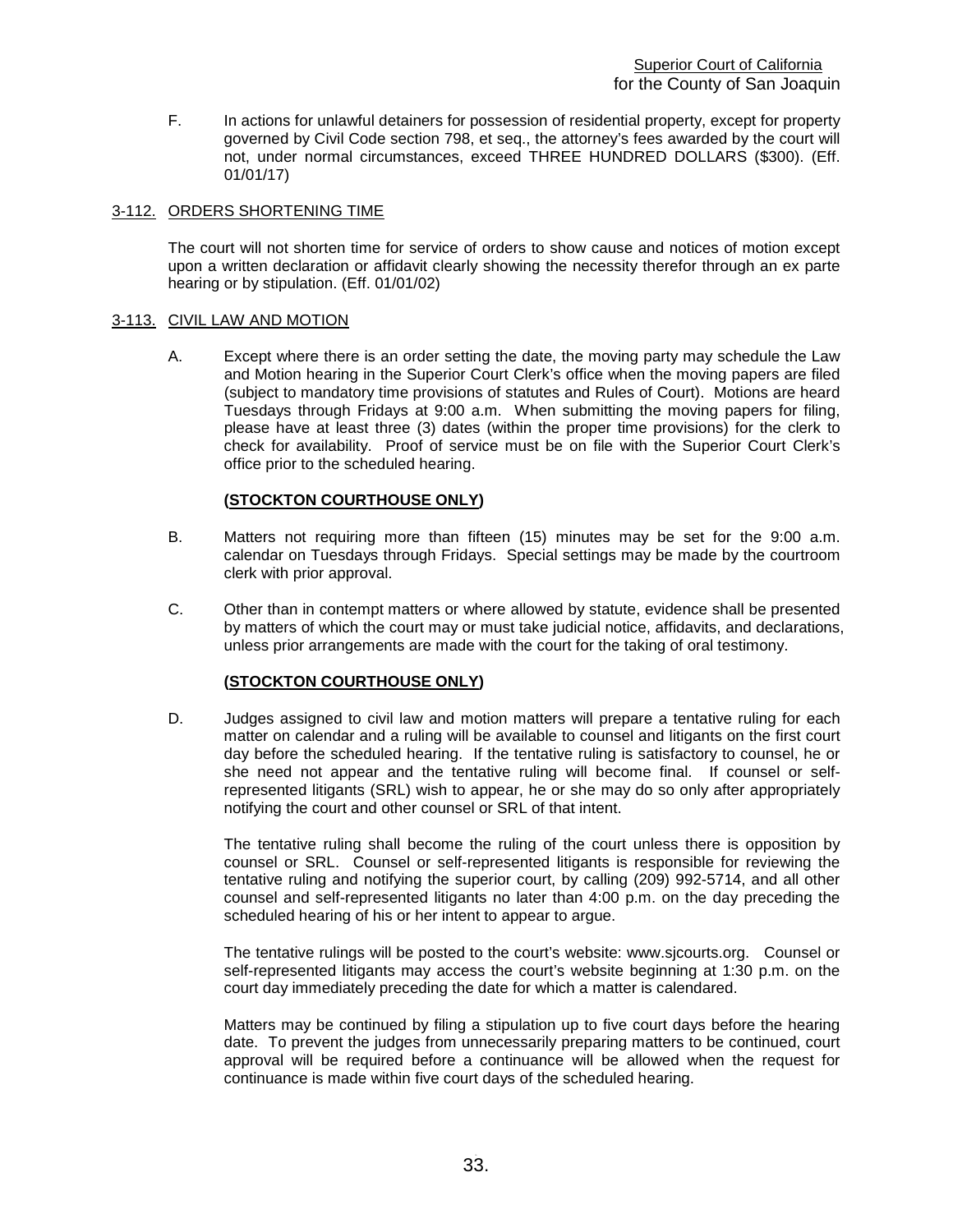# **(LODI BRANCH ONLY)**

 E. The same will apply as listed in Rule 3-113 (D) for the Stockton Courthouse with the exception that the Lodi Branch Civil phone number for calling in by 4:00 p.m. on the day preceding the scheduled hearing of his or her intent to appear to argue is (209) 992- 5522. *(Subd (E) amended January 1, 2018); previously amended (deleted) effective July 1, 2015.* (Eff. 01/01/20)

*(Subd (F) amended (deleted) effective July 1, 2015.* 

# <span id="page-34-0"></span>3-114. CHAMBERS CONFERENCES AND EX PARTE MATTERS

- A. Chambers conferences and hearings regarding ex-parte matters should be scheduled only with the approval of the Law and Motion Judge or his or her clerk. The courtroom phone numbers are listed on the public website at www.sjcourts.org. (See Rule No. 3- 106.)
- B. When ex-parte relief, other than that involving attachments, is sought, opposing counsel (or if unknown, opposing parties) should be given reasonable notice, orally or in writing, of the time and place that such application will be made, unless there is good cause for proceeding without notice, so that an informal hearing or conference may take place. Applicant's counsel should be prepared to explain to the court the efforts which have been made to give this informal notice, or the reasons supporting a claim that notice should not be required.
- C. Orders staying a Department of Motor Vehicles suspension or revocation will not be considered unless the petitioner's driving record is made available to the court.
- D. Declarations should be submitted setting forth facts bearing on the amount of probable damage, upon which the court may determine the amount of probable damage, and in turn, the amount of bond, in any case where a bond may be considered or required. (Eff. 01/01/18)

# 3-115. *Title [Repealed]*

*(Rule 3-115 repealed 07/01/15); previously amended effective January 1, 2014.*

#### <span id="page-34-1"></span>3-116. JURY FEES AND EXPENSES

- A. Jury fee deposits are non-transferrable. See Code of Civil Procedure section 631 for the rules governing jury fee deposits.
- B. Reimbursement for voir dire jurors The party who has demanded a jury in a civil case shall reimburse the county for the fees and mileage incurred for jurors. No fees or mileage reimbursement will be required for jurors on the first day of jury service, except for those who are sworn to hear the trial. Reimbursement will be made for all jurors serving more than one day. (Eff. 01/01/14)

### <span id="page-34-2"></span>3-117. "COURTESY COPIES" OF BRIEFS AND PAPERS

All briefs and papers filed in support of any motion or application, whether made on notice or ex parte, must be filed with the Clerk of the Court. It is the policy of the Superior Court to discourage the submission of "courtesy copies" of briefs and papers directly to the civil law departments.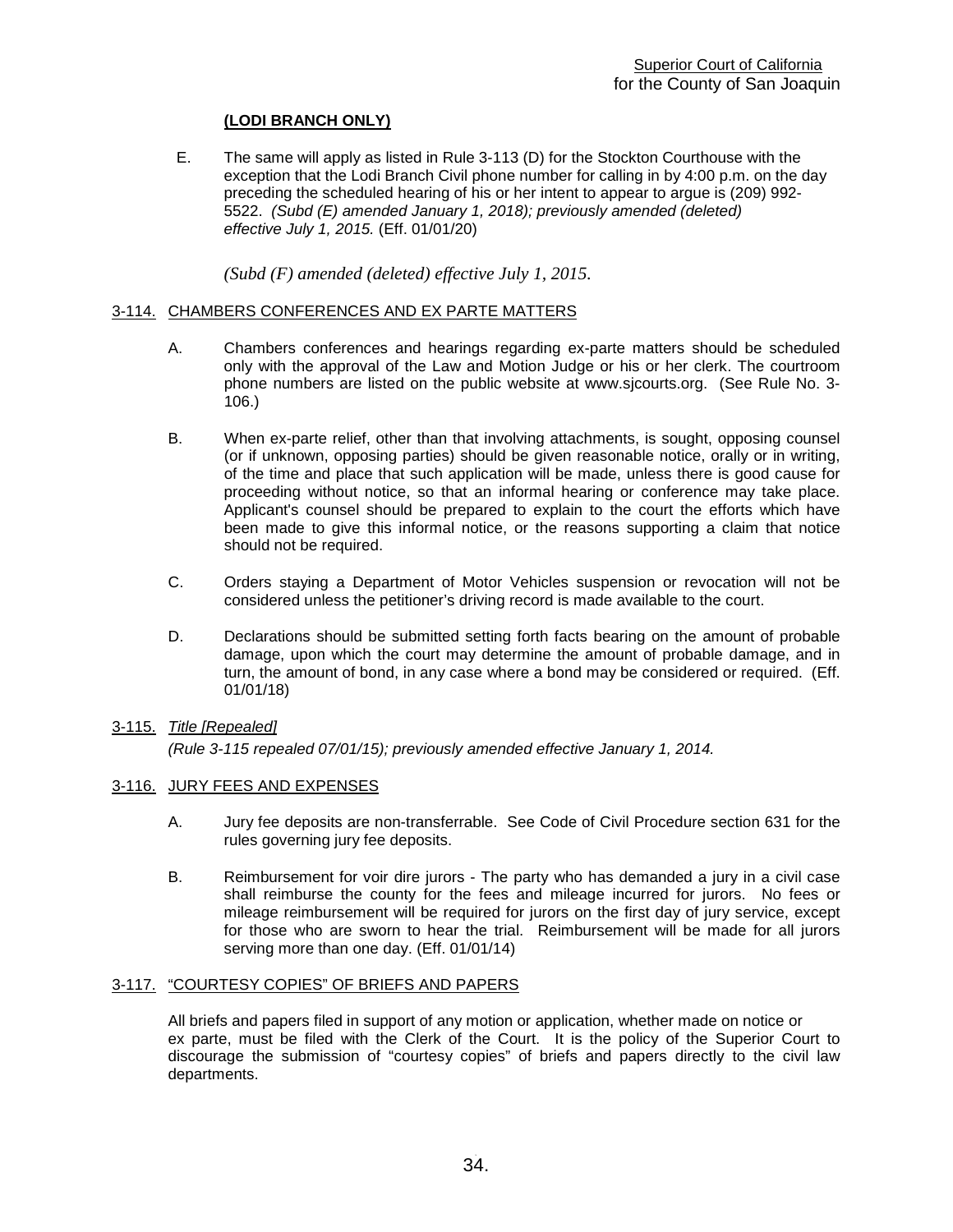Parties may, but are not required, provide courtesy copies of reply briefs, papers filed in specially set matters, or papers filed in other matters wherein the court requests a courtesy copy. Such courtesy copies should be stamped with "Courtesy Copy" and delivered directly to the courtroom clerk in the department that will hear the matter. Courtesy copies are not to be filed. (Eff. 01/01/14)

# <span id="page-35-0"></span>3-118. "RESERVED FOR FUTURE USE" (Eff. 07/01/05)

# <span id="page-35-1"></span>3-119. "RESERVED FOR FUTURE USE" (Eff. 07/01/05)

### <span id="page-35-2"></span>3-120. SUBSTITUTE SERVICE

If service is at a party's residence, one attempt of serve must be at a time other than usual business hours, i.e., other than between 9:00 a.m. and 5:00 p.m. The substituted service could then be executed on a new calendar day following the second attempted personal service (Eff. 07/01/05).

# 3-121. ALTERNATIVE DISPUTE RESOLUTION

San Joaquin Superior Court strongly supports the use of Alternative Dispute Resolution in civil cases. Many cases can be resolved to the satisfaction of all parties without the necessity of engaging in litigation, which can be costly, time consuming, and stressful. The court encourages litigants to utilize some form of ADR as an alternative to litigation in addition to the mandatory settlement conference set in each case.

# A. ADR Options

Litigants may choose one or more methods of ADR, including but not limited to the following:

#### Mediation

- a. Court Mediation Program or Private (CCP §§1775-1175.15; CRC 3.890-3.898)
- b. Non-binding Judicial Arbitration (CCP §§1141.10-1141.31; CRC 3.810-3.830)
- c. Binding Arbitration (CCP §§1280-1294.2; CRC 3.1330)
- d. Neutral Evaluation
- e. Trial by Reference (CCP §§638-645.2)
- f. Expedited Jury Trial (CCP §§630.01-630.12); concerning EJT's, please see Rule 3-127, below, for additional information.

#### B. ADR Information

Attorneys shall provide their clients with a copy of San Joaquin Superior Court ADR Information packet at the earliest available opportunity and prior to the initial Case Management Conference. Self-represented litigants and all litigants need to review and consider the available ADR choices. Plaintiffs and cross-complainants shall serve a copy of San Joaquin Superior Court ADR Information packet on each defendant or cross-defendant at the time the complaint or cross-complaint is served as required by California Rule of Court 3.221.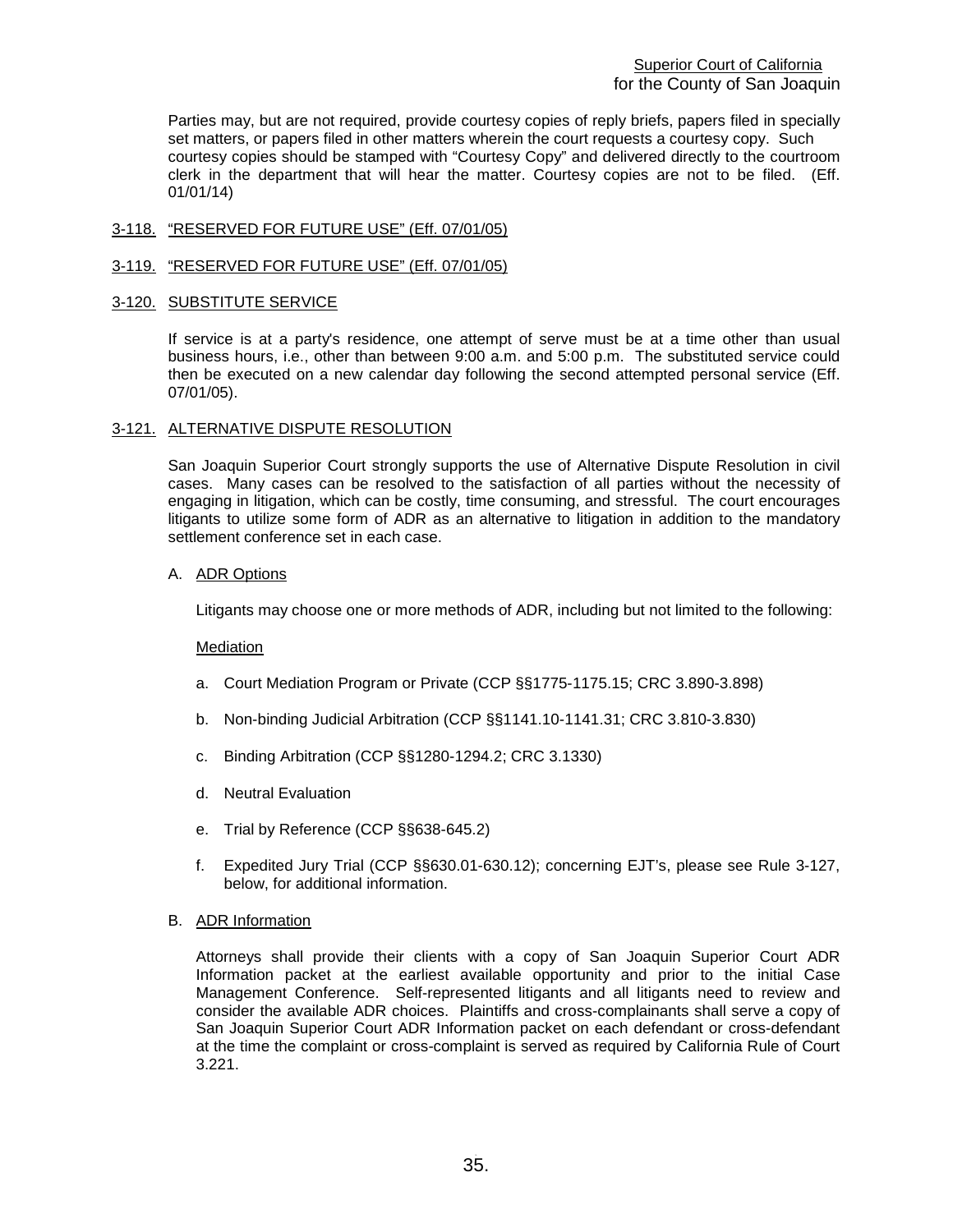## C. ADR Participation

Participation in any ADR program offered by the Court or as agreed upon by the parties is strongly encouraged. Parties may request ADR by selecting an ADR option on the Case Management Conference Statement (Judicial Council Form CM-110) and/or completing a Stipulation and Order to Participate in Alternative Dispute Resolution (Sup. Ct. Form 441).

## D. ADR Assessment at Case Management Conferences

Parties are to assess and consider an ADR option prior to and at Case Management Conferences. Case Management Conferences will assist the parties to select the most effective and appropriate ADR method to resolve the case. At the discretion of the court, an appropriate amount of time will be permitted for ADR to be completed prior to the date set for a Further Case Management or Trial Setting Conference.

## E. ADR Neutral Panels

The Court maintains current lists of arbitrator and mediator panels to assist parties and their counsel in selecting a neutral provider to preside over ADR proceedings. Eligibility criteria for appointment to the court's arbitration or mediation panels are set forth in CRC 10.781, CRC 3.810, et seq., and such other criteria as may be established by the court. The Court's panel of available neutrals can be assessed through the court's website at [www.sjcourts.org](http://www.sjcourts.org/) under civil mediation.

## F. Notice of Settlement

If a case that has been set for judicial arbitration or court mediation settles, plaintiff must immediately serve a copy of written Notice of Settlement or other disposition on the ADR neutral provider appointed in the case and file the Notice of Settlement with the court. (Eff. 07/01/17)

## 3-122. JUDICIAL ARBITRATION (Local Rule 3-121, revised)

## A. Judicial Arbitration

Any civil case shall be submitted to judicial arbitration pursuant to this rule upon order of the court, stipulation of counsel or plaintiff's election, where, in the opinion of the court, the amount in controversy does not exceed twenty-five thousand dollars (\$25,000) for each plaintiff in limited civil case or fifty thousand dollars (\$50,000) for each plaintiff in an unlimited civil case. The parties may stipulate or plaintiff may elect judicial arbitration where the amount in controversy exceeds fifty thousand dollars (\$50,000) for each plaintiff in an unlimited civil case. The Judicial Arbitration program is administered by the court under the provisions of Code of Civil Procedure §§1140.10 through 1141.31 and California Rules of Court 3.810-3.830.

The provisions of this rule shall not apply to cases exempt from arbitration pursuant to CRC 3.811(b) and based upon the discretion of the court.

A case may be ordered to arbitration at a Case Management Conference from information submitted on the Case Management Conference questionnaire. Long cause cases not ordered to judicial arbitration at Case Management Conferences shall be set for trial. If a referral to the Case Management Conference is desired prior to the first management conference, the party may so request in the Case Management Conference Statement and the case may be ordered to judicial arbitration from the information submitted thereon.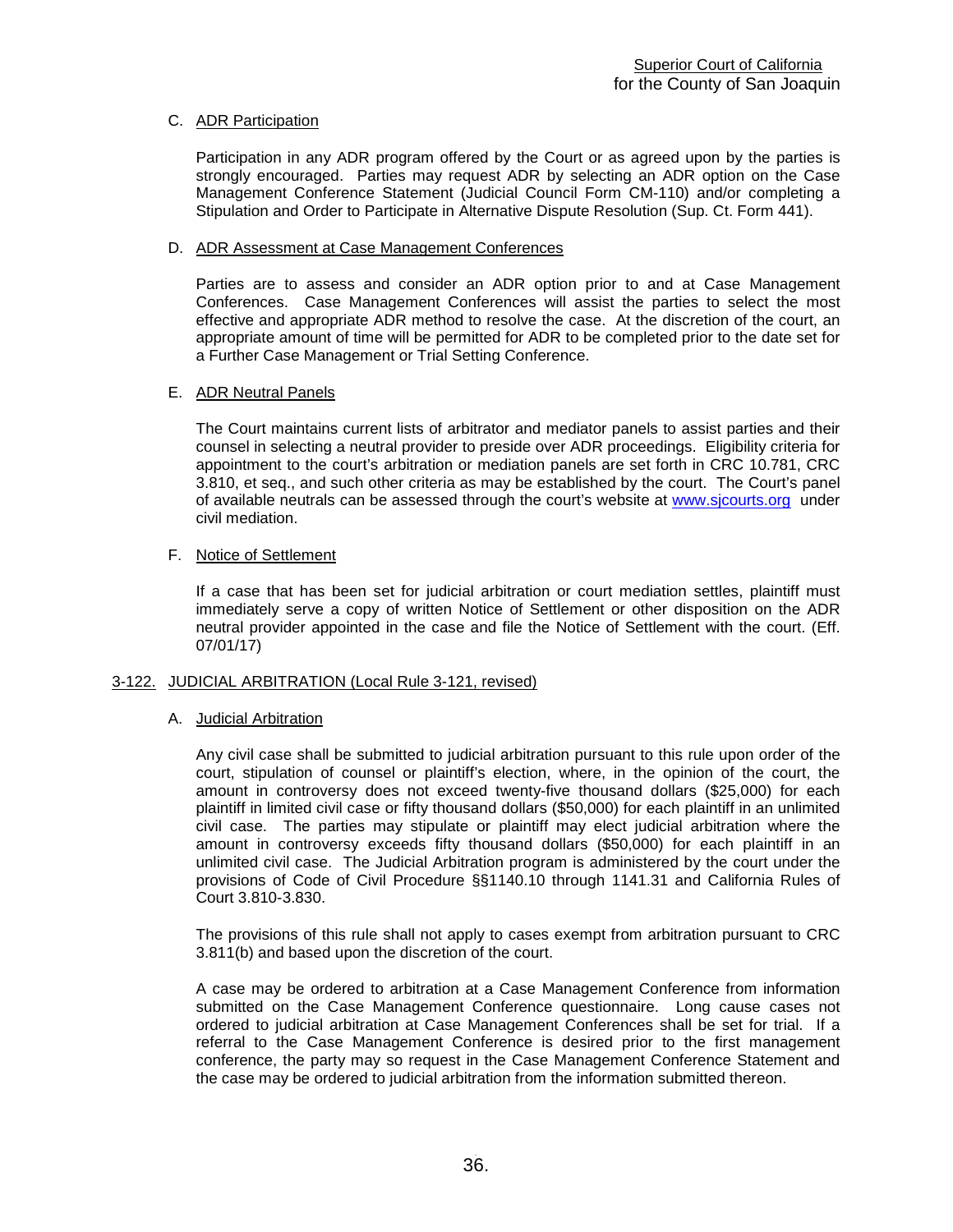## B. Continuance of Matters Ordered to Arbitration (Local Rule 3-122, revised)

The continuance of arbitration hearings once scheduled is disfavored. Keeping within the provisions of CRC 3.818(c), the parties may stipulate with the consent of the arbitrator or the arbitrator may grant a continuance based on good cause and not to exceed ninety (90) days from the date of assignment to the arbitrator. A further continuance, however, cannot be granted except by motion to the court, with good cause shown.

#### C. Setting Trial After Request for Trial de Novo (Local Rule 3-123, revised)

When a request for a trial de novo has been timely filed, the court will promptly schedule a Case Management Conference to set the case for trial.

## D. Payment of Arbitrators (Local Rule 3-124, revised)

The arbitrator's award or a Notice of Settlement must be timely filed with the Arbitration Administrator before a fee may be paid. The arbitrator shall receive the sum of \$150 for each case as a fee for services. If the arbitration hearing extends beyond one day, the arbitrator is entitled to \$150 per day for each additional day or portion thereof. At the court's discretion, payment of fees for all arbitrators may be suspended and arbitrators may volunteer their time and effort. (Eff. 01/01/14)

## 3-123. CIVIL MEDIATION PROGRAM (Local Rule 3-125, renumbered)

#### A. Civil Mediation Program

The Civil Mediation Program is a court-connected program designed to deliver high-quality affordable mediation services to attorneys and litigants in general civil cases. Mediation gives litigants a voice in settlement decisions and thereby allows them to play a more direct role in managing the outcomes of their own cases. The Superior Court of California, for the County of San Joaquin, is pleased to offer this important and valuable option for resolution of litigation.

B. Eligibility

All types of general civil cases are eligible to participate in the Civil Mediation Program. Please see California Rules of Court, Rule 1.6(4) for the definition of "general civil cases".

#### C. Stipulation to Mediation

1. Parties at any time may stipulate to participate in mediation. All parties stipulating to mediation must complete a Stipulation and Order to Participate in ADR form and file it at the Clerk's Office. An original and a copy for the court's use shall be submitted to the Clerk's Office. The form can be downloaded at [www.sjcourts.org](http://www.sjcourts.org/) under "Civil Mediation".

There is no filing fee for the filing of the Stipulation. An incomplete Stipulation will be returned to the parties by the Clerk's Office. All Stipulations must include the following:

- a. Original signatures for one attorney for each party or by the self-represented litigant;
- b. The Name of the mediator;
- c. Date of the mediation session; and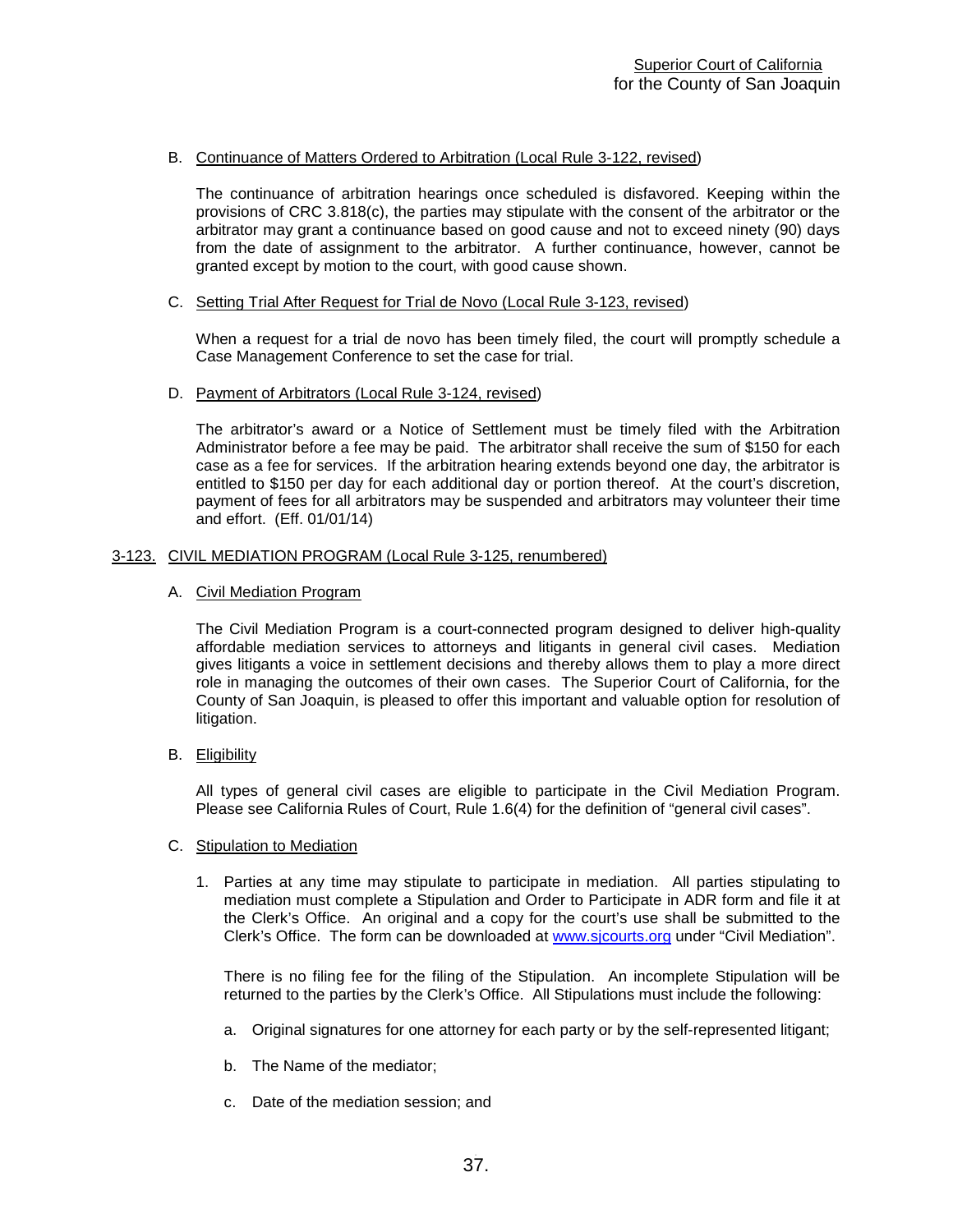d. Service list (counsel need not serve the Stipulation on parties.

Parties are to mutually agree on a mediator and schedule the mediation session directly with the mediator.

2. Filing the Stipulation Prior to an Initial Case Management Conference

To stipulate to mediation prior to the initial Case Management Conference, parties must file a completed stipulation at least ten (10) days before the scheduled Case Management Conference. The clerk will send notice of a new Case Management Conference date approximately one hundred and twenty (120) days from the current date to allow time for the mediation process to be completed.

3. Filing the Stipulation Following a Case Management Conference

When parties come to an agreement at a Case Management Conference to utilize mediation, the parties have 21 days from the date of the Case Management Conference to file a Stipulation and Order to ADR with the court. If the Stipulation and Order to ADR is not filed with the court within the time allowed, the clerk will send out an Order to Show Cause to have the parties appear in court and explain why the Stipulation and Order to ADR has not been filed.

D. Selection of Mediator

Parties are to choose a mediator who is mutually agreeable based on the mediator's experience, market rate, and other information listed on the Mediator Panel List. Parties are not, however, limited to choosing a mediator from the court's panel and may select a mediator based on their own research.

## E. Mediator Qualifications

Court panel mediators appointed to the Court Panel must meet specific requirements related to basic training and experience. The following are the requirements needed to qualify to become a Court Panel mediator:

- a. Track A: An attorney in good standing with the California Bar Association AND have completed Pepperdine University School of Law's Straus Institute for Dispute Resolution 42-hour training program organized through San Joaquin Superior Court.
- b. Track B: An attorney in good standing with the California Bar Association AND have completed at least five (5) days (40 hours) of continuous, participatory education or training, including role playing in mediation AND have participated as a mediator or co-mediator in at least five (5) mediations.
- c. Track  $C$ : An attorney in good standing with the California Bar Association AND have completed at least two (2) days (16 hours) of continuous participatory education or training, including role playing in mediation AND have participated as a mediator or co-mediator in at least fifteen (15) mediations.
- d. Track D: Provide other satisfactory evidence of mediation skills and experience.
- 2. All mediators must:
	- a. Comply with California Rules of Court §§3.850-3.860 and 10.780-10.782;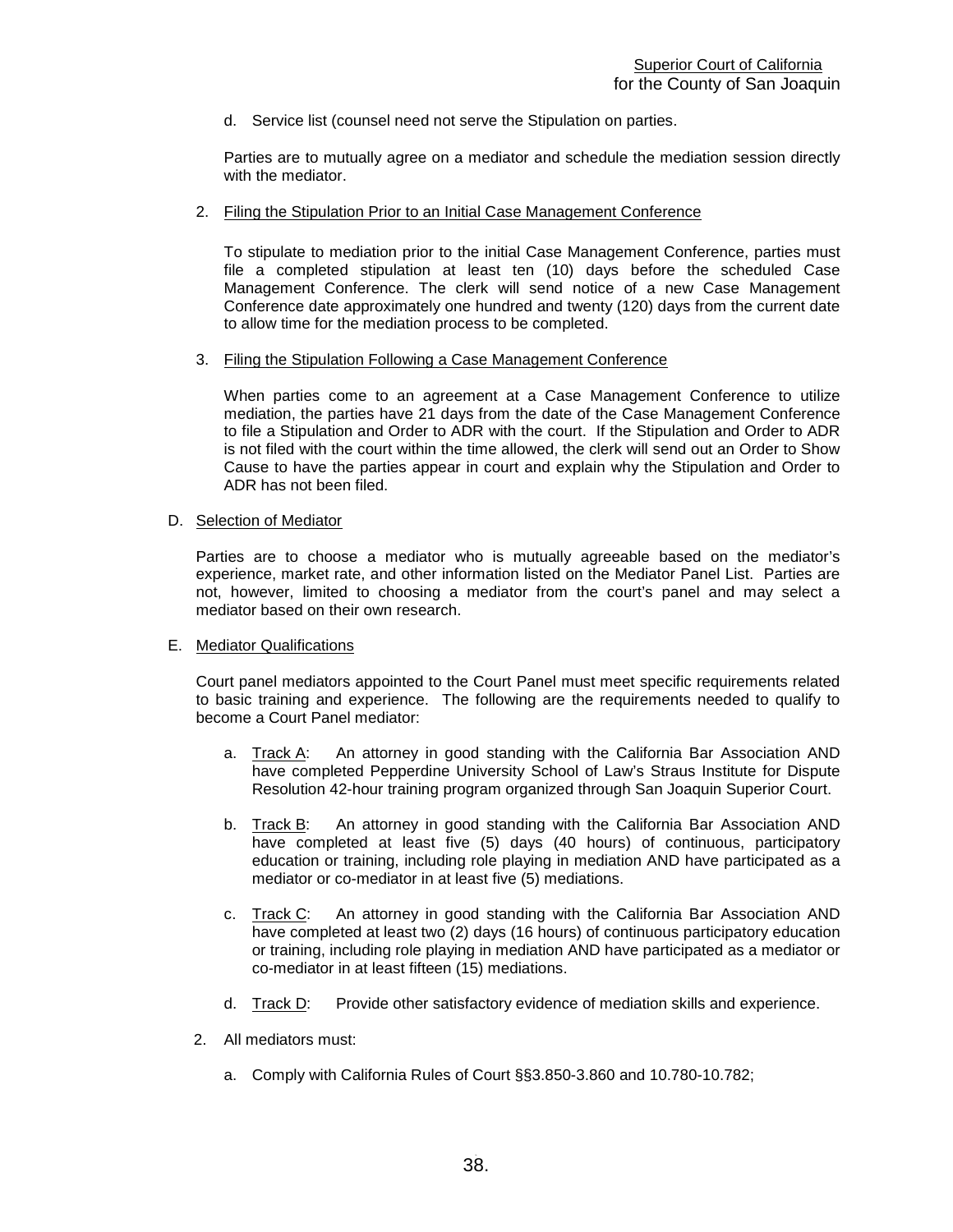- b. Agree to conform to the Court's Ethical Standards of Professional Conduct (California Code of Judicial Ethics); and
- c. Comply with the court's rules and procedures for the Civil Mediation Program.
- F. Mediation Fees

The Civil Mediation Program is a party-pay fee for service system. Parties pay the market rate set by their selected mediator. Mediators serving on the court's panel have their rates published on the Panel List.

G. Confidentiality

Except as provided below, court-connected mediation shall be confidential and subject to the mediation privilege set forth in Evidence Code sections 703.5 and 1115-1128. Except as provided below, no communications made in connection with mediation, including the evaluation, may be disclosed to the assigned judge or to anyone else not involved in the mediation, unless otherwise agreed to by all parties.

This rule does not prohibit:

- 1. Disclosures as may be stipulated by all parties and the mediator;
- 2. a report to or inquiry by the ADR Administrator concerning a complaint against a mediator;
- 3. any participant or the mediator from responding to an appropriate request for information made by persons authorized by the ADR Committee to monitor or evaluate the court's ADR program; and
- 4. Disclosures as are otherwise required by law.

The mediator shall require the parties and all persons attending the mediation session to sign a confidentiality agreement on a form provided by the court.

## H. Post-Mediation Evaluations and Forms

All Post-Mediation Evaluations will NOT be filed in the court's file. The information collected will be used to assess the impact of the program on the court to track quality to provide feedback to mediators and to inform the court's decisions regarding redesign of program procedures. This information will be aggregated for blind statistical reports to the Judicial Council, the court and the community. Additionally, information collected in the Evaluation will not be shared with the involved parties.

- 1. Mediators: All mediators shall complete and submit a Mediator Post-Mediation Evaluation AND Statement of Agreement or Non-agreement form (Judicial Council Form ADR 100) within ten (10) days of the mediation sessions regardless of the outcome of the case mediated. The Statement of Agreement or Non-agreement shall be filed in the court's file. This form must be used by mediators in court-connected ADR programs.
- 2. Attorneys: All attorneys shall complete and submit an Attorney Post-Mediation Evaluation within ten (10) days of the mediation session regardless of the outcome of the case mediated.
- 3. Parties: All parties shall complete and submit a Client Post-Mediation Evaluation within ten (10) days of the mediation session regardless of the outcome of the case mediated.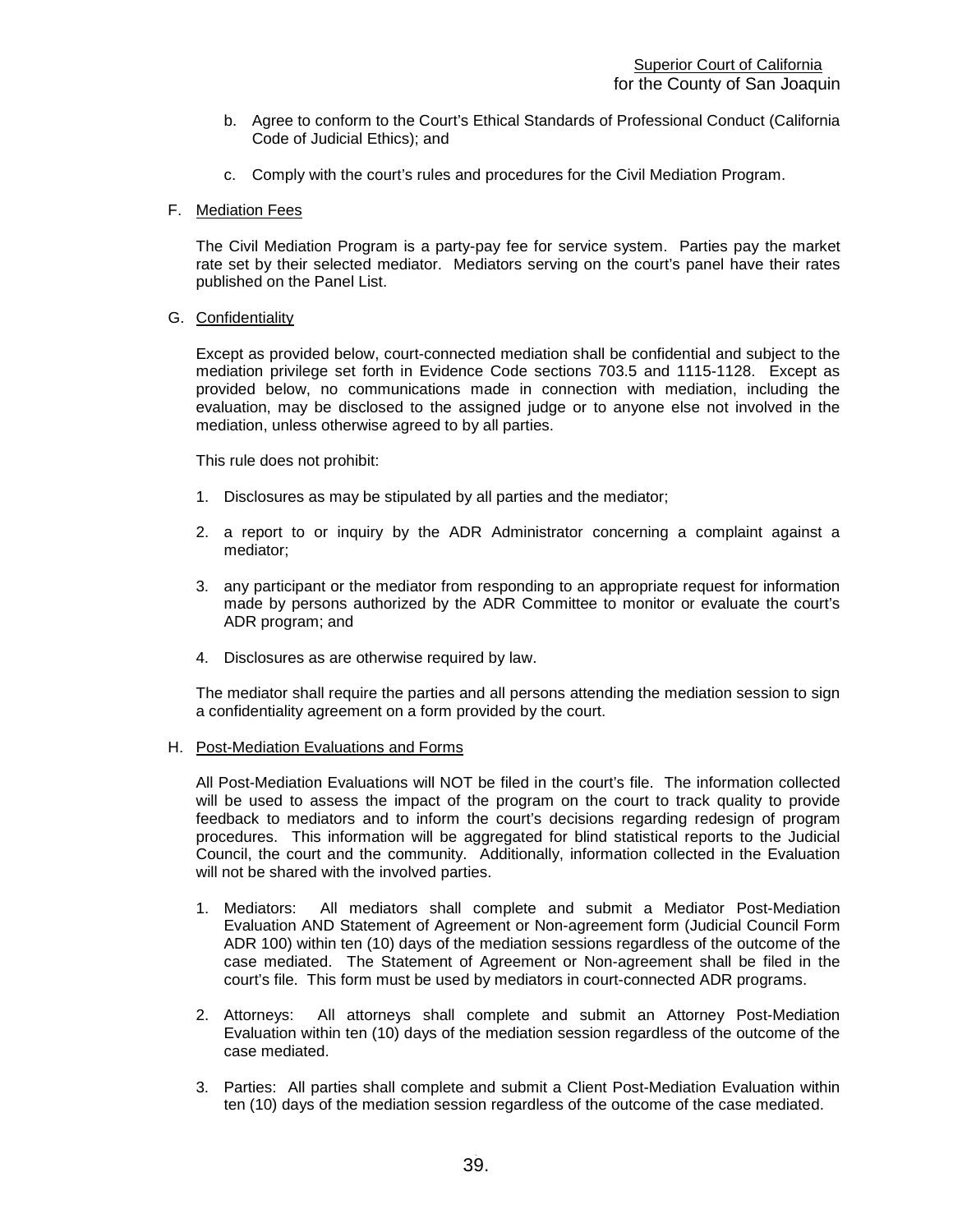## I. Modification to the Program

The court may publicize additional procedural requirements and guidelines for the San Joaquin Superior Court Civil Mediation Program, as it deems necessary for the successful implementation of the program. Such further rules and procedural requirements will be timely published by the court on the court's website: [www.sjcourts.org](http://www.sjcourts.org/) and will be made available to attorneys at the Clerk's Office upon their publication. (Eff. 07/01/17)

## 3-124. BINDING ARBITRATION

Parties may voluntarily stipulate to binding arbitration or move to compel binding arbitration pursuant to an arbitration agreement. Binding arbitration proceedings are subject to the procedures set forth in Civil Procedure Code §§ 1280 to 1294.2 and Rule of Court 3.1330. (Eff. 01/01/14)

## 3-125. NEUTRAL EVALUATION

Parties may voluntarily agree to bring a legal action to a neutral provider for a case assessment and evaluation. Neutral evaluators with specific expertise in the subject matter of the case provide a non-binding opinion about the strength and weaknesses of each party's position, liability risk exposure, and a range of potential damages. The opinions of the neutral evaluator may be utilized by the parties to discuss settlement, participate in mediation, judicial arbitration, or binding arbitration, proceed to litigate the case and set the case for trial.

## A. Neutral Evaluator Panel

The court's Mediator panel lists experienced attorneys in specific practice areas, who have the training to serve as a neutral evaluator. Parties may agree to utilize other attorneys, mediators, or retired judges who are not on the court's Mediator Panel to serve as a neutral evaluator.

## B. Payment of Neutral Evaluator

The services of neutral evaluators are paid by the parties at the rate set by the neutral evaluator. Neutral providers who are on the court's Mediator Panel have their rates published on the Panel List. (Eff. 01/01/14)

## 3-126. TRIAL BY REFERENCE

Parties may voluntarily agree and consent to utilize a referee, who is appointed by the court, to conduct a trial on any or all of the issues in an action, including issues of law and fact, and to render a Statement of Decision. Where the parties consent to a general reference of the issues or entire action, the referee's Statement of Decision will stand as the court's decision. The procedure to conduct a trial by reference is set forth in Code of Civil Procedure §§ 638 to 645.2.

## A. Trial Referee

The court's Mediator Panel lists experienced attorneys in specific practice areas, who may be willing to serve as a trial referee. Parties may agree to utilize other attorneys, mediators, or retired judges who are not on the court's Mediator Panel to serve as a trial referee.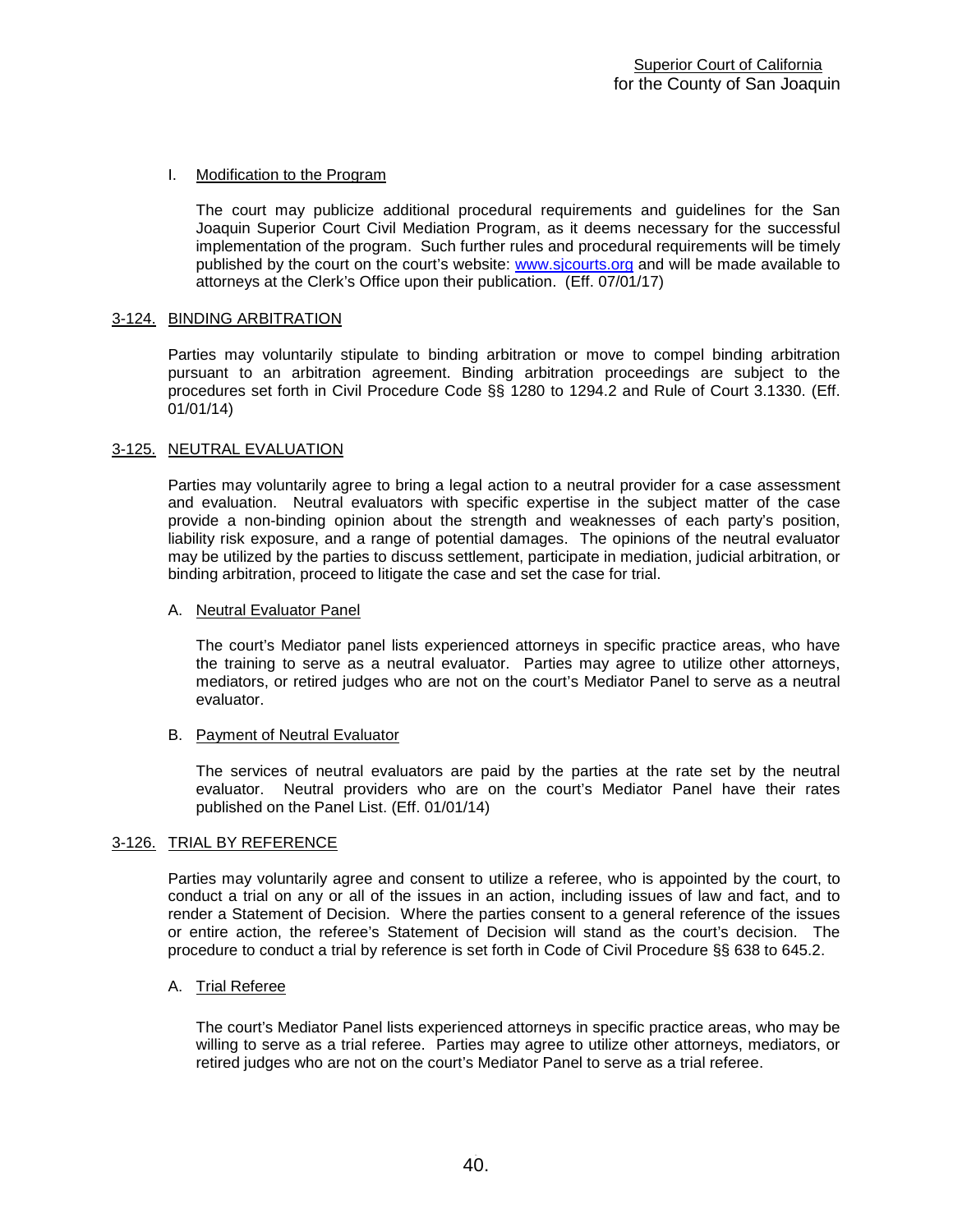## B. Payment of Trial Referee

The services of trial referees are paid by the parties at the rate set by the trial referee. Neutral providers who are on the court's Mediator Panel have their rates published on the Panel List. (Eff. 01/01/14)

## 3-127. EXPEDITED JURY TRIAL (EJT)

It is the policy of the San Joaquin Superior Court to give preference to Expedited Jury Trial matters.

The parties may agree and consent to an expedited jury trial to be held by the court. To do so, the parties will execute a stipulated consent order to conduct an expedited jury trial. The procedures for an expedited one-day jury trial are set forth in Code of Civil Procedure §§ 630.01 to 630.12 and Rules of Court 3.1545 to 3.1552. (Repealed 1-1-2016, unless extended.) Upon stipulation by the parties, the court will consider modifications to the stated procedure for an expedited trial.

If the parties stipulate to EJT, they will not be required to complete other ADR prior to trial setting. (Eff. 07/01/17)

## 3-128. SISTER STATE MONEY JUDGMENTS

Upon the filing of an Application for Entry of Judgment on a Sister-State Judgment pursuant to CCP 1710.15, the filing party shall also submit to the Clerk of the Court a "Clerk's Judgment on Sister-State Judgment" form (San Joaquin Superior Court local form 87-adopted for optional use), or other Judgment consistent with CCP 1710.5. (Eff. 01/01/20)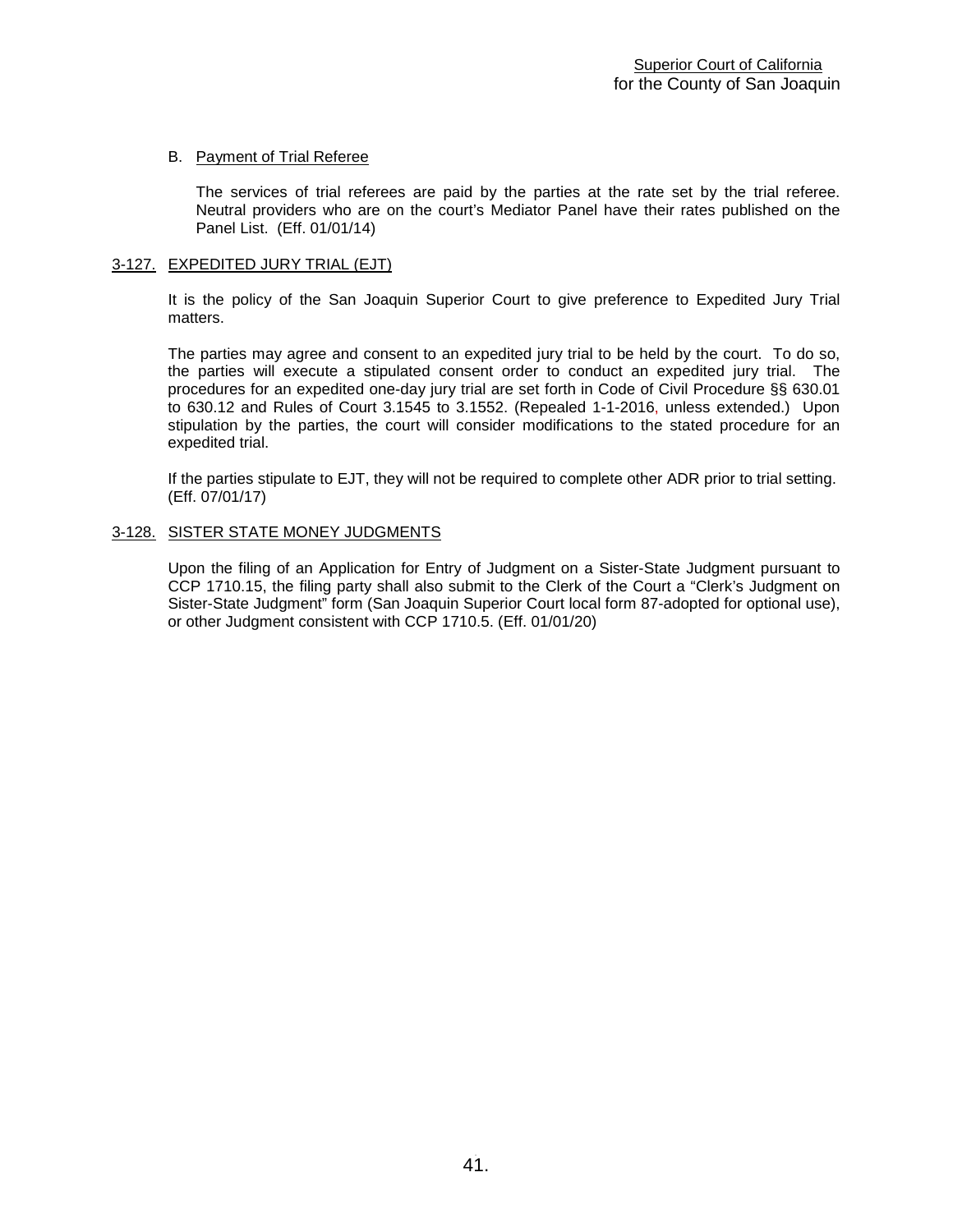#### RULE 4. PROBATE PART ONE GENERAL PROCEDURAL GUIDE

## 4-101. ALL PETITIONS

## INTRODUCTION

A. General. The Probate Rules for San Joaquin County Superior Court set forth local policies and procedures of the probate department. These rules do not attempt to restate or summarize statutory or case law or estate administration in general. Guidance on probate law and practice may be found in publications such as California Decedent Estate Practice, California Trust Administration, and California Conservatorship Practice, which are published by CEB Continuing Education of the Bar - California.

These rules, although binding on parties, may be departed from in the discretion of the Court.

B. Contact Information. Website: For current contact information, tentative rulings, and the online probate calendars parties should refer to the court's website at: www.sjcourts.org. (Click on the "Divisions" tab, then "Probate" in the drop-down list, to Access the probate page). All local forms referred to in this rule are available at and can be downloaded from the court website. (Click on the "Forms and Filing" tab on the courts home page, then "Local Forms" in the drop-down menu.)

The following may be helpful in matters presented to the Probate Court:

Clerk of the Probate Court: The physical address of the Probate Clerk is 180 E. Weber Avenue, Fourth Floor, Stockton, CA 95202. The mailing address is Superior Court of California – San Joaquin, Probate Department, 180 E Weber Avenue, Suite 416, Stockton, CA 95202.

- C. Pleadings / Calendaring
	- 1. Petitions with all supporting papers, excepting the Notice of Hearing and or proof of service, must be on file four weeks before the hearing date.
	- 2. Notice of Hearing and or Proofs of Service for the initial petition shall be filed with the Clerk at least ten (10) court days prior to the day of hearing. Any other Proofs of Service shall be filed with the Clerk contemporaneously with the papers to which they pertain.
	- 3. Proofs of Publication shall be filed with the Clerk at least five (5) court days prior to the day of hearing.
	- 4. Matters involving the Public Defender, or the Public Conservator, must be set for hearing Tuesdays or Thursdays only, unless a stipulation for another day, signed by the Public Defender and or the Public Conservator is filed at the same time as the initial petition. (Eff. 01/01/20)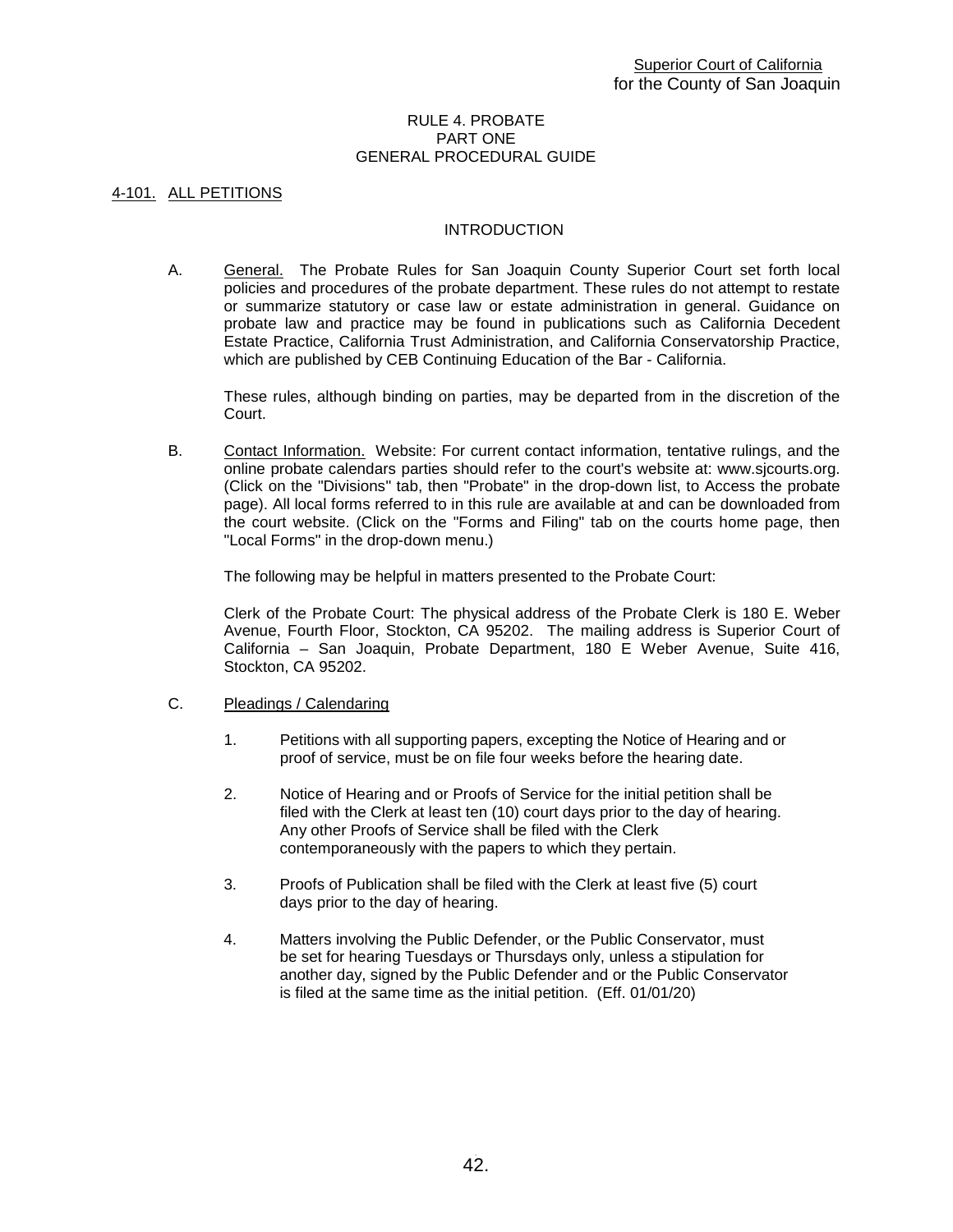## 4-102. UNCONTESTED MATTERS

#### Evidence

At a hearing on a verified petition oral testimony will not be permitted. All evidence should be stated in the petition, or accompanying declaration. (Eff. 01/01/20)

#### 4-103. CONTESTED MATTERS

If a contested matter can be submitted on the pleadings with argument, it will be heard at the end of the probate appearance calendar. As time permits, brief offers of proof will be allowed.

Contested matters requiring two hours or less will be heard on a date certain in the Probate Department. Contested matters estimated to take more than two hours will be set in the Probate Department and heard as scheduling permits. Caveat: The court does not mail notices of continued hearings. (Eff. 01/01/14)

#### 4-104. WHEN PERSONAL APPEARANCE REQUIRED

- A. The petitioner and the petitioner's attorney shall appear on all petitions for appointment of a guardian or conservator.
- B. The attorney for a conservatee, or ward, shall personally appear on petitions which concern the conservatee, or ward, respectively.
- C. The petitioner and or petitioner's counsel shall appear for confirmation of sale of real property.
- D. Any matter which by law requires the personal appearance of any person or any matter which the Court may in its discretion require an appearance. (Eff. 01/01/20)

## 4-105. CONSOLIDATION WITH THE LOWEST NUMBER

Whenever it appears that actions or petitions with different numbers have been filed with reference to the same decedent or the same ward or conservatee or the same trust, the court will on its own motion consolidate all of the matters and assign the appropriate case number as the lead number. (Eff. 01/01/11)

## 4-106. EX PARTE APPLICATIONS

The following ex parte applications are exempt from the notice requirements of this chapter:

- 1. Ex parte application for Withdrawal of Funds from Blocked Account;
- 2. Ex parte application for Appointment of Guardian Ad Litem;
- 3. Ex parte application to Increase Bond (Local Form);
- 4. Ex parte application to Petition for Final Discharge and Order;
- 5. Exceptions contained in CRC 3.1207.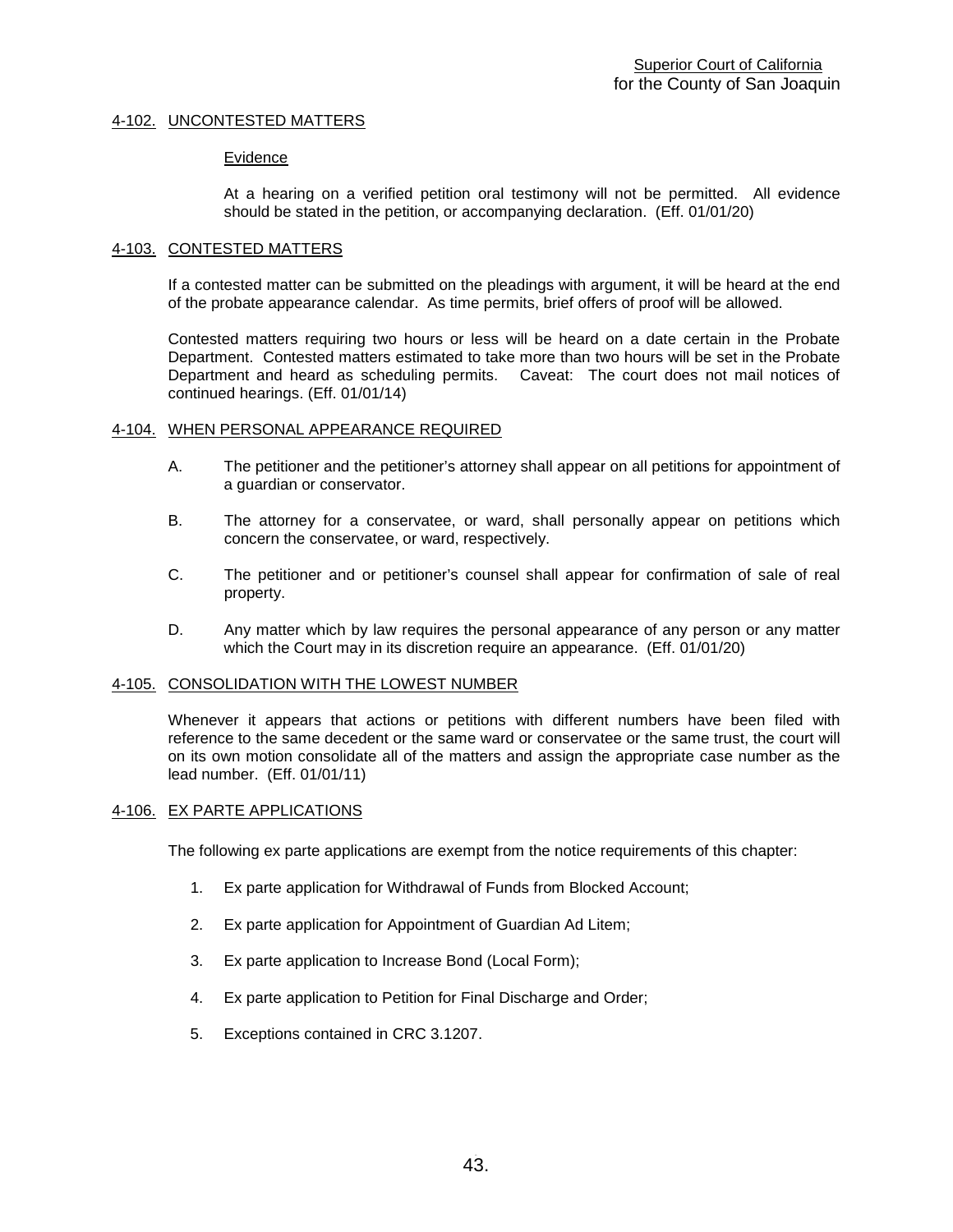- A. The Probate Court will not entertain any ex parte petition that does not comply with California Rules of Court 3.1200 through 3.1206, and is not accompanied by a declaration that makes "an affirmative factual showing… containing competent testimony based on personal knowledge of irreparable harm, immediate danger, or any other statutory basis for granting relief ex parte." California Rule of Court 3.1202(c).
- B. For any Law and Motion ex parte matter, it must be approved and scheduled by the Probate Judge through his or her clerk, prior to filing documents in the clerk's office. The courtroom phone numbers are listed on the public website at www.sjcourts.org.
- C. Any other ex parte matters not covered above, shall be submitted to the probate clerk for review by the probate examiners. The court will either issue an order or provide a hearing date within 72 court hours of the documents being submitted.
- D. If an ex parte petition for appointment of any conservator or a quardian is reviewed and given a date, the court will require five (5) days' notice has been given (Probate Code sections 2250(e) and 2250.2 through 2250.6), unless the petitioner has shown both irreparable harm or immediate danger, and "good cause" for waiving the notice requirements.
- E. Counsel requesting the waiver or shortening of any notice time periods prescribed by the Probate Code must submit a Declaration of Due Diligence to the Court citing the specific notice provision at issue, setting forth facts relating to the efforts to give such notice, or facts supporting the conclusion that it was impossible to give such notice; and explaining the "good cause" for waiving or shortening the time.
- F. A party seeking an ex parte order must submit the application and all supporting papers and fees to the Clerk for filing no later than 24 hours prior to the hearing. The Clerk may reject Petitions that do not comply with the subsections above.
- G. An ex parte order will not be granted unless accompanied by a verified petition (or a sworn declaration where applicable) containing facts and law to justify granting the requested relief.
- H. Ex parte petitions filed in decedent's estates for the sale of stock or personal property must allege whether the property is specifically bequeathed. If bequeathed, the consent of the specific legatee to the sale must accompany the petition. (Eff. 01/01/20)

## 4-107. ADDITIONAL INFORMATION REQUIRED

- A. Where any petition calls for the relationship of the heirs or devisees, including but not limited to a Petition for Probate, Probate 850 Petition, a chart or list of lineal descent must be included. If any beneficiary named in the Will, Trust or other document has predeceased the testator, the fact must be stated.
- B. Where any petition calls for family members, or heirs and his or her address to be listed, the individuals name shall be listed and where an address would be listed "Deceased" shall be listed. In addition, proof of death is required. Proof of death can be established by, but is not limited to, a death certificate, an obituary or declaration. (Eff. 01/01/20)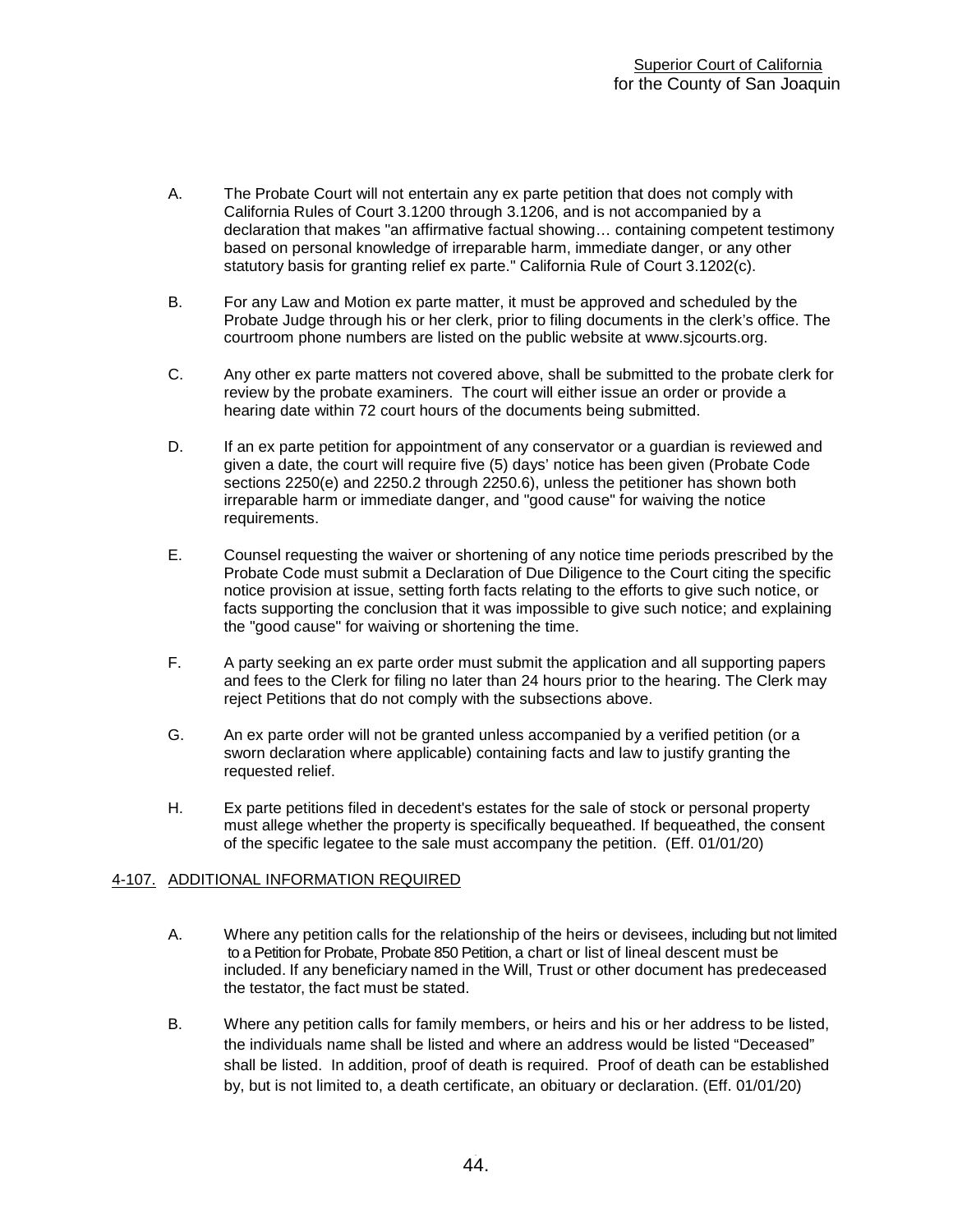## 4-108. ORDERS – CONTENTS, ATTACHMENTS & SIGNATURE PAGE

- A. All orders and judgments in probate matters must be completed so that their general effect may be determined without reference to the petition on which they are based. All matters actually passed on by the court, including the relief granted, the names of persons and description of property (and if real property involved, the legal description and/or APN thereof), amounts of money affected, the terms of trusts, and the provisions of leases or other agreements, must be set forth with the same particularity which is required in judgments in civil matters.
- B. Riders and exhibits should not be attached to an order or decree; except that an exhibit setting forth legal descriptions, a statement of trust terms, and the like may be attached if specifically incorporated in the body of the order or decree.
- C. The Judge's signature shall appear at the end of the last attachment with an appropriate indication of that fact on the last page of the body of the order or decree. The Judge's signature should not appear on a page that doesn't contain any other text. (Eff. 01/01/14)

## 4-109. WHEN COPY OF PETITION MUST BE INCLUDED WITH NOTICE OF HEARING

- A. In the following cases a copy of the petition as well as a copy of the Notice of Hearing must be served on all interested parties:
	- 1. Where the petition contains the accounting of a trustee, personal representative, conservator or guardian, or
	- 2. Where a fiduciary or attorney is requesting extraordinary fees or commissions.
- B. A courtesy copy of the petition which includes an accounting shall be submitted to the Probate Clerk for the court examiner at the time the original is filed, marked in red in the upper left-hand corner "Examiner's Copy". (Eff. 01/01/20)

## 4-110. "RESERVED FOR FUTURE USE" [*4-110 Repealed 01/01/20*]

## 4-111. REQUESTING A CONTINUANCE

A. Continuance of initial hearing.

The petitioner may request to continue the initial hearing, if no objection has been filed, on any matter by contacting the probate clerk. When the request to continue is made at least thirty (35) calendar days prior to the initial hearing, the clerk may approve the continuance request and will vacate the initial hearing date and reschedule the hearing to the new date

If the notice of hearing was previously served, an amended notice of hearing must be served. The amended notice must be served in the timeframe required for the underlying petition and or motion.

When the request to continue is made fewer than thirty-five (35) calendar days prior to the initial hearing, the request must be reviewed by the court. A tentative date for the continuation will be provided. The initial hearing will ordinarily remain on calendar, and any continuance will be ordered in open court.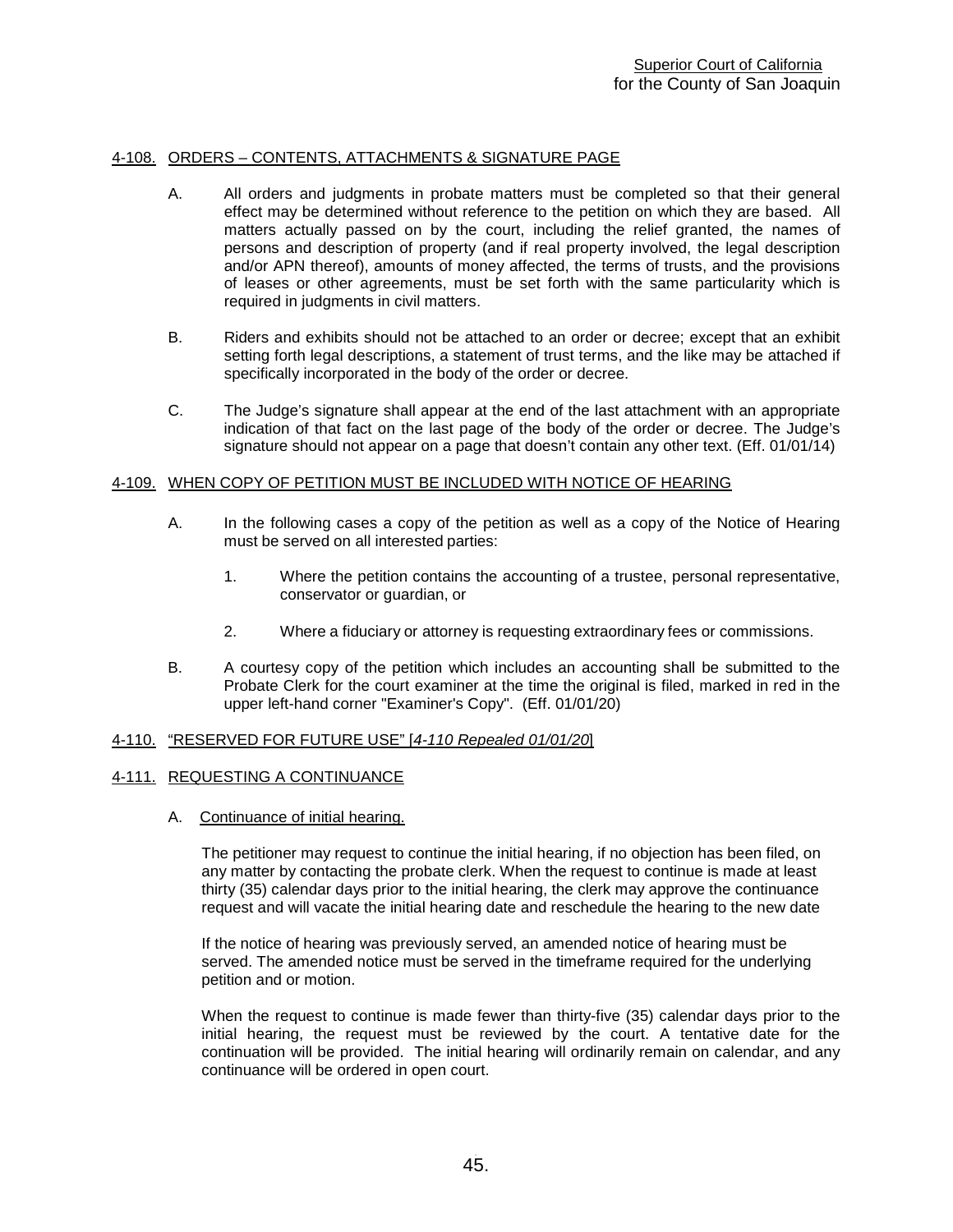B. Contested matters may be continued by Stipulation and Order.

Before the Stipulation and Order is submitted to the court, Counsel or a self-represented party must call the courtroom clerk to obtain a new date. The Stipulation must be signed by all parties who have appeared in the matter.

C. Continuances of subsequent hearings.

All other requests to continue hearings must be reviewed by the court. The next hearing will ordinarily remain on calendar, and any further continuance will be ordered in open court.

## D. Matters Not Approved.

At the call of the calendar, if the matter is not ready for hearing, it will be continued for at least four (4) weeks, unless good cause is shown otherwise. Any matter continued two (2) times may be ordered off calendar or denied.

E. Nothing in this rule shall excuse any party from complying with the notice requirements of the Probate Code or the California Rules of Court. (Eff. 01/01/20)

## 4-112. CAPTION ON PLEADINGS

The caption of each pleading shall include the date, time and the department of the hearing. (Eff. 01/01/20).

## 4-113. COURT CREATED TRUSTS

Where a trust is created in a conservatorship, guardianship, or Probate Code section 3100 petition, or by a decree of distribution in a decedent's estate, all future proceedings relating to the trust must be filed as a new separate case. (Eff. 01/01/09)

## 4-114. PROBATE CODE 850 PETITIONS CONFIRMING PROPERTY

- A. Whenever a Petition is filed under the authority of Property Code §850, et seq, which seeks to establish the owner of an interest in property, the Petition shall plead facts which establish, and list, the persons to be served pursuant to Probate Code §851, including, but not limited, to the following persons:
	- 1. Each person claiming an interest in or having title to, or possession of, the property,
	- 2. Each known intestate heir,
	- 3. Each known devisee whose interest in the property would be affected.
- B. The petition shall set forth the form of record title and character of ownership at all relevant times.
- C. If the form of record title is based on a written document, a copy of the document shall be filed with the petition. (Eff. 01/01/20)

## 4-115. COSTS GENERALLY NOT ALLOWED COUNSEL, ADMINISTRATOR OR TRUSTEE

Ordinarily the court will not allow reimbursement for costs of duplication of documents, telephone calls, postage, FAX (except court charges), parking fees or ordinary mileage incurred by the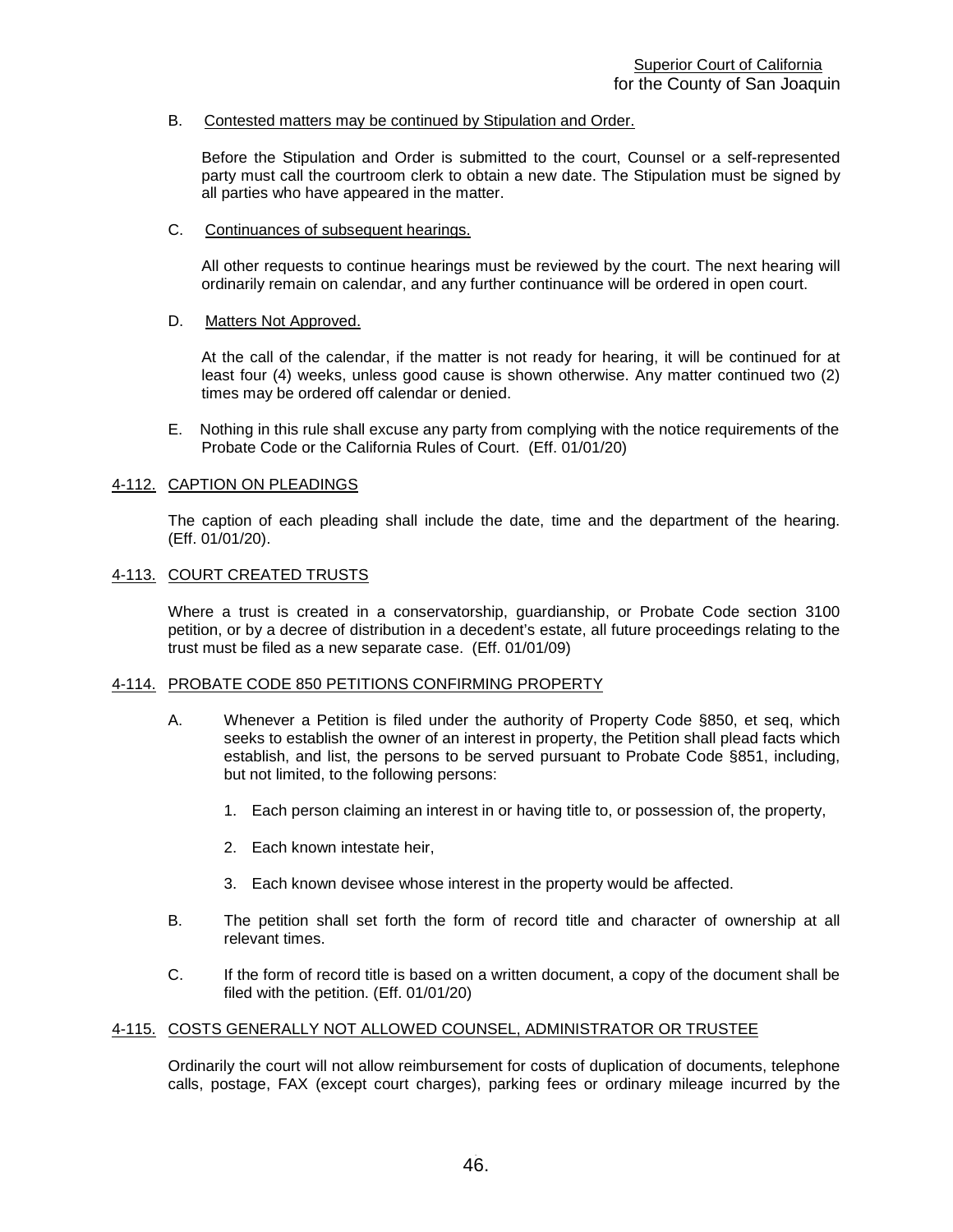attorney, personal representative or trustee, as these are part of overhead, and should be absorbed in fees or commissions. (Eff. 01/01/20)

## 4-116. MEET AND CONFER REQUIREMENT

In the event of any contest or objection to any petition on the probate calendar, the parties or his or her respective attorneys shall make a reasonable and good faith attempt to informally resolve the controversy at a face-to-face conference, if possible, otherwise by telephone conference, before any hearing of the contested petition. (Eff. 01/01/20)

## PART TWO

## DECEDENTS' ESTATES

## 4-201. NOTICE TO NAMED CONTINGENT LEGATEES AND BENEFICIARIES

In addition to the Notice of Hearing required to be mailed by Probate Code Sections 8110-8113, notice shall also be mailed to all contingent devisees and beneficiaries named in the Will. (Eff. 01/01/08)

## 4-202. "RESERVED FOR FUTURE USE" [*4-202 Repealed 01/01/*20]

## 4-203. NOTICE OF REFUSAL TO PROBATE REJECTED WILL OR CODICIL

- A. A petitioner who files a petition for letters of administration, letters of administration with will annexed, probate of will and for letters testamentary, to determine succession to real property, or a spousal property petition must comply with this rule if either of the following is true:
	- (1) The petition requests a finding that the decedent died intestate when a will and/or codicil has been lodged as an original with the court or a copy of a will and/or codicil has been otherwise filed with the court.
	- (2) The petition requests probate of or distribution under a will and/or codicil, and a different will and/or codicil has been lodged as an original with the court or a copy has otherwise been filed with the court.
- B. The petitioner shall serve a copy of the rejected will and/or codicil attached to Local Form *Notice of Refusal to Petition for Probate of Will or Codicil* on all heirs of the decedent or potential beneficiaries under the document at least 15 days prior to the hearing on the petition.
- C. This rule does not apply if any of the following is true:
	- (1) The petition requests probate of or distribution under a will that purports to have been executed after the date of rejected will and/or codicil and that expressly revokes all prior wills.
	- (2) The petition is for letters of administration or distribution under intestate succession and the rejected will and/or codicil provides for distribution that is identical to intestate succession and does not appoint a party other than petitioner to serve as executor. (Eff. 01/01/20)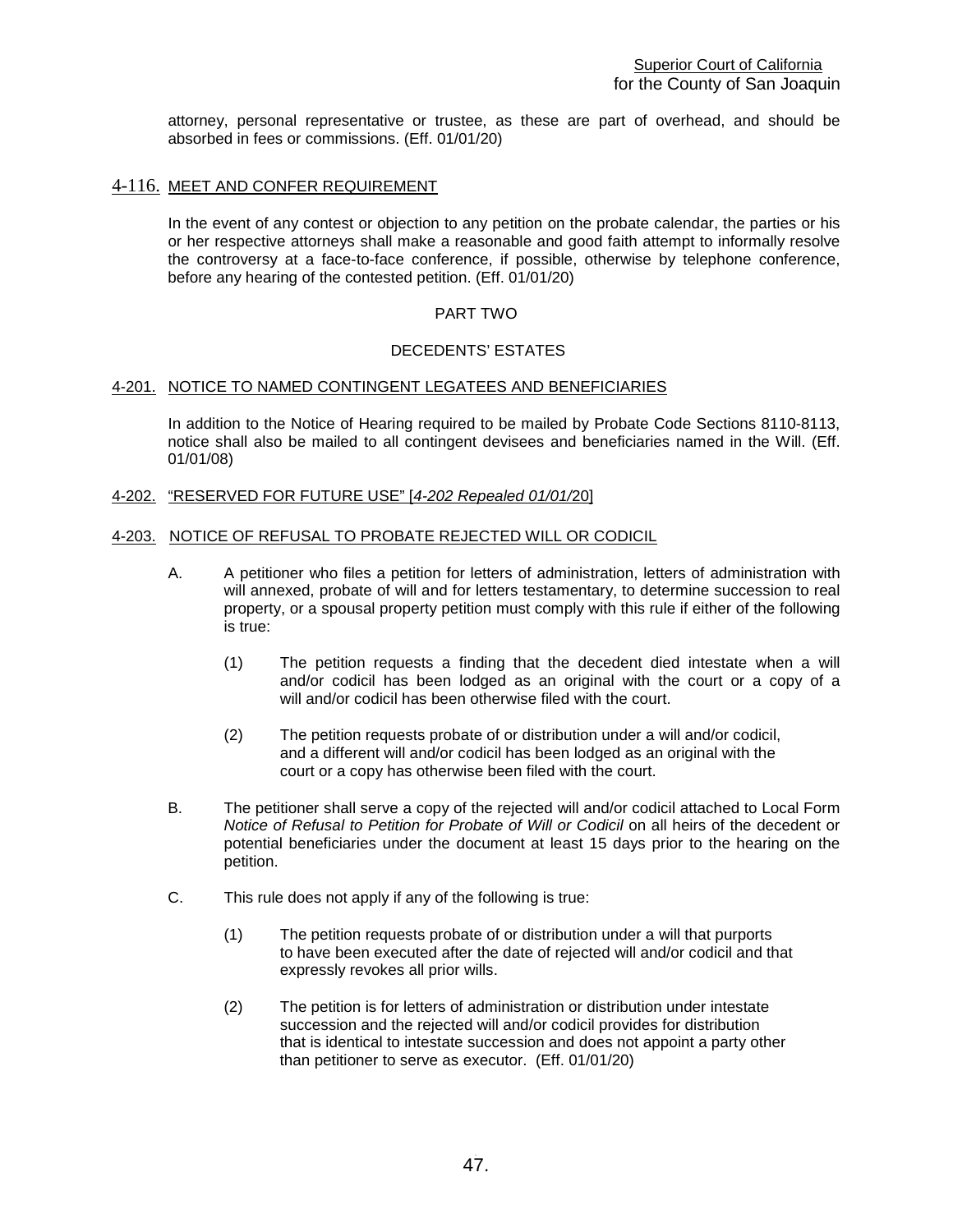## 4-204. COURT CONFIRMATION OF SALE BY REPRESENTATIVE WITH FULL AUTHORITY UNDER I.A.E.A.

An executor or administrator who has been appointed with full powers under the I.A.E.A. but who voluntarily petitions for court confirmation of the sale of real property must meet the requirements for sale by a representative without full authority. (Eff. 01/01/09)

## 4-205. CONTRACTS WITH BROKER OR AGENT

- A. Any application for order approving an exclusive listing agreement with a real estate broker or agent shall include a completed copy of the proposed written listing as an attachment. Such application may be submitted ex parte as an "Order on Matter Not Requiring Hearing" as described in San Joaquin County Local Rule 4-106 E.
- B. Upon the confirmation of the sale of real property, justification is required for any commission in excess of six percent. (Eff. 01/01/20)

## 4-206. APPLICATION FOR FAMILY ALLOWANCE

The petition shall include:

- 1. The applicant's income from sources outside estate;
- 2. An itemized list of the applicant's assets, and a statement of the approximate value of each;
- 3. A general statement of the assets and of the liabilities of the estate;
- 4. The date of the application;
- 5. The date of the decedent's death; and
- 6. A general statement of other applications (if any) on file for allowances. (Eff. 01/01/11)

## 4-207. PETITION FOR PRELIMINARY DISTRIBUTION

- A. The petition shall not be granted unless the inventory and appraisal has been filed.
- B. The petition for preliminary distribution must state:

The approximate value of the property remaining in the estate after the proposed distribution, and an estimate of the total amount of unpaid taxes, unpaid claims and other liabilities.

- C. If waiver of bond for any distribution is sought, the petition shall include allegations that:
	- 1. Notice to any known and reasonably ascertainable creditors has been given;
	- 2. The estate is solvent; and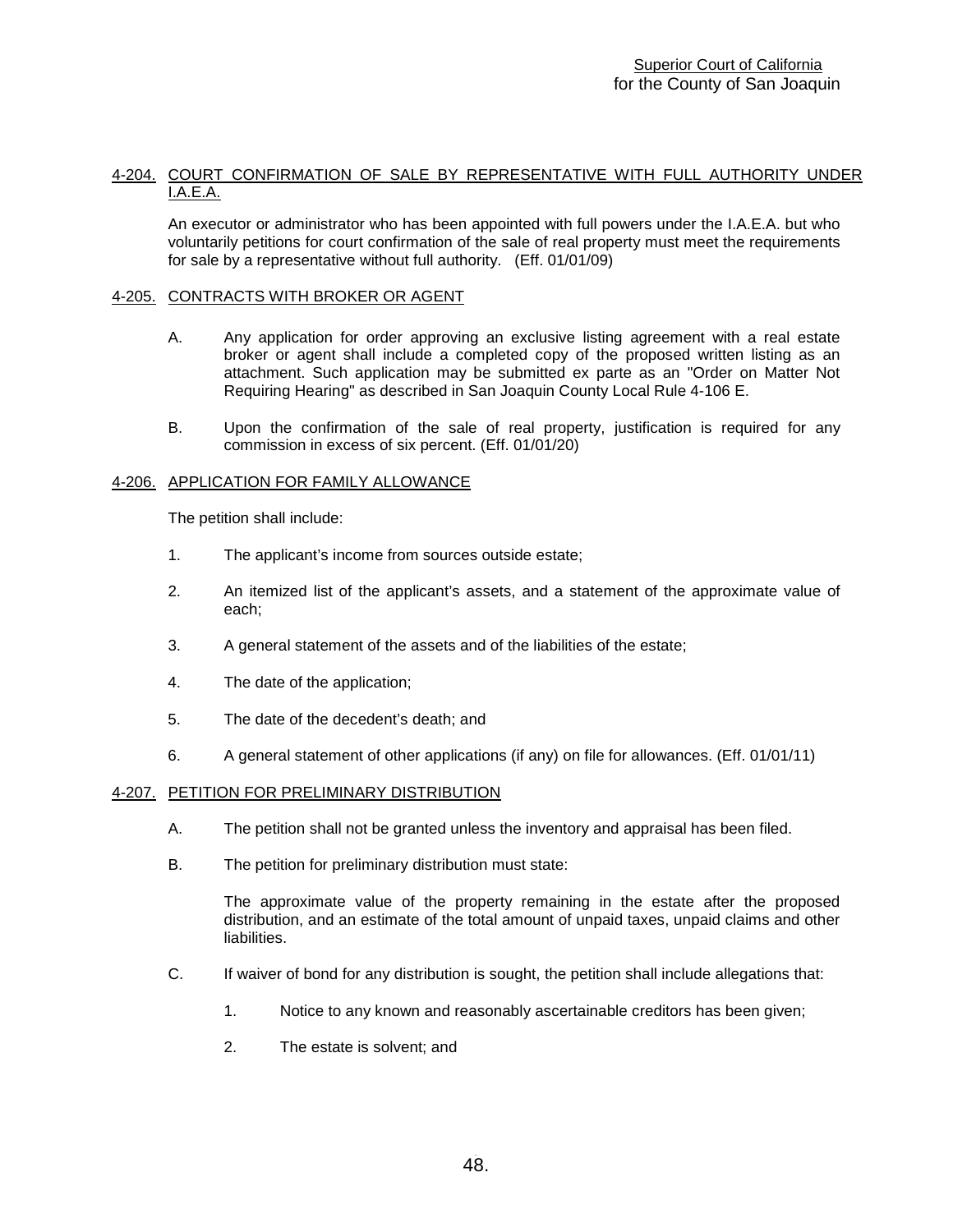3. The good cause, if any, why bond should not be required, including that time for filing or presenting claims against the estate has expired and that all taxes and uncontested claims have been paid or are sufficiently secured. (Eff. 01/01/11)

## 4-208. REQUEST FOR PARTIAL ALLOWANCE ON STATUTORY COMPENSATION

A. The petition must contain the following allegations:

That the requested sums can be paid without detriment to the estate or to any person interested in it or to any creditor thereof.

The percentage that the requested amount bears to the total statutory compensation to which the petitioner or the attorney will be entitled on final settlement of the estate, and that (1) the same percentage, or more, of the total ordinary work required in the estate has been completed, and (2) payment of the requested allowance would leave a reserve exceeding the ordinary work remaining to be done.

B. If an allowance of statutory attorney fees is requested, the attorney shall sign a declaration at the end of the petition attesting to the truth of the allegations and serve notice of the request. (Eff. 01/01/11)

## 4-209. STATUS REPORTS

The status report required by Probate Code Section 12200 shall be made on local form "Report of Status of Administration."(Eff. 01/01/20)

#### 4-210. FORM OF ACCOUNT FOR INCOME AT FINAL DISTRIBUTION

When all or any part of the estate is to be distributed to a trustee, and income accumulated during probate is to be paid by the trustee to the trust beneficiaries, the form of account shall properly allocate receipts and disbursements between principal and income.

When a specifically devised or bequeathed asset has earned income and/or incurred expenses during probate administration, the form of account shall segregate such income and/or expenses from the general income and expenses of the estate. This may be done by a schedule attached to the accounts and incorporated by reference.(Eff. 01/01/08)

## 4-211. "RESERVED FOR FUTURE USE" *(4-211 Repealed 01/01/14)*

## 4-212. FEES AND COMMISSIONS MUST BE FIXED BEFORE PAYMENT

A petition for partial allowance on statutory compensation, filed prior to the petition for final distribution must contain a recital of the work actually completed. Ordinarily the last 30 percent of the statutory compensation will not be allowed prior to the approval of the final accounting. (Eff. 01/01/08)

#### 4-213. EXTRAORDINARY ATTORNEY FEES

A. Petition and Prayer

Application for extraordinary compensation will not be considered unless both the caption and the prayer of the Petition and the Notice of Hearing contains a reference to such application.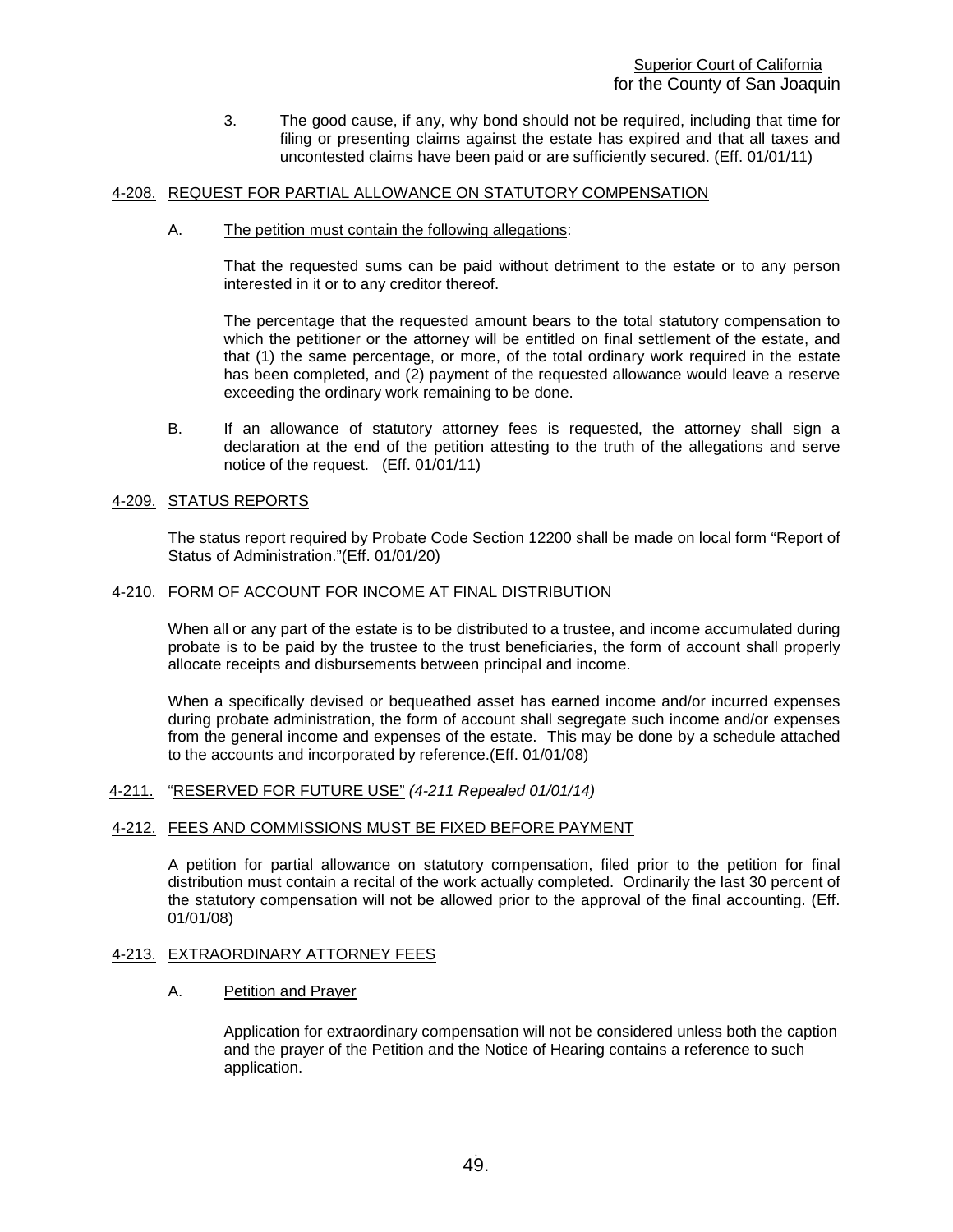## B. Notice of Hearing

In every case, notice shall be sent to all persons entitled to a share in the estate, except those whose shares will not be charged with the compensation requested. Notice shall include a copy of the petition as set forth in Local Rule 4-109. An appearance by the attorney will normally be required.

## C. Declaration Regarding Fees

The requirements of California Rule of Court 7.702 shall be set out in a declaration separate from the Petition. The Declaration shall outline all services rendered, including both ordinary and extraordinary services that were provided. Statutory time is reviewed and considered for the purposes of awarding extraordinary fees only, not to reduce or alter statutory fees. The Declaration must:

- 1. Set forth categories of services rendered, ordinary services can be lumped together in a category labeled "Statutory";
- 2. Set forth in each category the date and a description of the services rendered;
- 3. Set forth in each category the hourly rate of each person who performed the services and the hours spent by each of them; and
- 4. Comply with the requirements set forth in rule 7.703(e) of the California Rules of Court if paralegals are used. (Eff. 01/01/20)

# 4-214. FEES TO ATTORNEY AND PERSONAL REPRESENTATIVE WHO ARE ASSOCIATED<br>If both the representative and the attorney for the personal representative have a fee sharing

arrangement with respect to the estate or law practice, only the statutory commissions as representative will be allowed unless: the Will expressly provides otherwise, or, an order allowing statutory attorney fees has been granted by the court prior to the filing of the petition for final distribution. Such order will not be granted except in cases involving compelling circumstances.

The petition must be set for hearing. The petition must be set for hearing and fifteen (15) days' notice thereof must be given to all persons. (Eff. 01/01/11)

## 4-215. REQUIRED ALLEGATIONS IN A PETITION FOR FINAL DISTRIBUTION

In addition to other items required by law, a petition for final distribution shall contain the following:

- A. Facts specifically showing the entitlement of each heir to the portion of the estate to be distributed to that heir, including any information concerning predeceased children.
- B. If there is insufficient cash available to pay the statutory commissions, attorney fees, court costs, and any other items requested to be ordered by the Court to be paid, the Petition must include a statement setting forth the source of the funds for such payment.
- C. A schedule showing the pro-ration of fees and costs.
- D. The Federal Estate Tax has been paid, or, the Federal Estate Tax has not been paid because the estate is too small to require payment of tax, or, the Federal Estate Tax has been deferred by agreement with the taxing agencies. If deferred, whether a lien has been imposed, and pertinent information about the lien.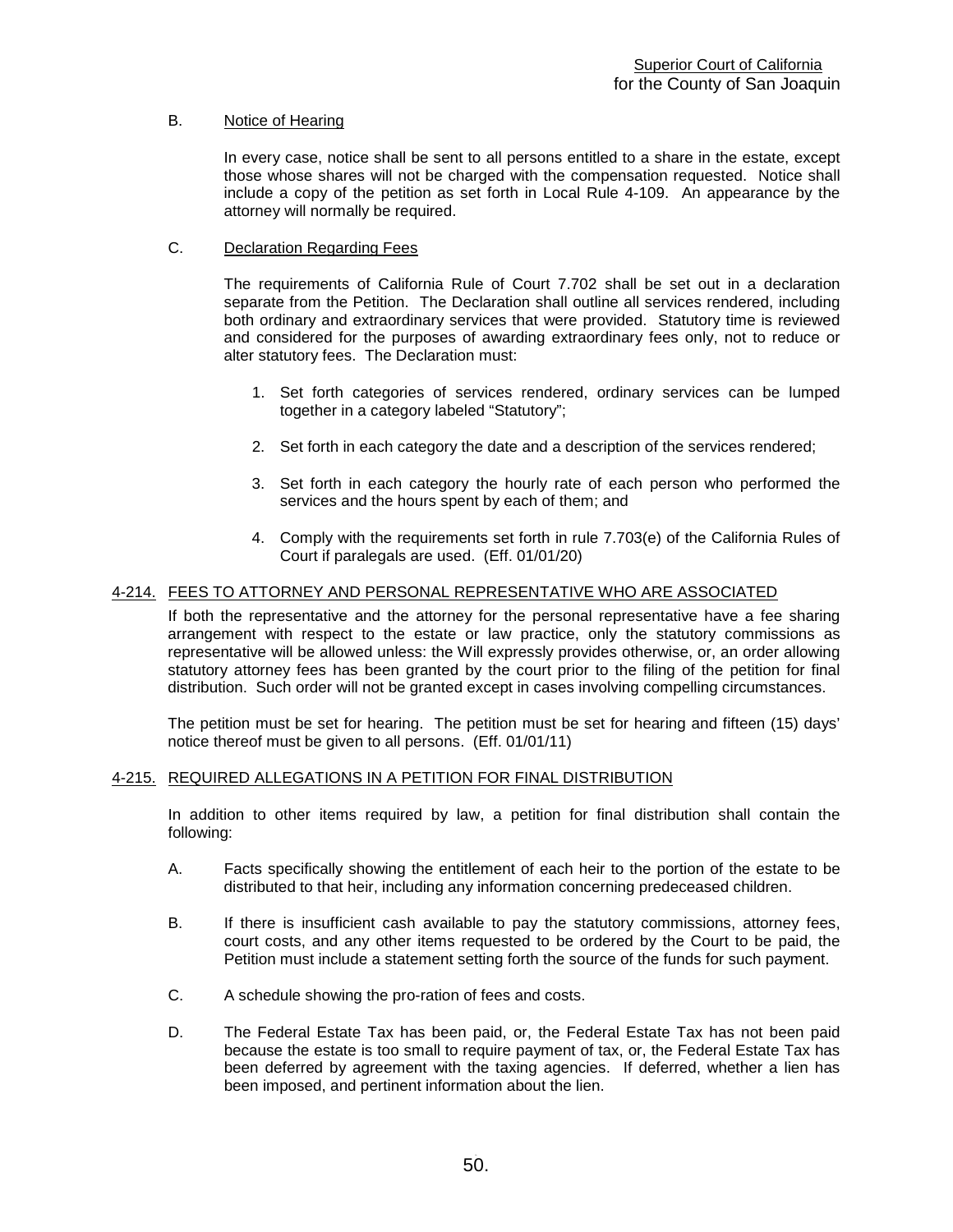When proration is required by Probate Code Section 20111, the accompanying account should include a schedule indicating the method by which the proration has been computed.

- E. One of the following allegations concerning creditor's claims:
	- 1. A notice to creditors was given, in the form prescribed by the Probate Code, to all known and reasonably ascertained creditors of the estate; or
	- 2. Notice to creditors was not required because of the provisions of Probate Code Section 9054; or
	- 3. No notice to creditors was given because there were no known or ascertainable creditors.
- F. A Proposed Distribution Schedule setting forth in detail the specific items being distributed to each distributee. (Eff. 01/01/14)

## 4-216. MISCELLANEOUS ADDITIONAL ALLEGATIONS IN A PETITION FOR FINAL DISTRIBUTION

The following allegations, if applicable, should be included in a petition for final distribution:

## A. Distribution to Minors

Where distribution is to be made to a minor a guardian of the estate is ordinarily required and a current certified copy of the letters of guardianship should be attached to the petition. Where distribution is proposed to be made under Probate Code sections 3400 through 3402 or under section 3410, the Petition for Distribution must meet the requirements of the statute.

## B. Distribution to a Trust

If distribution is to be made to a trust, an acknowledged statement by the trustee accepting the property under the terms of the trust must be filed with the petition for distribution. Lacking this, a declination to act must be filed, in which case it should be accompanied by a petition by the personal representative for the appointment of a substitute trustee.

## C. Distribution to an Assignee

If distribution is to be made pursuant to an assignment of interest, the assignment must be filed and the details of the consideration, if any, set forth in the petition. The assignment must be acknowledged before a notary public.

## D. Distribution Pursuant to Agreement

If the distribution is sought other than as provided by the will or by the laws of intestate succession, that fact should be alleged, and a written agreement must be filed signed by all distributees and acknowledged before a notary public.

NOTE: If any such distributee is a minor, or conserved, the agreement must be signed by that party's appointed legal representative. Court approval of a fiduciary's agreement must be provided with the distribution petition or a petition for approval of the agreement may be noticed for hearing together with the petition for distribution.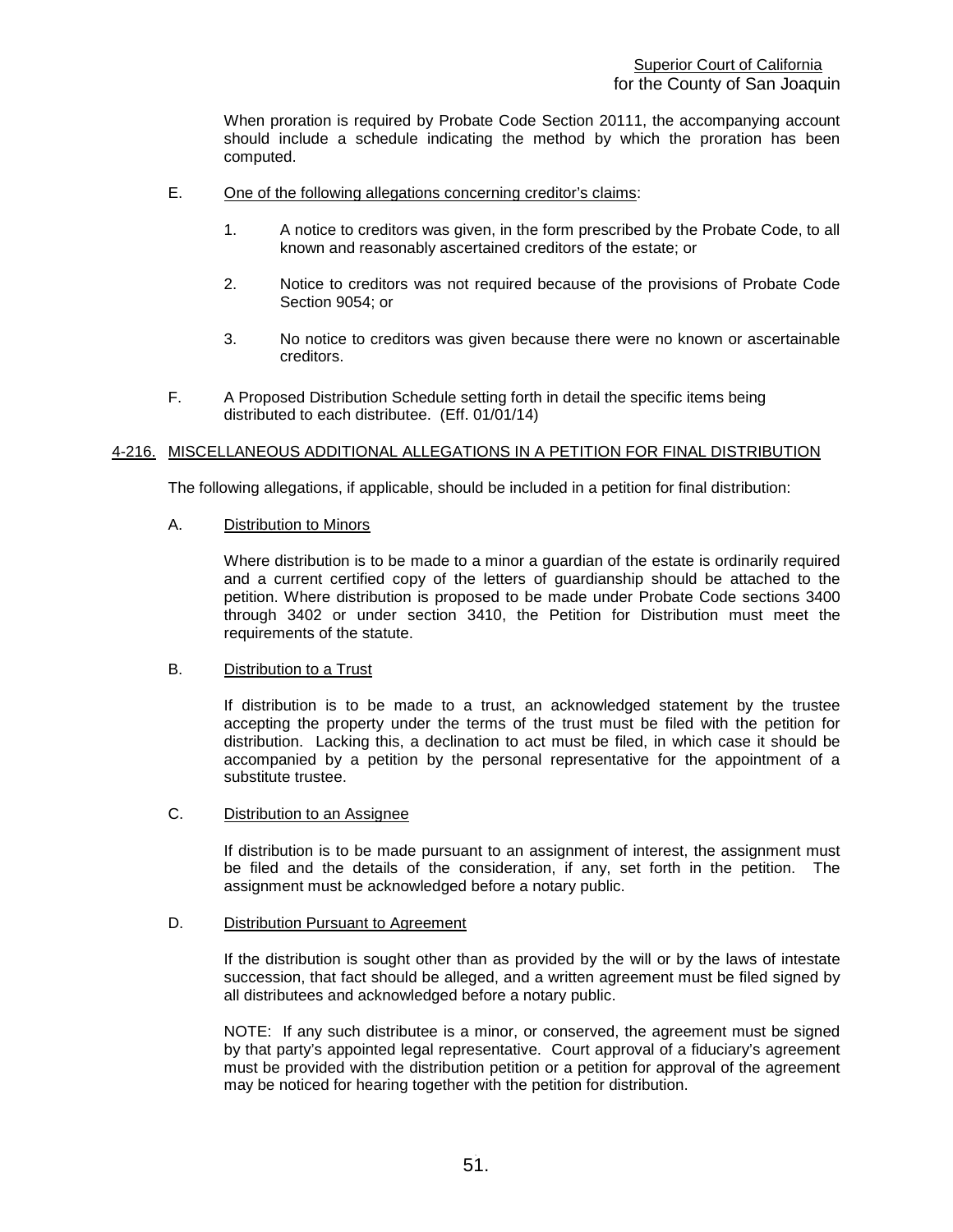## E. A Statement of the Status of Assets

The petition must contain a statement of the community or separate status of all assets to be distributed.

## F. Reimbursement for Costs Advanced

If counsel or the personal representative is seeking reimbursement for costs in excess of \$1,500.00, an itemization of those costs must be set forth. (Eff. 01/01/20)

## 4-217. REQUIRED MATTERS IN A DECREE OF FINAL DISTRIBUTION

## A. Distribution to a Minor or Conserved Person

A decree ordering distribution to minor or conservatee shall provide that the property be distributed to the fiduciary or other person approved by the Court on behalf of the distributee and identify under what authority. The fiduciary or other person shall sign the distributee's receipt and identify under what authority the fiduciary or other person acts.

## B. Distribution to Testamentary Trustee

The terms of the trust and the powers of the trustee must be set out in full in the decree of distribution, and not merely incorporated by reference. When appropriate, the language of the will should be paraphrased in the decree to eliminate references to "my" and to substitute "the decedent's". (Eff. 01/01/11)

## 4-218. NOTICE OF MOTION TO WITHDRAW AS ATTORNEY OF RECORD

When presenting a Motion to Withdraw as Attorney of Record, Notice shall be provided to all beneficiaries as required by Probate Code §1220 in a Decedent's Estate where the withdrawal is being requested due to the fiduciary's failure to cooperate. (Eff. 01/01/13)

## PART THREE

## SPOUSAL PROPERTY PETITIONS

## 4-301. PROCEDURE WHERE WILL CONTAINS MINIMUM SURVIVAL TIME

If a Will contains a period of survival as a condition precedent to the spouse's right to receive assets, the petition cannot be heard until the survival period has expired. (Eff. 01/01/20)

## 4-302. WHERE PASSAGE OF TITLE TO COMMUNITY PROPERTY IS SOUGHT

In a petition for order confirming the passage of property to the surviving spouse without administration (Probate Code Sections 13650, et seq.), unless specifically devised, the ultimate facts which establish the community character of the property must be stated, including:

The date the asset was acquired and the date of the marriage.

The manner in which the asset was acquired, e.g., purchase, exchange, gift, or inheritance, and, if acquired by purchase or exchange, how the source of the consideration was community property, or, if acquired by gift or inheritance, how the asset is now community property, e.g., gift or bequest to both spouses, transmutation agreement, etc. (Eff. 01/01/09)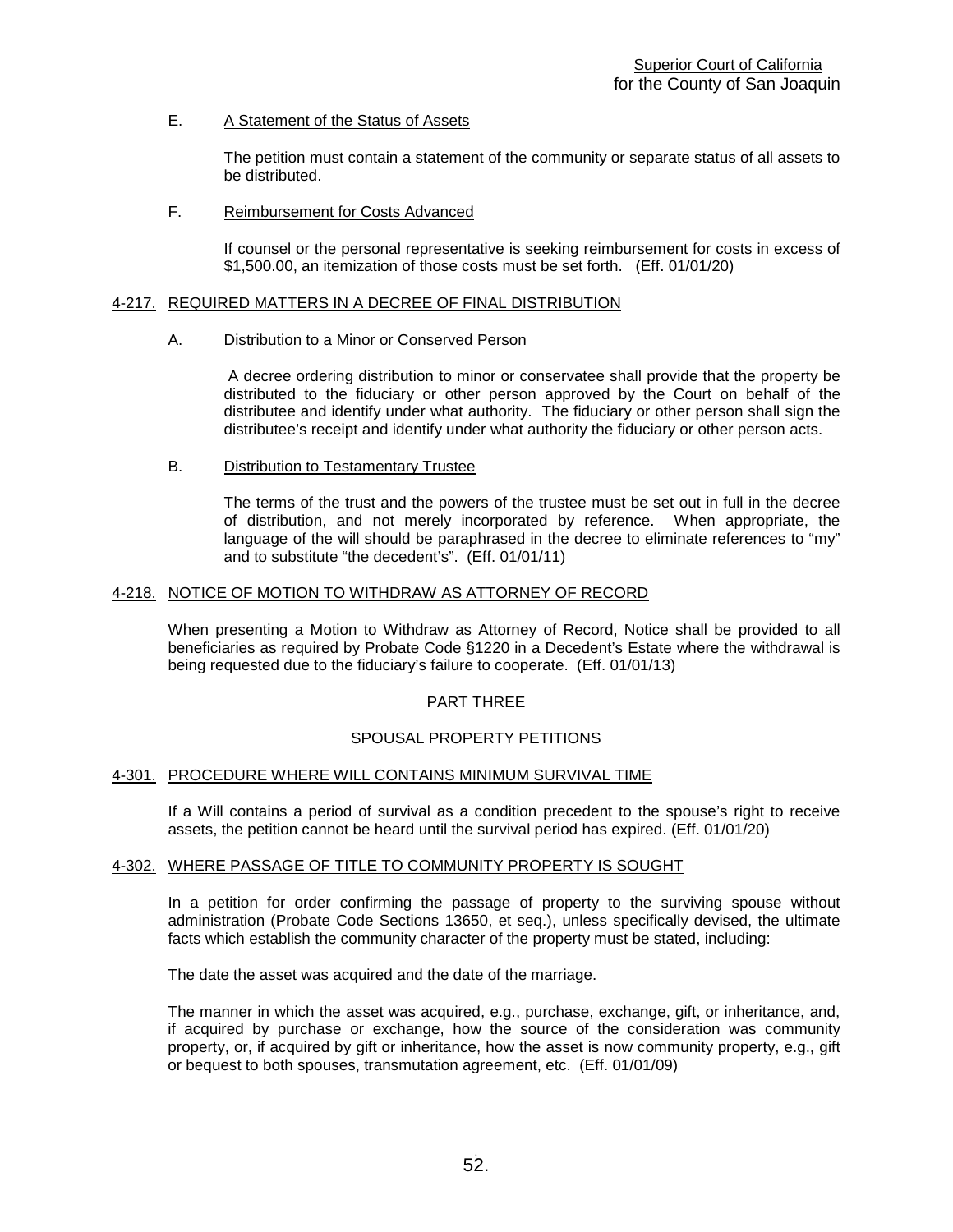## PART FOUR

## **TRUSTS**

## 4-401. FEES

A. This rule applies to all trusts subject to the continuing jurisdiction of the court, to petitions for approval of trustee compensation, and to objections to petitions for trustee compensation.

If the court has jurisdiction of the trust, no trustee or attorney fees shall be paid until there has been an order of court fixing the same or unless the fees qualify as "Advance Payments" as outlined in these Rules.

- B. If the petition for fees is part of a petition seeking other relief, the title of the petition embodying such application for fees and the notice of hearing shall include a reference to the request for fees.
- C. Trustee's Fees: In the absence of a formula in the trust for fees, Trustee compensation shall be presumed reasonable if it does not exceed 1% (one percent) of the asset value of the estate on the date of the close of the account for a professional trustee or threefourths of one percent for a non-professional. However, nothing in this rule limits the court's discretion to find as unreasonable a fee totaling less than or that exceeds the percentages listed.

If the account period contains more or fewer than twelve months, the normal fee will be proportionately increased or decreased. A trustee who seeks greater compensation must detail in the petition facts that would justify the request; if more than one category of unusual services was rendered, the services must be separately stated and a value assigned to each.

- D. A professional trustee shall include a licensed Private Professional Fiduciary, bank, entity authorized to transact business as a trust company or any public officer or agency of the State of California or any county within California.
- E. Attorney's fees: In the absence of a formula in the trust for fees of the attorney, compensation shall be presumed reasonable if one-third of the professional trustee's normal fee, as computed in Section C, for a twelve-month period, or \$1,000.00, whichever is greater. If there is a non-professional trustee, the attorney fee is presumed reasonable if equal to one-half of the trustee's normal fee, as computed in Section C, for a twelve-month period, or \$1,000.00, whichever is greater.
- . F. An attorney or trustee who seeks greater compensation than the presumed reasonable fees listed in Section C and or E above shall provide a detailed declaration; separate from the petition outlining the requested the fees. The petition shall provide the information required in California Rules of Court 7.776 and the date and description of services rendered and the hourly rate of each person who performed the services and the hours spent by each of them. (Eff. 01/01/20)

## 4-402. REPORT OF TRUSTEE, INCLUDING SPECIAL NEEDS TRUSTEE

A report shall contain:

A. A concise reference to the purposes of the trust and how they have been satisfied by the trustee during the period of the account;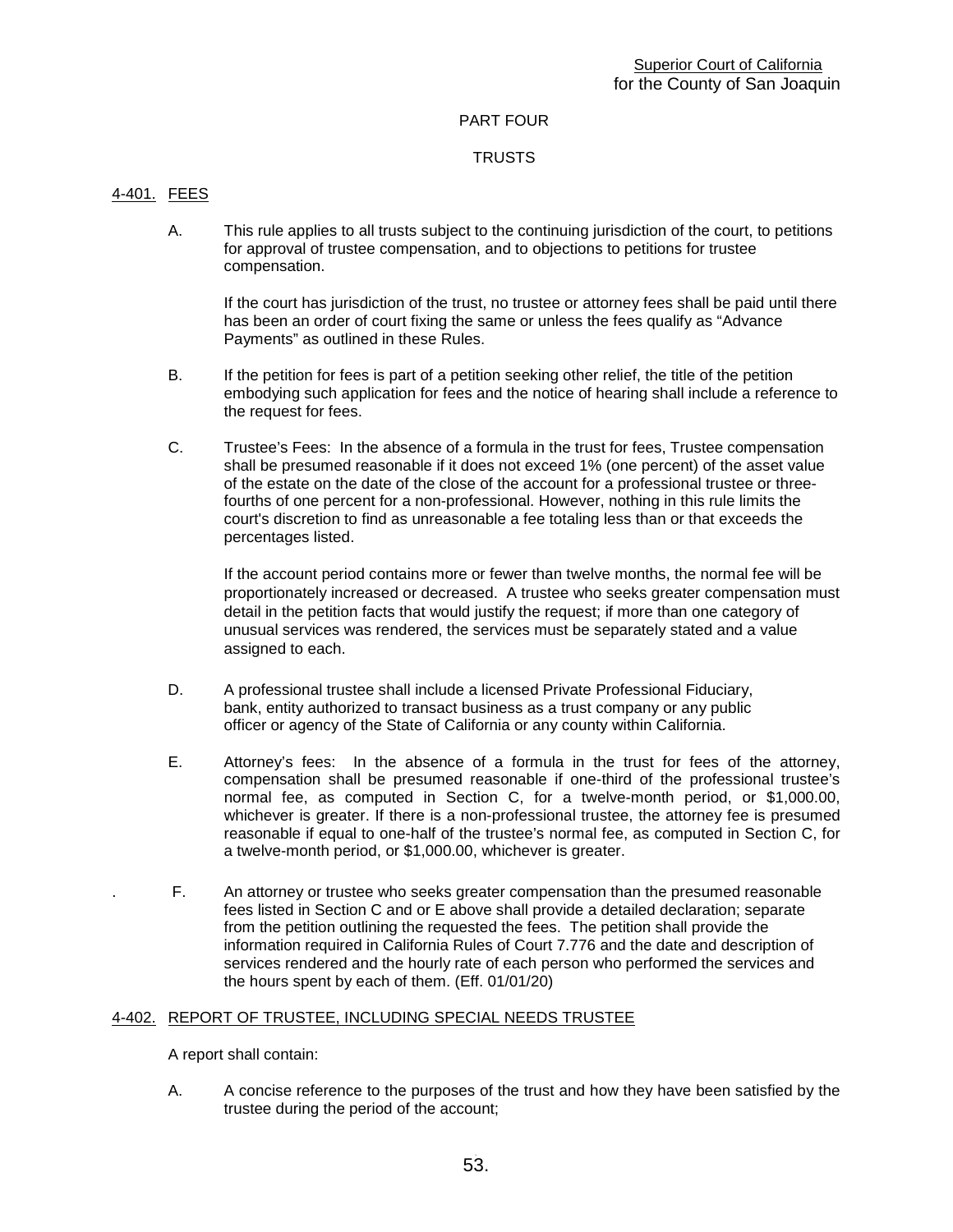- B. The names and addresses of the beneficiaries (both present and future interests);
- C. A brief summary of distribution made to or for the benefit of the beneficiaries, and, in the case of a special needs trust, a brief summary establishing that the distributions do not disqualify the beneficiary from public benefits.
- D. The investment objectives and results with reference to the purposes of the trust, when appropriate;
- E. A statement of the percentage rate of return on all property invested. The purpose of the report is to provide a brief summary of the account measured in terms of the specific trust objectives and requirements. It should not merely recite what has been done, but should relate the activities reflected in the account to the purposes and persons for which the trust was created.
- F. In the case of a special needs trust, a statement establishing that at the current rate of return and the current rate of distribution the trust corpus will be preserved for the anticipated lifetime of the beneficiary. (Eff. 01/01/09)

## 4-403. "RESERVED FOR FUTURE USE" *[Repealed 01/01/13]*

## PART FIVE

#### CONSERVATORSHIP

#### 4-501. APPOINTMENT OF COURT INVESTIGATOR

- A. The San Joaquin Superior Court Investigator of the Superior Court for the County of San Joaquin is hereby appointed to investigate all petitions for appointment of temporary or general conservator, grant of extraordinary powers, sale of personal residence, exercise of substituted judgment, annual conservatorship accounts and petitions regarding proceedings for particular transactions. In these matters no petition for appointment is necessary. To avoid such automatic appointment, a petition to waive appointment must be filed concurrently with the underlying petition.
- B. A copy of a petition which requires a report from the probate investigator shall be submitted to the Probate Clerk for court investigator at the time the original is filed, marked in red in the upper left-hand corner "Investigator's Copy". (Eff. 01/01/20)

## 4-502. "RESERVED FOR FUTURE USE" [*4-502 Repealed 01/01/20*]

#### 4-503. TEMPORARY CONSERVATORSHIP BEFORE NOTICED HEARING

A petition for appointment of temporary conservator, made ex parte in advance of the regularly noticed hearing, must be delivered to the Court Investigator at least five calendar days in advance of the ex parte hearing. (Eff. 01/01/20)

## 4-504. "RESERVED FOR FUTURE USE" [*4-504 Repealed 01/01/20*]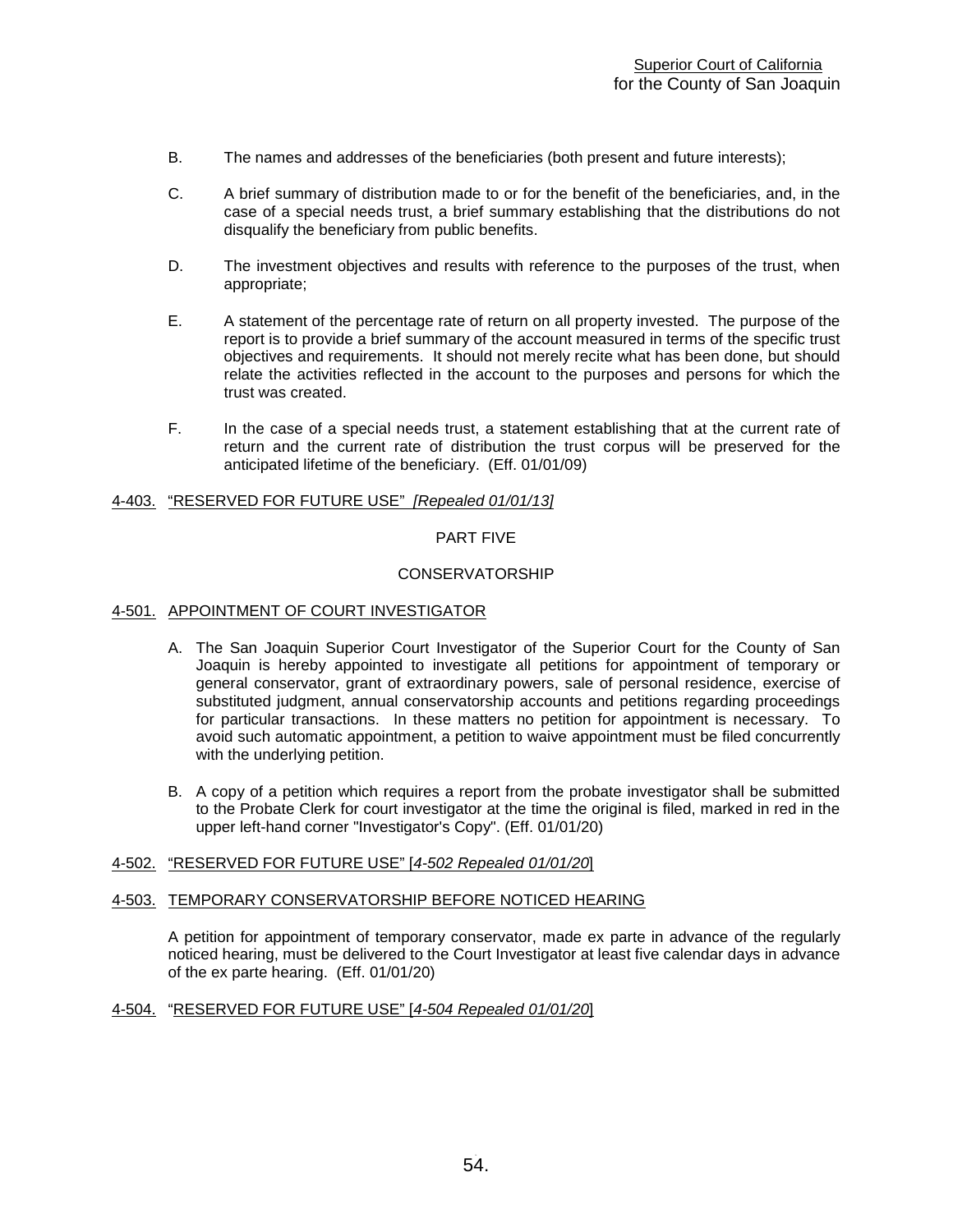## 4-505. COMPENSATION AND FEES

## A. Compensation of Conservator/Guardian

#### 1. Conservator/Guardian of the estate or of the person and estate

A fee will be routinely allowed by the court at the time an annual accounting is filed for services during the preceding twelve-month period of three-fourths of 1% of the market value of the assets on the date of the current accounting.

- (a) If the account period contains more or fewer than twelve months, the normal fee will be proportionately increased or decreased.
- (b) A fiduciary who seeks greater compensation must detail in the petition facts that would justify the entire fee request. If unusual services were rendered in more than one category, the services must be separately stated and a value assigned to each.

## 2. Conservator/Guardian of the person only

A guardian or conservator of the person may at any time obtain an order compensating him or her on an hourly basis, by filing a noticed petition for periodic compensation. If no order has been sought prior to an annual accounting, the guardian or conservator of the estate may include at that time a petition for compensation of the guardian or conservator of the person for services during the preceding accounting period, on an hourly basis. The basis for the requested hourly rate must be set forth. The nature of the tasks and the actual or anticipated hours for the tasks must also be set out. Consideration will be given to the degree of difficulty, the training or experience required. The efficiency and the effectiveness shown or reasonably anticipated, the prevailing market rate for the same or similar tasks and the benefit to the conservatee or ward.

## B. Fees of Attorney

The fee usually allowed to the attorney for the preparation, filing, and presentation of the report and order in connection with an annual accounting is:

- 1. For counsel to a licensed Private Professional Fiduciary, bank, or entity authorized to transact business as a trust company, an amount equal to one-third of the fiduciary's normal fee, as computed in Section B1, for a twelve-month period, or \$1,000.00, whichever is greater;
- 2. For counsel to a fiduciary who is not a licensed Private Professional Fiduciary, bank, or entity authorized to transact business as a trust company, an amount equal to one-half of the fiduciary's normal fee, as computed in Section B1, for a twelve-month period, or \$1,500.00, whichever is greater;
- 3. An attorney who seeks greater compensation must detail in the petition the time spent, the difficulty of the services, the results accomplished, and other facts to guide the court in assessing the merit of the request. If more than one category of services was rendered, the services must be separately stated and a value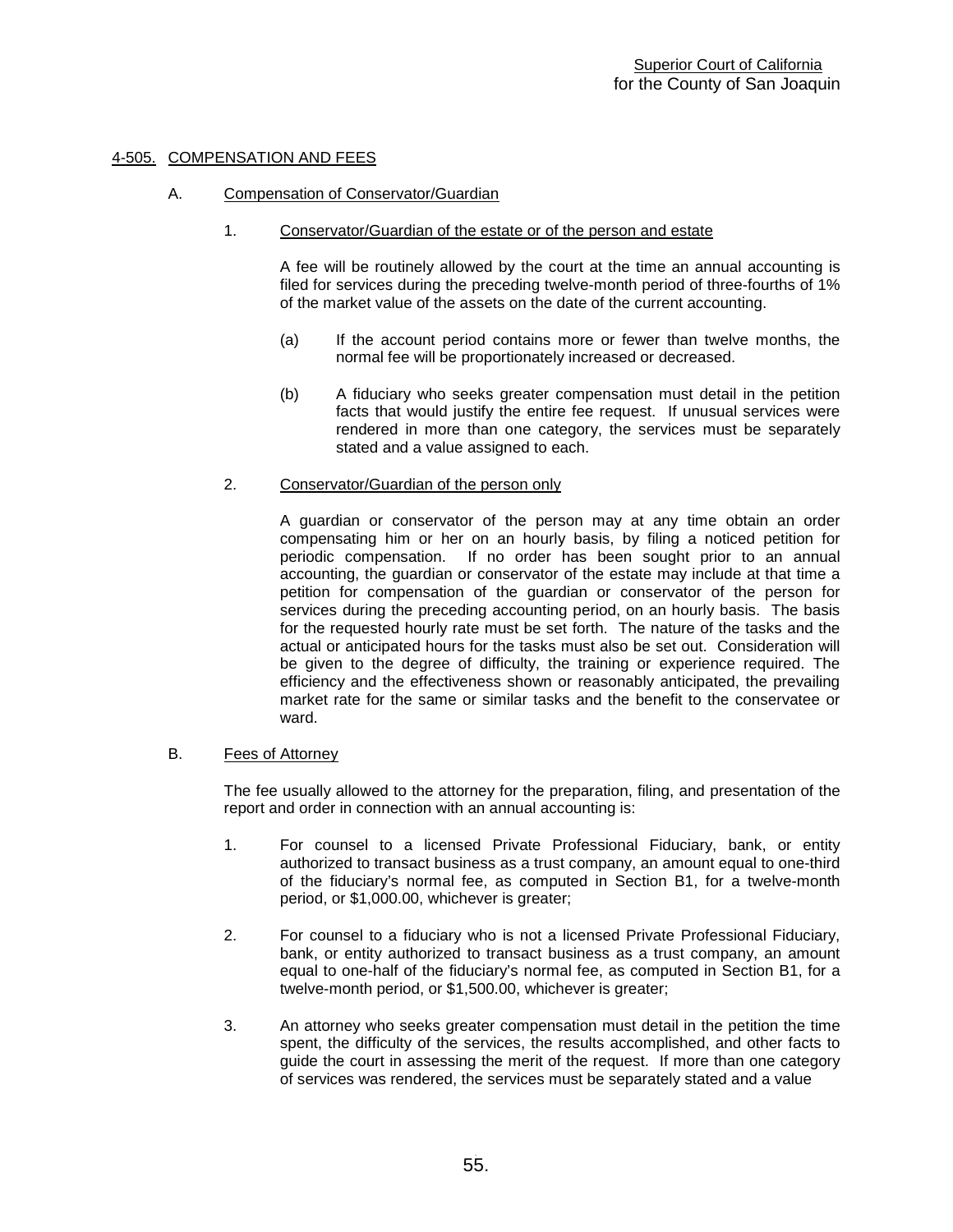assigned to each. The detail must include the hourly rate of each person who performed services and the time spent by each of them.

4. Attorney fees for accountings for periods longer than 12 months will not automatically increase, proportionately or otherwise.

## C. Fees of Attorney for a Conservatee or a Minor

- 1. The Conservator(s) or attorney for the Conservator(s) and the attorney for the Conservatee shall communicate with each other regarding the issue of attorney fees for the attorney for the Conservatee. A request for fees for the attorney for the Conservatee shall be addressed in all accounts.
- 2. The Court will ordinarily allow a sum not to exceed \$1,000.00 as fees for the attorney for the Conservatee without specific itemization. The work covered by this fee includes the review of the Court Investigator's report, review of an account, if any, conferring with the Conservatee, and a report to the Court, either orally or in writing.
- 3. An attorney for the Conservatee who requests attorney fees not to exceed \$1,000.00 may make the request by way of Ex Parte Application as follows:
	- a. The Ex Parte Application must be accompanied by a Notice of Hearing with a Proof of Service of Mailing of the Application and Notice to all parties otherwise entitled to Notice of a Petition for Fees.
	- b. The Ex Parte Application must be submitted with the filing fee required by GC §70657(a)(2), as amended,
	- c. The Ex Parte Application will be set for hearing on the Court's Ex Parte calendar on ten (10) days' Notice. No appearance will be required at the Ex parte hearing. If there are any issues at the time of the Ex Parte hearing, the Court will continue the matter so that the attorney will have an opportunity to appear.
	- d. An Order shall be submitted with the Ex Parte Application. If there are no Objections to the Ex Parte Application, the Court will issue the Order for Fees at the hearing. (Eff. 01/01/20).

## 4-506. WAIVER OF ACCOUNTING—WHEN PERMITTED

Ordinarily, neither a minor nor a conserved person may waive an accounting. However, a minor who has attained majority will be permitted to waive a final accounting upon a showing of unusual circumstances, and upon personal appearance in court at the hearing on the petition for termination without an accounting. A conserved person may waive an account upon a showing of competence. (Eff. 01/01/09)

## 4-507. SALE OF REAL PROPERTY UNDER INDEPENDENT POWERS

A conservator or guardian who has been granted the independent power to sell real property, but who petitions the court for confirmation of sale, sale, must meet the requirements for sale as if the power had not been granted. (Eff. 01/01/09)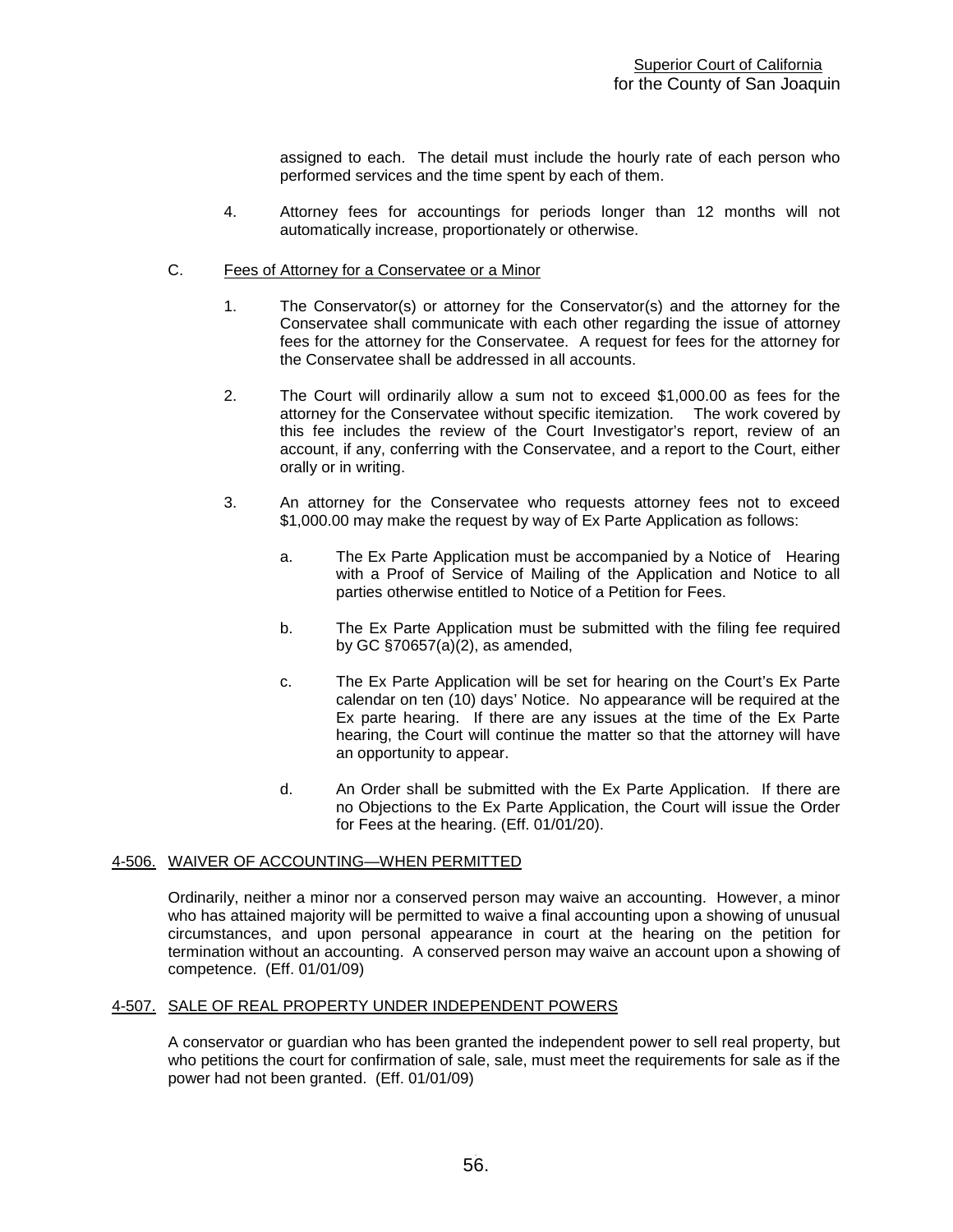## 4-508. SUBSTITUTED JUDGMENT

## A. Court Investigation

A proceeding brought under Article 10, commencing with Section 2580 of the Probate Code, for court order authorizing or requiring a proposed transaction requires investigation by the court investigator.

## B. Documents Which May Have Testamentary Effect

The petition shall be supported by copies of any known documents which may have testamentary effect or which purport to gift any property of the Conservatee before death. Such documents may be submitted with a request and proposed order that they be kept under seal, not to be examined except upon order of the court. The court shall seal any such document for which a request is made by the party submitting the document.

## C. "Community Resource Allowance" and "Minimum Monthly Maintenance Needs Allowance"

The court will not hear petitions, nor issue orders, regarding "Community Resource Allowance" or "Minimum Monthly Maintenance Needs Allowance" unless such petition is accompanied by points and authorities specifying the jurisdiction and authority of the Probate Court to hear and decide such matters.

## D. The Effect upon the Conservatee

The petition shall set forth the circumstances of the Conservatee should the petition be granted, including, but not limited to, assets remaining, the projected needs of the Conservatee and the manner in which those needs will be met.

- E. Where a petition seeks transfer of all, or a major portion, of a spouse's assets for the purpose of eligibility for public benefits the estate plan of the receiving spouse for those assets must be set forth for the court. Estate plan documents may be submitted under seal and after the hearing, the documents shall not be subject to inspection except upon order of the court.
- F. When a trust is created under PC Section 2580 or 3100 the Order shall provide, as a condition of approval that the Trustee shall commence a separate trust proceeding with a probate case number in this county by filing an Acceptance of Trust by Trustee, with a certified copy of the Order for Substituted Judgment and the Trust attached. This shall be done within 30 days of the Order being filed. A Receipt of Assets by the Trustee shall be filed in the new case file along with the Acceptance of Trust, as well as the Bond, if there is a bond to be posted under the terms of the trust. (Eff. 01/01/11)

## 4-509. DOCUMENTS ACCOMPANYING AN ACCOUNT TO BE LODGED, NOT FILED

A. The documents required by Probate Code section 2620(c) shall be lodged, not filed, at the time the accounting is filed. The documents shall be attached to a cover sheet containing the case heading and a caption identifying the petition they accompany and the date time and department of the hearing. Upon settlement of the account, the documents shall be returned to the party who lodged them to be held until such time as the appeal period has run, unless the Court orders otherwise. If the documents are not otherwise retrieved within thirty (30) days, they may be destroyed by the clerk.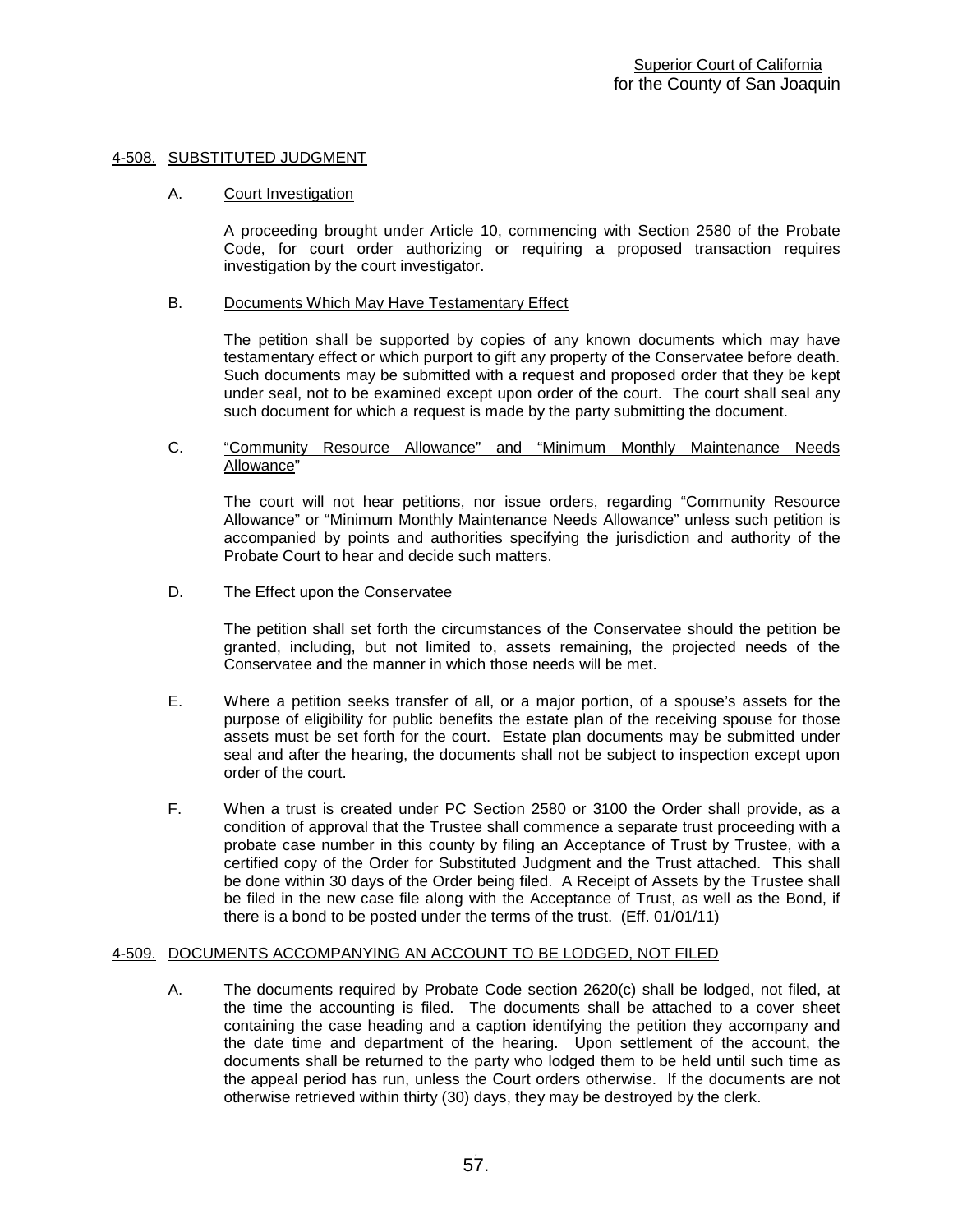- B. If there are investments with a brokerage firm, the annual brokerage account statement shall be included with the required documents
- C. If original documents cannot be obtained and copies are lodged in lieu of the originals, a Declaration setting forth the reason why the originals are not available shall be lodged with the copies. (Eff. 01/01/14)

## 4-510. START-UP FEE

Where a petition seeks a fee for an attorney pursuant to Probate Code section 2640 for the bringing of the successful initial petition to conserve and the start-up of the conservatorship, the court will ordinarily allow \$1,500.00 for a conservatorship of the person only, without specific itemization. For a conservatorship of the person and estate or estate only, the court will ordinarily allow an advance of \$3,000.00 for attorney fees, time for which shall be itemized in the first account. At the time of the first account additional fees may be requested, or a portion of the advance shall be paid back depending on the time expended by the attorney for the conservatorship petition and accounting. Nothing in this rule limits the court's authority to award higher or lower attorney fees than those listed above. (Eff. 01/01/20)

#### PART SIX

## PARTICULAR TRANSACTIONS

## 4-601. PROCEEDINGS SHALL CONFORM TO SUBSTITUTED JUDGMENT

Insofar as possible, the requirements of the Probate Code in Article 10, commencing at Section 2580, and the California Rules of Court and the Court's local rules, shall be applied to Proceedings for Particular Transactions under Chapter Three of Part Six of the Probate Code, commencing with Section 3100. The requirements of the Rules for Substituted Judgment in Conservatorship shall apply to Proceedings for Particular Transactions. (Eff. 01/01/09)

## PART SEVEN

## GUARDIANSHIP

## 4-701. GUARDIANSHIP RULES

The rules for conservatorship apply to guardianship insofar as possible. (Eff. 01/01/08)

## 4-702. "RESERVED FOR FUTURE USE" [*4-702 Repealed 01/01/20* (Incorporated in to 4-703)]

## 4-703. APPOINTMENT OF TEMPORARY GUARDIAN OF THE PERSON

- A. A petition seeking the temporary appointment of a guardian before the regularly noticed hearing using Judicial Council form GC-110, rather than GC-110(P), shall be accompanied by a declaration explaining the emergency that requires a guardian be appointed before the regularly noticed hearing
- B. An application for ex parte appointment of temporary guardian shall comply with California Rule of Court 3.1203 and 3.1204 for those persons, other than the minor(s), entitled to notice of the petition. The form set forth in these rules for ex parte notice in Family Law matters may be used, Rule 7-100. A declaration establishing compliance with Probate Code Section 2250 is also required.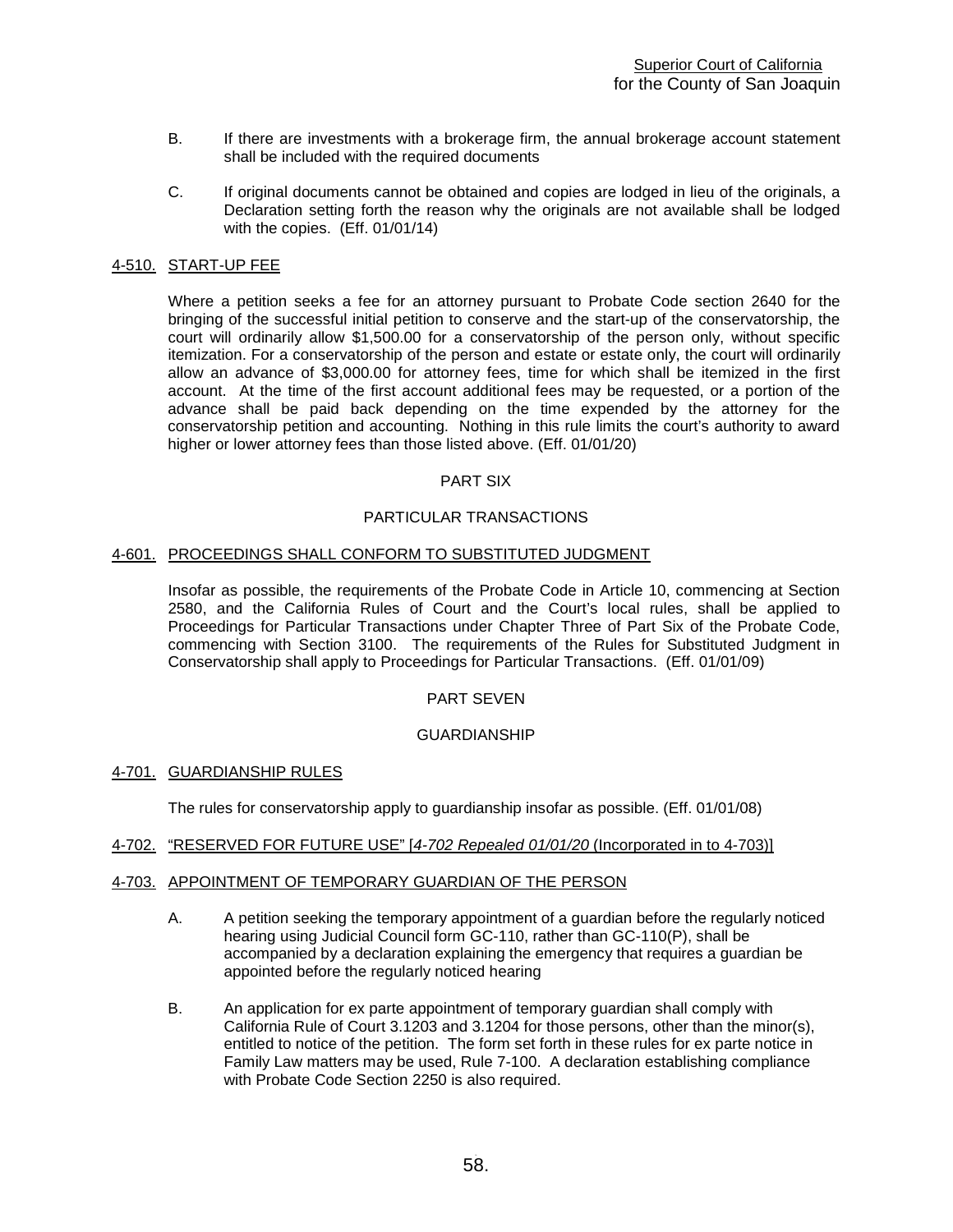C. The court will routinely deny ex-parte applications which will result in a change of custody. Child Protective Services of the San Joaquin County Human Services Agency and peace officers have the authority to remove children in an emergency. (Eff. 01/01/20)

## 4-704. GUARDIANSHIP OF PARTICULAR PROPERTY

Proposed orders and letters must specifically identify the property to which the guardianship is limited.(Eff. 01/01/09)

## PART EIGHT

## MINORS COMPROMISE

## 4-801. ATTORNEY FEES IN CASES INVOLVING MINORS OR DISABLED PERSONS

It is the duty of the attorney to assure that funds are deposited in accordance with the order approving compromise. Attorney's fees shall not be paid until a receipt, declaration and or other documentation required by the court confirming adherence to the order approving compromise is filed with the court. (Eff. 01/01/20)

## 4-802. SETTLEMENTS WITH AN ANNUITY

Where the settlement includes the purchase of a single premium deferred annuity, an exemplar of the proposed annuity contract and schedule of payments to be made must be attached to the petition. The annuity shall provide that the contingent beneficiary is the minor's or the disabled person's estate. The rating of the company issuing the annuity shall be disclosed in the petition. (Eff. 01/01/11)

## 4-803. SETTLEMENTS CREATING A TRUST

Where the settlement includes establishment of a special needs trust, or other trust:

- 1. In all cases where a petition to approve the compromise of a claim of a minor or person with disability filed under Probate Code section 3600 et seq. proposes to have the settlement funds distributable to the minor or person with disability administered under a special needs trust, as provided in Probate Code section 3602, 3604 or 3611, the petition to establish the special needs trust must be filed under a separate case number, for approval concurrently or before the Minors Compromise. No payment or transmittal of the proceeds of the settlement agreement or judgment distributable to the minor or person with disability shall be made to the trustee until the special needs trust has been approved for establishment.,
- 2. The order approving the settlement shall provide, as a condition of final approval of the settlement, that the trustee shall file an Acceptance of Trust and receipt of funds within 30 days of the order being filed. (Eff. 01/01/20)

## 4-804. "RESERVED FOR FUTURE USE" [*4-804 Repealed 01/01/20*]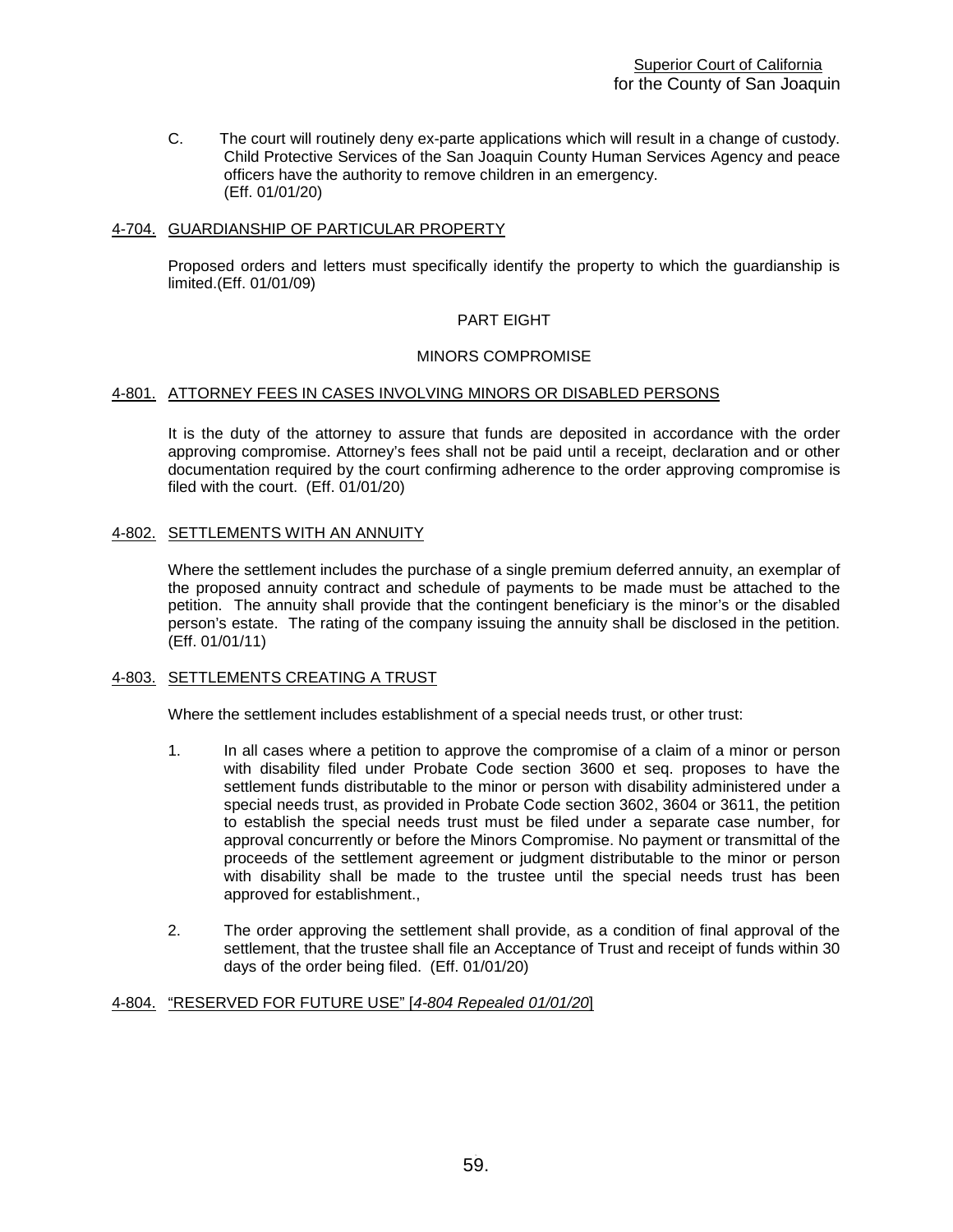## RULE 5. JUVENILE

## 5-100. PRE-HEARING DISCOVERY IN DEPENDENCY ACTIONS

- A. All discovery shall be by State Rules of Court (Rule 1420), there shall be no discovery by Code of Civil Procedure. Title III of Part IV §1985 et seq., except as provided in this rule.
- B. Without further order, parties have leave to use §2020(d), the deposition subpoena, for copying of business records. This use is limited to health care providers, excluding mental health providers, without further order of the court. Notice under § 1985.3, where the consumer is the minor subject of the dependency action, shall be given to Department of Child Protective Services of the Human Service Agency of San Joaquin County in addition to the person or persons specified in §1985(b)(1).
- C. Order for further use of provisions of Title III, shall be sought by motion for pre-hearing discovery, as set forth in State Rules of Court (Rule of Court 1420 § (f)).
- D. Motions for pre-hearing discovery, under the State Rules of Court, shall be made upon five (5) judicial day notice to all parties and shall be heard on a Monday, Tuesday, Thursday or Friday, at 8:30 a.m., in the dependency department or other department where the otherwise next hearing is scheduled. Motions for discovery shall be in writing and shall be accompanied by a declaration affirmatively alleging, where appropriate, (i) a timely and specific request, (ii) a specific refusal or circumstances reasonably implying a refusal al to produce, and (iii) that the moving party has met the other party and conferred in good faith. (Eff. 07/01/98)

## 5-200. EX PARTE APPLICATIONS

- A. Except as provided in this rule, no application for an order shall be made ex-parte unless the applicant shows by written declaration, or statement under oath, that a reasonable effort has been made to give notice to all other parties, who have appeared in the matter, or that notice would be inappropriate or impractical or would result in irreparable injury, or that the order would not result in a significant direct burden or inconvenience to any other party.
- B. This rule shall not apply to applications for protective custody warrants for dependent minors. (Eff. 07/01/98)

## 5-300. PETITIONS TO MODIFY (§388 W&I)

- A. Notice of the application for modification, pursuant to rule 8-200, shall be made to all counsel of record and to any parent appearing in pro per.
- B. Application shall be made to the Court in a timely manner following discovery of the circumstances alleged to support the petition to modify, and in no event, at a later time which prejudices any party. Applications requesting return of a minor to a parent shall be made not less than 20 judicial days before any previously set hearing pursuant to §366.26 W&I. Where hearing for any petition is requested within 20 judicial days, good cause must be shown in a supporting declaration.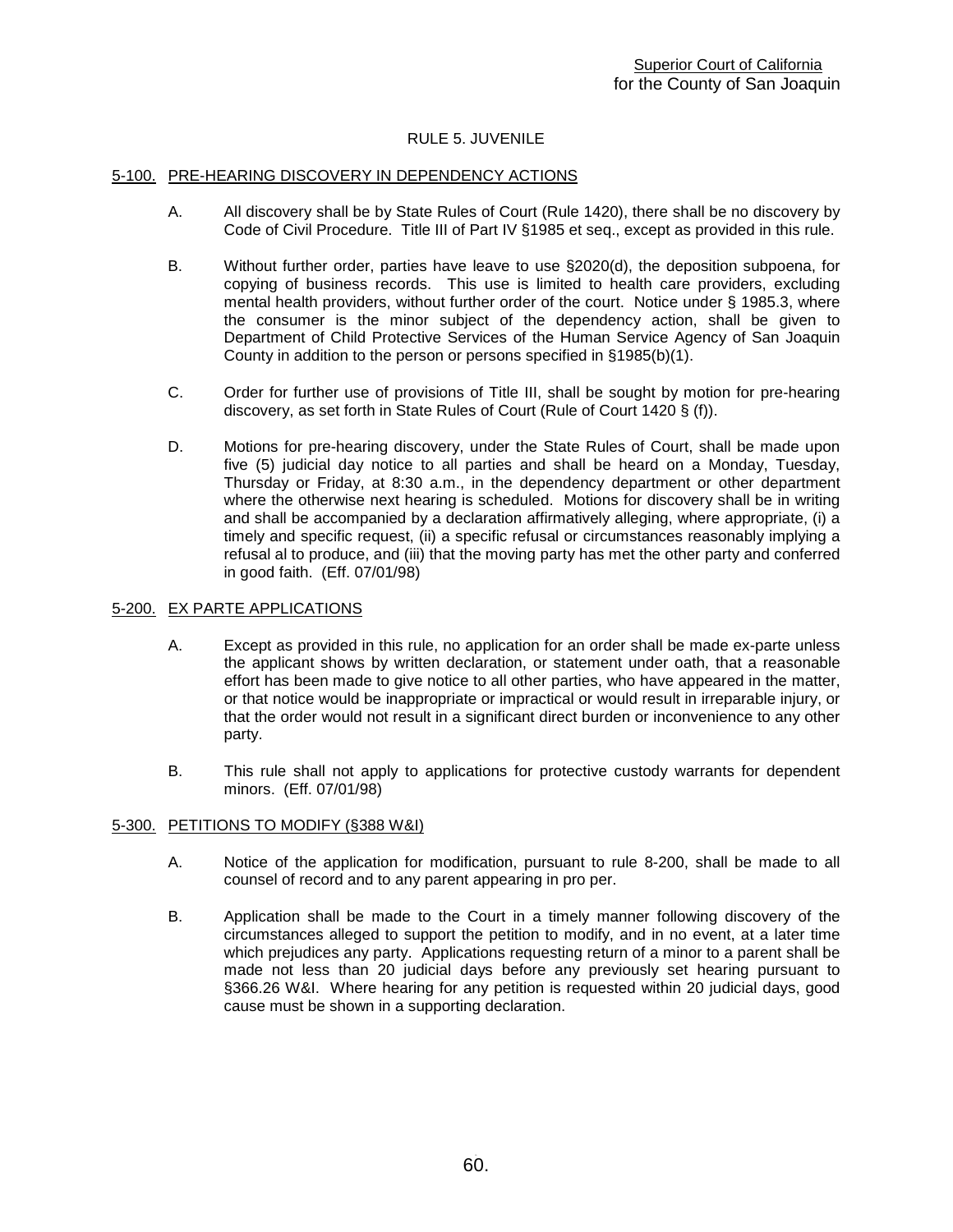- C. Where hearing is granted:
	- 1. Evidence for the case-in-chief of the requesting party shall be, and for any responding party may be, by declaration, or, in the case of the petitioner being the requesting party, by report of the probation officer/social service worker.
	- 2. The hearsay statements of the declarations, or report, shall not be sufficient to support the petition unless admissible over objection in a civil action or unless the hearsay declarant is made available for cross examination. The requesting party shall produce the hearsay declarant at the hearing upon written notice by any other party, personally served 10 days prior to hearing or within two judicial days of receipt of the declarations, whichever is later. The responding parties shall produce their hearsay declarant at the hearing upon written notice by any party, personally served five judicial days prior to the hearing or within two judicial days of receipt of declarations whichever is later.
	- 3. The requesting party shall serve the petition, order for hearing and supporting declarations, or report, on all parties ten judicial days before the hearing, if by personal service or fifteen judicial days, if by mail. Responsive declarations, or report, shall be served five judicial days before the hearing, if personally served, or ten judicial days, if by mail. (Eff. 07/01/98)

## 5-400. GENERAL COMPETENCY REQUIREMENT

Every party in a dependency proceeding who is represented by an attorney is entitled to competent counsel. Because juvenile justice is a specialized area, court-appointed attorneys must meet minimum training and continuing legal education standards as a condition of their appointment in juvenile court matters. Attorneys who seek to represent or to continue to represent individuals in juvenile dependency proceedings shall obtain and comply with the competency rules promulgated by the San Joaquin County Bar Association and as set forth in Rule of Court 1438. (Eff. 07/01/98)

## 5-401. "RESERVED FOR FUTURE USE" *[5-401 Repealed 01/01/14]*

5-402. SCREENING FOR COMPETENCY

Effective July 1, 1996, all attorneys who represent parties in dependency court proceedings shall meet minimum standards of training and experience as set forth in Rule of Court 1438(b). (Eff. 07/01/98)

## 5-403. REPRESENTATION OF MINORS

- A. Non-public agency attorneys who wish to be appointed to represent minors must comply with additional minimum requirements as promulgated by the San Joaquin County Bar Association and approved by the Juvenile Dependency Court Judge.
- B. Non-public agency attorneys who wish to be appointed to represent minors must so inform the San Joaquin County Bar Association and the Juvenile Dependency Court Judge.
- C. Non-public attorneys who do not wish to be appointed to represent minors need not comply with these additional requirements. (Eff. 07/01/98)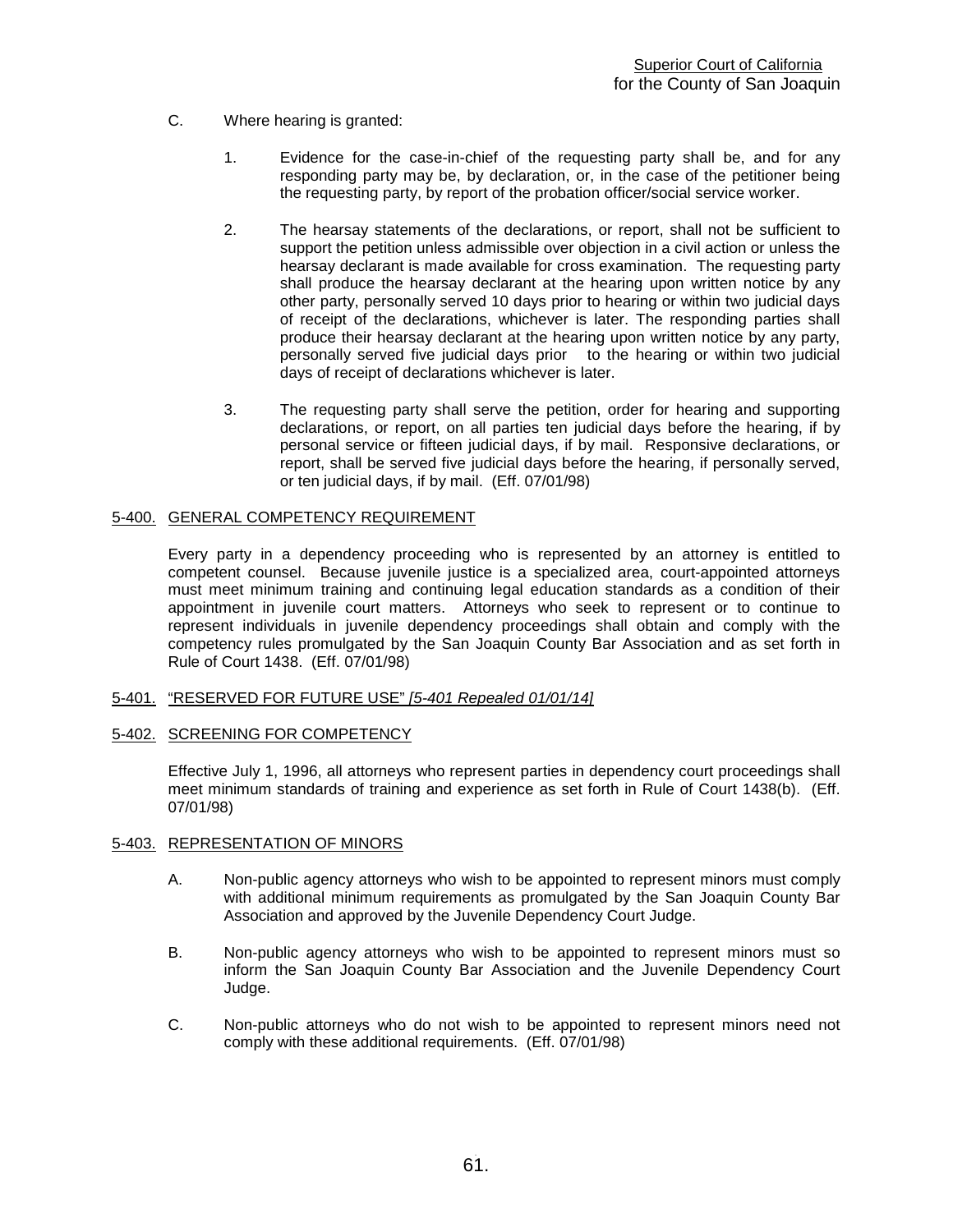## 5-404. MINIMUM REQUIREMENTS NECESSARY TO CONTINUE TO RECEIVE COURT APPOINTMENTS IN JUVENILE DEPENDENCY COURT

Each attorney must complete a minimum of continuing education hours each year as set forth in Rule of Court 1438(b). (Eff. 07/01/98)

## 5-405. PENALTY FOR NONCOMPLIANCE WITH RULE 5-403 AND RULE 5-404

- a) If an attorney fails to comply with Rule 5-403, the Juvenile Dependency Court Judge shall no longer appoint said attorney to represent minors in Juvenile Dependency Court until the requirements set forth in Rule 5-403 have been satisfied by that attorney.
- b) If an attorney fails to comply with Rule 8-404, the Juvenile Dependency Court Judge shall no longer appoint said attorney to represent parties in Juvenile Dependency Court until the requirements set forth in Rule 8-404 have been satisfied by that attorney. (Eff. 07/01/98)

#### 5-406. TERMINATION OF PANEL MEMBERSHIP-ADDITIONAL GROUNDS

- A. Lawyer Referral Service Panel attorneys must also comply with the rules and regulations of the San Joaquin County Lawyer Referral Service in order to qualify for and to maintain their current standing with said organization.
- B. Lawyer Referral Service Panel attorneys receive appointments and service on the Panel at the pleasure of the Superior Court. (Eff. 07/01/98)

## 5-407. APPLICATION OF THESE RULES

Rules 5-400 through 5-409 apply to whatever organization, law firm or entity, whether a group or individual, which holds the contract with the San Joaquin Superior Court to represent clients in Juvenile Dependency Court. (Eff. 07/01/17)

#### 5-408. ATTORNEY COMPLAINT PROCESS

Parties shall be informed of the process to voice a complaint about attorney performance within 30 days of their first court appearance in the Juvenile Dependency Court and when a complaint is lodged with the court, the court shall take appropriate action. (Eff. 07/01/98)

## 5-409. MINORS' INTERESTS IN OTHER PROCEEDINGS

When a minor who is the subject of a Juvenile Court Dependency case has an interest in any other proceedings which may need to be protected, such interest shall be immediately brought to the attention of the Juvenile Court so that appropriate action may be taken pursuant to Rule of Court 1438(d). (Eff. 07/01/98)

#### 5-410. THE ADVOCATE PROGRAM

The Juvenile Court may appoint child advocates to represent the interests of dependent children. In order to qualify for appointment the child advocate must be trained by and function under the auspices of a Court Appointed Special Advocate program, formed and operating under the guidelines established by the California Judicial Council (W & I 1356.6).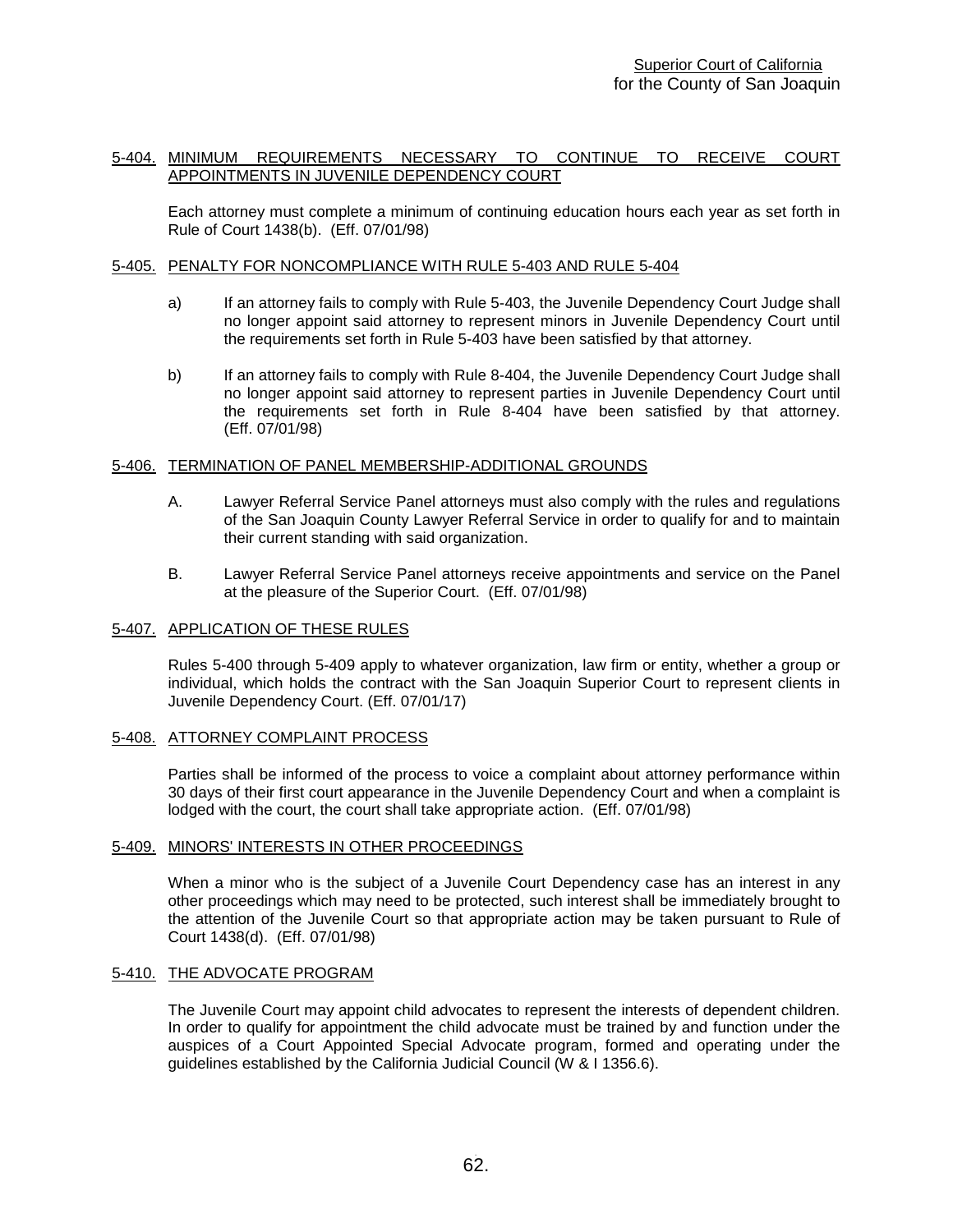The advocate program shall report regularly to the Judge of the Juvenile Dependency Court with evidence that it is operating under the guidelines established by the National Court Appointed Special Advocate Association and the California State Guidelines for child advocates. (Eff. 01/01/03)

## 5-411. CHILD ADVOCATES

## A. Advocates' Functions

Advocates serve at the pleasure of the Court having jurisdiction over the proceeding in which the advocate has been appointed. In general, an advocate's functions are as follows:

- 1. to support the child throughout the Court proceedings;
- 2. to establish a relationship with the child to better understand his or her particular needs and desires;
- 3. to communicate the child's needs and desires to the Court in written reports and recommendations;
- 4. to identify and explore potential resources that will facilitate early family reunification or alternative permanency planning;
- 5. to provide continuous attention to the child's situation to ensure that the Court's plans for the child are being implemented;
- 6. to the fullest extent possible, to communicate and coordinate efforts with the case manager (probation officer/social worker);
- 7. to the fullest extent possible, to communicate and coordinate efforts with the child's attorneys; and
- 8. to investigate the interests of the child in other judicial or administrative proceedings outside Juvenile Court; report to the Juvenile Court concerning same; and, with the approval of the Court, offer his/her services on behalf of the child to such other courts or tribunals.

## B. Sworn Officer of the Court

An advocate is an officer of the Court and is bound by these rules. Each advocate shall be sworn in by a Superior Court Judge/Referee/Commissioner before beginning his/her duties and shall subscribe to the written oath set forth in Exhibit A attached hereto.

## C. Specific Duties

The Court shall, in its initial order of appointment, and thereafter subsequent order as appropriate, specifically delineate the advocate's duties in each case, which may include independent investigation of the circumstances of the case, interviewing and observing the child and other appropriate individuals, reviewing appropriate records and reports, consideration of visitation rights for the child's grandparents and other relatives, and reporting back directly to the Court as indicated. If no specific duties are outlined by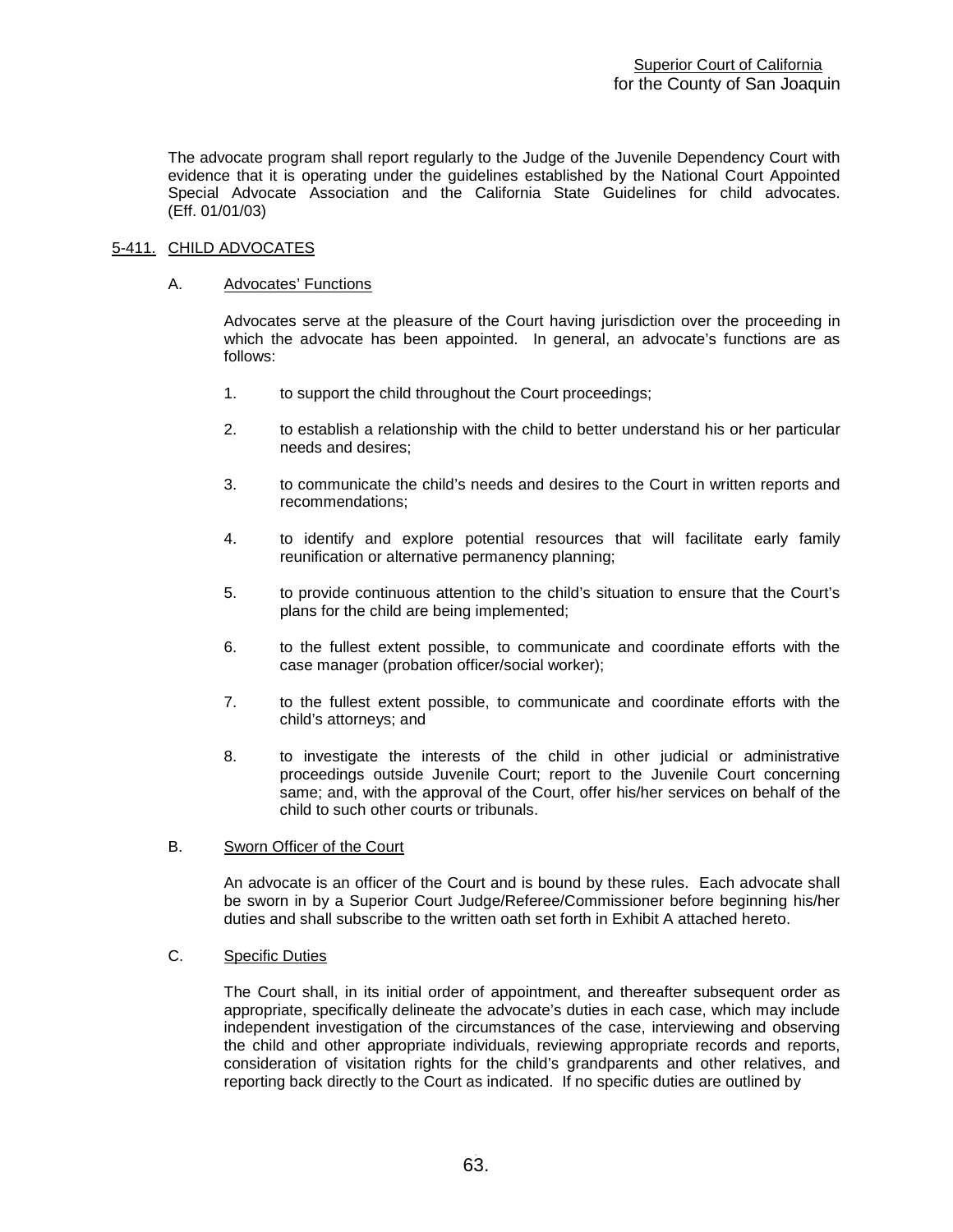Court order, the advocate shall discharge his/her obligation to the child and the Court in accordance with the general duties set forth in these rules.

Procedures in Dependency Cases (W & I §300)

- 1. A request for appointment of a child advocate in a dependency case may be made orally or in writing in open court or ex-parte by the social worker, any party to the case, or by the Court on its own motion. Unless there is opposition, the referral shall be forwarded to the child advocate office for screening and assignment.
- 2. When an appropriate child advocate has been identified, that person's name shall be submitted to the Court for appointment.
- 3. Any party to the case may petition the court for a hearing to reconsider the appointment.
- 4. The child advocate serves at the pleasure of the Court, and the appointment of the child advocate may be terminated by the Court. Any party or the Director of the Child Advocate Program may file a motion for termination of a child advocate. The Court will determine whether there will be a hearing on such a motion.
- 5. Any child advocate with a grievance concerning termination may petition the Court for a hearing. Such petition shall include facts indicating that the child advocate has exhausted all remedies available to him or her within the Child Advocate program. The Court will determine whether there shall be a hearing on such a petition. (Eff. 01/01/03)

## 5-500. RELEASE OF INFORMATION TO ADVOCATE

## A. To Accomplish Appointment

To accomplish the appointment of an advocate, the Judge/Referee/Commissioner making the appointment shall sign an order granting the advocate the authority to review specific relevant documents and interview parties involved in the case, as well as other persons having significant information relating to the child, to the same extent as any other officer appointed to investigate proceedings on behalf of the Court.

## B. Access to Records

An advocate shall have the same legal right to records relating to the child he/she is appointed to represent as any case manager (social worker or probation officer) with regard to records pertaining to the child held by any agency, school, organization, division or department of the state, physician, surgeon, nurse, other health care provider, psychologist, psychiatrist, mental health provider or law enforcement agency. The advocate shall present his or her identification as a Court-appointed advocate to any such record holder in support of his/her request for access to specific records. No consent from the parent or guardian is necessary for the advocate to have access to any records relating to the child.

## C. Report of Child Abuse

An advocate is a mandated child abuse reporter per Section 11166 of the Penal Code.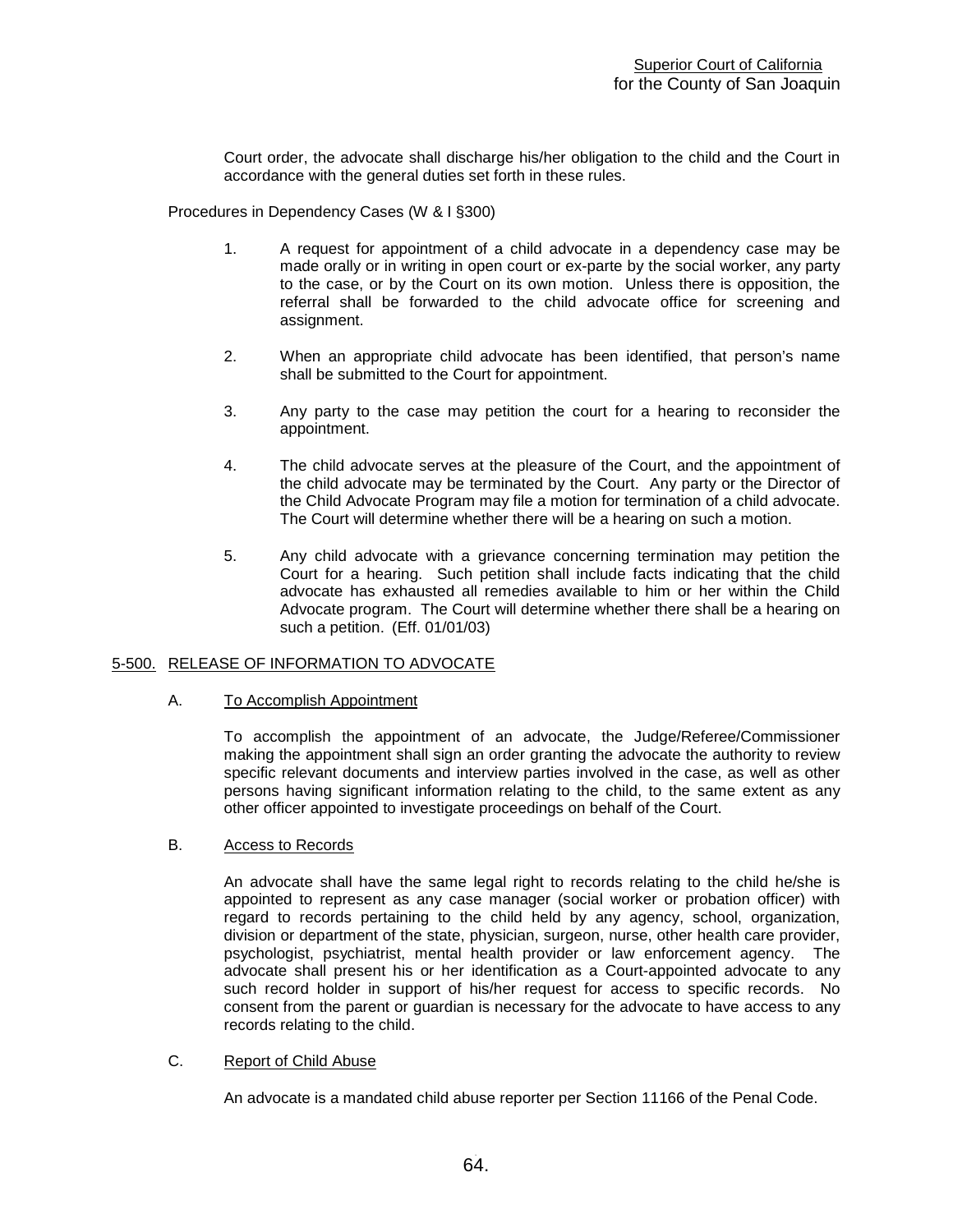## D. Communication

There shall be ongoing, regular communication concerning the child's best interests, current status, and significant case developments maintained among the advocate, case manager, child's attorney, attorneys for parents, relatives, foster parents and any therapist for the child. (Eff. 01/01/03)

## 5-501. RIGHT TO TIMELY NOTICE

In any action concerning the child for whom the advocate has been appointed, the moving party shall provide the advocate timely notice. (Eff. 01/01/03)

## 5-502. CALENDAR PRIORITY

In light of the fact that advocates are rendering a volunteer service to children and the Court, matters on which they appear should be granted priority on the Court's calendar, whenever possible. (Eff. 01/01/03)

#### 5-503. VISITATION THROUGHOUT DEPENDENCY

An advocate shall visit the child regularly until the child is secure in a permanent placement. Thereafter, the advocate shall monitor the case as appropriate until dependency is dismissed. (Eff. 01/01/03)

#### 5-504. FAMILY LAW ADVOCACY

Should the Juvenile Court dismiss dependency and create family law orders pursuant to W & I Code Section 362.4, the advocate's appointment may be continued in the family law proceeding, in which case the Juvenile Court order shall set forth the nature, extent and duration of the advocate's duties in the family law proceeding. (Eff. 01/01/03)

## 5-505. RIGHT TO APPEAR

An advocate shall have the right to be present and be heard at all Court hearings and shall not be subject to exclusion by virtue of the fact that he/she may be called to testify at some point in the proceedings. An advocate shall not be deemed to be a "party", as described in Title 3 of Part II of the Code of Civil Procedure. However, the Court, in its discretion, shall have the authority to grant the advocate amicus curiae status, which includes the right to appear with counsel. (Eff. 01/01/03)

## 5-506. DIRECT CALENDARING OF JUVENILE DELINQUENCY CASES

A. All matters falling within the provisions of Welfare & Institutions Codes section 602 shall be subject to direct calendaring assignment to a judicial officer for all purposes at the time of the filing of a Petition. Upon their filing, cases will be assigned randomly to one of the designated juvenile delinquency departments. Except as otherwise provided by law, the judicial officer assigned to that department will thereafter handle all proceedings involving the matter through termination of jurisdiction, unless otherwise ordered. Nothing herein shall be construed to interfere with the authority of the Presiding Judge, and/or the Presiding Judge of the Juvenile Court to assign or reassign cases as may be necessary for the prompt and efficient disposition of matters coming before the juvenile court. In cases involving alleged co-participants, the courtroom of first appearance will handle the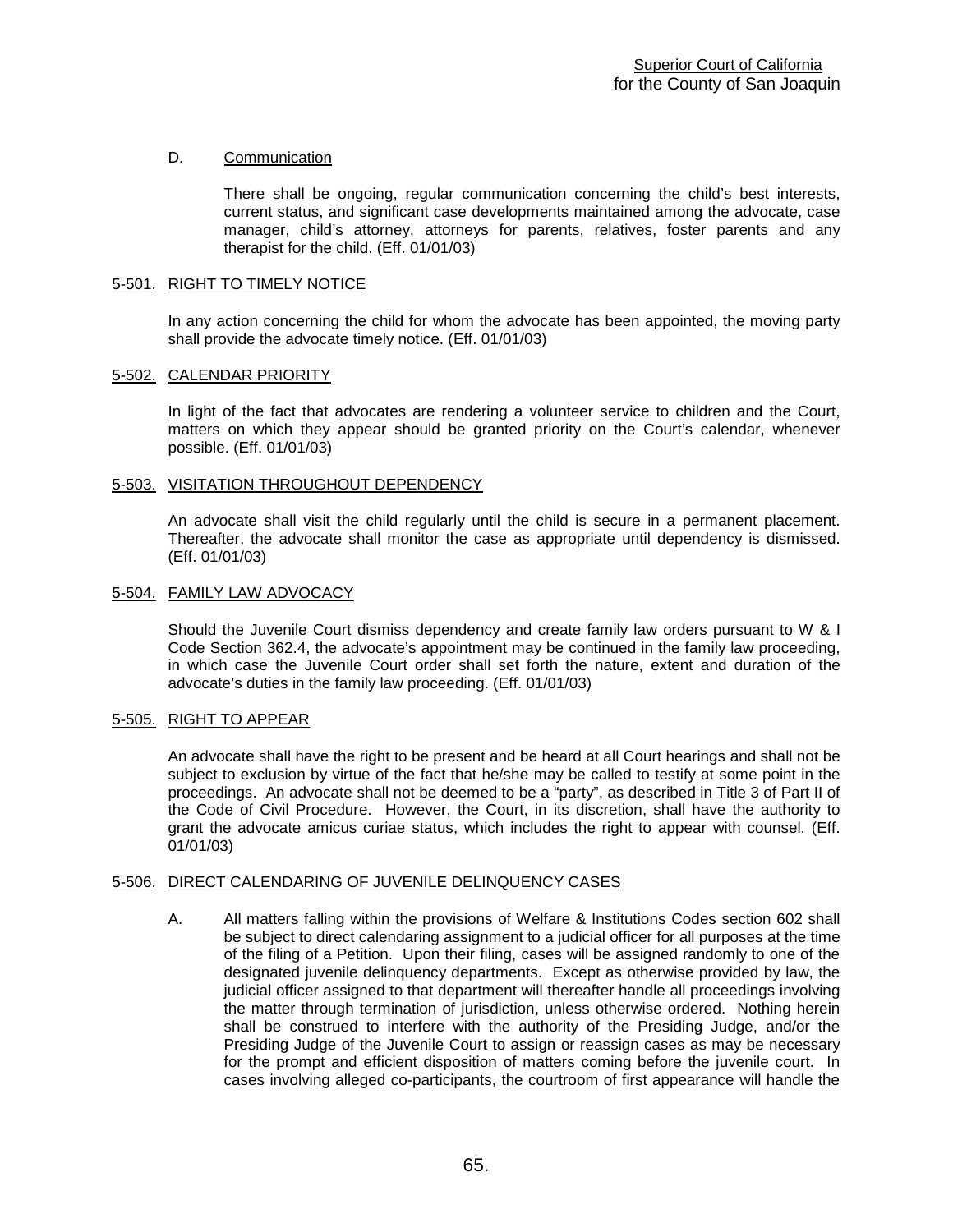matter through disposition of all alleged co-participants arraigned concurrently on the matter.

B. At the time of the initial filing of the Petition, the Clerk's office shall affix to the face of the Petition by stamp or other writing, the following notice:

**"This case has been assigned to Judge \_\_\_\_\_\_\_\_\_\_\_\_\_\_ in department \_\_\_ for all purposes, including trial".** (Eff. 01/01/18)

## 5-507. RECIPROCAL DISCOVERY

The reciprocal discovery rules set forth in Penal Code sections 1054, et. seq., shall apply to all juvenile delinquency cases in San Joaquin County. California Rule of Court 1420 shall continue to apply to juvenile delinquency cases as well. (Eff. 07/01/06)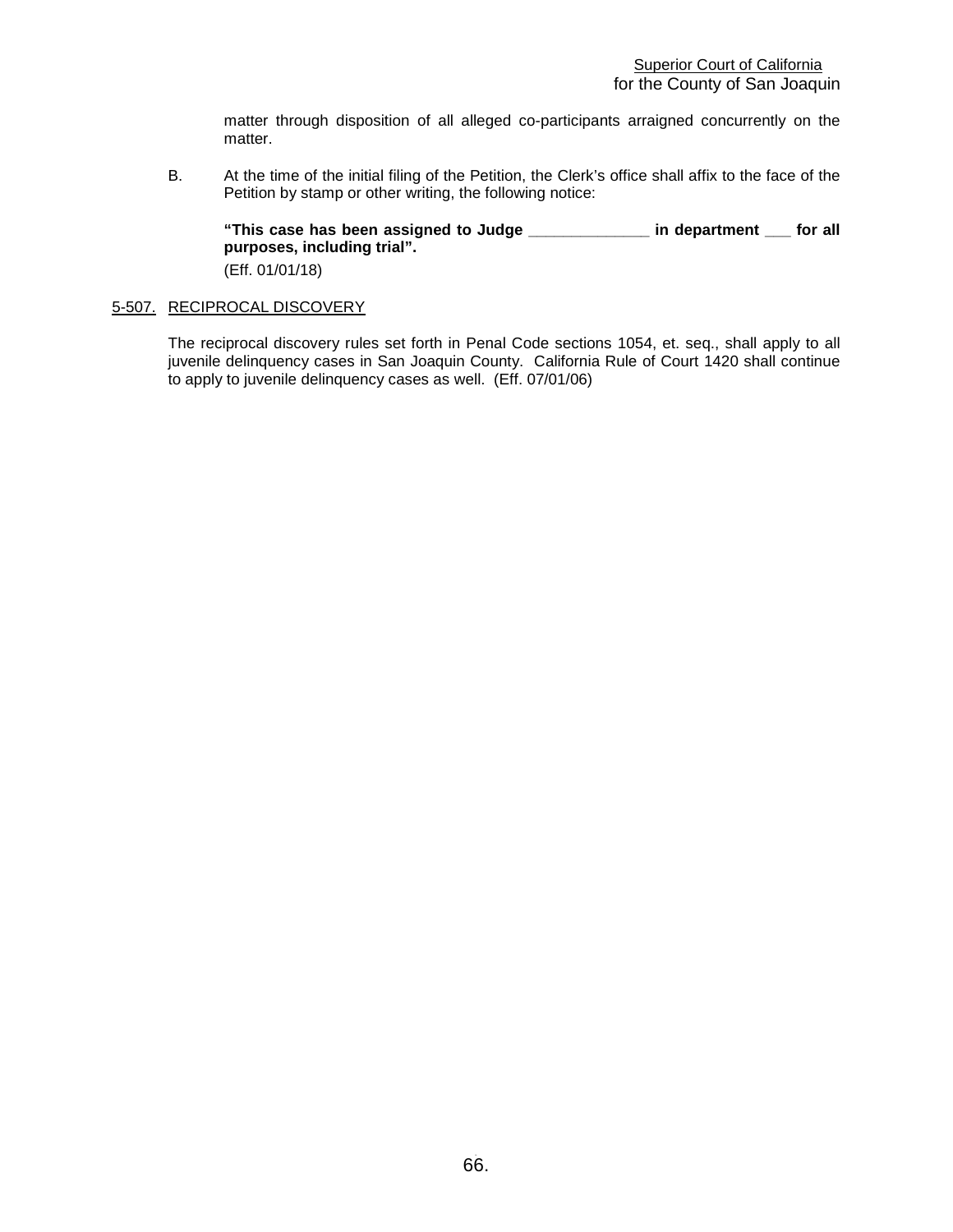# RULE 6. ELECTRONIC FILING (DIRECT FACSIMILE (FAX) FILING - CIVIL MATTERS [*Repealed 01/01/20*])

All parties filing documents electronically are referred to and shall also comply with all requirements and conditions for electronic filing (e-filing) and service as set forth in Code of Civil Procedure section 1010.6 and California Rules of Court, rules 2.250-2.261 and 3.110(f)(4), unless this court's local rules provide otherwise. The filing of electronic documents must be affected using the court's electronic service provider.

# **1. Case Types Subject to Electronic Filing:**

- A. Effective January 1, 2020, San Joaquin County Superior Court allows the electronic filing of documents for specific case types as listed on the court's website at [www.sjcourts.org.](http://www.sjcourts.org/) Case types excluded from e-filing can also be located on the court's website.
- B. Additional case types may be phased in over time. Please refer to the court's website for current listings.

# **2. Documents Subject to and Excluded from Electronic Filing:**

- A. Please refer to the court's website for the current list of documents permitted to be filed electronically and excluded from electronic filing. If a document is not listed as accepted or excluded, contact the Clerk of the Court in the applicable division for clarification.
- B. Documents and other materials that are not feasibly converted to electronic form by scanning or imaging shall not be electronically filed.
- C. Additional documents may be phased in over time. Please refer to the court's website for updates.

## **3. Format of E-filed Documents:**

- A. All electronic filed documents must be in electronic text searchable PDF format. There is not a limit on the number of pages a document can contain, unless prohibited by another rule.
- B. Documents containing exhibits must be bookmarked. An electronic bookmark must be created for each exhibit, and between each exhibit a slip sheet must be inserted containing identification of the following exhibit. For example, a page where the words printed are "Exhibit A" or Exhibit B" or other appropriate identification.

## **4. Acceptance or Rejection of Filing:**

A. Documents electronically submitted to the court for filing may be reviewed by the clerk for certain data elements and/or completeness. Documents are not considered "filed" until they have been accepted by the reviewing clerk.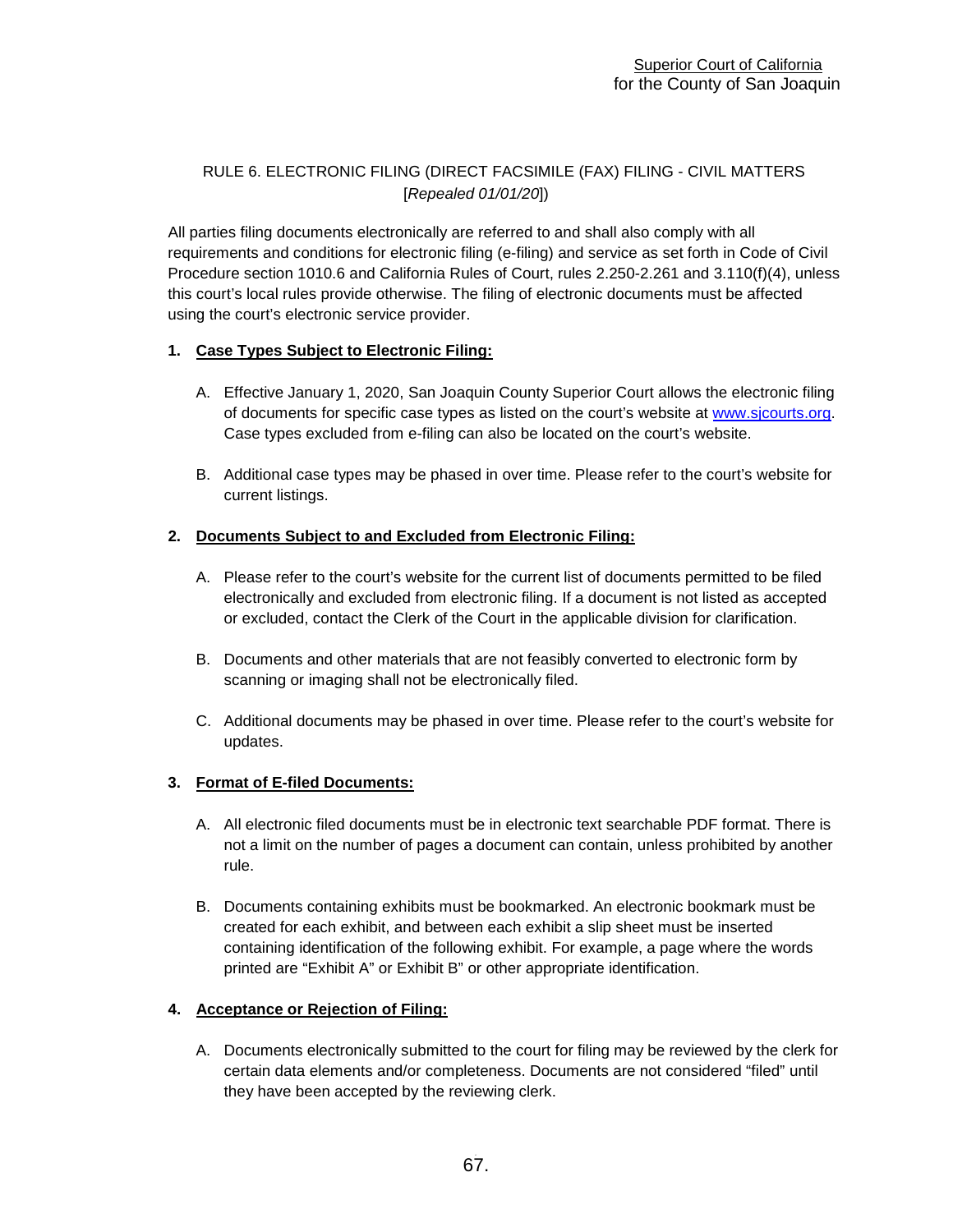B. If after review by the clerk, a document electronically submitted to the court is subsequently determined to be unacceptable for filing; a Notice of Rejection specifying the reason(s) will be generated and provided to the filer. After addressing the issues, it is the sole responsibility of the filer to resubmit the document(s) with payment electronically if they choose to, if the basis for rejection was not due to the document being on the exclusion list.

# **5. Confirmation of Submission:**

A. The confirmation of submission, subsequent resubmission of rejected documents with corrections and/or fees, as well as the filing of documents with the court electronically is the sole responsibility of the filer. In the absence of confirmation of receipt and filing, there is no presumption that the court received and filed the document.

# **6. Sealed Documents:**

- A. A motion to file documents under seal may be filed electronically. However, documents lodged with the Court Conditionally Under Seal, as provided in CRC 2.551(d), shall be served and submitted to the Clerk of the Court in paper form, pending hearing on the motion to seal.
- B. Documents ordered filed under seal cannot be electronically filed and must be submitted directly to the Clerk of the Court in paper form, compliant with CRC 2.551(d), if not previously lodged under seal.

# **7. Confidential Documents:**

- A. Except as provided in CRC 2.250-2.259 and 2.500-2.506, an electronically filed document is a public document at the time it is filed unless it is ordered sealed under CRC 2.551(b) or filed as a confidential document pursuant to law. (CRC 2.254(c))
- B. The filer is responsible for redacting any personal identifiers, privileged or confidential information when applicable. The clerk will not review the documents for compliance.

# **8. Fees and Fee Waivers:**

- A. Electronic Service Providers may charge a reasonable fee in addition to any filing fees required by the Court. There is no service fee charged if the document does not require a filing fee. The Court will not add an administrative fee for e-filing. Refer to the information under Payment on the court's website for additional information.
- B. A party who has an active fee waiver on file in a case or is granted a fee waiver from the Court is exempt from the fees and costs associated with electronic filing.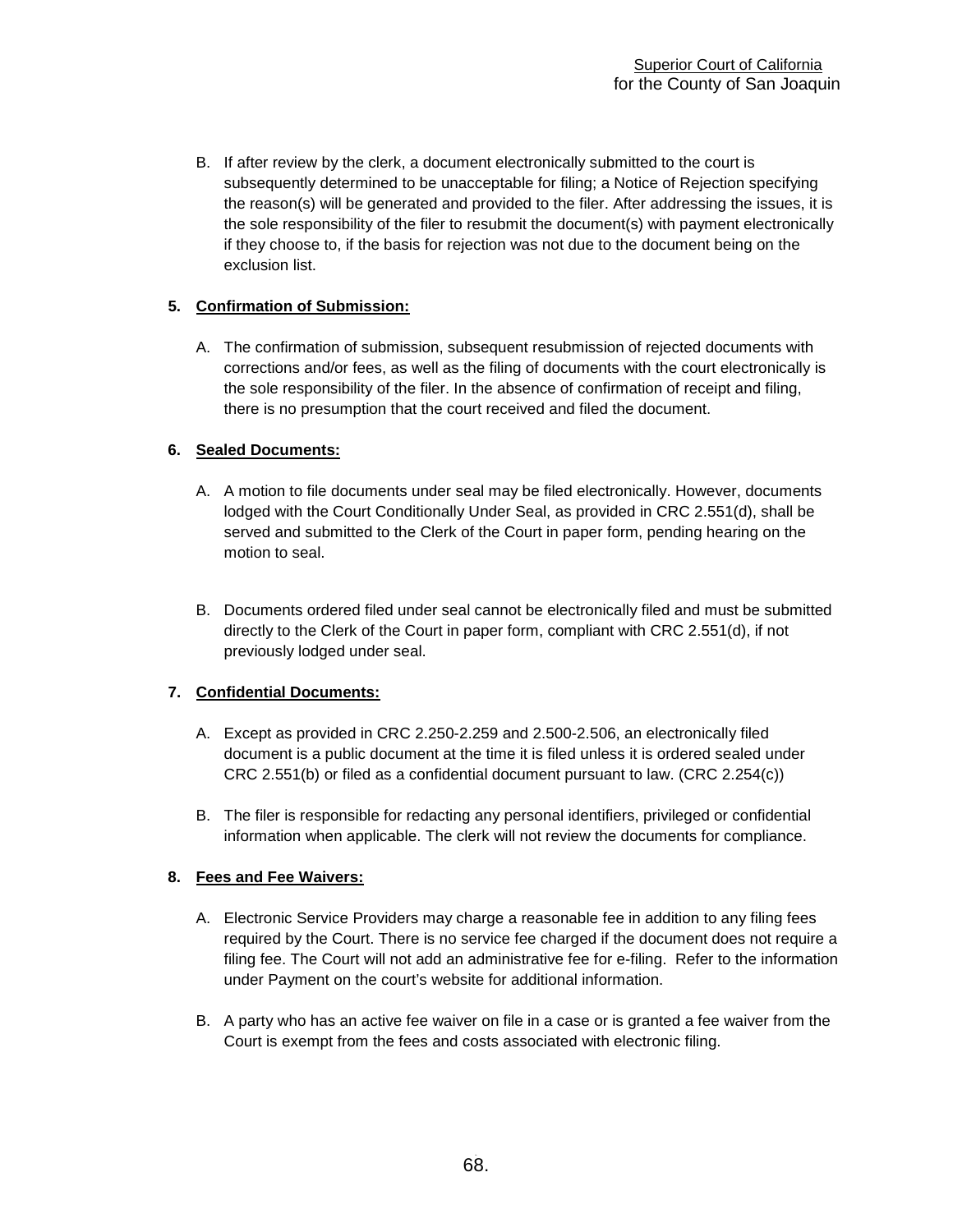- C. If a request for fee waiver is not granted, the filer will be notified and given the opportunity to submit payment. The filer will have 10 days to comply with the Order on Fee Waiver or the filing will be voided. (GC 68634(g)). (Eff. 01/01/20)
- 6-100. *[6-100 Repealed 01/01/20]*
- 6-101. *[6-101 Repealed 01/01/20]*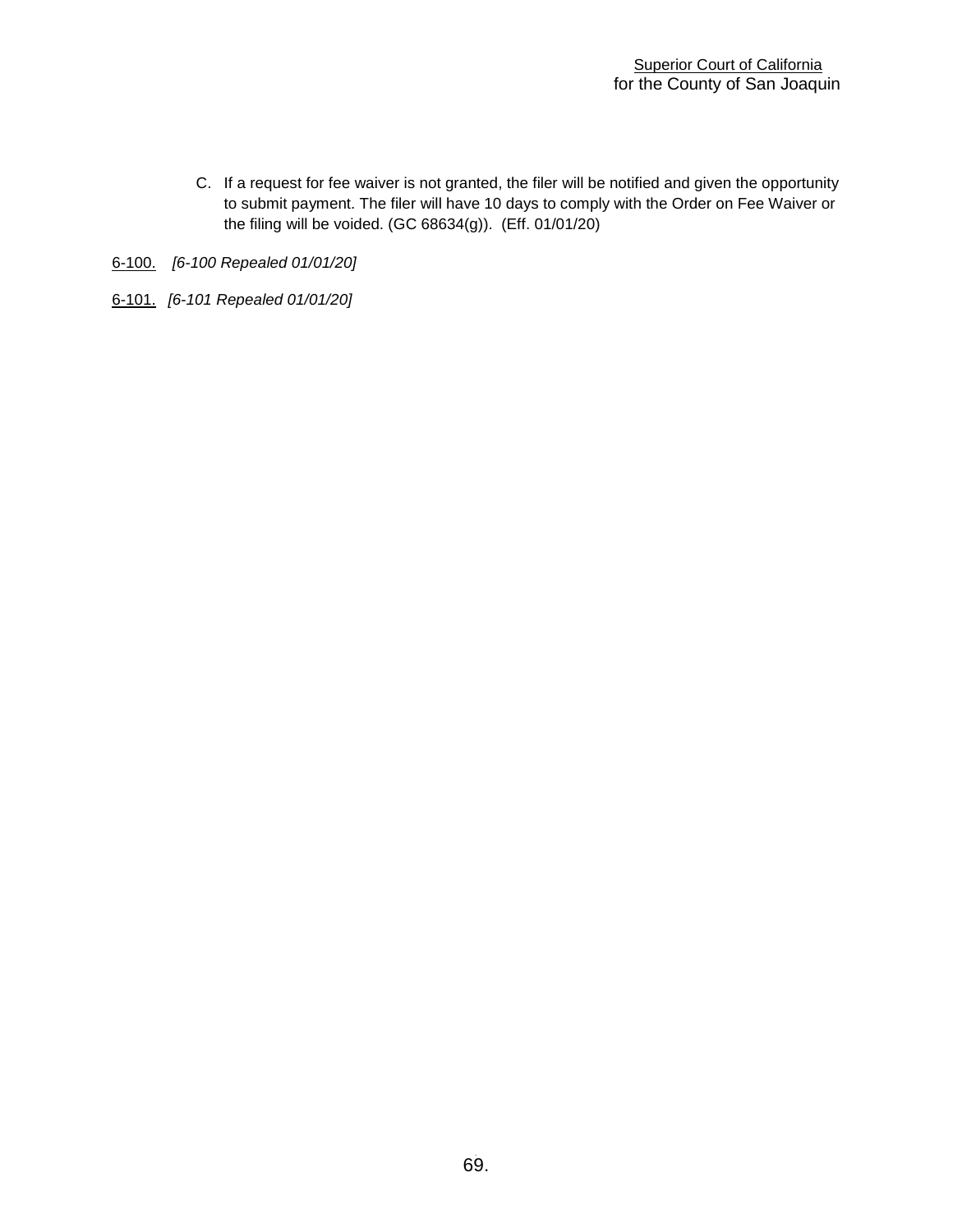## RULE 7. FAMILY LAW

#### 7-100. EMERGENCY ORDERS

All parties must comply with California Rules of Court, Rule 5.151 through Rule 5.170 when submitting emergency requests. The requests shall be limited to those specified in subsection (b) of Rule 5.151 and must be in writing. The requesting party must also comply with the notice requirements set forth in California Rules of Court, Rule 5.165 and must include the *Temporary Emergency (Ex Parte) Orders* (form FL-305) with their pleadings. (Exhibit A is revoked effective July 1, 2018.) (*Rule 7-100 amended effective July 1, 2018; adopted as Rule 7-100 effective July 1, 1998; amended effective January 1, 2014.*) (Eff. 07/01/18)

## 7-101. ORDER EXCLUDING A PARTY FROM THE HOME

A temporary restraining order enjoining a party from the use of the family home will not be granted unless the request is supported by a declaration setting forth a factual basis showing immediate and serious harm. Said declarations shall state, in detail and in competent evidentiary form, the time and place of the act or acts and the exact injuries suffered by the moving party. The moving party has the burden of convincing the court an ex-parte order is an appropriate alternative to an order shortening time. (Eff. 07/01/98)

## 7-102. NOTIFICATION TO COURT OF OTHER PROCEEDINGS

- A. Any motion, petition or request for order, or response thereto involving an issue of child custody, visitation, child support or domestic violence shall contain a statement notifying the Court and parties of any action which involves the children or the parties concerned in the motion, petition or request for order which is pending in any other jurisdiction or in the juvenile court. Such information shall include the name and location of the court, the file number therein, the statutory basis for said action and a copy of the most recent order made in the action.
- B. At the hearing on the motion, petition, or request for order, the parties shall call to the attention of the Court any action pending or jurisdiction taken by the Juvenile Court subsequent to the filing of the motion, petition, request for order.
- C. In addition, hereto, every moving party or counsel must disclose to the Court the existence of any prior applications for relief similar to that requested in the current moving paper of which said moving party or counsel have knowledge. (Eff. 01/01/14)

## 7-102.5 DECLARATIONS SUPPORTING AND RESPONDING TO A REQUEST FOR ORDER

All declarations supporting and responding to a request for order must comply with California Rules of Court, Rule 5.111. Any evidentiary documents attached to declarations shall not exceed 10 pages in length. However, a party may apply to the court ex parte with notice of the application to the other parties for permission to submit additional pages. The requested additional pages shall not be attached to the separate ex parte application. The ex parte application shall list and describe the requested additional attachments separately, state the exact reasons why each additional attachment is relevant and necessary, and must comply with California Rules of Court, Rule 5.151. Without this prior approval, the court will not consider any attachments exceeding 10 pages. Parties should not attach copies of pleadings already contained in the Court file to any new pleading.

This rule shall not apply to discovery motions. (Eff. 01/01/19)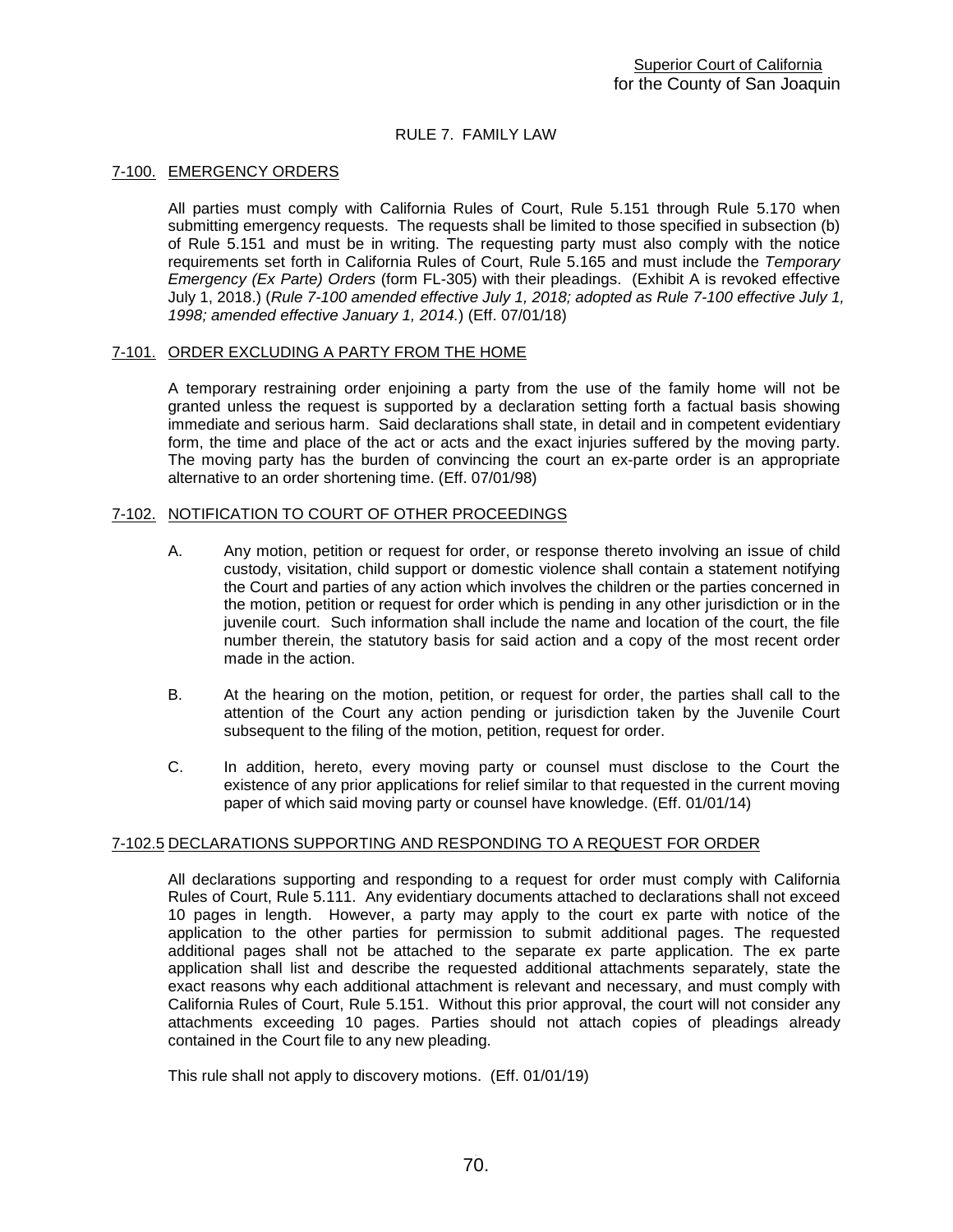## 7-103. MEET AND CONFER REQUIREMENT

- A. All parties and all attorneys are required to meet and confer prior to a case being heard on the family law calendar.
- B. Before the parties are eligible for mediation, it is required that they meet and confer. The sole purpose in requiring them to meet and confer is to allow them an opportunity to work out a plan for the sharing of time and responsibility for the raising of their child or children, i.e. formulate their own parenting plan.
- C. It is expected that any attorney who represents either the mother or father will meet with the other side in order to determine what issues can be resolved by agreement and what issues are really contested.

Attorneys must meet with the opposing side even if the other side is not represented by an attorney. A bona fide attempt must be made to settle all issues prior to mediation.

- D. Parties not having attorneys must still meet and confer. If either side is not represented by an attorney, they are still required to meet with the other side in order to try to resolve the parenting plan. A party who is not represented must remember that meeting and discussing the case with the other side does not mean that they must make an agreement, they must simply make an honest attempt to settle all the issues they can and determine the issues that are contested.
- E. Complete meet and confer required. In order to expedite the process, it is required that even if a complete settlement is not possible, all issues should be discussed even if only conditional agreements are made. For example, if the parties cannot agree, they should determine how holidays will be shared and what shared time they would have if they were not granted the primary custody of the child or children.
- F. Parties must exchange three days prior to the hearing on documentary evidence that is to be relied upon for proof of any material fact at the hearing. This requirement does not apply to documents used primarily for rebuttal or impeachment purposes (Eff. 01/01/14)

## 7-104. MEDIATION

- A. In any mediation pursuant to Family Code §3183, the mediator may make an oral or written recommendation as requested by the court, and at the request of a party or attorney, the mediator shall be subject to cross-examination.
- B. No peremptory challenge of a mediator is permitted.
- C. A party may challenge a mediator for good cause by the filing of a formal motion to disqualify a mediator. The court shall continue the date of any mediation to allow the filing of a motion to disqualify. The court shall shorten time for a hearing on a motion to disqualify a mediator upon the request of either party.
- D. A mediator may decline to mediate a case in the event the mediator determines he or she cannot be unbiased or has a conflict that would prevent a meaningful mediation.
- E. Ex-parte communication with Court mediators by any party or attorney to the action is prohibited, except for limited contact necessary to schedule or continue hearings, mediation sessions and/or testimony of mediators at trial or hearing.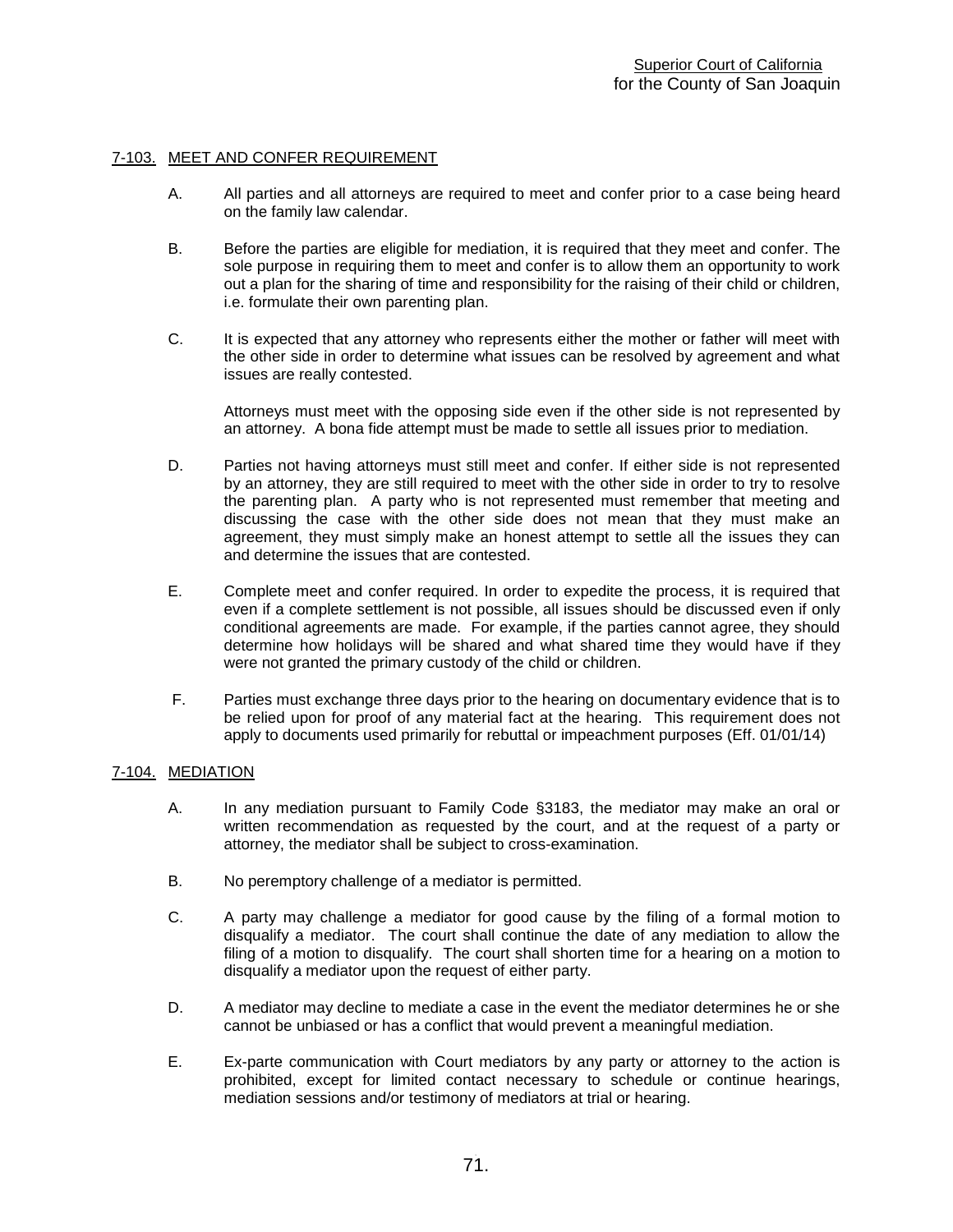- F. The purpose of mediation is to facilitate an agreement between the parents. If counsel attends a mediation session, they shall do so in a support capacity and not to advocate for a position. The mediator may exclude either or both counsel from a mediation session if in the discretion of the mediator such exclusion will facilitate the mediation process.
- G. When any request for order is filed placing custody and/or visitation at issue, the parties are required to attend an orientation session provided by Family Court Services prior to the court date on the request. Non-compliance may result in the case being continued until such time that the parties have attended the required orientation. (Eff. 01/01/14)

# 7-105. SUPPORT

These guidelines have been adopted to comply with the California Family Code operative January 1, 1994.

The Court will determine the appropriate amount of child support and discretionary spousal support according to the Santa Clara County guidelines and the Code.

- (a) These guidelines are not intended to limit the Court's discretion concerning spousal support except as otherwise provided by the Code or other applicable case and statutory law.
- (b) The Court will take all circumstances into consideration (e.g., reduced expenses because of income of a new spouse or co-habitors) to the extent permitted by the Code.
- (c) Concurrently with filing, and responding to, a request for order to establish or modify child and/or spousal support, each party shall provide the other, in addition to the information and documents required by the Family Code and Rules of Court, each party's complete most recently filed tax return. (Eff. 01/01/14)

# 7-106. PERPETUATION OF TESTIMONY BY CUSTODY EVALUATORS

A Custody Evaluator, appointed by this Court pursuant to Evidence Code §730, shall be permitted to testify remotely in accordance with the following terms and conditions:

- a) The Custody Evaluator shall have prepared a written report.
- b) The proponent of the testimony shall arrange for a videoconference that shall allow the Custody Evaluator to be seen, hear the Court and Counsel, and speak to the Court and Counsel.
- c) The proponent of the testimony shall pay the expense of the videoconference, and shall have a videographer present during the testimony to ensure that the videography equipment functions properly. Any and all equipment necessary to perpetuate the testimony shall be provided by the proponent.
- d) Notice of intent to introduce testimony by videography must be given in writing by the proponent at least 15 days prior to the date set for hearing perpetuation of such testimony would prejudice the objecting party.
- e) Any objection to videography testimony must be filed and served 10 days prior the date set for hearing. Any reply thereto shall be filed and served 5 days before the date set for hearing. Service of objections and reply shall be by fax or email. In ruling on the objections, the Court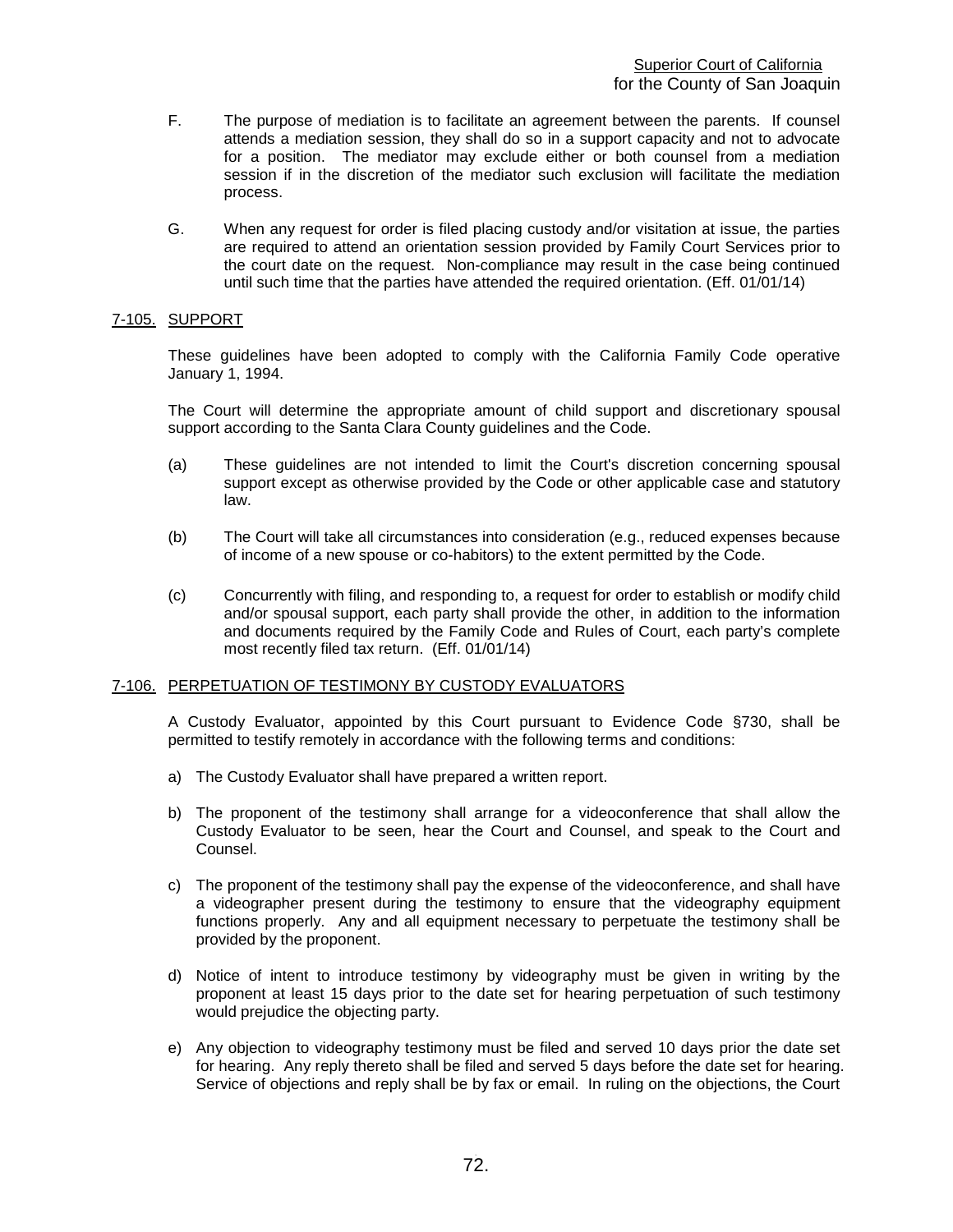shall consider the issue of whether allowing such testimony is prejudicial to the opposing party.

- f) Should the quality of the transmission be poor, the Court in its discretion may strike the testimony entirely or, may, but need not, continue the matter in its discretion.
- g) In order to perpetuate testimony pursuant to this local rule, the Custody Evaluator must maintain his or her office 75 miles or more from the courthouse. (Eff. 01/01/17)

# 7-107. DEFAULTS

The Clerk of the Court shall not enter a default in a dissolution or legal separation unless a Declaration of Disclosure has been served at least 30 days prior to the entry of the default or unless the parties have filed a Marital Settlement Agreement. (Eff. 07/01/98)

# 7-108. AT-ISSUE MEMORANDUMS

Prior to the filing of an at-issue memorandum, the party requesting the trial date must have submitted a good faith settlement proposal of all issues to the opposing side and must have served a current Income and Expense Declaration and a completed Declaration of Disclosure including attachments. The at-issue memorandum must include a declaration or proof of service evidencing compliance with this section. (Eff. 01/01/14)

#### 7-109. RESULT OF FAILURE TO COMPLY WITH RULES

Failure of a party(ies) to comply with these rules may result in one or more of the following on the request by the other party or on the Court's own motion:

- (a) Dropping the matter from calendar.
- (b) Continuance of the matter.
- (c) The award of attorney's fees and costs against the non-complying party and/or the party's attorney, without the necessity of filing an Income and Expense Declaration, or any request for order, included by not limited to a motion under California Code of Civil Procedure Section §128.5 or Family Code §§270 through 275.
- (d) The rendering of an order based solely upon the pleadings properly before the Court.
- (e) Other orders as the Court deems appropriate under the circumstances. (Eff. 01/01/14)

# 7-110. SETTLEMENT CONFERENCES

The parties shall participate in a mandatory conference on all cases involving property or spousal support issues. Each party shall file and serve ten days prior to the mandatory settlement conference a meaningful and complete statement which shall include:

- (a) Identity of community property and obligations;
- (b) Identity of separate property;
- (c) Proposed distribution of community property and obligations;<br>(d) Statement of issues and contentions;
- Statement of issues and contentions;
- (e) Statement of request for child and spousal support; and,
- (f) Statement of request for attorney's fees pursuant to Rules of Court, Rule 5.427. (Eff. 01/01/15)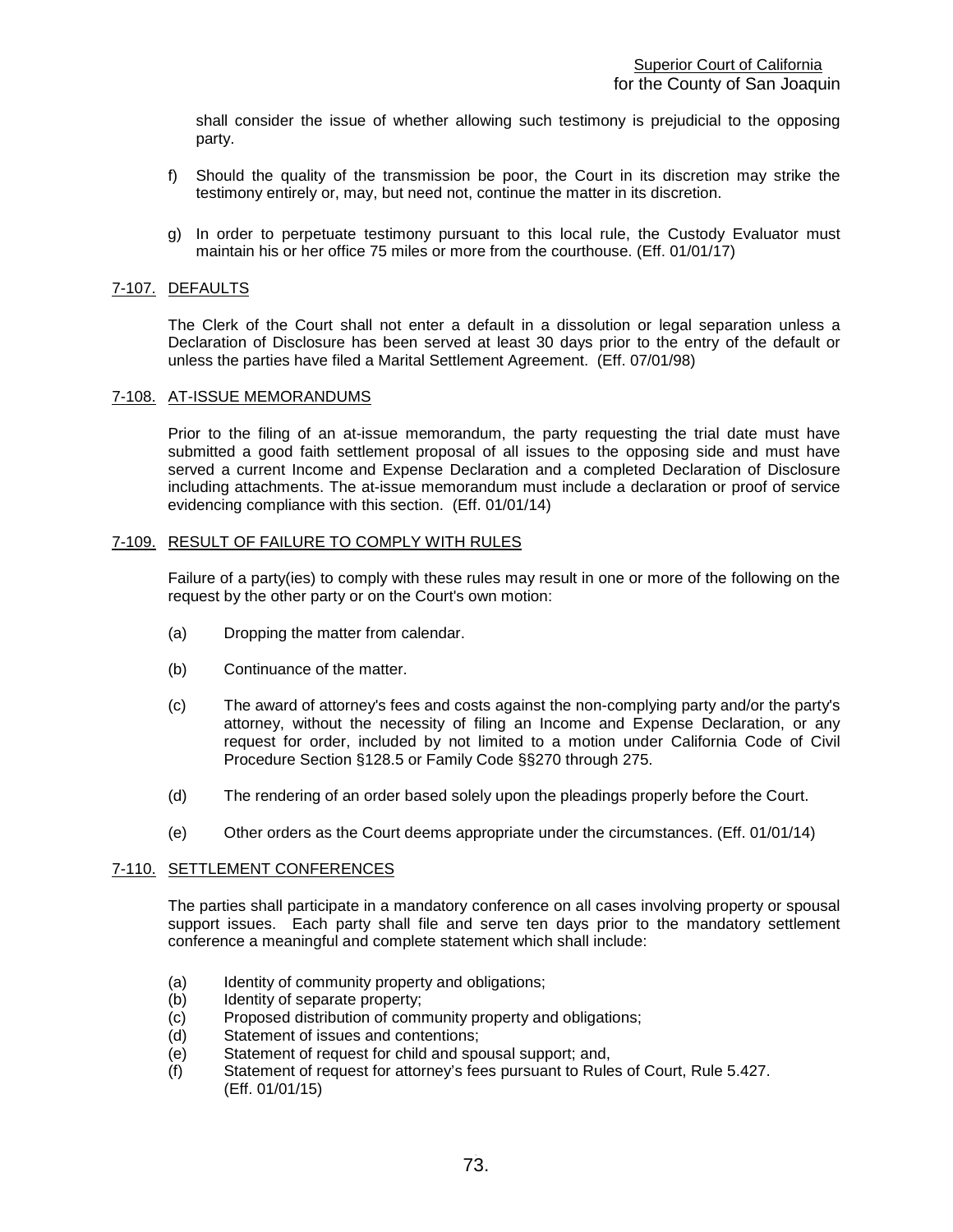# 7-110.5 PRE-TRIAL EXCHANGE OF DOCUMENTS AND INFORMATION

For all trials, including long cause hearings, the parties shall file and exchange trial briefs on all issues five days prior to trial. The trial brief shall include:

- (a) The information and documents required by Rules of Court, Rule 5.394;
- (b) A list of all documents (excluding those intended to be used primarily for rebuttal or impeachment purposes) that are to be relied upon for proof of any material fact at trial. Documents are not to be attached or appended to the trial brief; and
- (c) A list of witnesses and a brief summary of their testimony. (Eff. 01/01/17)

# 7-111. FAMILY LAW TENTATIVE RULINGS

Parties are responsible for reviewing the tentative ruling and notifying the Superior Court Clerk's Office by calling (209) 992-5690 and all attorneys or parties if there are no attorneys, not later than 4:00 p.m. the day preceding the scheduled hearing of his or her intent to appear and argue. The family law tentative ruling is available on the court's website at [www.sjcourts.org.](http://www.sjcourts.org/) Failure to call by 4:00 p.m. will preclude the court from hearing arguments the next day. It shall also result in the tentative ruling becoming the order of the court.

The issues subject to a tentative ruling are as follows:

- (a) Motion to compel discovery;<br>(b) Motion to set aside default/ju
- Motion to set aside default/judgment;
- (c) Motion to withdraw as attorney of record;
- (d) Motion to Quash;<br>(e) Motion for joinder
- Motion for joinder or parties, not involving custody or visitation; and
- (f) Motion for change of venue. (Eff. 07/01/17)

# 7-112. DUTIES OF FAMILY LAW FACILITATOR

In addition to the duties set forth in Family Code section 10002 et seq., the Family Law Facilitator may perform the following:

- A. Meet with pro per litigants to mediate issues of child support, spousal support, and maintenance of health insurance.
- B. Draft stipulations for pro pers to include all issues agreed to by the parties, which may include issues other than those specifically set forth in Family Code section 10003.
- C. Prepare formal orders after hearing consistent with the court's ruling when both parties are unrepresented.
- D. Serve as a special master in contested dissolutions for the purpose of hearing pretrial settlement conferences in hopes of reducing the contested dissolution calendars.
- E. Develop programs for bar and community outreach through day and evening programs, videotapes and other means that will assist unrepresented and financially disadvantaged litigants in gaining access to family court.
- F. Assist the court with research and such other responsibilities as may be assigned by the court, enabling the court to be as time efficient as possible in helping litigant and reducing the family court's caseload.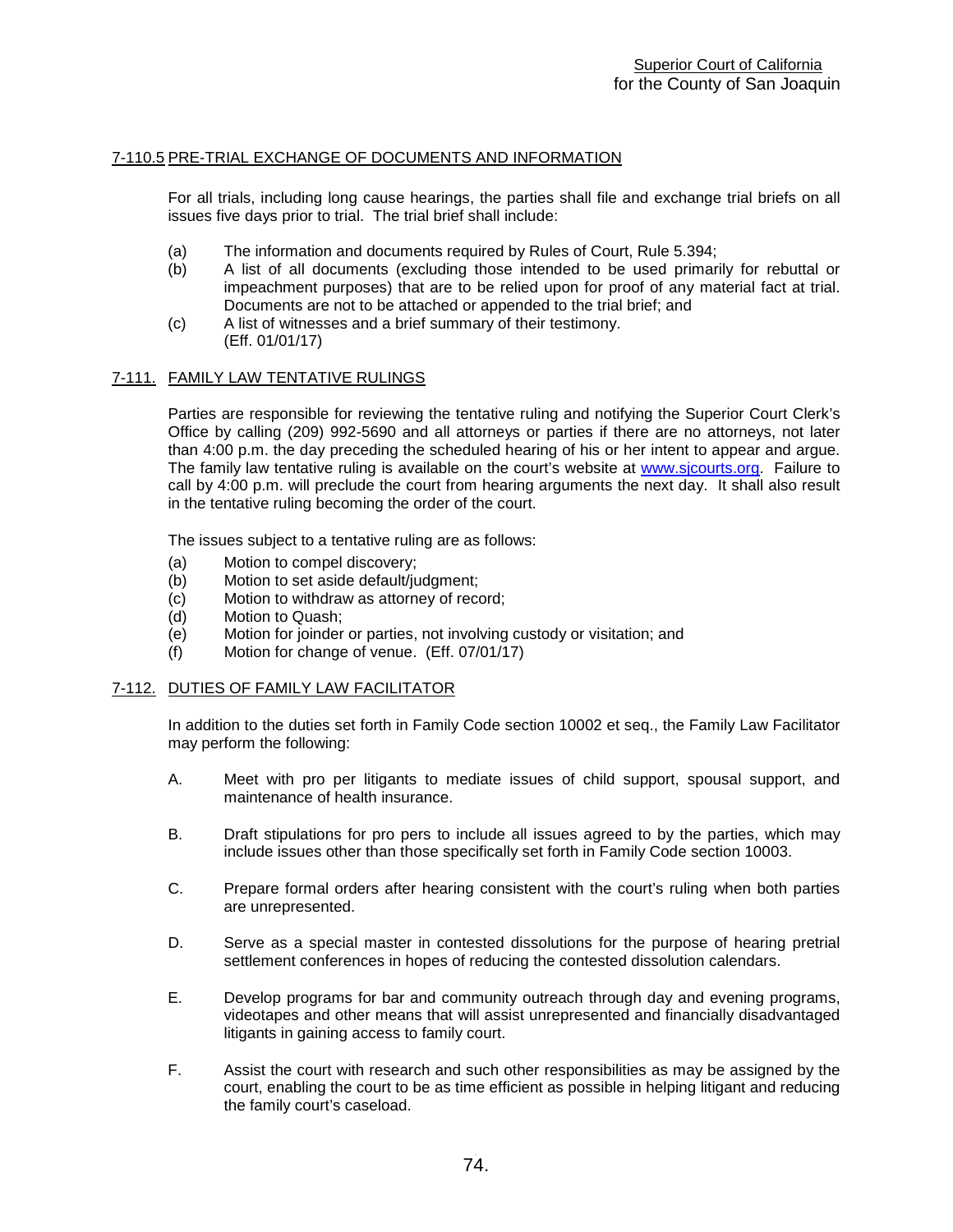G. Sit as judge pro tempore subject to the stipulation of the parties, when the Family Law Commissioner is unavailable. (Eff. 07/01/98)

# 7-113. JUDICIAL CAVEAT

While it is intended that the Court will follow the policies set forth, the rules do not prevent the exercise of judicial discretion when appropriate. (Eff. 07/01/98)

# 7-114. COURT COMMUNICATION RULES FOR DOMESTIC VIOLENCE AND CHILD CUSTODY AND/OR VISITATION ORDERS

This rule is intended to comply with the provisions of California Rules of Court, Rule 5.445 regarding communication between courts about the existence of criminal protective orders and children custody and/or visitation orders to avoid the issuance of conflicting orders.

#### A. Court Communication

Until the court has an operational case management system capable of automatically coordinating domestic violence orders, the court's criminal family, and juvenile law departments shall to the best of their abilities communicate with one another to identify families with existing orders.

# B. Avoiding Conflicting Orders

No department or the family or juvenile court shall issue a protective order or custody order in conflict with an order of the criminal court. In the event such an order is issued inadvertently, the orders of the criminal law proceeding shall control.

#### C. Modification of Criminal Protective Order

Upon notice of an existing criminal protective order, the family or juvenile court shall refer the parties requesting custody and visitation to the Clerk's Office in the Criminal Department. At the Clerk's Office, the person restrained by a criminal protective order or protected by a criminal protective order may request a hearing to modify the criminal protective order to expand or restrict contact between the person restrained by the order and his or her children.

The family court may prepare a custody and visitation order; however, it is explained to the parties that the order cannot be enforced by law enforcement if the criminal protective order is not modified accordingly.

# D. Co-Existing Criminal and Family or Juvenile Orders

A family or juvenile court order may coexist with a criminal protective order, subject to the following:

- 1. Any order that permits contact between the restrained person and his or her children shall provide for the safe exchange of the children and shall not contain language either printed or handwritten that violates a "no contact order" issued by a criminal court.
- 2. After having knowledge of existing child custody and visitation order, the criminal court issuing a protective order shall indicate on the order that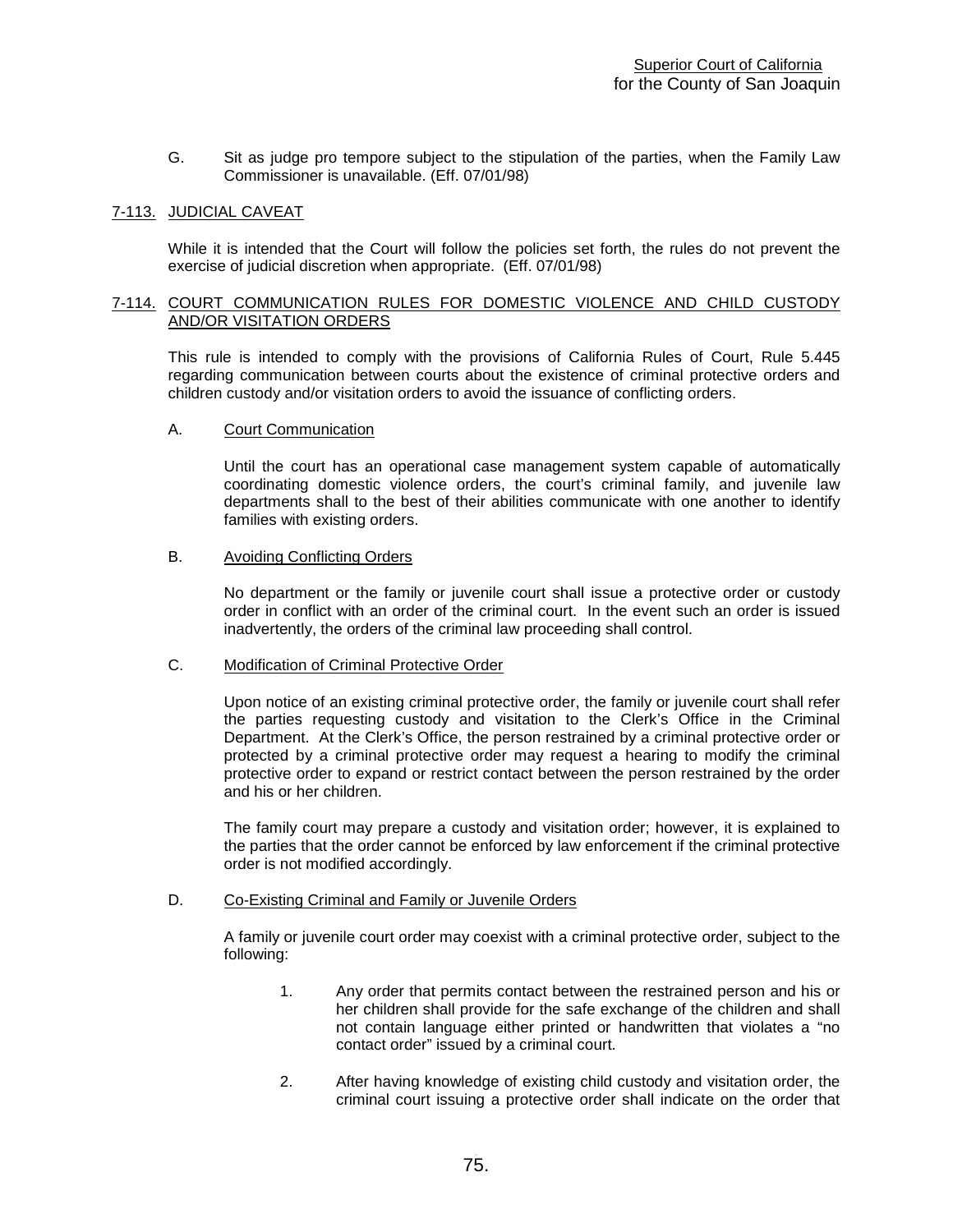contact and visitation between the restrained person and his or her children is pursuant to court orders previously ordered by the family or juvenile court.

3. Safety of all parties shall be the court's paramount concern. The family or juvenile court shall specify the time, day, place, and manner of transfer of the child as provided in Section 3100 of the Family Code. (Eff. 01/01/14)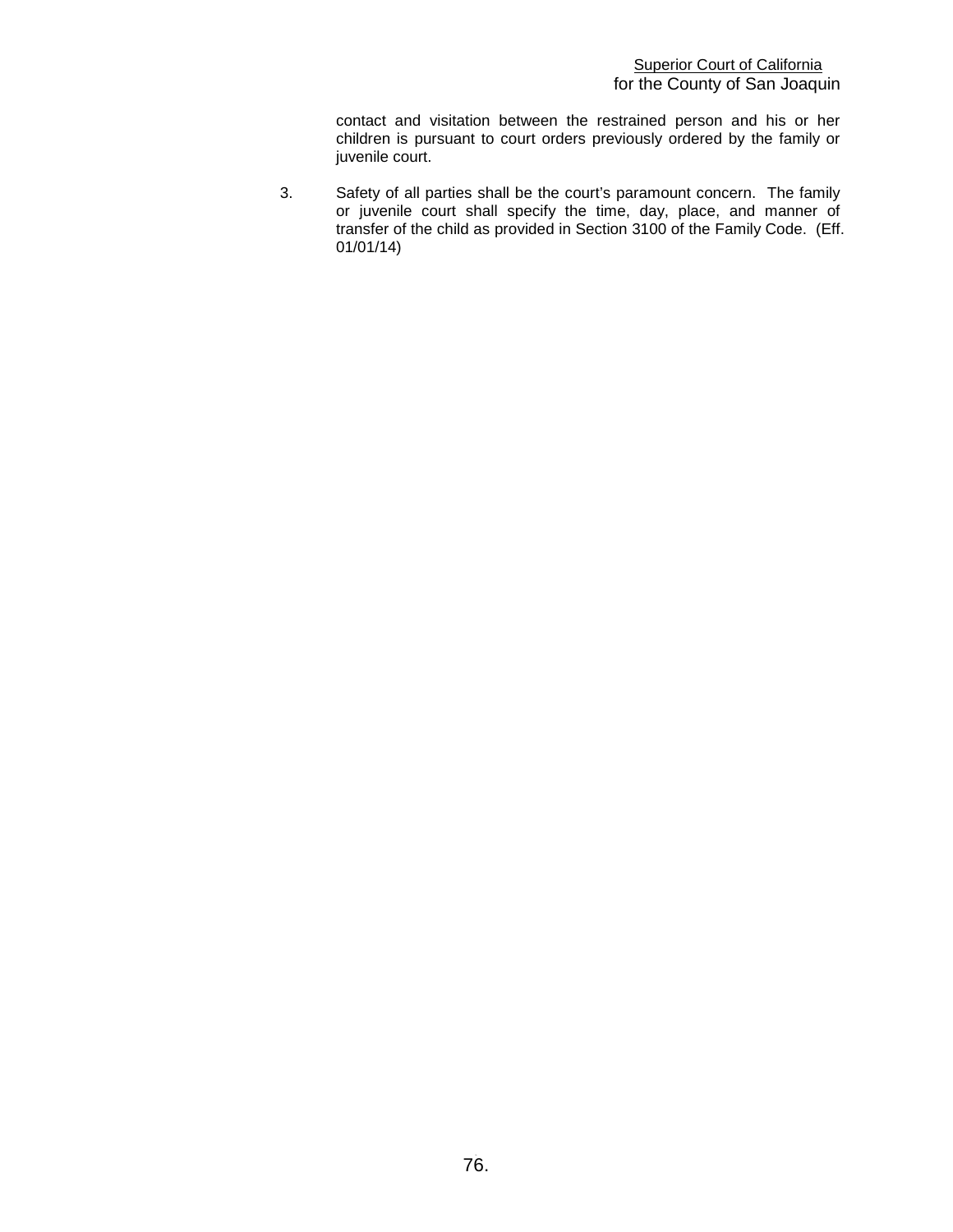# RULE 8. ADOPTION PROCEEDINGS

#### 8-101. KINSHIP AGREEMENTS

#### A. Petitions to Adopt

A Petition for Adoption with Contact After Adoption shall not be filed unless the agreement contains the signature of court-appointed counsel for the minor acknowledging agreement with the terms.

#### B. Petitions to Enforce, Modify and Terminate

- 1. Notice, and the application, and any response thereto, shall be served upon all parties, including the Human Service Agency or other adoptive placement agency with which the minor had first been placed, and to appointed counsel for the minor.
- 2. All evidence to be submitted at the hearing of the application, whether in support or opposition, shall be presented by written offers of proof, declaration, or otherwise admissible documentation. The moving party shall serve their evidence with the application. Any responding evidence must be served with the response.
- 3. On order of the court, a witness or declarant shall appear for cross examination. Upon failure of the declarant to appear and submit to examination, the offer of proof or declaration of that witness shall be stricken.
- 4. No application shall be filed unless accompanied by a declaration setting forth the good faith attempt to resolve the dispute. (Eff. 07/01/05)

# 8-201. TERMINATION OF PARENTAL RIGHTS IN ADOPTION PROCEEDINGS - CAPTION

Whenever termination of parental rights is sought in an adoption proceeding, each petition shall include in the caption the code section under which the petition is brought. This includes petitions and motions which are ancillary to the adoption or termination of rights. (Eff. 07/01/98)

#### 8-202. TERMINATION OF PARENTAL RIGHTS IN ADOPTION PROCEEDINGS NOTICE AND CONSENT

# A. Necessity of Consent by Mother or Presumed Father in an Adoption

If it is claimed that the consent of the mother or a presumed father of a child who is to be adopted is not required pursuant to section 8604(b) or 8606(c) of the Family Code, the petitioner may set a hearing to determine the request in advance of the hearing on the adoption. This "necessity of consent" hearing shall be heard on the regular adoption calendar.

The court will not consider the request unless the required adoption report is submitted and, in the case of request pursuant to section 8604(b), proof of service of the required citation is on file.

The citation pursuant to section 8604(b) shall require the parent served show cause why the court shall not find the minor to have been abandoned and the consent for adoption by the named parent not required.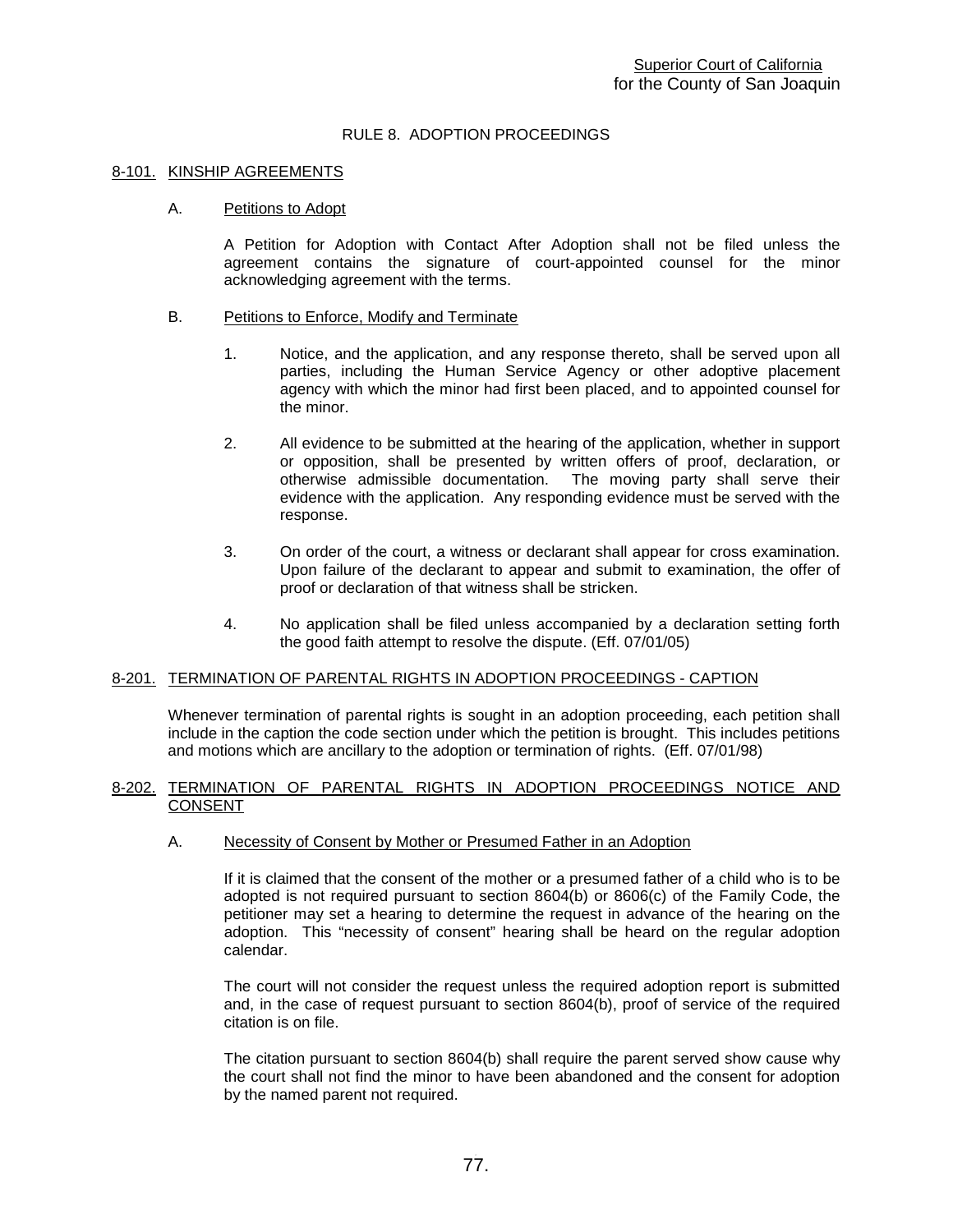# B. Notice to Alleged Father in an Adoption

1. Where a petition to terminate an alleged father's rights has been filed and there is a petition, motion or other request that notice of the adoption proceeding to the alleged natural father be dispensed under section 7666(b) of the Family Code, or that rights be terminated without notice of the adoption proceeding under section 7665, the petitioner may set a hearing to determine the request in advance of the hearing on the adoption. The hearing is to be set on the regular adoption calendar. Alternatively, the petitioner may submit the request on the pleadings and the court will hear it without appearance.

Whether set for a calendar hearing or otherwise, the court will not consider the request unless the report required under section 7663 is submitted.

Where there is a petition, motion or other request that no further notice of the adoption proceeding to the alleged natural father is required under section 7662(b) or 7664(a) of the Family Code, the petitioner may set a hearing to determine the request in advance of the hearing on the adoption. The hearing is to be set on the regular adoption calendar. Alternatively, the petitioner may submit the request on the pleadings and the court will hear it without appearance.

2. Whether set for a calendar hearing or otherwise, the court will not grant the request unless there is evidence of a record search in the county set forth in the notice as required by subsection (c) below.

If it is further requested that the alleged father's rights be terminated in advance of an order of adoption, the court shall grant the termination contingent on an order of adoption.

3. Notice to be given pursuant to section 7662(b) or 7664(a) of the Family Code shall set forth the title, action number and location of the court of any then pending adoption proceeding and any petition to terminate the alleged father's rights regarding the child allegedly fathered. If there is not then pending an adoption proceeding, or petition to terminate the alleged father's parental rights, the notice shall set forth the location of the court of the County wherein the person having custody of the child resides. (Eff. 01/01/99)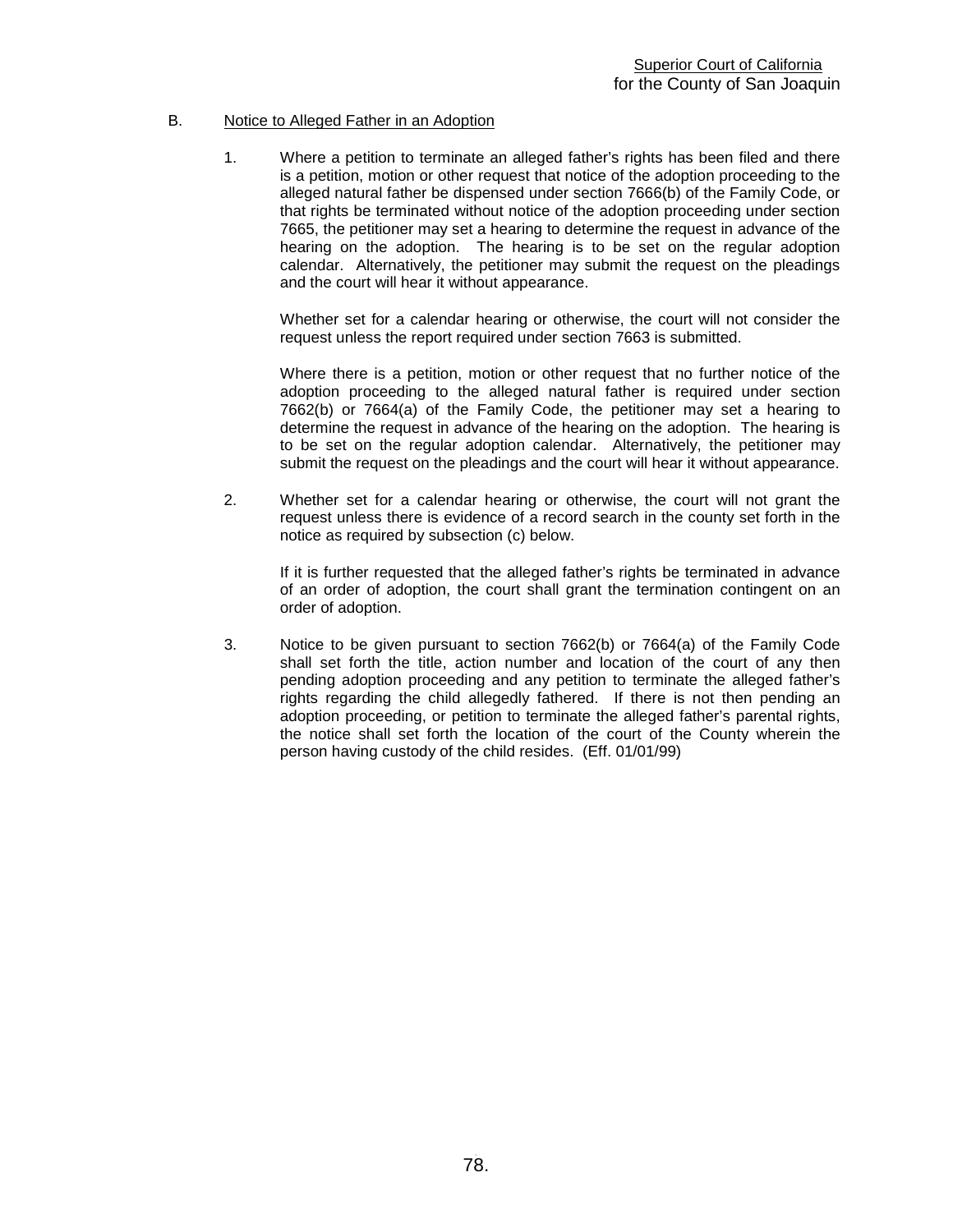# RULE 9.

RULE 9."RESERVED FOR FUTURE USE*" [SMALL CLAIMS E-FILING repealed (deleted) 07/01/15.]*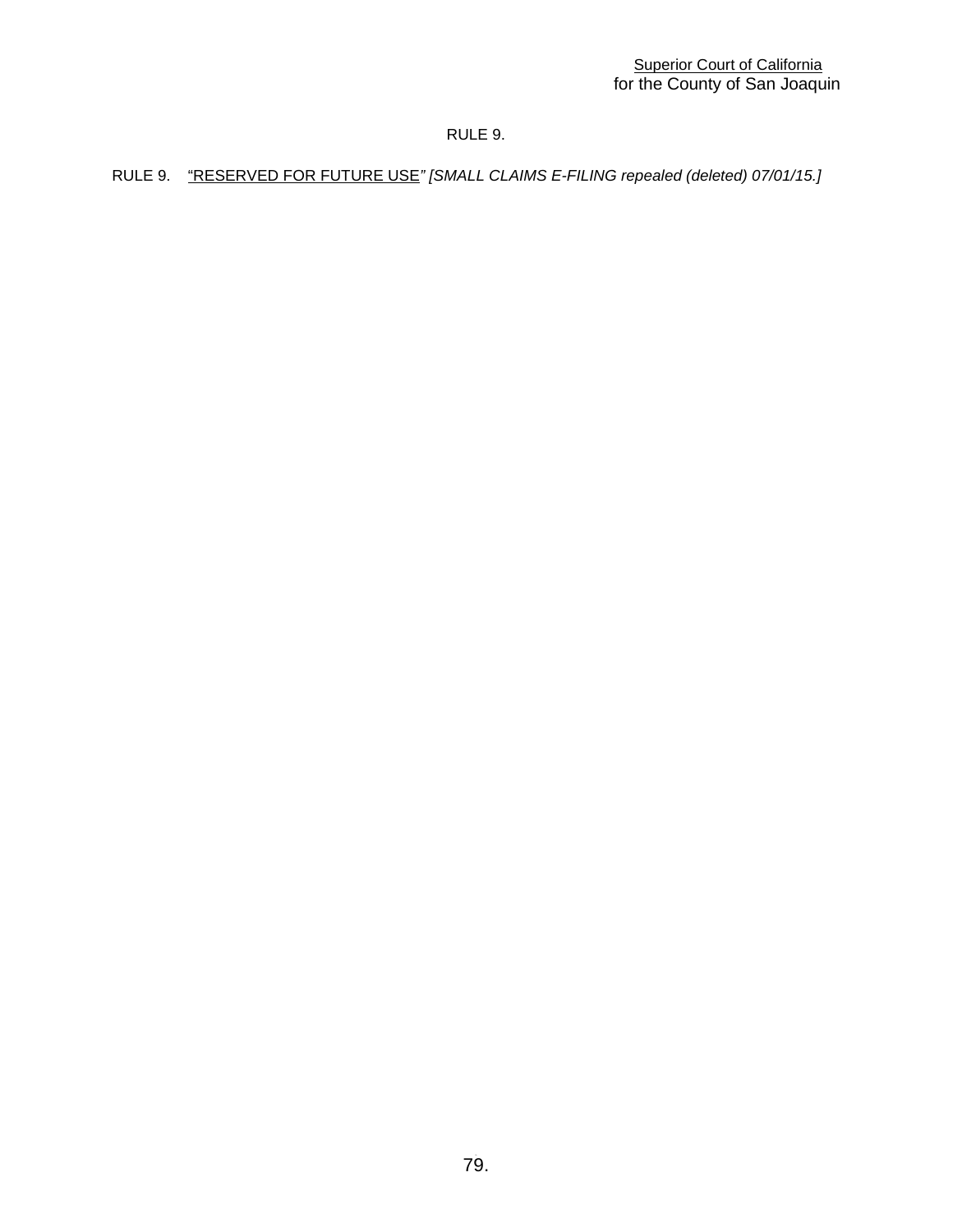# RULE 10. APPELLATE DIVISION

# 10-100. JURISDICTION

The Appellate Division of the San Joaquin Superior Court has jurisdiction over all appeals for writs, infractions, misdemeanors and limited civil cases arising out of the courts in San Joaquin County. General rules applicable to the Appellate Division proceedings are set forth in California Rules of Court, Rule 8.800, and et seq. (Eff. 07/01/17)

#### 10-101. JUDICIAL ASSIGNMENT AND SESSIONS

- A. The Presiding Judge of the Appellate Division shall supervise the business of the department. All motions, including ex parte applications for orders, shall be presented to the Presiding Appellate Judge. The Presiding Appellate Judge may act on routine matters, or may schedule a motion or other matters for hearing before the panel at his or her discretion.
- B. The panel is composed of three judges, including the Presiding Appellate Judge. A fourth judge is assigned as an alternate appellate panel member.
- C. Regular sessions of the Appellate Division of the Superior Court shall be set for hearing on the third Thursday of each calendar month at 4:00 p.m. in the department of the Presiding Judge of the Appellate Division. Pursuant to Code of Civil Procedure Section 77, the Appellate Division cases will be heard by the Presiding Appellate Judge.
- D. The appellate division sessions shall not be reported by a court reporter. (Eff. 07/01/15)

# 10-102. RECORD ON APPEAL

- A. Under California Rules of Court, rules 8.833 in an appeal from a civil limited case, an appellant may elect to use the original trial court file as the record on appeal.
- B. An appellant in an appeal in a civil limited case, electing to use the original trial court file as set out in subsection A, must file and serve the notice of election within the same time limits for designation of record set out in California Rules of Court, Rule 8.831.
- C. Under California Rules of Court, Rule 8.863 in misdemeanor appeals, the court elects to use the original trial court file in lieu of a clerk's transcript.
- E. Under California Rules of Court, Rule 8.914 in infraction appeals, the court elects to use the original trial court file in lieu of a clerk's transcript. (Eff. 07/01/15)

#### 10-103. REQUESTS FOR FREE CLERK OR REPORTER'S TRANSCRIPT

- A. All requests for a free clerk or reporter's transcript on appeal shall be accompanied by a current financial declaration.
- B. A request for a free reporter's transcript will be granted only on a showing of a colorable need for the transcript. (Eff. 07/01/15)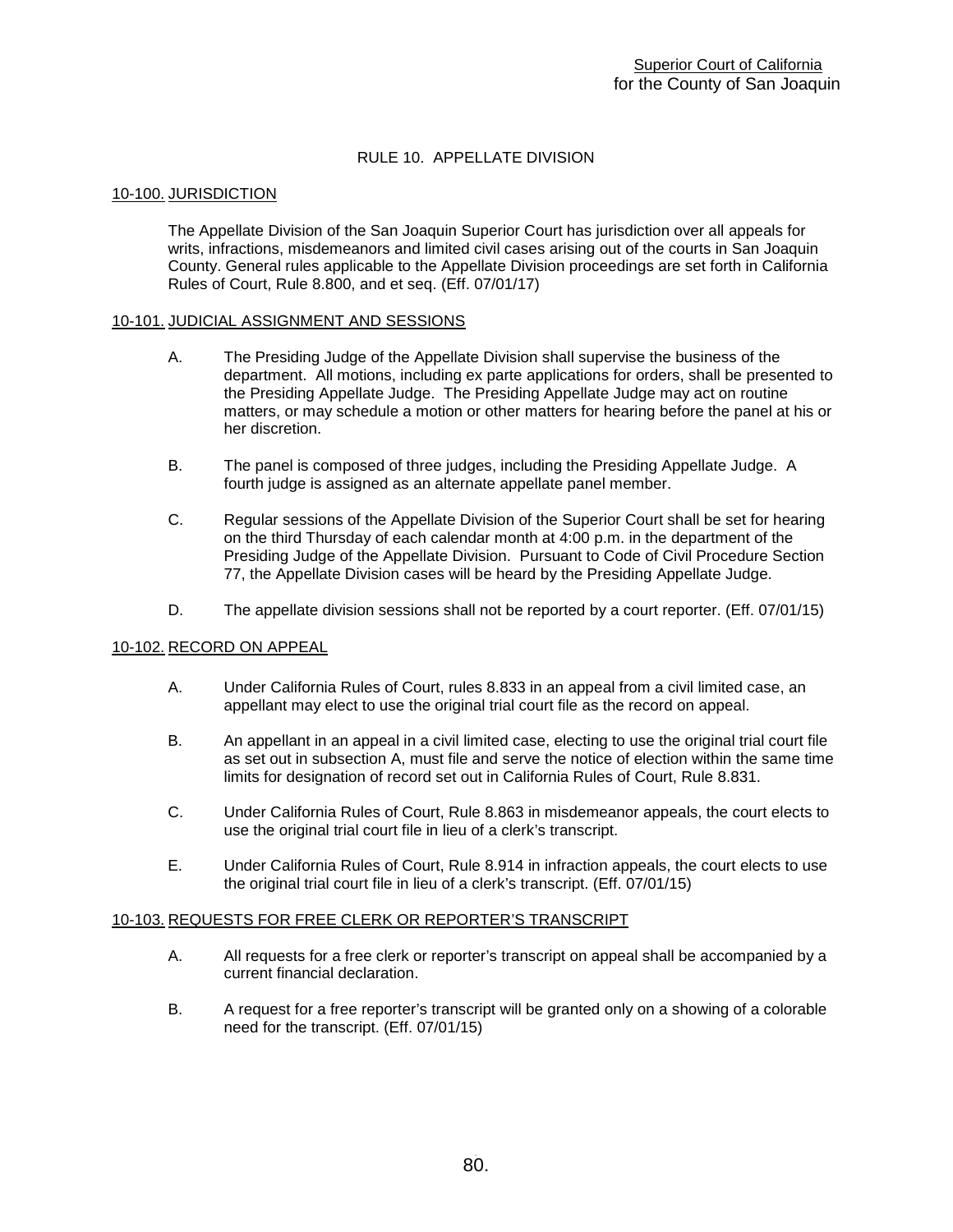# 10-104. USE OF OFFICAL ELECTRONIC RECORDING

- A. Civil limited cases shall be recorded, if not they are not reported. Under California Rules of Court, Rule 8.835(c), in a civil limited appeal, the parties, by a filed written stipulation or on order of the trial court under California Rule of Court, rule 8.837(d), may designate the original of an official electronic record of the trial court proceedings, or a copy of the electronic recording made by the court, as the record of the oral proceedings, without being transcribed, and in lieu of a reporter's transcript or settled statement.
- B. Misdemeanor cases shall be recorded, if they are not reported. Under California Rules of Court, Rule 8.868(c), in a misdemeanor appeal, the parties, by a filed written stipulation or on order of the trial court under California Rule of Court, Rule 8.869(5), may designate the original of an official electronic recording of the trial court proceedings, or a copy of the electronic recording made by the court, as the record of the oral proceedings, without being transcribed, and in lieu of a Reporter's transcript or settled statement.
- C. Infraction cases are not reported. Under California Rules of Court, Rule 8.915(a)(2), in an infraction appeal, the parties by a filed written stipulation or an order of the trial court under California Rules of Court, Rule 8.916(b), may designate the original of an official electronic recording of the trial court proceedings, or a copy of the electronic recording made by the court, as the record of the oral proceedings, without being transcribed and in lieu of a reporter's transcript or settled statement.
- D. If an appellant elects to use an official electronic recording, the stipulation must be attached to the original designation. (Eff. 07/01/15)

# 10-105. BRIEFS

- A. Each party shall deliver one (1) original and five (5) copies at the time of filing. Briefs not exceeding fifteen (15) pages in length shall be prepared, served and filed as provided by Rules 8.706 and 8.204 of the California Rules of Court, except that briefs of five pages or less may omit the topical index and table of authorities required by Rule 8.205. Each party shall deliver one original and five copies at the time of filing.
- B. If an appellant's opening brief pursuant to *People v. Wende* in adult criminal appeals is filed, the clerk will not send a notice of late filing. (Eff. 07/01/15)

# 10-106. APPOINTED COUNSEL

Under California Rules of Court 8.851, in a misdemeanor appeal, if a defendant was represented by appointed counsel in the trial court and meets the standards of appointed, they are entitled to counsel once the judgment has been rendered. (Eff. 07/01/15)

# 10-107. [*10-107 Repealed 01/01/18]*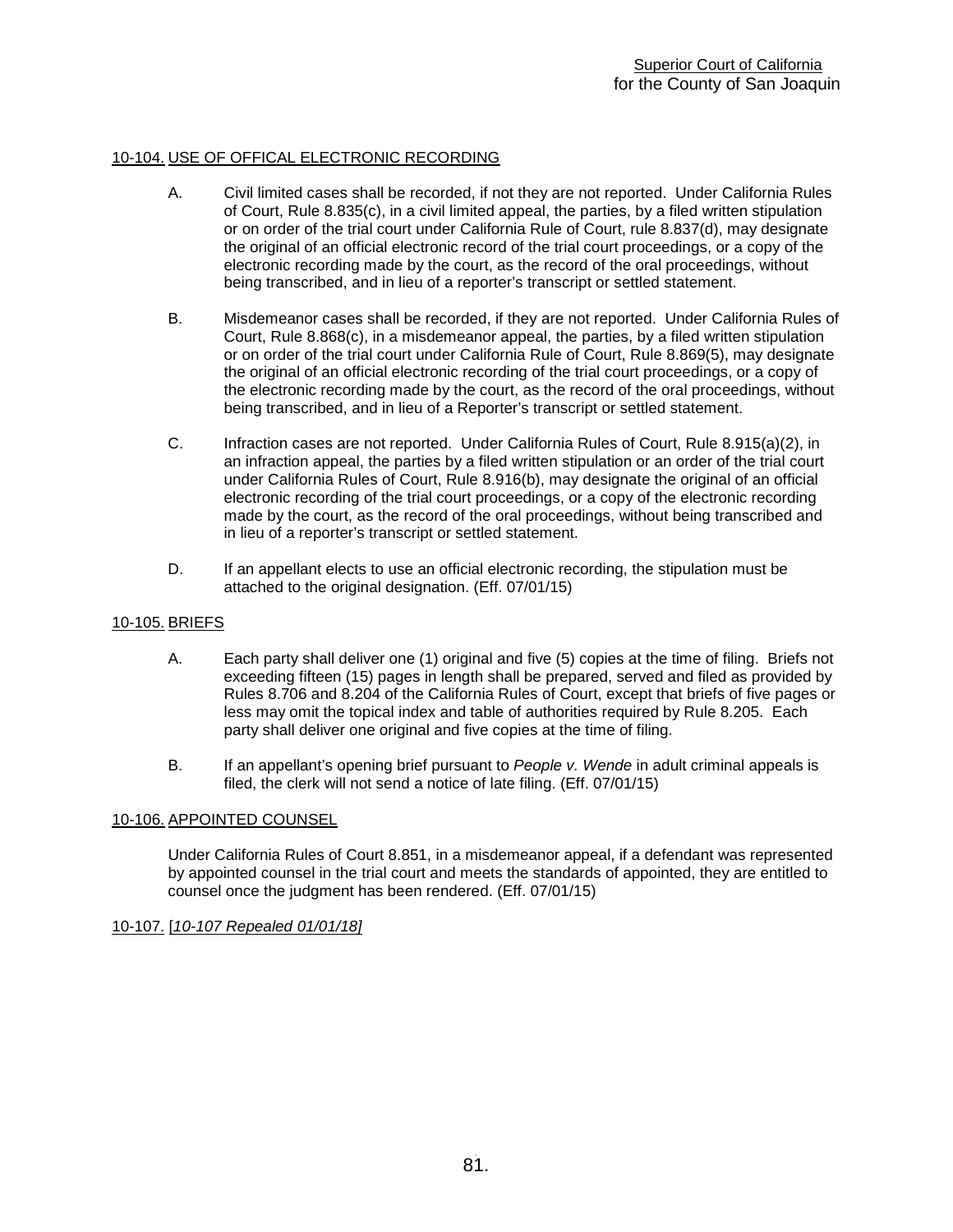| <b>Type</b>          | Form #                      | <b>Form Name</b>                                                                       | <b>Mandatory</b>              | <b>Date</b>        |
|----------------------|-----------------------------|----------------------------------------------------------------------------------------|-------------------------------|--------------------|
|                      |                             |                                                                                        | /Optional                     |                    |
| All Dept             | Not a local<br>form         | Government Claim - Judicial Branch                                                     | Mandatory                     | No date            |
| All Dept             | Information<br>only         | <b>Resources &amp; Referrals</b>                                                       | Information<br>Only           | No date            |
|                      |                             |                                                                                        |                               |                    |
| Civil                | SupCt-441                   | Stipulation and Order to Participate in Alternative<br><b>Dispute Resolution (ADR)</b> | Mandatory                     | 6/2009             |
| Civil                | SupCt-260                   | Declaration re: Notice of Ex Parte Application                                         | Mandatory                     | 1/2014             |
| Civil/FamLaw         | SupCt - 71                  | Request to Set Default or Uncontested Matter for<br>Hearing                            | Civil<br>Optional/FL<br>Mand. | 7/2017             |
| Civil/UD             | $SI-100$                    | Amendment to Complaint                                                                 | Mandatory                     | 6/1999             |
| Civil/UD             | SupCt-2                     | Civil Bench Warrant                                                                    | Mandatory                     | Revised<br>10/2019 |
| Civil                | SupCt-56                    | Declaration of Exemption                                                               | Mandatory                     | Revised<br>8/2019  |
| Civil/FamLaw         | SupCt-64                    | List of San Joaquin County Newspapers<br>w/General Circulation                         | Information<br>Only           | 10/2013            |
| Civil                | SupCt-3                     | Notice of Appeal - Parking                                                             | Mandatory                     | Revised<br>10/2019 |
| Civil                | SupCt-87                    | Clerk's Judgment on Sister-State Judgment                                              | Optional                      | 8/2019             |
| Civil/UD             | SupCt-1                     | Order on Request for Temporary Stay                                                    | Mandatory                     | Revised<br>8/2019  |
|                      |                             |                                                                                        |                               |                    |
| Criminal             | Same as name                | Motion to Terminate Probation<br>Proof of Service                                      | Optional                      | 2/2016<br>4/2017   |
| Criminal<br>Criminal | Same as name<br>Not a local | Packet for Certificate for Rehabilitation or Pardon                                    | Optional<br>Optional          | 1/1998             |
|                      | form                        | (pages 1,2, and 3)                                                                     |                               |                    |
| Criminal             | Same as name                | Prop 47 - Order                                                                        | Optional                      | 11/2014            |
| Criminal             | Same as name                | Prop 47 - Response                                                                     | Optional                      | 11/2014            |
| Criminal             | Same as name                | Prop 47 - Petition                                                                     | Optional                      | 11/2014            |
| Criminal             | Same as name                | Prop 47 - Stipulation and Order per PC 1170.18(f)                                      | Optional                      | 5/2016             |
| Criminal             | Same as name                | Prop 64 - Petition                                                                     | Optional                      | 1/2017             |
| Criminal             | Same as name                | Prop 64 - Response                                                                     | Optional                      | 1/2017             |
| Criminal             | Same as name                | Prop 64 - Stipulation and Order per PC 11361.8(f)                                      | Optional                      | 1/2017             |
| Criminal             | CR-180/181                  | Petition for Dismissal per 1203.4 or 1203.4a<br>(Packet) (pages 1,2,3,4)               | Optional                      | 5/2017             |
|                      |                             |                                                                                        |                               |                    |
| FamLaw               | SupCt-43                    | At-Issue Memorandum                                                                    | Mandatory                     | 5/2019             |
| FamLaw               | SupCt-115                   | Declaration for Issuance of Writ of Execution and<br>Order                             | Optional                      | 9/1990             |

# San Joaquin Superior Court – Local Form List by Form Number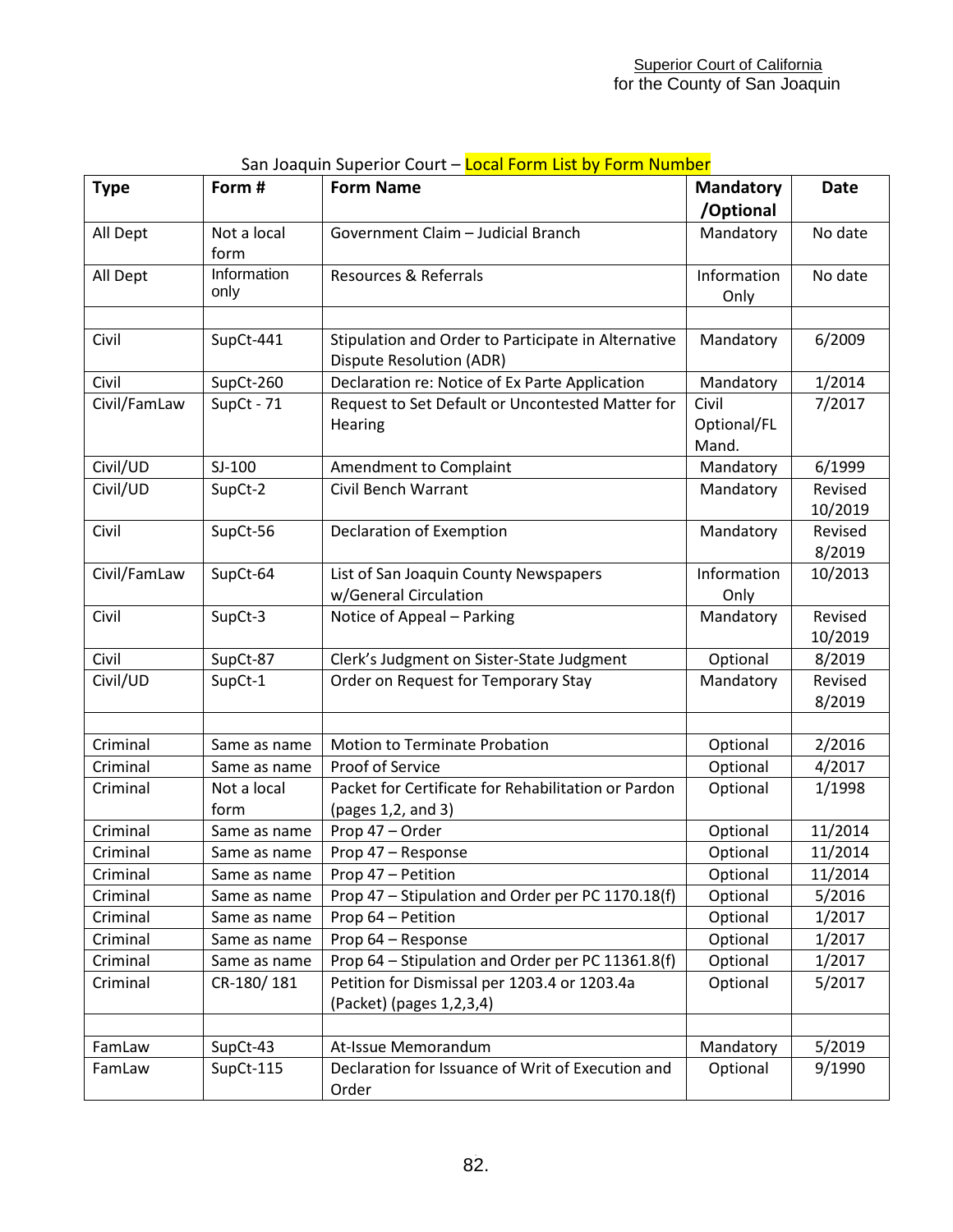| FamLaw              | SupCt-125    | Declaration of Mailing or of Inability to Ascertain<br>Address     | Optional            | 9/1990  |
|---------------------|--------------|--------------------------------------------------------------------|---------------------|---------|
| FamLaw/             | SupCt-284    | Petition for Grandparent Visitation (FC3102 et                     | Optional            | 7/2017  |
| Probate             |              | seq)                                                               |                     |         |
| FamLaw              | FL101        | Marital Settlement Agreement (No Children)                         | Optional            | 7/2016  |
| FamLaw              | FL100        | Marital Settlement Agreement (Children)                            | Optional            | 7/2016  |
| FamLaw              | FL105        | Settlement Conference Statement                                    | Optional            | 12/2016 |
| FamLaw              | FL107        | <b>Trial Brief</b>                                                 | Optional            | 12/2016 |
| FamLaw              | <b>FL80</b>  | <b>Request for Discovery Conference</b>                            | Optional            | 4/2018  |
|                     |              |                                                                    |                     |         |
| Juvenile            | Same as name | Prop 64 - Juvenile Petition                                        | Mandatory           | 1/2017  |
|                     |              |                                                                    |                     |         |
| Probate             | SJPR-108     | <b>Petition for Visitation</b>                                     | Optional            | 7/2005  |
| Probate             | SJPR-109     | Order for Visitation                                               | Optional            | 7/2005  |
| Probate             | SJPR-105     | <b>Guardianship Questionnaire</b>                                  | Optional            | No date |
| Probate             | SJPR-101     | Objection to Petition for Appointment of                           | Optional            | 1/2020  |
|                     |              | Guardian                                                           |                     |         |
| Probate             | SJPR-102     | Declaration of Due Diligence (Probate                              | Mandatory           | 1/2020  |
|                     |              | Guardianship & Conservatorships)                                   |                     |         |
| Probate             | SJPR-103     | Petition to Increase Bond, Decrease Bond &/or                      | Mandatory           | 1/2020  |
|                     |              | Place Funds in Blocked Account(s)                                  |                     |         |
| Probate             | SJPR-104     | <b>Status Report of Administration</b>                             | Optional            | 1/2020  |
| Probate             | SJPR-201     | Notice of Refusal to Petition for Probate of Will or               | Mandatory           | 1/2020  |
|                     |              | Codicil                                                            |                     |         |
| Probate             | SJPR-106     | Conservatee Status Report - Person Only                            | Optional            | 1/2011  |
| Probate             | SJPR-107     | Conservatee Status Report - Person & Estate                        | Optional            | 1/2011  |
| Probate             | SJPR-010     | Newspapers for Publication                                         | Information<br>Only | No date |
|                     |              |                                                                    |                     |         |
| Records             | SupCt-109    | Request for Records Search and Copies                              | Optional            | No date |
| Management          |              |                                                                    |                     |         |
|                     |              |                                                                    |                     |         |
| <b>Small Claims</b> | SupCt-378    | <b>Request for Certified Mail (Small Claims)</b>                   | Mandatory           | 9/2015  |
| <b>Small Claims</b> | SupCt-458    | Petition of Minor Plaintiff/Defendant for                          | Mandatory           | Revised |
|                     |              | Appointment of Guardian Ad Litem; Acceptance<br>and Order of Court |                     | 10/2019 |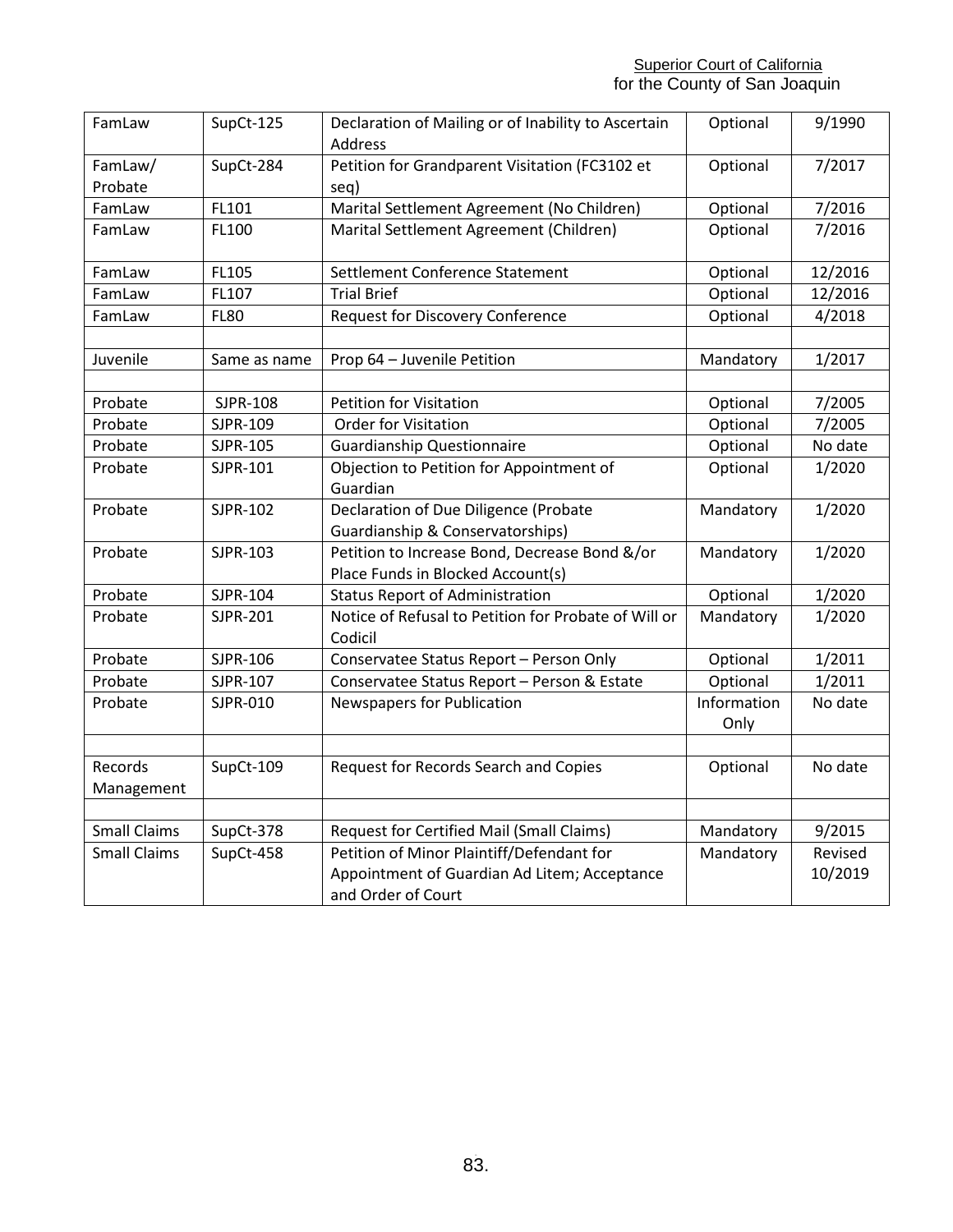| <b>Type</b>      | <b>Form Name</b>                                                                  | Form #           | <b>Mandatory</b><br>/Optional | <b>Date</b>        |
|------------------|-----------------------------------------------------------------------------------|------------------|-------------------------------|--------------------|
| All Dept         | Government Claim - Judicial Branch                                                | Not a local form | Mandatory                     | No date            |
| All Dept         | Resources & Referrals                                                             | Information only | Information<br>Only           | No date            |
| Civil            | Stipulation and Order to Participate in<br>Alternative Dispute Resolution (ADR)   | SupCt-441        | Mandatory                     | 6/2009             |
| Civil            | Declaration re: Notice of Ex Parte Application                                    | SupCt-260        | Mandatory                     | 1/2014             |
| Civil/FamLaw     | Request to Set Default or Uncontested Matter<br>for Hearing                       | SupCt - 71       | Civil<br>Optional/FL<br>Mand. | 7/2017             |
| Civil/UD         | Amendment to Complaint                                                            | SJ-100           | Mandatory                     | 6/1999             |
| Civil/UD         | Civil Bench Warrant                                                               | SupCt-2          | Mandatory                     | Revised<br>10/2019 |
| Civil            | Declaration of Exemption                                                          | SupCt-56         | Mandatory                     | Revised<br>8/2019  |
| Civil/FamLaw     | List of San Joaquin County Newspapers<br>w/General Circulation                    | SupCt-64         | Information<br>Only           | 10/2013            |
| Civil            | Notice of Appeal - Parking                                                        | SupCt-3          | Mandatory                     | Revised<br>10/2019 |
| Civil            | Clerk's Judgment on Sister-State Judgment                                         | SupCt-87         | Optional                      | 8/2019             |
| Civil/UD         | Order on Request for Temporary Stay                                               | SupCt-1          | Mandatory                     | Revised<br>8/2019  |
|                  |                                                                                   |                  |                               |                    |
| Criminal         | Motion to Terminate Probation                                                     | Same as name     | Optional                      | 2/2016             |
| Criminal         | Proof of Service                                                                  | Same as name     | Optional                      | 4/2017             |
| Criminal         | Packet for Certificate for Rehabilitation or<br>Pardon (pages 1,2, and 3)         | Not a local form | Optional                      | 1/1998             |
| Criminal         | Prop 47 - Order                                                                   | Same as name     | Optional                      | 11/2014            |
| Criminal         | Prop 47 - Response                                                                | Same as name     | Optional                      | 11/2014            |
| Criminal         | Prop 47 - Petition                                                                | Same as name     | Optional                      | 11/2014            |
| Criminal         | Prop 47 - Stipulation and Order per PC<br>1170.18(f)                              | Same as name     | Optional                      | 5/2016             |
| Criminal         | Prop 64 - Petition                                                                | Same as name     | Optional                      | 1/2017             |
| Criminal         | Prop 64 - Response                                                                | Same as name     | Optional                      | 1/2017             |
| Criminal         | Prop 64 - Stipulation and Order per PC<br>11361.8(f)                              | Same as name     | Optional                      | 1/2017             |
| Criminal         | Petition for Dismissal per 1203.4 or 1203.4a<br>(Packet) (pages 1,2,3,4)          | CR-180/181       | Optional                      | 5/2017             |
|                  |                                                                                   | SupCt-43         |                               |                    |
| FamLaw<br>FamLaw | At-Issue Memorandum<br>Declaration for Issuance of Writ of Execution<br>and Order | SupCt-115        | Mandatory<br>Optional         | 5/2019<br>9/1990   |

# San Joaquin Superior Court – Local Form List by Form Name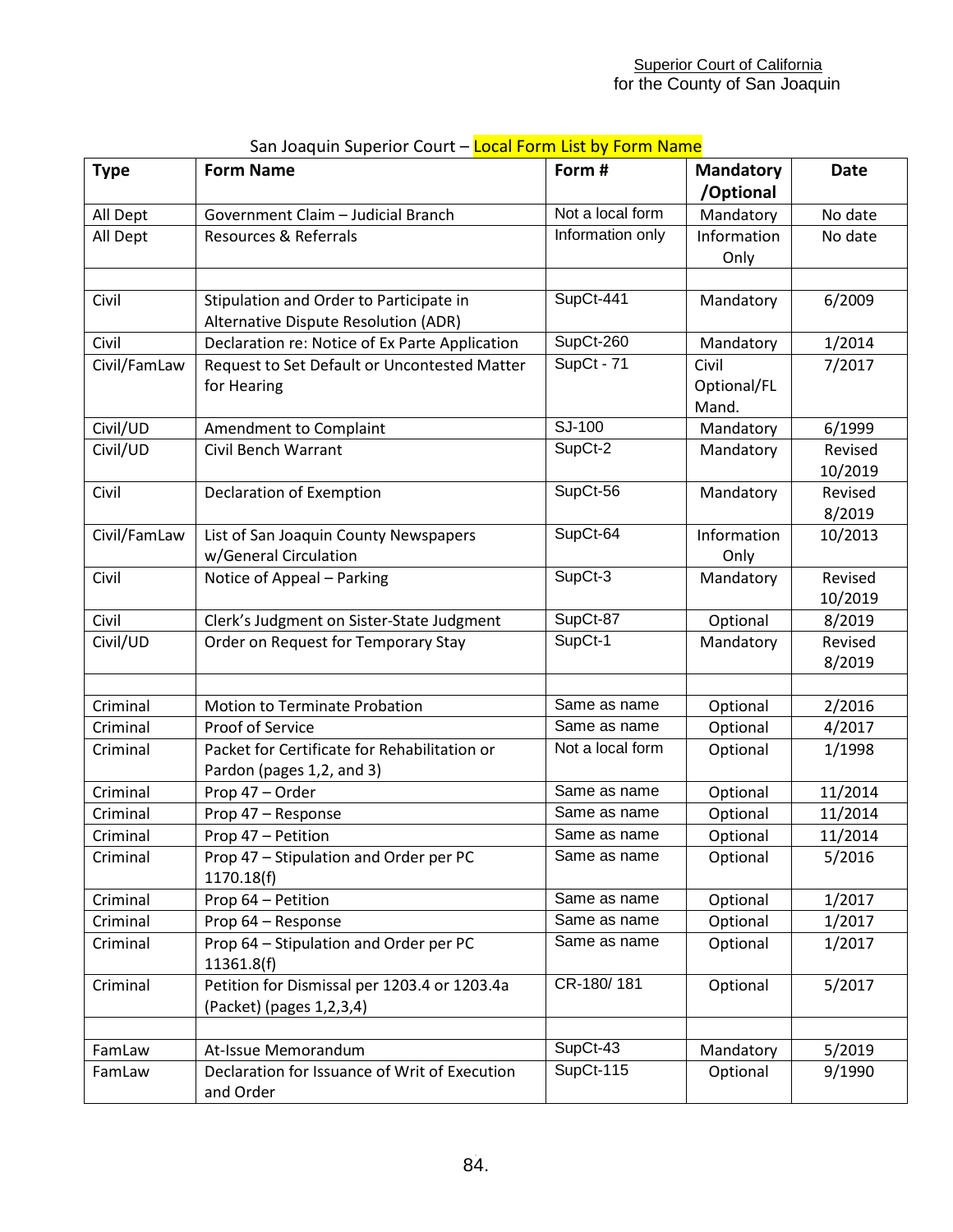**Superior Court of California** for the County of San Joaquin

| FamLaw              | Declaration of Mailing or of Inability to<br><b>Ascertain Address</b> | SupCt-125       | Optional    | 9/1990  |
|---------------------|-----------------------------------------------------------------------|-----------------|-------------|---------|
| FamLaw/             | Petition for Grandparent Visitation (FC3102 et                        | SupCt-284       | Optional    | 7/2017  |
| Probate             | seq)                                                                  |                 |             |         |
| FamLaw              | Marital Settlement Agreement (No Children)                            | <b>FL101</b>    | Optional    | 7/2016  |
| FamLaw              | <b>Marital Settlement Agreement</b>                                   | FL100           | Optional    | 7/2016  |
|                     | (Children)                                                            |                 |             |         |
| FamLaw              | Settlement Conference Statement                                       | FL105           | Optional    | 12/2016 |
| FamLaw              | <b>Trial Brief</b>                                                    | FL107           | Optional    | 12/2016 |
| FamLaw              | <b>Request for Discovery Conference</b>                               | <b>FL80</b>     | Optional    | 4/2018  |
|                     |                                                                       |                 |             |         |
| Juvenile            | Prop 64 - Juvenile Petition                                           | Same as name    | Mandatory   | 1/2017  |
|                     |                                                                       |                 |             |         |
| Probate             | <b>Petition for Visitation</b>                                        | <b>SJPR-108</b> | Optional    | 7/2005  |
| Probate             | <b>Order for Visitation</b>                                           | <b>SJPR-109</b> | Optional    | 7/2005  |
| Probate             | <b>Guardianship Questionnaire</b>                                     | <b>SJPR-105</b> | Optional    | No date |
| Probate             | Objection to Petition for Appointment of                              | <b>SJPR-101</b> | Optional    | 1/2020  |
|                     | Guardian                                                              |                 |             |         |
| Probate             | Declaration of Due Diligence (Probate                                 | <b>SJPR-102</b> | Mandatory   | 1/2020  |
|                     | Guardianships & Conservatorships)                                     |                 |             |         |
| Probate             | Petition to Increase Bond, Decrease Bond &/or                         | <b>SJPR-103</b> | Mandatory   | 1/2020  |
|                     | Place Funds in Blocked Account(s)                                     |                 |             |         |
| Probate             | <b>Status Report of Administration</b>                                | <b>SJPR-104</b> | Optional    | 1/2020  |
| Probate             | Notice of Refusal to Petition for Probate of Will                     | <b>SJPR-201</b> | Mandatory   | 1/2020  |
|                     | or Codicil                                                            |                 |             |         |
| Probate             | Conservatee Status Report - Person Only                               | <b>SJPR-106</b> | Optional    | 1/2011  |
| Probate             | Conservatee Status Report - Person & Estate                           | <b>SJPR-107</b> | Optional    | 1/2011  |
| Probate             | Newspapers for Publication                                            | <b>SJPR-010</b> | Information | No date |
|                     |                                                                       |                 | Only        |         |
| Records             | Request for Records Search and Copies                                 | SupCt-109       | Optional    | No date |
| Management          |                                                                       |                 |             |         |
|                     |                                                                       |                 |             |         |
| <b>Small Claims</b> | <b>Request for Certified Mail (Small Claims)</b>                      | SupCt-378       | Mandatory   | 9/2015  |
| <b>Small Claims</b> | Petition of Minor Plaintiff/Defendant for                             | SupCt-458       | Mandatory   | 10/2019 |
|                     | Appointment of Guardian Ad Litem; Acceptance                          |                 |             |         |
|                     | and Order of Court                                                    |                 |             |         |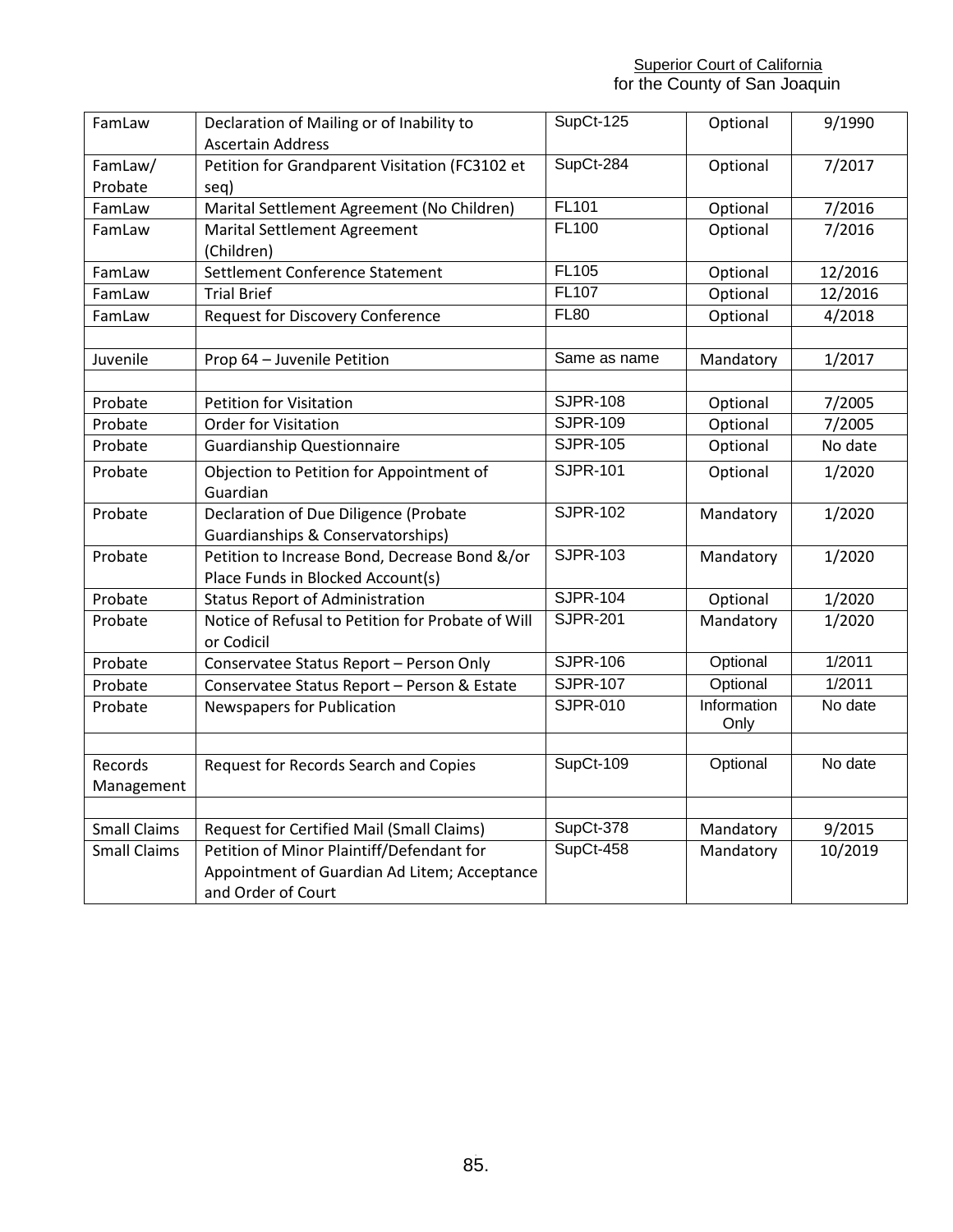# SUPERIOR COURT OF CALIFORNIA, COUNTY OF SAN JOAQUIN 180 E. Weber Avenue Phone: (209) 992-5695 Stockton, CA 95202 *Effective January 1, 2020*

# INDEX

| <b>RULE</b><br>ADOPTION PROCEEDINGS<br>KINSHIP AGREEMENTS                                                              | <b>PAGE</b> |
|------------------------------------------------------------------------------------------------------------------------|-------------|
| TERMINATION OF PARENTAL RIGHTS IN ADOPTION<br>PROCEEDINGS - CAPTION                                                    | 77          |
| TERMINATION OF PARENTAL RIGHTS IN ADOPTION<br>PROCEEDINGS NOTICE AND CONSENT                                           | 77          |
| <b>CIVIL</b>                                                                                                           | 77          |
| ADMINISTRATION OF GENERAL CIVIL LITIGATION<br>ALTERNATIVE DISPUTE RESOLUTION                                           | 23          |
| ATTORNEY FEES IN ACTIONS ON PROMISSORY NOTES,<br>CONTRACTS PROVIDING FOR PAYMENT OF ATTORNEY FEES.<br>AND FORECLOSURES | 35          |
| CHAMBERS CONFERENCES AND EX PARTE MATTERS                                                                              | 32          |
| CIVIL LAW AND MOTION                                                                                                   | 34          |
| NEUTRAL EVALUATION                                                                                                     | 33          |
| CLAIM OR ACTION ON BEHALF OF A MINOR OR DISABLED<br><b>PERSON</b>                                                      | 40          |
| JUDICIAL ARBITRATION                                                                                                   | 31          |
| DEATH OF A PARTY                                                                                                       | 36          |
| DIRECT CALENDARING OF CIVIL CASES                                                                                      | 31          |
| EX PARTE APPLICATIONS AND ORDERS                                                                                       | 23          |
| EXPEDITED JURY TRIAL                                                                                                   | 30          |
| <b>IMPLEMENTATION</b>                                                                                                  | 41          |
| JURY FEES AND EXPENSES                                                                                                 | 23          |
|                                                                                                                        | 34          |
| ORDERS SHORTENING TIME                                                                                                 | 33          |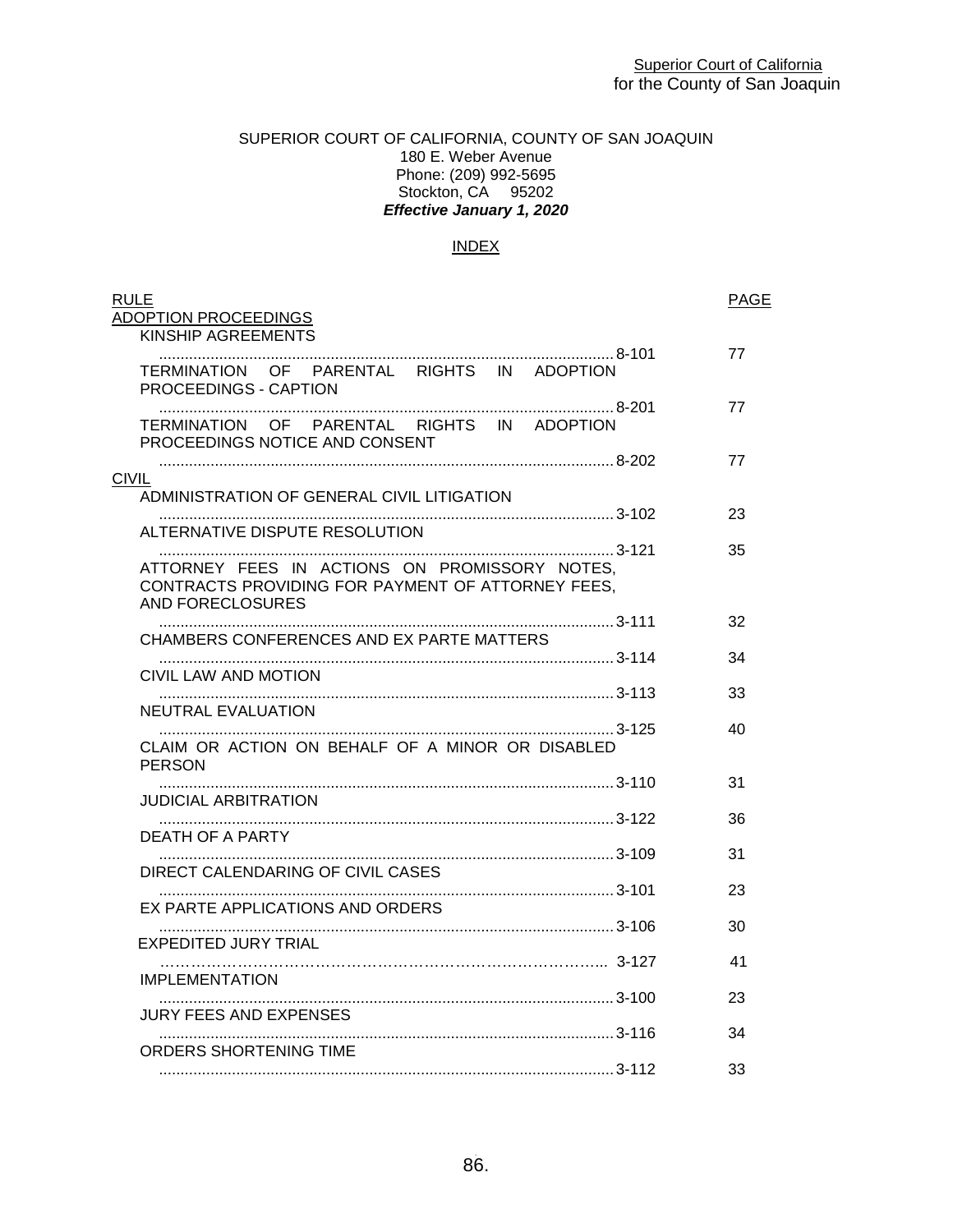| [Repealed 07/01/15]                                                                                                                      |         |    |
|------------------------------------------------------------------------------------------------------------------------------------------|---------|----|
| <b>BINDING ARBITRATION</b>                                                                                                               |         | 34 |
| PETITION AND ORDER FOR APPOINTMENT OF GUARDIAN AD<br>LITEM                                                                               |         | 40 |
| COURTESY COPIES OF BRIEFS AND PAPERS                                                                                                     |         | 31 |
| RESERVED FOR FUTURE USE                                                                                                                  |         | 34 |
| RESERVED FOR FUTURE USE                                                                                                                  |         | 35 |
| PLEADINGS AND RECORDS IN EMINENT DOMAIN<br><b>PROCEEDINGS</b>                                                                            |         | 35 |
| PROPOSED FINDING, ORDER, JUDGMENT OR DECREE                                                                                              |         | 31 |
| CIVIL MEDIATION PROGRAM                                                                                                                  |         | 30 |
| SETTLEMENT CONFERENCE PROCEDURES                                                                                                         |         | 37 |
|                                                                                                                                          |         | 28 |
| <b>SUBSTITUTE SERVICE</b>                                                                                                                |         | 35 |
| TELEPHONE APPEARANCES                                                                                                                    |         | 27 |
| TRIAL BY REFERENCE                                                                                                                       |         | 40 |
| SISTER STATE MONEY JUDGMENTS                                                                                                             |         | 41 |
| <b>CRIMINAL</b><br>ATTORNEY FEES IN CRIMINAL AND JUVENILE MATTERS                                                                        |         |    |
| <b>BAIL SCHEDULE RULE</b>                                                                                                                |         | 22 |
| CRIMINAL APPLICATIONS FOR TEMPORARY ORDERS FOR<br>RELEASE OF INMATE DUE TO MEDICAL, DENTAL, FUNERAL<br>AND OTHER APPLICABLE APPOINTMENTS |         | 22 |
| DEMURRERS, MOTIONS TO DISMISS, MOTIONS TO STRIKE                                                                                         | . 2-112 | 22 |
| DISCOVERY IN CRIMINAL CASES                                                                                                              |         | 19 |
| <b>JURY INSTRUCTIONS</b>                                                                                                                 |         | 17 |
| MATTERS IMPROPERLY SET FOR HOLIDAYS AND NON-<br><b>JUDICIAL HOLIDAYS</b>                                                                 |         | 21 |
| MEMORANDUM OF POINTS AND AUTHORITIES                                                                                                     |         | 21 |
| MOTION TO BE RELIEVED AS COUNSEL - RETAINED COUNSEL                                                                                      |         | 18 |
|                                                                                                                                          |         | 21 |
| <b>MOTIONS AT TRIAL</b>                                                                                                                  |         | 19 |
| MOTIONS TO STRIKE PRIOR CONVICTIONS                                                                                                      |         | 18 |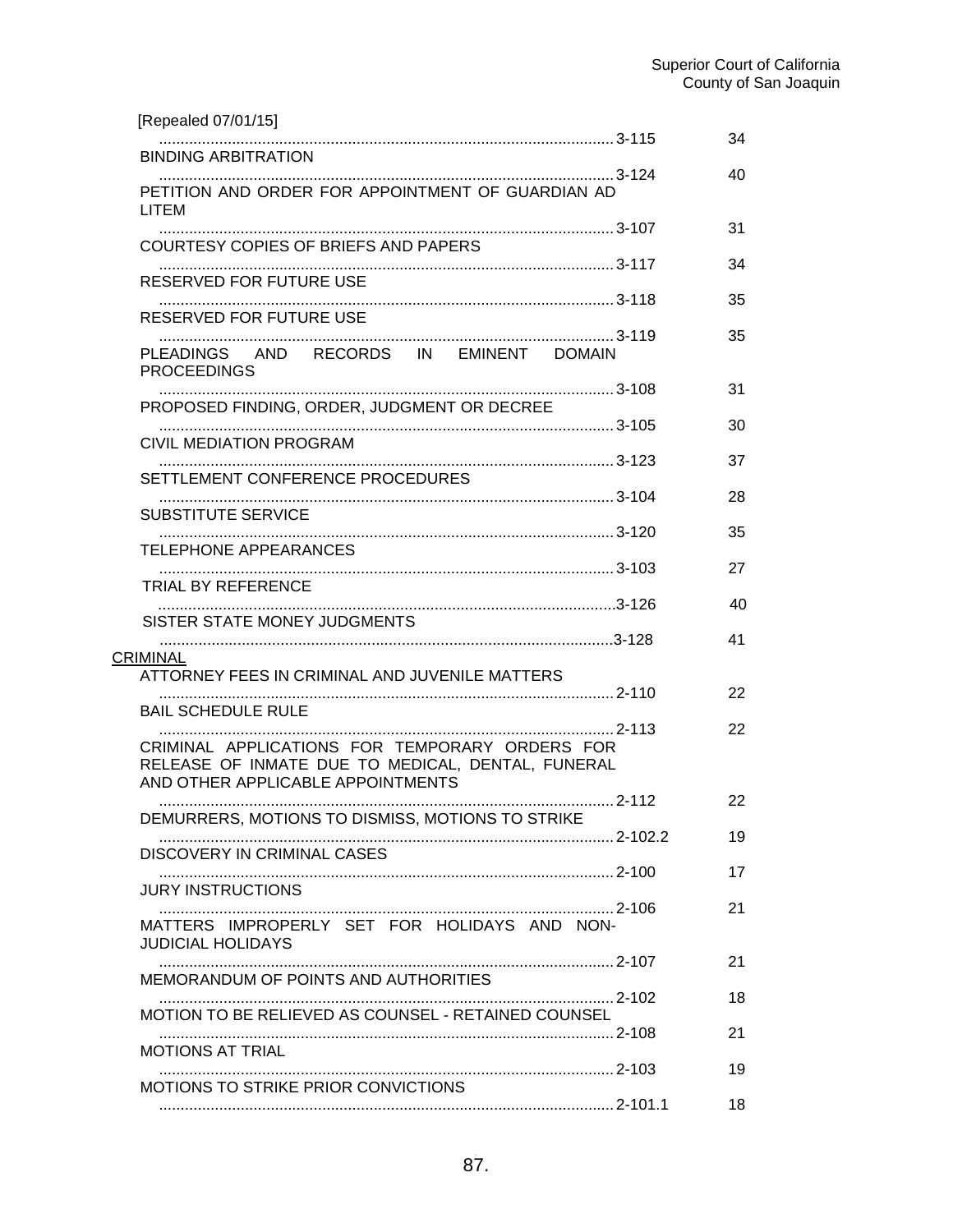| MOTIONS UNDER SECTION 1538.5 OF THE PENAL CODE                                                               |    |
|--------------------------------------------------------------------------------------------------------------|----|
| PRE-TRIAL CONFERENCES                                                                                        | 18 |
| PRE-TRIAL MOTIONS                                                                                            | 20 |
| REQUESTS TO MODIFY JUDGMENT                                                                                  | 17 |
|                                                                                                              | 22 |
| <b>SANCTIONS</b><br>SUBMISSION OF DOCTOR REPORTS TO DETERMINE MENTAL<br><b>HEALTH COMPETENCY PER PC 1368</b> | 20 |
| TAPE RECORDED PROCEEDINGS IN MISDEMEANOR CASES                                                               | 22 |
|                                                                                                              | 21 |
| RULE 6. ELECTRONIC FILING<br>[Repealed 01/01/20]                                                             | 67 |
| [Repealed 01/01/20]                                                                                          | 69 |
| <b>FAMILY LAW</b>                                                                                            | 69 |
| <b>AT-ISSUE MEMORANDUMS</b>                                                                                  |    |
| COURT COMMUNICATION RULES FOR DOMESTIC VIOLENCE<br>AND CHILD CUSTODY AND/OR VISITATION ORDERS                | 73 |
| <b>DEFAULTS</b>                                                                                              | 75 |
| DUTIES OF FAMILY LAW FACILITATOR                                                                             | 73 |
| <b>EMERGENCY ORDERS</b>                                                                                      | 74 |
|                                                                                                              | 70 |
| PERPETUATION OF TESTIMONY BY CUSTODY EVALUATORS                                                              | 72 |
| <b>FAMILY LAW TENTATIVE RULINGS</b>                                                                          | 74 |
| <b>JUDICIAL CAVEAT</b>                                                                                       | 75 |
| <b>MEDIATION</b>                                                                                             | 71 |
| MEET AND CONFER REQUIREMENT                                                                                  |    |
| NOTIFICATION TO COURT OF OTHER PROCEEDINGS                                                                   | 71 |
| DECLARATION SUPPORTING AND RESPONDING TO A REQUEST<br>FOR ORDER                                              | 70 |
| ORDER EXCLUDING A PARTY FROM THE HOME                                                                        | 70 |
| PRE-TRIAL EXCHANGE OF DOCUMENTS AND INFORMATION                                                              | 70 |
|                                                                                                              | 74 |
| SETTLEMENT CONFERENCES                                                                                       | 73 |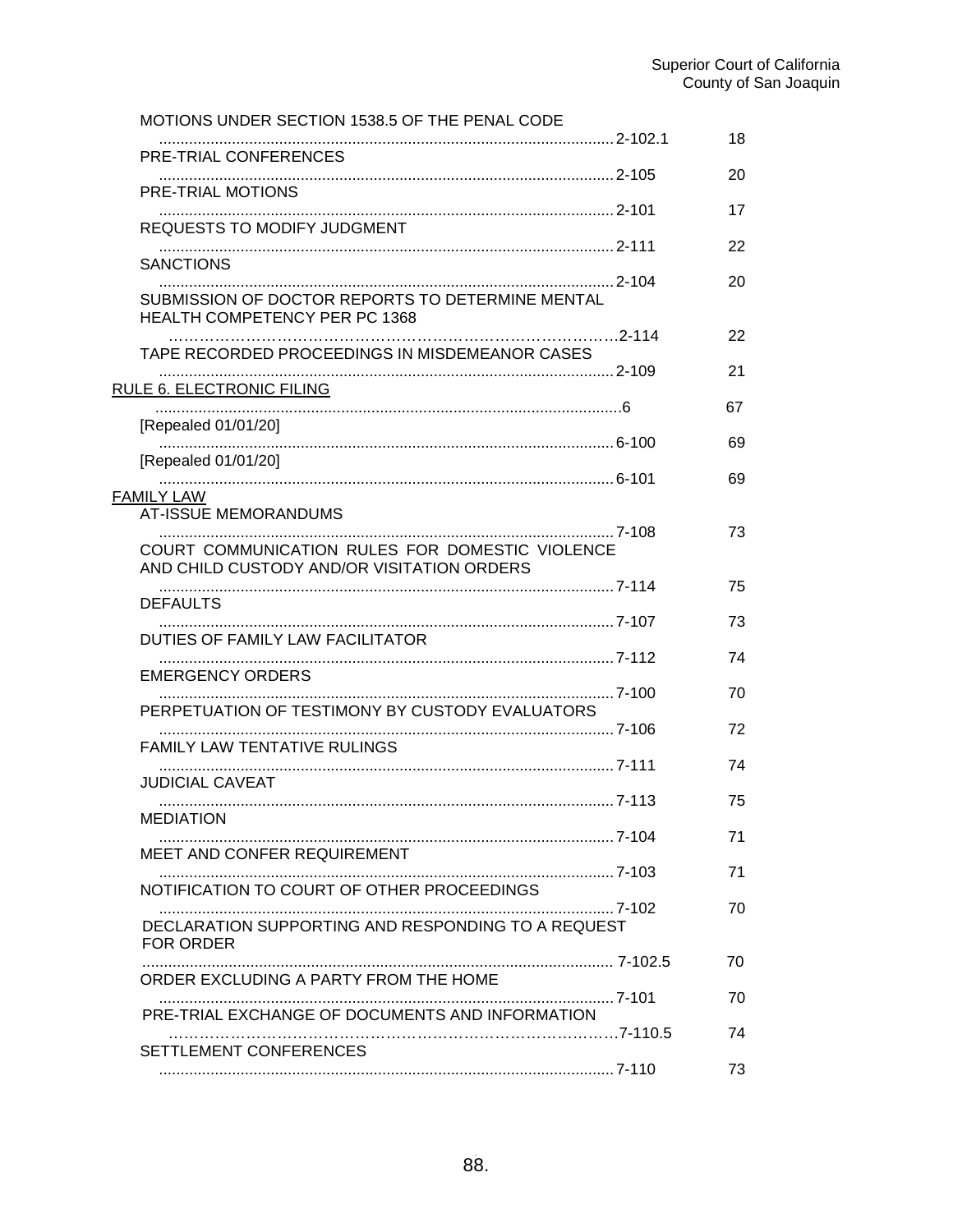| RESULT OF FAILURE TO COMPLY WITH RULES                                                             |                     |
|----------------------------------------------------------------------------------------------------|---------------------|
| <b>SUPPORT</b>                                                                                     | 73                  |
|                                                                                                    | 72                  |
| <b>GENERAL</b><br><b>JUDICIAL VACATION DAY DEFINED</b>                                             |                     |
| SELECTION OF COURT COMMISSIONERS                                                                   | 16                  |
| COMMISSIONERS JUVENILE COURT REFEREES APPOINTED<br>JUDGE PRO TEMPORE                               | 16                  |
| <b>COURT CALENDARS</b>                                                                             | 13                  |
| DANGEROUS, LARGE OR BULKY EXHIBITS                                                                 | 6                   |
| EFFECT OF RULES, CITATION OF RULES AND CONSTRUCTION                                                | 13                  |
| <b>FIREARMS</b>                                                                                    | 6                   |
|                                                                                                    | 8                   |
| <b>INTERPRETERS</b>                                                                                | 7                   |
| <b>MEDIA COVERAGE</b>                                                                              | 8                   |
| RESERVED FOR FUTURE USE                                                                            |                     |
| SELECTION AND IMPANELMENT OF JURORS                                                                | $\overline{7}$<br>6 |
| TRANSFER OF ADMINISTRATIVE PROCEDURES                                                              |                     |
| CAMERA PHONES, OTHER PHOTOGRAPHIC<br>USE<br><b>OF</b><br>EQUIPMENT AND AUDIO RECORDING EQUIPMENT   | 7                   |
| <b>JUVENILE</b>                                                                                    | 12                  |
| <b>APPLICATION OF THESE RULES</b>                                                                  |                     |
| ATTORNEY COMPLAINT PROCESS                                                                         | 62                  |
| <b>CALENDAR PRIORITY</b>                                                                           | 62                  |
| CHILD ADVOCATES                                                                                    | 65                  |
|                                                                                                    | 63                  |
| EX PARTE APPLICATIONS                                                                              | 60                  |
| FAMILY LAW ADVOCACY                                                                                | 65                  |
| <b>GENERAL COMPETENCY REQUIREMENT</b>                                                              |                     |
| MINIMUM REQUIREMENTS NECESSARY TO CONTINUE TO<br>RECEIVE COURT APPOINTMENTS IN JUVENILE DEPENDENCY | 61                  |
| <b>COURT</b>                                                                                       | 62                  |
| MINORS' INTERESTS IN OTHER PROCEEDINGS                                                             | 62                  |
| DIRECT CALENDARING OF JUVENILE DELIQUENCY CASES                                                    | 65                  |
|                                                                                                    |                     |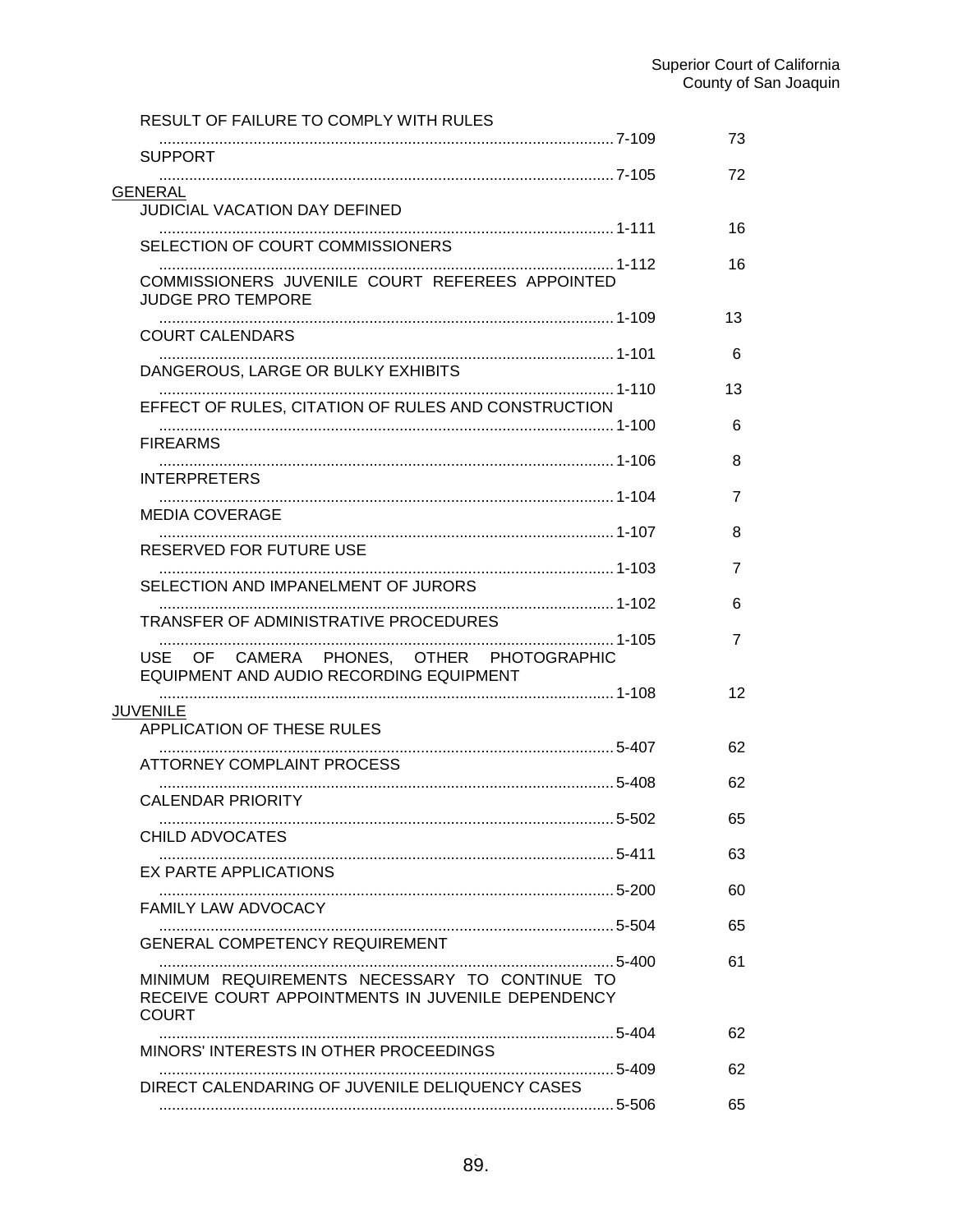| PENALTY FOR NONCOMPLIANCE WITH RULE 5-403 AND RULE<br>5-404           |    |
|-----------------------------------------------------------------------|----|
| PETITIONS TO MODIFY (§388 W&I)                                        | 62 |
| RESERVED FOR FUTURE USE [Repealed 01/01/14]                           | 60 |
| PRE-HEARING DISCOVERY IN DEPENDENCY ACTIONS                           | 61 |
| RECIPROCAL DISCOVERY                                                  | 60 |
| RELEASE OF INFORMATION TO ADVOCATE                                    | 66 |
| <b>REPRESENTATION OF MINORS</b>                                       | 64 |
| <b>RIGHT TO APPEAR</b>                                                | 61 |
| RIGHT TO TIMELY NOTICE                                                | 65 |
| SCREENING FOR COMPETENCY                                              | 65 |
|                                                                       | 61 |
| TERMINATION OF PANEL MEMBERSHIP-ADDITIONAL<br><b>GROUNDS</b>          |    |
| THE ADVOCATE PROGRAM                                                  | 62 |
| VISITATION THROUGHOUT DEPENDENCY                                      | 62 |
| 5-503<br>PROBATE - PART EIGHT - MINORS COMPROMISE                     | 65 |
| ATTORNEY FEES IN CASES INVOLVING MINORS OR DISABLED<br><b>PERSONS</b> |    |
| RESERVED FOR FUTURE USE [Repealed 01/01/20]                           | 59 |
| SETTLEMENTS CREATING A TRUST                                          | 59 |
| SETTLEMENTS WITH AN ANNUITY                                           | 59 |
| PROBATE - PART FIVE - CONSERVATORSHIP                                 | 59 |
| APPOINTMENT OF COURT INVESTIGATOR                                     | 54 |
| <b>COMPENSATION AND FEES</b>                                          | 55 |
| RESERVED FOR FUTURE USE [Repealed 01/01/20]                           | 54 |
| DOCUMENTS ACCOMPANYING AN ACCOUNT TO BE LODGED.<br><b>NOT FILED</b>   |    |
| SALE OF REAL PROPERTY UNDER INDEPENDENT POWERS                        | 57 |
| RESERVED FOR FUTURE USE [Repealed 01/01/20]                           | 56 |
| START UP FEE                                                          | 54 |
|                                                                       | 58 |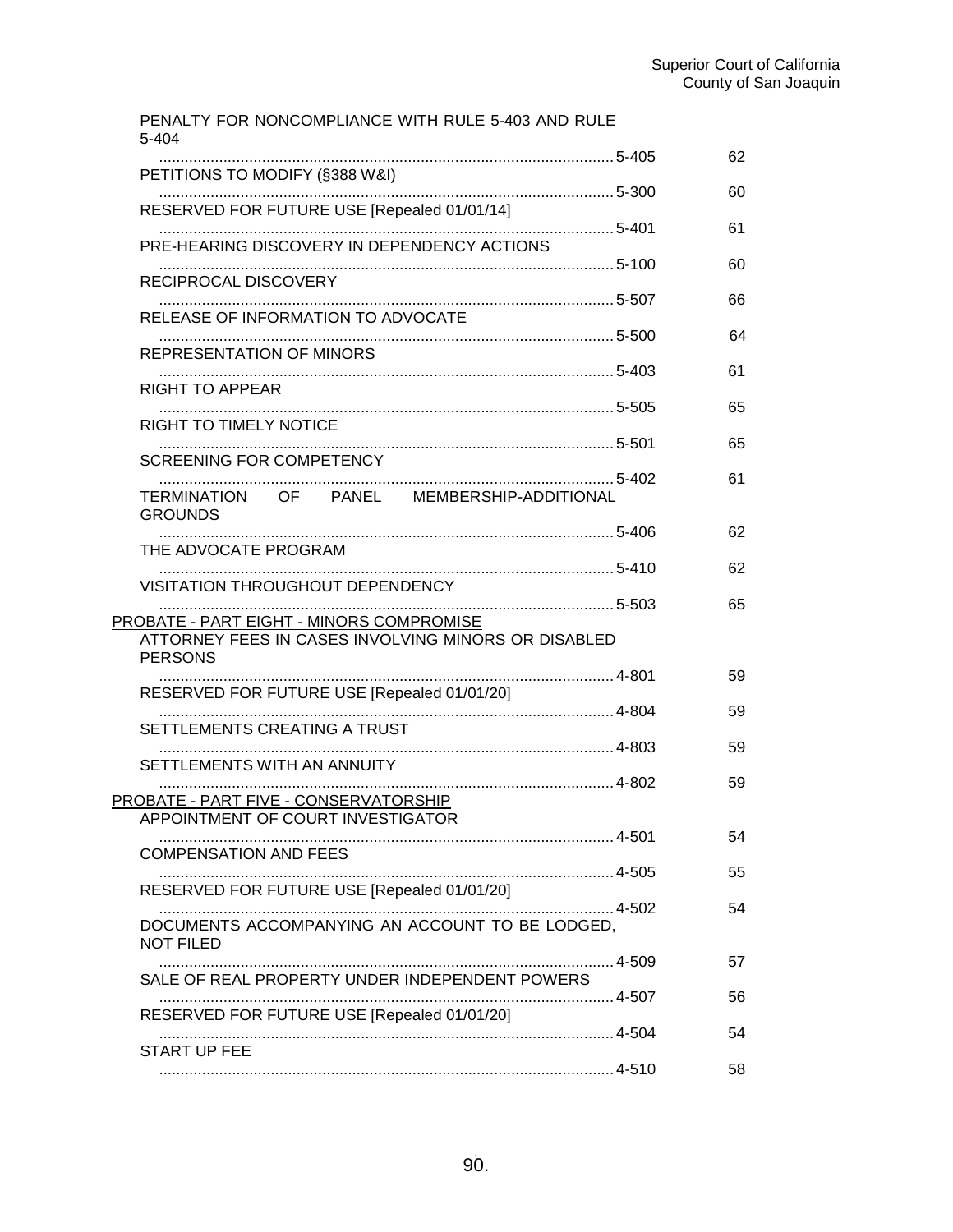| SUBSTITUTED JUDGMENT                                                                                             |          |
|------------------------------------------------------------------------------------------------------------------|----------|
| TEMPORARY CONSERVATORSHIP BEFORE NOTICED<br><b>HEARING</b>                                                       | 57       |
| WAIVER OF ACCOUNTING-WHEN PERMITTED                                                                              | 54       |
| PROBATE - PART FOUR - TRUSTS<br><b>FEES</b>                                                                      | 56       |
| RESERVED FOR FUTURE USE [Repealed 01/01/13]                                                                      | 53<br>54 |
| REPORT OF TRUSTEE, INCLUDING SPECIAL NEEDS TRUSTEE                                                               |          |
| PROBATE - PART ONE - GENERAL PROCEDURAL GUIDE<br>ADDITIONAL INFORMATION REQUIRED                                 | 53       |
| REQUESTING A CONTINUANCE                                                                                         | 44       |
| CONSOLIDATION WITH THE LOWEST NUMBER                                                                             | 45       |
| <b>CONTESTED MATTERS</b>                                                                                         | 43       |
| CAPTION ON PLEADINGS                                                                                             | 43       |
| EX PARTE APPLICATIONS                                                                                            | 46       |
| <b>COURT CREATED TRUSTS</b>                                                                                      | 43       |
| PROBATE CODE 850 PETITIONS CONFIRMING PROPERTY                                                                   | 46       |
| ALL PETITIONS                                                                                                    | 46       |
| RESERVED FOR FUTURE USE [Repealed 01/01/20]                                                                      | 42<br>45 |
| UNCONTESTED MATTERS                                                                                              |          |
| WHEN COPY OF PETITION MUST BE INCLUDED WITH NOTICE<br>OF HEARING                                                 | 43       |
| WHEN PERSONAL APPEARANCE REQUIRED                                                                                | 45       |
| ORDERS-CONTENTS, ATTACHMENTS & SIGNATURE PAGE                                                                    | 43       |
| COSTS GENERALLY NOT ALLOWED COUNSEL, ADMINISTRATOR OR<br><b>TRUSTEE</b>                                          | 45       |
| MEET AND CONFER REQUIREMENT                                                                                      | 46       |
|                                                                                                                  | 47       |
| PROBATE - PART SEVEN - GUARDIANSHIP<br>RESERVED FOR FUTURE USE [Repealed 01/01/20 (Incorporated<br>in to 4-703)] |          |
| APPOINTMENT OF TEMPORARY GUARDIAN OF THE PERSON                                                                  | 58       |
|                                                                                                                  | 58       |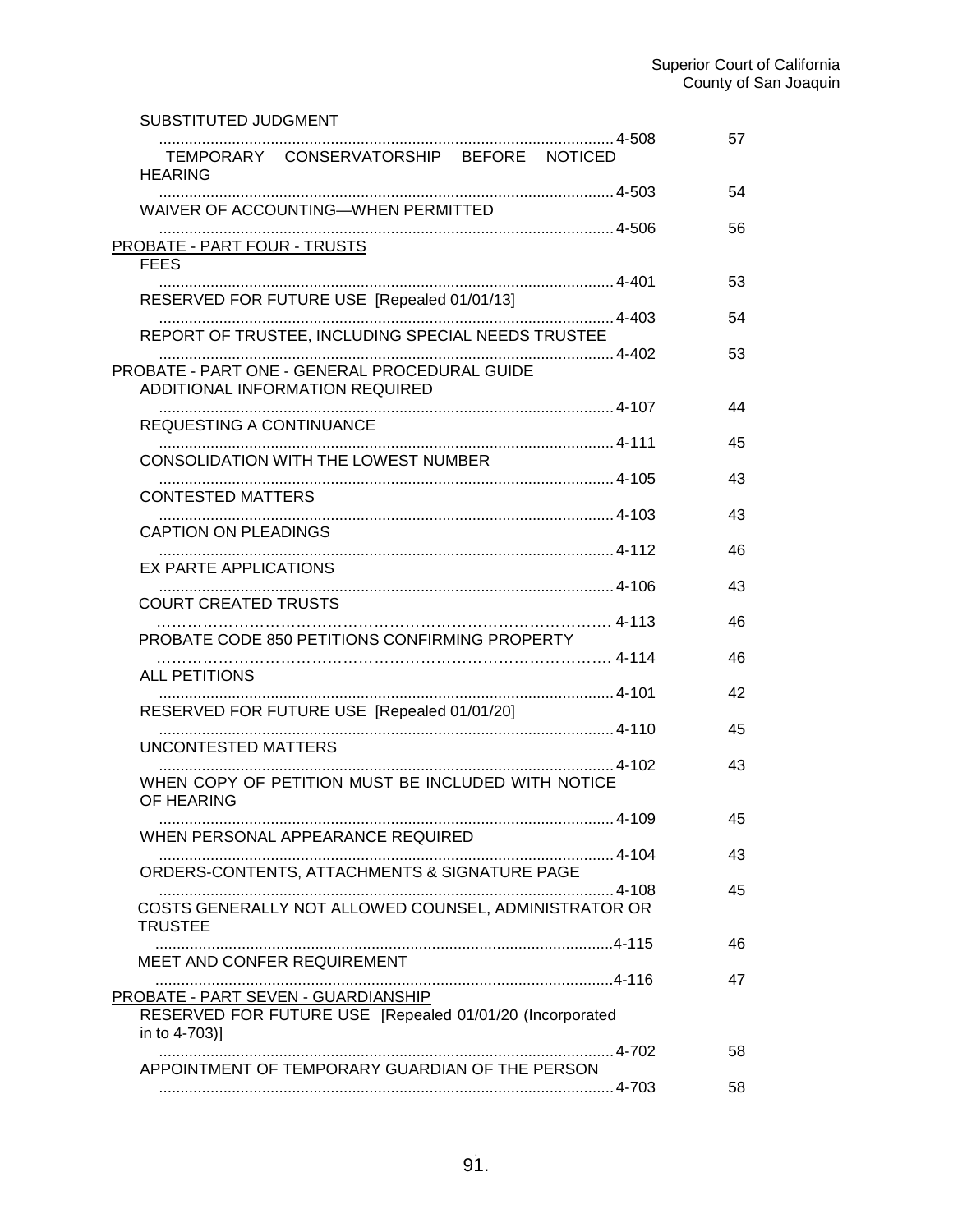| <b>GUARDIANSHIP OF PARTICULAR PROPERTY</b>                                   |    |
|------------------------------------------------------------------------------|----|
| <b>GUARDIANSHIP RULES</b>                                                    | 59 |
| PROBATE - PART SIX - PARTICULAR TRANSACTIONS                                 | 58 |
| PROCEEDINGS SHALL CONFORM TO SUBSTITUTED<br><b>JUDGMENT</b>                  |    |
| PROBATE - PART THREE - SPOUSAL PROPERTY PETITIONS                            | 58 |
| PROCEDURE WHERE WILL CONTAINS MINIMUM SURVIVAL                               |    |
| <b>TIME</b>                                                                  | 52 |
| WHERE PASSAGE OF TITLE TO COMMUNITY PROPERTY IS<br><b>SOUGHT</b>             |    |
| PROBATE - PART TWO - DECEDENTS' ESTATES                                      | 52 |
| RESERVED FOR FUTURE USE [Repealed 01/01/20]                                  |    |
| APPLICATION FOR FAMILY ALLOWANCE                                             | 47 |
| CONTRACTS WITH BROKER OR AGENT                                               | 48 |
| RESERVED FOR FUTURE USE [Repealed 01/01/14]                                  | 48 |
| COURT CONFIRMATION OF SALE BY REPRESENTATIVE WITH                            | 49 |
| FULL AUTHORITY UNDER I.A.E.A.                                                |    |
| EXTRAORDINARY ATTORNEY FEES                                                  | 48 |
| FEES AND COMMISSIONS MUST BE FIXED BEFORE PAYMENT                            | 49 |
| FEES TO ATTORNEY AND PERSONAL REPRESENTATIVE WHO                             | 49 |
| ARE ASSOCIATED                                                               |    |
| FORM OF ACCOUNT FOR INCOME AT FINAL DISTRIBUTION                             | 50 |
| MISCELLANEOUS ADDITIONAL ALLEGATIONS IN A PETITION<br>FOR FINAL DISTRIBUTION | 49 |
| NOTICE TO NAMED CONTINGENT LEGATEES AND<br><b>BENEFICIARIES</b>              | 51 |
| NOTICE OF MOTION TO WITHDRAW AS ATTORNEY OF RECORD                           | 47 |
|                                                                              | 52 |
| PETITION FOR PRELIMINARY DISTRIBUTION                                        | 48 |
| NOTICE OF REFUSAL TO PROBATE REJECTED WILL OR<br><b>CODICIL</b>              | 47 |
| REQUEST FOR PARTIAL ALLOWANCE ON STATUTORY<br>COMPENSATION                   |    |
| REQUIRED ALLEGATIONS IN A PETITION FOR FINAL<br><b>DISTRIBUTION</b>          | 49 |
|                                                                              | 50 |